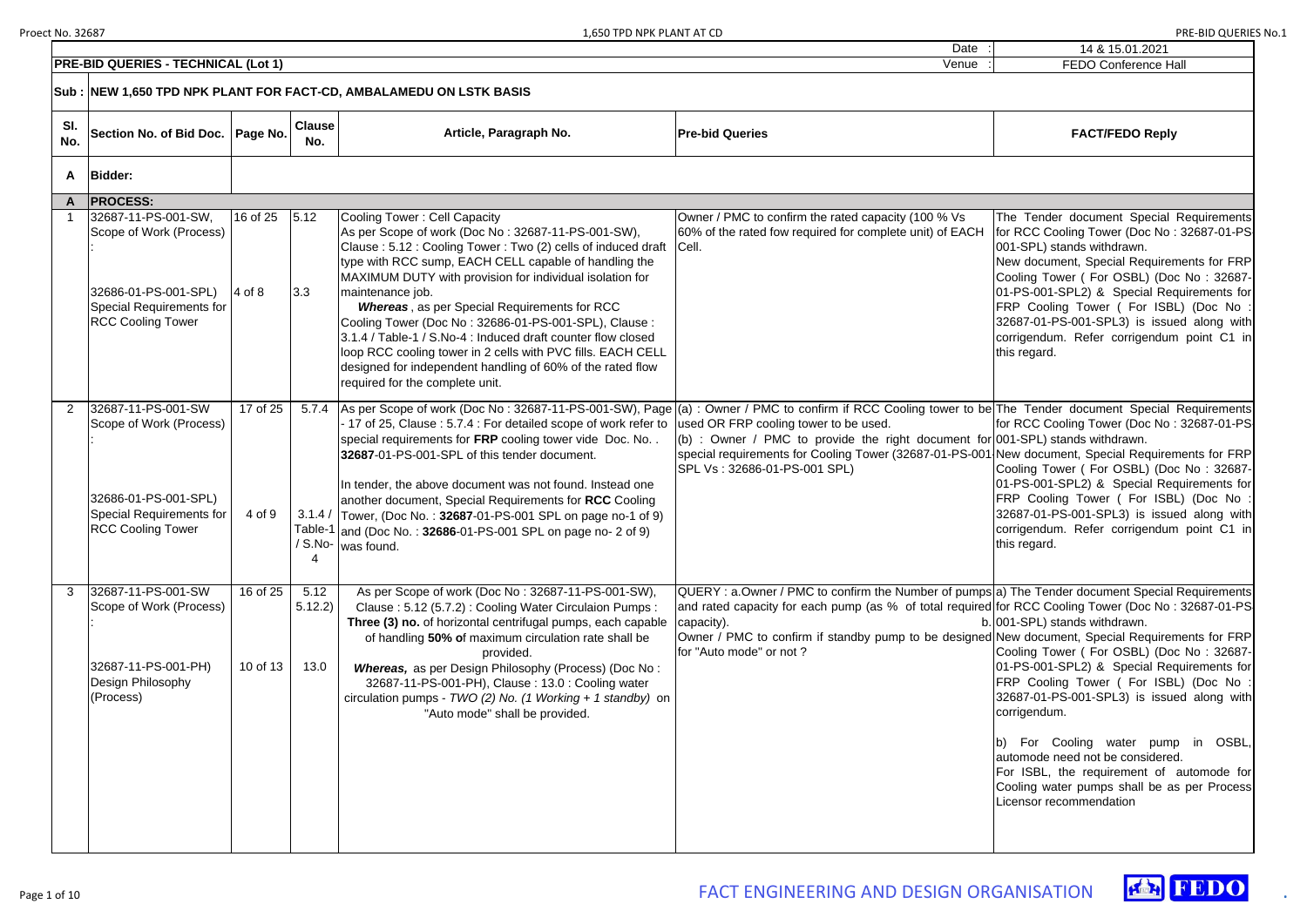| $\blacksquare$<br>٠. | 14 & 15.01.2021             |
|----------------------|-----------------------------|
| ٠.<br>٠.             | <b>FEDO Conference Hall</b> |

# **FACT/FEDO Reply**

Piping Material Classification shall be submitted containing minimum details of fluid of service, MOC, Design Temperature & Pressure,

Bidder to confirm the required quality and quantity of steam required at the battery limit inclusive of both ISBL and OSBL. MP ateam  $g$ at 8 kg/cm2g can be provided through PRDS system at the Battery limit





|            | <b>PRE-BID QUERIES - TECHNICAL (Lot 1)</b>                                                                                         |                      |                               |                                                                                                                                                                               | Venue :                                                                                                                                                                                                                                                                                                                                                                                                                                                                                                   |
|------------|------------------------------------------------------------------------------------------------------------------------------------|----------------------|-------------------------------|-------------------------------------------------------------------------------------------------------------------------------------------------------------------------------|-----------------------------------------------------------------------------------------------------------------------------------------------------------------------------------------------------------------------------------------------------------------------------------------------------------------------------------------------------------------------------------------------------------------------------------------------------------------------------------------------------------|
|            |                                                                                                                                    |                      |                               | Sub : NEW 1,650 TPD NPK PLANT FOR FACT-CD, AMBALAMEDU ON LSTK BASIS                                                                                                           |                                                                                                                                                                                                                                                                                                                                                                                                                                                                                                           |
| SI.<br>No. | Section No. of Bid Doc.                                                                                                            | Page No.             | <b>Clause</b><br>No.          | Article, Paragraph No.                                                                                                                                                        | <b>Pre-bid Queries</b>                                                                                                                                                                                                                                                                                                                                                                                                                                                                                    |
| A          | <b>Bidder:</b>                                                                                                                     |                      |                               |                                                                                                                                                                               |                                                                                                                                                                                                                                                                                                                                                                                                                                                                                                           |
| 4          | 32687-11-PS-001-VDR<br><b>Vendor Data</b><br>Requirements (Process)<br>32687-03-PS-001-VDR<br>Vendor Data<br>Requirements (Piping) | $2$ of $4$<br>1 of 1 | S.No -<br>16<br>S.No -<br>5.2 | Piping Material Classification                                                                                                                                                | As per Vendor Data Requirements (VDR)(Doc No: 32687-<br>11-PS-001-VDR), Piping Material Classification has to be<br>submitted along with bid.<br>As per Vendor Data Requirements (VDR)(Doc No: 32687-<br>03-PS-001-VDR), Piping Material Specification is NOT to<br>be submitted along with bid.<br>QUERY (a) : Piping material classification is already part<br>of bid (Refer Doc No.: 32687-11-PD-001-PC in Process<br>Documents). Does Bidder have to provide compliance on<br>this or anything else? |
| 5          | 32687-11-PS-001-DB<br>Design Basis                                                                                                 | 9 of 39              | S.No:<br>3.3                  | LP Steam Conditions at Battery Limit.<br>As per Design Basis Doc No: 32687-11-PS-001-DB),<br>Clause. No-3.3, Steam conditions is mentioned as 8/5 ATA<br>and 175 / 155 deg C. | Owner / PMC to confirm if the steam will be supplied at 8<br><b>OR</b><br><b>ATA</b><br><b>ATA</b><br>5<br><b>OR</b><br>BOTH.<br>Owner / PMC to confirm the Minimum / Normal / Maximum<br>Supply conditions (Operating Pressure / Operating<br>Temperature)<br>of<br>Steam<br>at<br><b>Battery</b><br>Limit.<br>Owner / PMC to confirm the Mechanical Design Pressure /<br>Mechanical Design Temperature of supplied steam.                                                                               |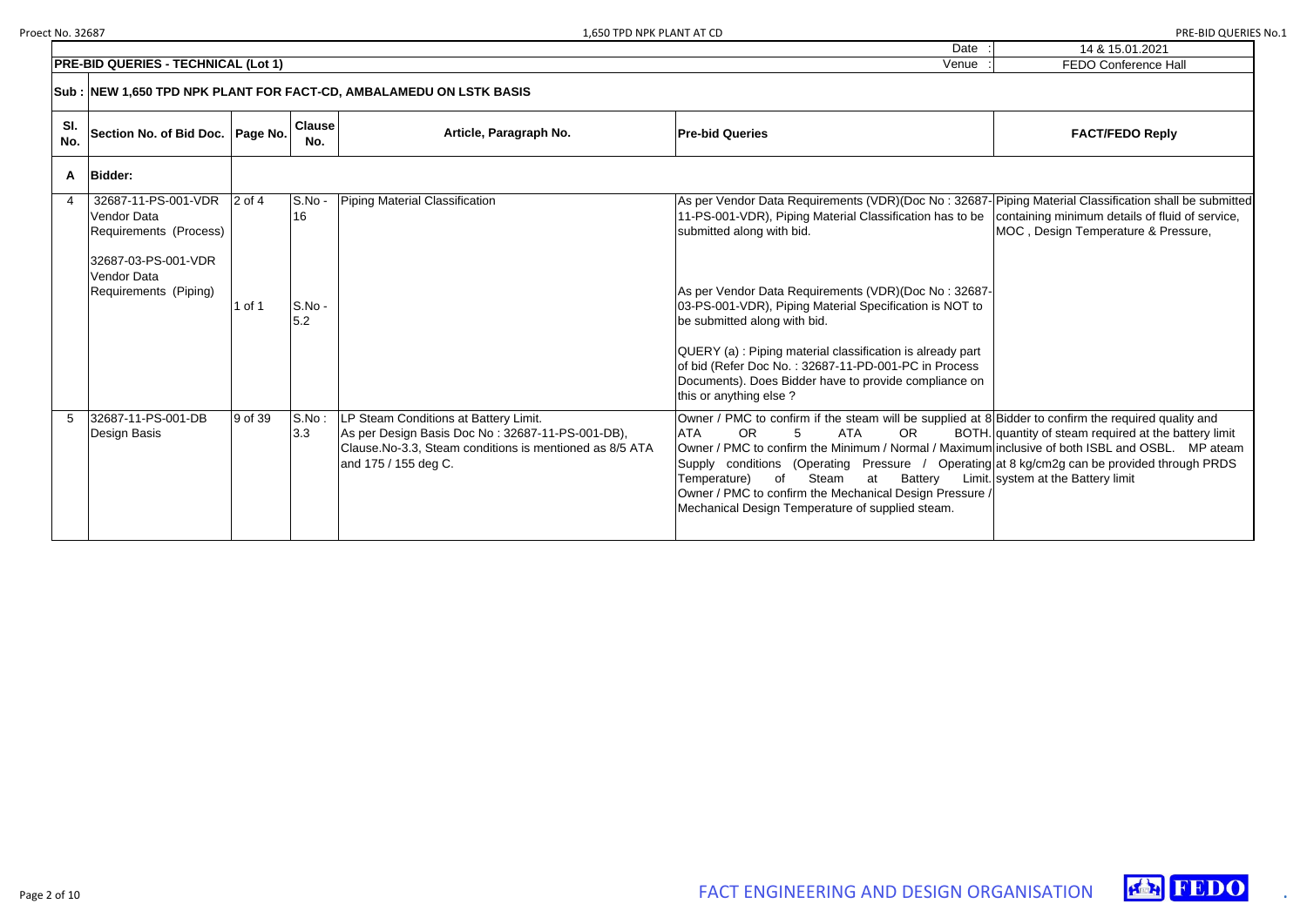Date

| 14 & 15.01.2021             |
|-----------------------------|
| <b>FEDO Conference Hall</b> |

Bidder to confirm the required quality and quantity of steam required at the battery limit. MP ateam at 8 kg/cm2g can be provided through PRDS system at the Battery limit

Plant Air supply shall be under Bidder's Scope.

Bidder to consider the requirement of these items till the commisioning of the plant. On giving technical specification & required quantity, owner will supply the same for SLTs & PGTR.

|            | <b>PRE-BID QUERIES - TECHNICAL (Lot 1)</b> |          |                      |                                                                     | Venue                                                                                                                                                                  | FEDO Conference Ha                                                                                                                                                                         |
|------------|--------------------------------------------|----------|----------------------|---------------------------------------------------------------------|------------------------------------------------------------------------------------------------------------------------------------------------------------------------|--------------------------------------------------------------------------------------------------------------------------------------------------------------------------------------------|
|            |                                            |          |                      | Sub : NEW 1,650 TPD NPK PLANT FOR FACT-CD, AMBALAMEDU ON LSTK BASIS |                                                                                                                                                                        |                                                                                                                                                                                            |
| SI.<br>No. | Section No. of Bid Doc.   Page No.         |          | <b>Clause</b><br>No. | Article, Paragraph No.                                              | <b>Pre-bid Queries</b>                                                                                                                                                 | <b>FACT/FEDO Reply</b>                                                                                                                                                                     |
| A          | <b>Bidder:</b>                             |          |                      |                                                                     |                                                                                                                                                                        |                                                                                                                                                                                            |
| 6          | 32687-11-PS-001-DB<br>Design Basis         | 12 of 39 | S.No:<br>5.10        | MP Steam @ Battery Limit                                            | Owner / PMC to confirm if MP Steam will be provided at<br>Battery limit or not. If yes, Owner / PMC to mention the<br>supply conditions (pressure/temperature) also.   | Bidder to confirm the required qua<br>quantity of steam required at the b<br>MP ateam at 8 kg/cm2g can be pr<br>through PRDS system at the Batte                                           |
|            | 32687-11-PS-001-DB<br>Design Basis         | 12 of 39 | S.No:<br>5.0/<br>5.9 | Plant Air @ Battery Limit                                           | Owner / PMC to confirm if Plant Air will be provided at<br>Battery limit or not. If yes, Owner / PMC to mention the<br>supply pressure also.                           | Plant Air supply shall be under Bio                                                                                                                                                        |
| 8          | 32687-11-PS-001-DB<br>Design Basis         | 12 of 39 | S.No:<br>5.0         | Coating Oil @ Battery Limit                                         | Owner / PMC to confirm if Coating Oil will be provided at<br>Battery limit or not. If yes, Owner / PMC to mention the<br>supply conditions also.                       | Bidder to consider the requiren<br>items till the commisioning of t<br>technical specification<br>giving<br>quantity, owner will supply the sar<br>PGTR.                                   |
| 9          | 32687-11-PS-001-DB<br>Design Basis         | 12 of 39 | S.No:<br>5.0         | Defoamer @ Battery Limit                                            | Owner / PMC to confirm if Defoamer will be provided at<br>Battery limit or not. If yes, Owner / PMC to mention the<br>supply conditions also.                          | Bidder to consider the requiren<br>items till the commisioning of t<br>technical specification<br>giving<br>quantity, owner will supply the sar<br>PGTR.                                   |
| 10         | 32687-11-PS-001-DB<br>Design Basis         | 12 of 39 | S.No:<br>5.0         | 50% EG (Ethylene Glycol) solution @ Battery Limit                   | Owner / PMC to confirm if 50% EG (Ethylene Glycol)<br>solution will be provided at Battery limit or not. If yes,<br>Owner / PMC to mention the supply conditions also. | Bidder to consider the requiren<br>items till the commisioning of t<br>giving technical specification<br>quantity, owner will supply the sar<br>PGTR.                                      |
| 11         | 32687-11-PS-001-DB<br>Design Basis         | 12 of 39 | S.No:<br>5.1         | Ammonia Mechanical Design Conditions at Battery Limit               | Owner / PMC to provide Mechanical design conditions of<br>liquid ammonia at battery limit.                                                                             | Ammonia pressure envisaged a<br>limit is at 13 to 13.5 kg/cm2g and<br>temperature of -33 to -30oC. E<br>process licensor requirement it<br>the bidder has to do the detail<br>accordingly. |
| 12         | 32687-11-PS-001-DB<br>Design Basis         | 14 of 39 | S.No:<br>5.18        | <b>NPK Empty Bag specifications</b>                                 | Owner / PMC to provide Final NPK Product (DAP, NPK)<br>Empty bag specifications (Size, bag material, etc).                                                             | Refer Annexure A-3 to the Corrige                                                                                                                                                          |

Bidder to consider the requirement of these items till the commisioning of the plant. On giving technical specification & required quantity, owner will supply the same for SLTs & PGTR.

Bidder to consider the requirement of these items till the commisioning of the plant. On giving technical specification & required quantity, owner will supply the same for SLTs & PGTR.

Ammonia pressure envisaged at the battery limit is at 13 to 13.5 kg/cm2g and at the supply temperature of -33 to -30oC. Based on the process licensor requirement it may vary and the bidder has to do the detail enggineering accordingly.

Refer Annexure A-3 to the Corrigendum 1.



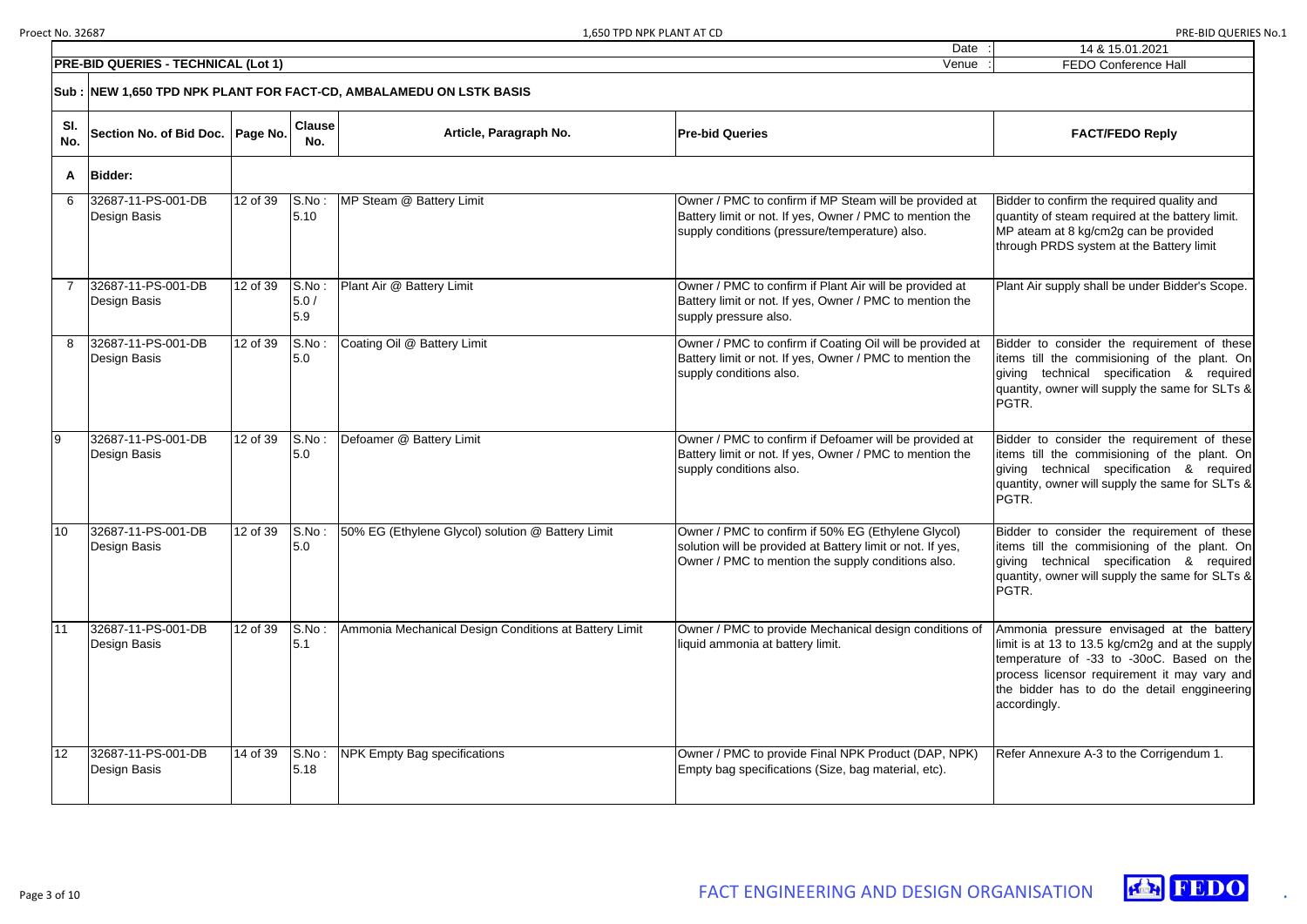| 14 & 15.01.2021             |
|-----------------------------|
| <b>FEDO Conference Hall</b> |

Tender condition shall prevail. Measuring soil resistivity is in the scope of the bidder.

Number of telephone connections required for establishing proper communication in the proposed plant shall be informed by the bidder. FACT shall provide sufficient lines through JFC Telephone cable at a junction box available in the existing plant area. Termination of cable in junction box, laying of telephone lines throughout the plant area for establishing telephone network, providing junction boxes for branching etc. are in the scope of bidder.

|                | <b>PRE-BID QUERIES - TECHNICAL (Lot 1)</b>                                                                   |             |                      |                         | Venue                                                                                                                                                                                                                                                                                                                                                                                      | FEDO Conference Ha                                                                                                                                                                                                                                                                                                                                                                 |
|----------------|--------------------------------------------------------------------------------------------------------------|-------------|----------------------|-------------------------|--------------------------------------------------------------------------------------------------------------------------------------------------------------------------------------------------------------------------------------------------------------------------------------------------------------------------------------------------------------------------------------------|------------------------------------------------------------------------------------------------------------------------------------------------------------------------------------------------------------------------------------------------------------------------------------------------------------------------------------------------------------------------------------|
|                | Sub :  NEW 1,650 TPD NPK PLANT FOR FACT-CD, AMBALAMEDU ON LSTK BASIS                                         |             |                      |                         |                                                                                                                                                                                                                                                                                                                                                                                            |                                                                                                                                                                                                                                                                                                                                                                                    |
| SI.<br>No.     | Section No. of Bid Doc.   Page No.                                                                           |             | <b>Clause</b><br>No. | Article, Paragraph No.  | <b>Pre-bid Queries</b>                                                                                                                                                                                                                                                                                                                                                                     | <b>FACT/FEDO Reply</b>                                                                                                                                                                                                                                                                                                                                                             |
| A              | <b>Bidder:</b>                                                                                               |             |                      |                         |                                                                                                                                                                                                                                                                                                                                                                                            |                                                                                                                                                                                                                                                                                                                                                                                    |
| B              | <b>ELECTRICAL:</b>                                                                                           |             |                      |                         |                                                                                                                                                                                                                                                                                                                                                                                            |                                                                                                                                                                                                                                                                                                                                                                                    |
|                | ELECTRICAL<br>DEPARTMENT /<br><b>DESIGN PHILOSOPHY-</b><br>ELECTRICAL (32687-13-<br><b>PS-001 DP)</b>        | 12 OF 17 11 |                      | Earthing system         | Please confirm that can we use GI plate earth electrode<br>instead of Cast iron plate earth electrode?<br>Please provide the soil resistivity report.                                                                                                                                                                                                                                      | Tender condition shall prevail. Me<br>resistivity is in the scope of the bi                                                                                                                                                                                                                                                                                                        |
| $\overline{2}$ | ELECTRICAL<br>DEPARTMENT /<br><b>DESIGN PHILOSOPHY-</b><br>ELECTRICAL (32687-13-<br><b>PS-001 DP)</b>        | 14 OF 17 16 |                      | Telephone System        | Please provide the complete details of telephone system<br>and existing Junction box.                                                                                                                                                                                                                                                                                                      | Number of telephone connections<br>establishing proper communicatio<br>proposed plant shall be informed<br>FACT shall provide sufficient lines<br>Telephone cable at a junction box<br>the existing plant area. Terminatic<br>junction box, laying of telephone I<br>throughout the plant area for esta<br>telephone network, providing junc<br>branching etc. are in the scope of |
| 3              | ELECTRICAL<br>DEPARTMENT /<br><b>DESIGN PHILOSOPHY-</b><br>ELECTRICAL (32687-13-<br><b>PS-001 DP)</b>        | 9 OF 17     | 7.1                  | Controls and Monitoring | "Ready to start signal in LPBS for HV motor" from where<br>this signal will come means whether this signal will come<br>from DCS or Numerical relay of outgoing feeder.                                                                                                                                                                                                                    | Ready for start indication to LPBS<br>Motors shall be provided from 3.3<br>board of corresponding motors. T<br>shall be provided in communicatio<br>on satisfying process/ instrumenta<br>electrical interlocks.                                                                                                                                                                   |
| $\overline{4}$ | <b>ELECTRICAL</b><br>DEPARTMENT /<br><b>DESIGN PHILOSOPHY-</b><br>ELECTRICAL (32687-13-<br><b>PS-001 DP)</b> | 9 OF 17 8   | 8.1                  | <b>HV Switchboards</b>  | <b>Earth Switch:</b><br>Whether earthing switch is required at the incomer of 11<br>kV Switch board or not. If yes then client has to confirm<br>that there is provision available at the outgoing feeders of<br>their substation. This is required because if the Earth<br>switch of new 11 kV panel is closed then somebody not<br>close outgoing breakers located at client substation. | One number Earthing truck shall b<br>for HT switch board.                                                                                                                                                                                                                                                                                                                          |

Ready for start indication to LPBS of HV Motors shall be provided from 3.3KV Switch board of corresponding motors. That signal shall be provided in communication with DCS on satisfying process/ instrumentation/ electrical interlocks.

One number Earthing truck shall be provided for HT switch board.

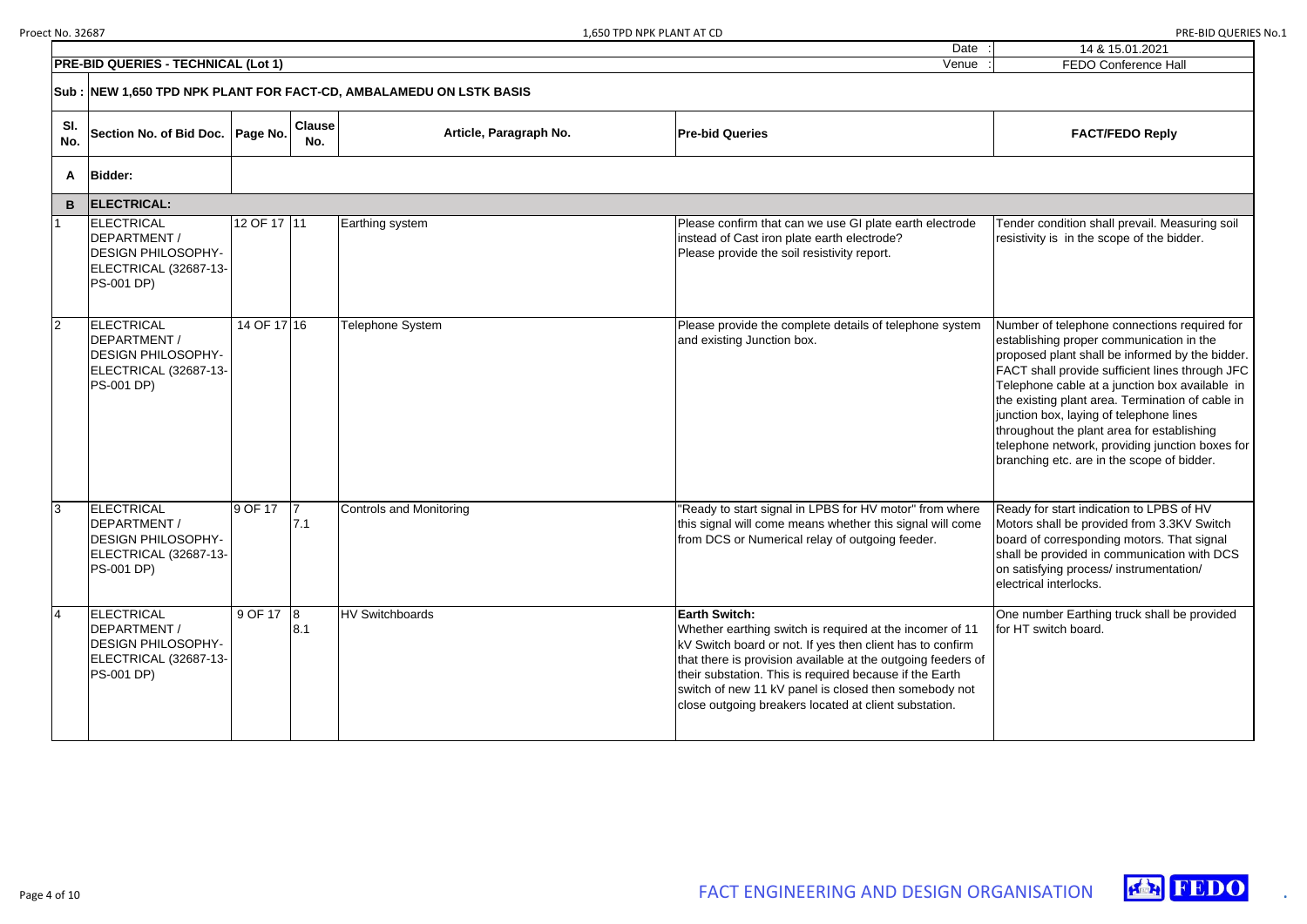| Date |  |
|------|--|
|      |  |

| 1,650 TPD NPK PLANT AT CD                                                                                     | PRE-BID QUERIES No.1                            |
|---------------------------------------------------------------------------------------------------------------|-------------------------------------------------|
| Date                                                                                                          | 14 & 15.01.2021                                 |
| Venue                                                                                                         | <b>FEDO Conference Hall</b>                     |
|                                                                                                               |                                                 |
| <b>Pre-bid Queries</b>                                                                                        | <b>FACT/FEDO Reply</b>                          |
|                                                                                                               |                                                 |
|                                                                                                               | Tender condition shall prevail.                 |
| For Emergency Switch Board (ESB), 1 no. of Bus coupler<br>is asked. But the requirement of Bus coupler is not |                                                 |
| forseen because as the switch board is completely<br>designed on emergency load. So, during healthy condition |                                                 |
| it will receive the power supply from Grid and in case of                                                     |                                                 |
| grid supply failure DG set will fed the power to switch                                                       |                                                 |
| board. Both incomers are electrically interlocked.                                                            |                                                 |
|                                                                                                               |                                                 |
|                                                                                                               | Tender condition shall prevail for motors rated |
|                                                                                                               | below 150kW.                                    |
|                                                                                                               |                                                 |
| We propose the motor starter selection criteria at each                                                       |                                                 |
| voltage ratings with our selection criterias as listed below:                                                 |                                                 |



|                | PRE-BID QUERIES - TECHNICAL (Lot 1)                                                                   |          |                      |                                                                     | Venue                                                                                                                                                                                                                                                                                                                                                                                                        | FEDO Conference Ha                                 |
|----------------|-------------------------------------------------------------------------------------------------------|----------|----------------------|---------------------------------------------------------------------|--------------------------------------------------------------------------------------------------------------------------------------------------------------------------------------------------------------------------------------------------------------------------------------------------------------------------------------------------------------------------------------------------------------|----------------------------------------------------|
|                |                                                                                                       |          |                      | Sub : NEW 1,650 TPD NPK PLANT FOR FACT-CD, AMBALAMEDU ON LSTK BASIS |                                                                                                                                                                                                                                                                                                                                                                                                              |                                                    |
| SI.<br>No.     | Section No. of Bid Doc.   Page No.                                                                    |          | <b>Clause</b><br>No. | Article, Paragraph No.                                              | <b>Pre-bid Queries</b>                                                                                                                                                                                                                                                                                                                                                                                       | <b>FACT/FEDO Reply</b>                             |
| A              | <b>Bidder:</b>                                                                                        |          |                      |                                                                     |                                                                                                                                                                                                                                                                                                                                                                                                              |                                                    |
| $\overline{5}$ | ELECTRICAL<br>DEPARTMENT /<br><b>DESIGN PHILOSOPHY-</b><br>ELECTRICAL (32687-13-<br><b>PS-001 DP)</b> | 10 OF 17 | 8                    | MV Switchboards/MCC                                                 | For Emergency Switch Board (ESB), 1 no. of Bus coupler<br>is asked. But the requirement of Bus coupler is not<br>forseen because as the switch board is completely<br>designed on emergency load. So, during healthy condition<br>it will receive the power supply from Grid and in case of<br>grid supply failure DG set will fed the power to switch<br>board. Both incomers are electrically interlocked. | Tender condition shall prevail.                    |
| 6              |                                                                                                       |          | 8.2                  |                                                                     | We propose the motor starter selection criteria at each<br>voltage ratings with our selection criterias as listed below:<br>please confirm our slection is acceptable or not.<br>Motor rating up to 30 kW: DOL<br>Motor rating from 37 kW to 150 kW: Star-Delta<br>Motor rating above 150 kW: Soft starter                                                                                                   | Tender condition shall prevail for<br>below 150kW. |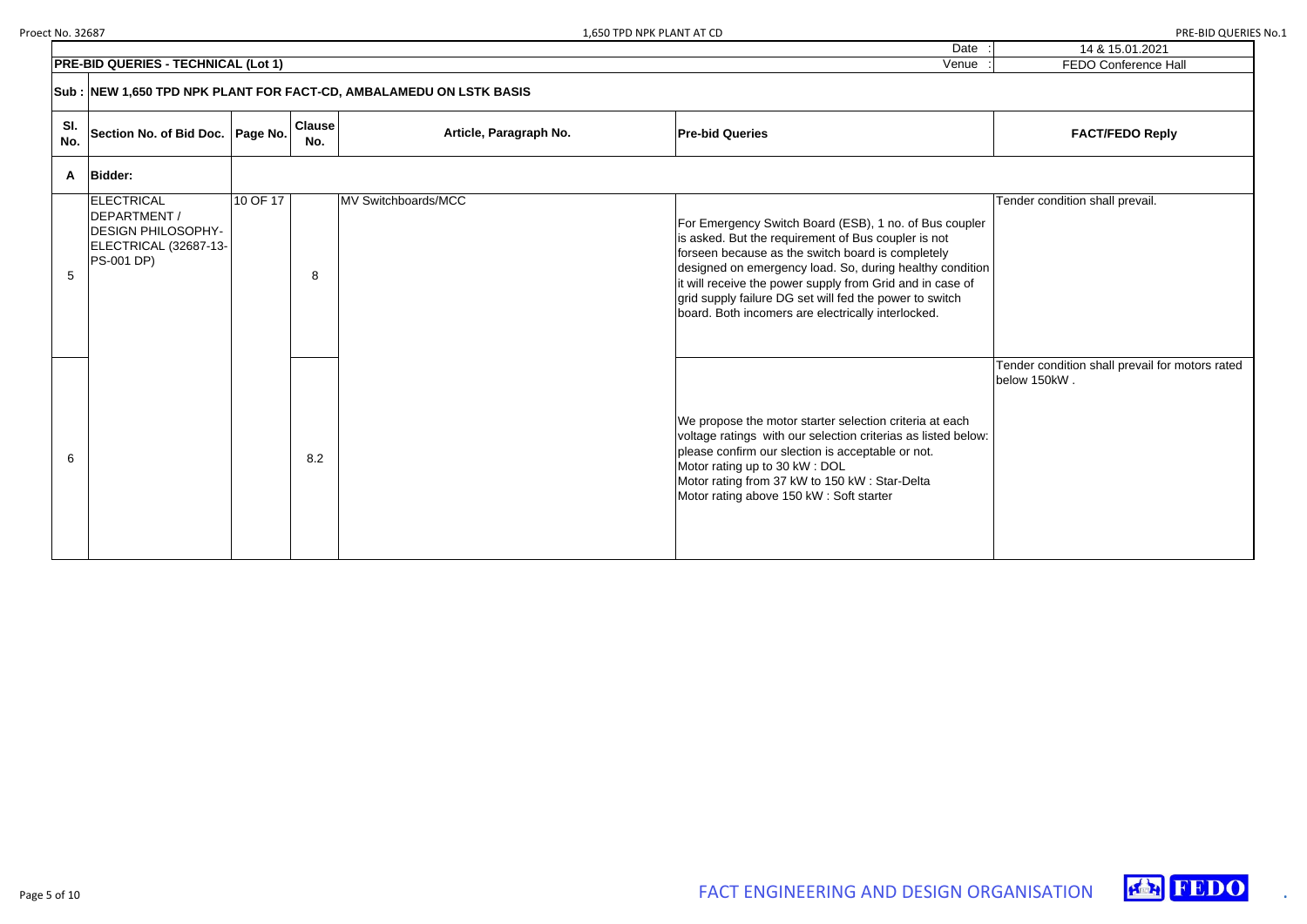Date

| $\blacksquare$<br>$\blacksquare$ | 14 & 15.01.2021             |
|----------------------------------|-----------------------------|
| $\blacksquare$<br>$\sim$         | <b>FEDO Conference Hall</b> |



|                | PRE-BID QUERIES - TECHNICAL (Lot 1)                  | <b>FEDO Conference Hall</b> |                      |                                                                                                                                                                                                                                                                                                                                                                                           |                                                                                                                               |                                                                                                                                                                                                                                                                                                                                                                                  |
|----------------|------------------------------------------------------|-----------------------------|----------------------|-------------------------------------------------------------------------------------------------------------------------------------------------------------------------------------------------------------------------------------------------------------------------------------------------------------------------------------------------------------------------------------------|-------------------------------------------------------------------------------------------------------------------------------|----------------------------------------------------------------------------------------------------------------------------------------------------------------------------------------------------------------------------------------------------------------------------------------------------------------------------------------------------------------------------------|
|                |                                                      |                             |                      | Sub : NEW 1,650 TPD NPK PLANT FOR FACT-CD, AMBALAMEDU ON LSTK BASIS                                                                                                                                                                                                                                                                                                                       |                                                                                                                               |                                                                                                                                                                                                                                                                                                                                                                                  |
| SI.<br>No.     | <b>Section No. of Bid Doc.</b>                       | Page No.                    | <b>Clause</b><br>No. | Article, Paragraph No.                                                                                                                                                                                                                                                                                                                                                                    | <b>Pre-bid Queries</b>                                                                                                        | <b>FACT/FEDO Reply</b>                                                                                                                                                                                                                                                                                                                                                           |
| A              | <b>Bidder:</b>                                       |                             |                      |                                                                                                                                                                                                                                                                                                                                                                                           |                                                                                                                               |                                                                                                                                                                                                                                                                                                                                                                                  |
| $\mathbf{C}$   | <b>INSTRUMENTATION:</b>                              |                             |                      |                                                                                                                                                                                                                                                                                                                                                                                           |                                                                                                                               |                                                                                                                                                                                                                                                                                                                                                                                  |
|                | 32687-01-PS-001 SPL<br>$(INST)$ <sub>R0</sub>        | 3 OF 47                     | 5.2.1<br>(a)         | New control room shall be constructed within the battery limits As mentioned about new control room, in that case is<br>for the proposed plant.                                                                                                                                                                                                                                           | there any integration also required with new and old DCS<br>system? Or this new system totally independent, Kindly<br>Clarify | Integration is not required with existing control<br>room.                                                                                                                                                                                                                                                                                                                       |
| $\overline{2}$ | 32687-01-PS-001 SPL<br>(INST)_R0                     | 4 OF 47                     | 5.2.1.<br>$(c)-V$    | A hardwired console also shall be provided near the control<br>desk to manually activate trips if any on emergency situations required and shall be decided during detail engineering.<br>and for important indications.                                                                                                                                                                  | This point is only applicable when critical trip / alarm will                                                                 | Hard wired console is mandatory. The IO in<br>this console shall be decided during detailed<br>engineering.                                                                                                                                                                                                                                                                      |
| 3              | 32687-01-PS-001 SPL<br>(INST)_R0                     | 6 OF 47                     |                      | [5.2.1.3 The documentation racks shall be suitable for storage of one<br>complete set of all documents and drawings of the project in<br>control room (As built documents and drawings, Equipment<br>catalogs, maintenance manuals, operation manuals, system<br>design documents and philosophies, loop drawings,<br>P&IDs, PFDs etc) and for storage of log reports for min 2<br>vears. | Client to note that we will provide 1 No. steel almirah for<br>documentation rack.                                            | Bidder to confirm the same is sufficient for<br>storage of all documents and drawings<br>ennvisaged for storage in control room. It is<br>advised to consider one separate Racks/<br>Almirah for log reports, one separate for<br>Maintenance manuals and catalogs and one<br>separate for project related documents and<br>drawings (Other than OEM drawings and<br>documents). |
| 4              | 32687-01-PS-001 SPL<br>(INST)_R0                     | 6 OF 47                     |                      | [5.2.1.3 All the furniture shall be of heavy duty Type                                                                                                                                                                                                                                                                                                                                    | Kindly explain the meaning of heavy duty type or provide<br>the specs for reference.                                          | The furniture shall withstand rough handling<br>normally expected in control room and shall be<br>of reputed make                                                                                                                                                                                                                                                                |
| 5              | 32687-01-PS-001 SPL<br>$(INST)$ <sub>R0</sub>        | 7 OF 47                     | 5.2.2                | Console for OWS / EWS for bagging machine control room                                                                                                                                                                                                                                                                                                                                    | Can we consider same close top console as like as main<br>control room?, Kindly Clarify                                       | Bidder's understanding is correct                                                                                                                                                                                                                                                                                                                                                |
| 6              | 32687-01-PS-001 SPL<br>$($ INST $)$ <sub>_R0</sub>   | 9 OF 47                     | 5.3.6                | <b>Stack Monitoring Requirement</b>                                                                                                                                                                                                                                                                                                                                                       | We assume that necessary approvals for data transfer to<br>CPCB / KSPCB will be taken care by Owner.                          | Bidder's understanding is correct                                                                                                                                                                                                                                                                                                                                                |
|                | 32687-01-PS-001 SPL<br>$\lfloor$ (INST) $\lfloor$ R0 | 26 OF 47 10.11              |                      | Level gauges- Reflex/ Magnetic- Flanged<br>Process Connection- 20NB (3/4")                                                                                                                                                                                                                                                                                                                | Can we go with 25 NB process connection in case of<br>Flanged Level Gauge?, Kindly confirm.                                   | OK, noted                                                                                                                                                                                                                                                                                                                                                                        |
| 8              | 32687-01-PS-001 SPL<br>$(INST)$ <sub>R0</sub>        | 28 OF 47 10.13              |                      | Separate instrument relay cabinet is envisaged and the same<br>shall be located in MCC                                                                                                                                                                                                                                                                                                    | As per our understanding you want remote IO panel in<br>case of MCC IO's which will located in MCC room. Kindly<br>Explain.   | Remote IO is not required. The relays used for<br>MCC commands or feedbacks shall be housed<br>in one panel (Interposing relay cabinet) which<br>shall be located in MCC.                                                                                                                                                                                                        |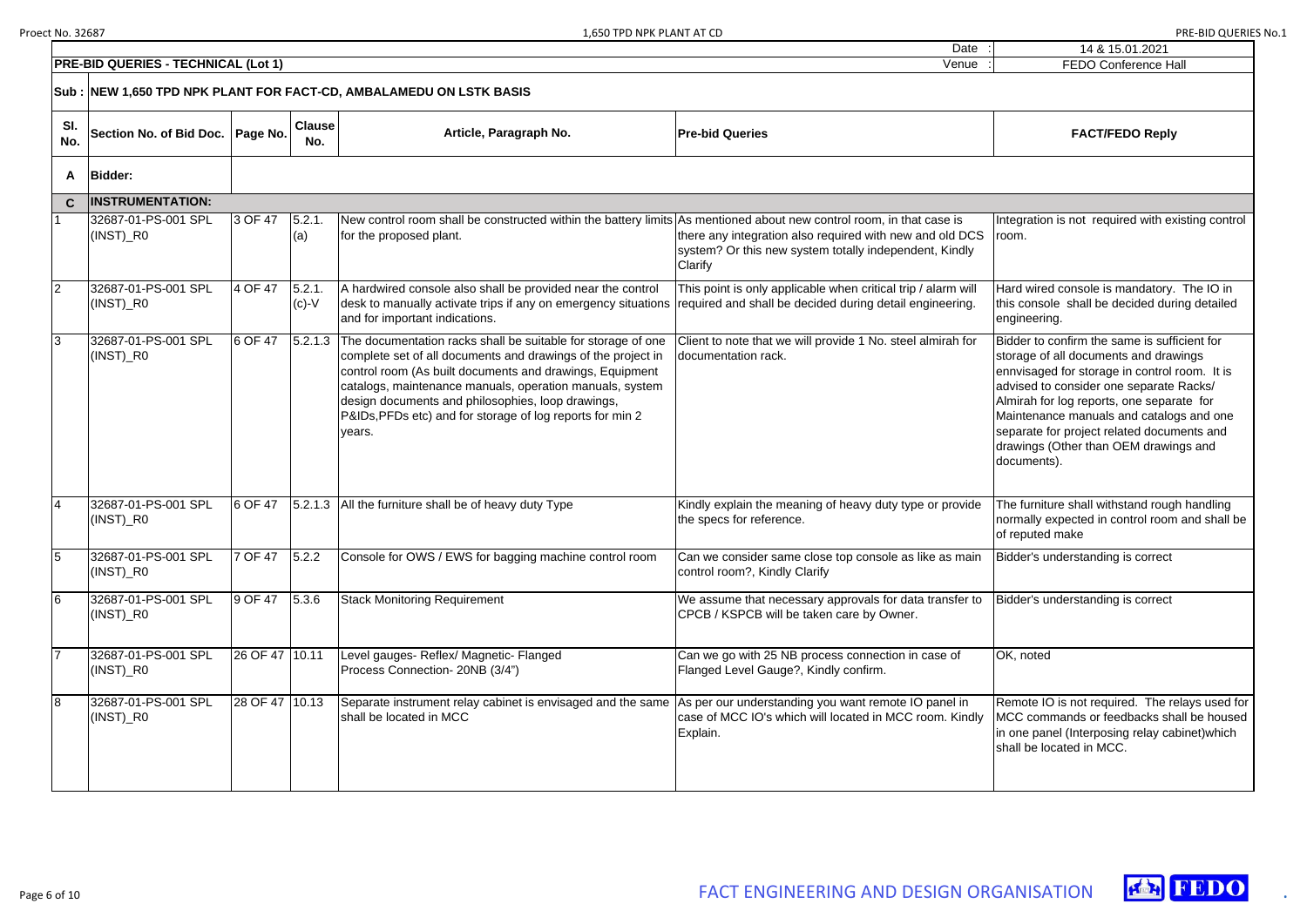|    | 14 & 15.01.2021<br><b>FEDO Conference Hall</b>                                                                                                                                                                                                                                                                                                  |
|----|-------------------------------------------------------------------------------------------------------------------------------------------------------------------------------------------------------------------------------------------------------------------------------------------------------------------------------------------------|
|    |                                                                                                                                                                                                                                                                                                                                                 |
|    |                                                                                                                                                                                                                                                                                                                                                 |
|    | <b>FACT/FEDO Reply</b>                                                                                                                                                                                                                                                                                                                          |
|    |                                                                                                                                                                                                                                                                                                                                                 |
|    |                                                                                                                                                                                                                                                                                                                                                 |
|    | Soil report as a guideline, will be Uploaded<br>along with Prebid querry replies                                                                                                                                                                                                                                                                |
|    | The grade levels at the proposed facilities are<br>indicated in Drg No 32687-03-AP-00001.<br>The land is pretty even which will not be<br>needing any major cutting and filling. The micro<br>garding part may have to be done during<br>detailed engineering. Topography survey detail<br>will be shared during detailed engineering<br>stage. |
| ır | Please refer 32687-03-AP-00001 R1. There is<br>no Dismantling in Bidder's scope.                                                                                                                                                                                                                                                                |
|    | All engineering Design document and drawings<br>shall be submitted for PMC's approval. Please<br>check Deliverable list mentioned along with<br>Tender                                                                                                                                                                                          |
|    | Bidder's Understanding is correct.                                                                                                                                                                                                                                                                                                              |
|    | OWS, CRWS philosophy is mentioned in<br>Process Design basis. Storm water drain shall<br>be connected to existing plant drain as<br>indicated in Drg no 32687-03-AP-00001 R1.<br>Sanitary drains shall be in to the soak pit as<br>mentioned in Tender.                                                                                         |
|    | Available copies have been shared already.                                                                                                                                                                                                                                                                                                      |





|                | <b>PRE-BID QUERIES - TECHNICAL (Lot 1)</b> |                      |                                                                                                 | Venue                                                                                                                                                                                    | FEDO Conference Ha                                                                                                                                                                                                                                                        |
|----------------|--------------------------------------------|----------------------|-------------------------------------------------------------------------------------------------|------------------------------------------------------------------------------------------------------------------------------------------------------------------------------------------|---------------------------------------------------------------------------------------------------------------------------------------------------------------------------------------------------------------------------------------------------------------------------|
|                |                                            |                      | Sub: NEW 1,650 TPD NPK PLANT FOR FACT-CD, AMBALAMEDU ON LSTK BASIS                              |                                                                                                                                                                                          |                                                                                                                                                                                                                                                                           |
| SI.<br>No.     | Section No. of Bid Doc.   Page No.         | <b>Clause</b><br>No. | Article, Paragraph No.                                                                          | <b>Pre-bid Queries</b>                                                                                                                                                                   | <b>FACT/FEDO Reply</b>                                                                                                                                                                                                                                                    |
| A              | <b>Bidder:</b>                             |                      |                                                                                                 |                                                                                                                                                                                          |                                                                                                                                                                                                                                                                           |
| D              | <b>CIVIL</b>                               |                      |                                                                                                 |                                                                                                                                                                                          |                                                                                                                                                                                                                                                                           |
| $\mathbf{1}$   | 32687-12-PS-001-DP_R0 7 OF21               | 1.1                  | Detailed Scope<br>Soil investigation                                                            | Please provide Priliminary Report for bid quantity<br>estimation                                                                                                                         | Soil report as a guideline, will be I<br>along with Prebid querry replies                                                                                                                                                                                                 |
| $\overline{2}$ | 32687-12-PS-001-DP_R08 OF21                | 1.2                  | Detailed Scope<br><b>Grading &amp; Levelling</b>                                                | Scope for Topographic Survey is not clear please provide<br>the complete details.                                                                                                        | The grade levels at the proposed<br>indicated in Drg No 32687-03-AP-<br>The land is pretty even which will<br>needing any major cutting and filli<br>garding part may have to be done<br>detailed engineering. Topography<br>will be shared during detailed eng<br>stage. |
| 3              | 32687-12-PS-001-DP_R0 3 of 21              |                      | General<br>Demolition                                                                           | Please provide any Existing Drg. vs Site Conditions for our Please refer 32687-03-AP-00001<br>better understanding.                                                                      | no Dismantling in Bidder's scope.                                                                                                                                                                                                                                         |
| 4              | 32687-12-PS-001-DP R0 3 of 21              |                      | General<br>Approval of Design Basis Concept Note, Drawings, material<br>sample test report etc. | Documents will be classified in three categories:<br>1. Approval<br>2. Review<br>3. Information.<br>Please clarify the category for document to be submitted<br>after award of contract. | All engineering Design document<br>shall be submitted for PMC's appr<br>check Deliverable list mentioned a<br>Tender                                                                                                                                                      |
| 5              | 32687-12-PS-001-DP_R0 4 of 21              |                      | General<br>Statutory Approvals.                                                                 | Bidder to provide assistance shall be given to client for<br>apporval. Please clarify this understanding is correct.                                                                     | Bidder's Understanding is correct.                                                                                                                                                                                                                                        |
| 6              | 32687-12-PS-001-DP_R0 10 of 21             | 1.7                  | Contaminated Rain water & Oily Water sewer.<br>Data centre Drains.                              | Please clarify the Tie- in point for followings drain points<br>$1)$ OWS.<br>2)CRWS<br>3) CBD Cooling water lines<br>4) Storm water drain.<br>5) Sanitary Drain.                         | OWS, CRWS philosophy is mention<br>Process Design basis. Storm wate<br>be connected to existing plant dra<br>indicated in Drg no 32687-03-AP-<br>Sanitary drains shall be in to the s<br>mentioned in Tender.                                                             |
|                | 32687-12-PS-001-DP_R0 4 of 21              |                      | General.4. New Conveyor Gantry from NPK Plant to Existing<br>Urea Bulk Silo.                    | Please provide the Ligible copy of drawings will be<br>required for our better understanding                                                                                             | Available copies have been share                                                                                                                                                                                                                                          |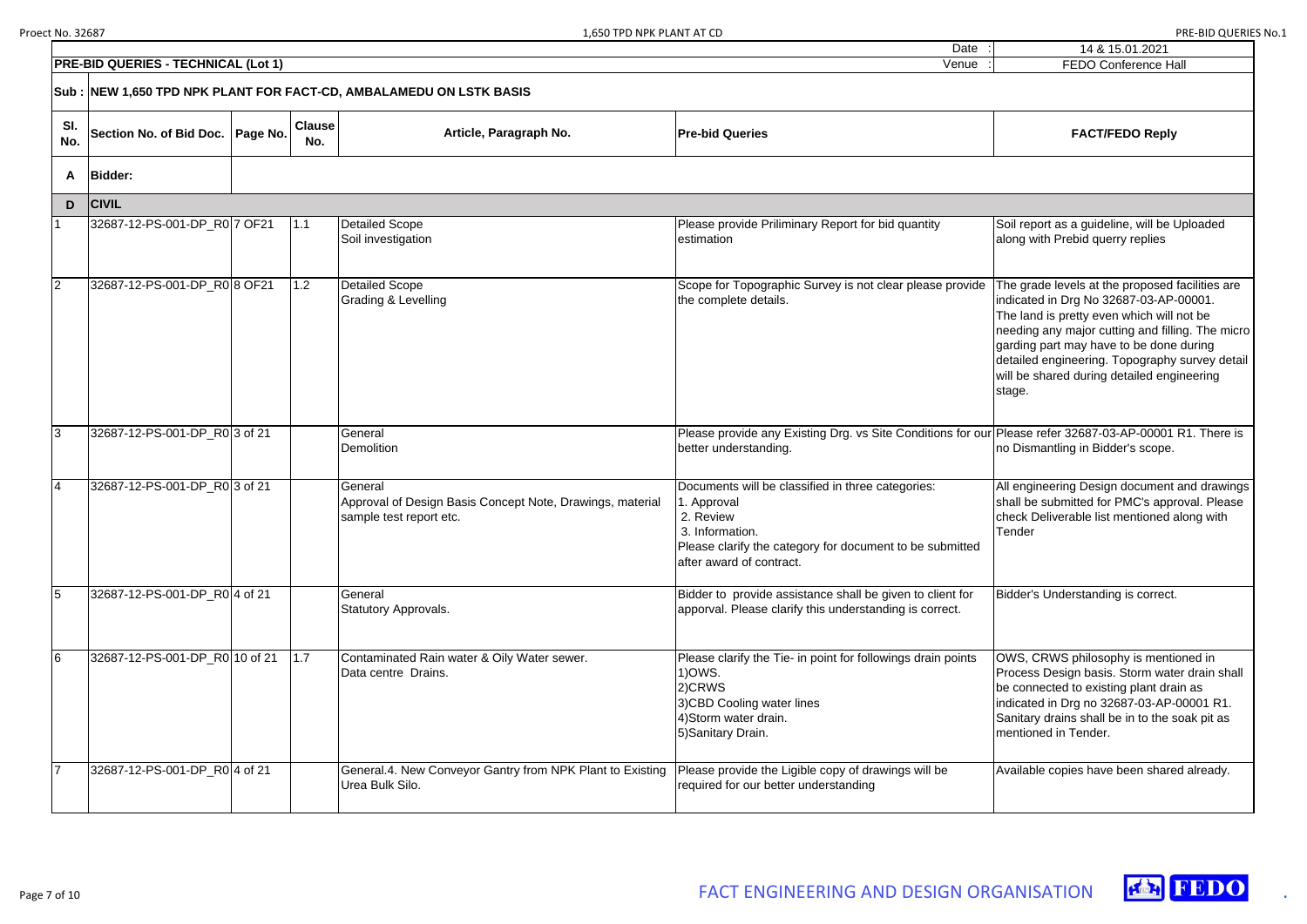Date

| ٠.<br>$\blacksquare$ | 14 & 15.01.2021             |
|----------------------|-----------------------------|
| ٠<br>$\bullet$       | <b>FEDO Conference Hall</b> |

Available copies have been shared already. Remodelling, Strengthening is in Clinet's scope. Health study report will be shared during detailed Engineering time. Shall be as indicated in Drg No. 32687-03-AP-00001 Will be shared during Detailed Engineering. Please refer 32687-03-AP-00001 R1. Bidder can utilise FRP/GRP moulded gratings in in non fire hazardous area and non vehicular movement area. The FRP or GRP gratings shall be as per specs for UV resistant and heat resistant. UPVC pipe Type B as per IS 13592 shall be used. Please refer Corrigendum-1 in this regard. Painting shall be as per Specs and manufacturer's certificate shall be furnished for review. The remaining shelf life at the time of application shall be approved by Engineer in Charge. Please refer corrigendum-1 in this regard. Tender condition shall Prevail. Please refer Corrigendum-1 in this regard.



|            | <b>PRE-BID QUERIES - TECHNICAL (Lot 1)</b>                          |  |                      |                                                                                                                                                                                                                                           | Venue                                                                                                                                                                             | FEDO Conference Ha                                                                                                                                                                                   |  |  |  |  |  |
|------------|---------------------------------------------------------------------|--|----------------------|-------------------------------------------------------------------------------------------------------------------------------------------------------------------------------------------------------------------------------------------|-----------------------------------------------------------------------------------------------------------------------------------------------------------------------------------|------------------------------------------------------------------------------------------------------------------------------------------------------------------------------------------------------|--|--|--|--|--|
|            | Sub : NEW 1,650 TPD NPK PLANT FOR FACT-CD, AMBALAMEDU ON LSTK BASIS |  |                      |                                                                                                                                                                                                                                           |                                                                                                                                                                                   |                                                                                                                                                                                                      |  |  |  |  |  |
| SI.<br>No. | Section No. of Bid Doc.   Page No.                                  |  | <b>Clause</b><br>No. | Article, Paragraph No.                                                                                                                                                                                                                    | <b>Pre-bid Queries</b>                                                                                                                                                            | <b>FACT/FEDO Reply</b>                                                                                                                                                                               |  |  |  |  |  |
| A          | <b>Bidder:</b>                                                      |  |                      |                                                                                                                                                                                                                                           |                                                                                                                                                                                   |                                                                                                                                                                                                      |  |  |  |  |  |
| 8          | 32687-12-PS-001-DP_R0 5 of 21                                       |  |                      | TENTIVE LIST OF BUILDINGS<br>5. New Conveyor Gantry from NPK Plant to Existing NP<br>Gantry.                                                                                                                                              | Please provide the Ligible copy of drawings will be<br>required for our better understanding.                                                                                     | Available copies have been share                                                                                                                                                                     |  |  |  |  |  |
| 9          | 32687-12-PS-001-DP_R0 4 of 21                                       |  |                      | General<br>Bagging Plant and associated converyor Gantry, loading<br>facilities.                                                                                                                                                          | Please clarify this facility is Existing or New. If existing<br>facility is there<br>Remodelling, Strengthening if repaired, then as is status<br>report is required from client. | Remodelling, Strengthening is in (<br>scope. Health study report will be<br>detailed Engineering time.                                                                                               |  |  |  |  |  |
| 10         | 32687-12-PS-001-DP_R0                                               |  |                      | General<br>Pipe Rack/Pipe Support.                                                                                                                                                                                                        | Space for Routing of pipe rack & pipe corridor to be<br>define.                                                                                                                   | Shall be as indicated in Drg No. 3<br>00001                                                                                                                                                          |  |  |  |  |  |
| 11         | 32687-12-PS-001-DP_R0 8 of 21                                       |  | 1.2                  | <b>SITE GRADING</b><br><b>Contour Survey</b>                                                                                                                                                                                              | Please provide the details of Contour Survey report.                                                                                                                              | Will be shared during Detailed En                                                                                                                                                                    |  |  |  |  |  |
| 12         | 32687-12-PS-001-DP_R0 10 of 21                                      |  | 1.6                  | <b>SURFACE DRAINAGE STORM WATER</b><br>Storm water drain upto tie-up with existing drain.<br>M.O.C- R.C.C. Rectangle draign with G.I Grarting sizing of<br>drain-peak discharge corrosponding to rain/firewater                           | Tie-up point for drain to be marked on plot plan. Can we<br>use FRP moulded grating in place of Galvnized MS<br>grating. Client to confirm.                                       | Please refer 32687-03-AP-00001<br>can utilise FRP/GRP moulded gra<br>non fire hazardous area and non v<br>movement area. The FRP or GRF<br>shall be as per specs for UV resis<br>resistant.          |  |  |  |  |  |
| 13         | 32687-12-PS-001-DP_R0 11 of 21                                      |  | 1.9                  | SEWAGE DISPOSAL SYSTEM.Lateral Sewer- Design for 3<br>Main<br>lines arrange floor running 1/2 tall.<br>sewer- 2/3 full flow<br>Vmin/new = $0.75$ m/sq.<br>Material - Salt Glazed Stone ware pipe (100mm dia meter)<br>Man hole-R.C.C. M30 | Can we replace Material sustliated by HDPE Pipe. Please UPVC pipe Type B as per IS 1359<br>confirm                                                                                | used. Please refer Corrigendum-1<br>regard.                                                                                                                                                          |  |  |  |  |  |
| 14         | 32687-12-PS-001-DP_R0 14 of 21                                      |  | 1.14                 | <b>SURFACE FINISHING</b><br>02 Years guarantee for painting.                                                                                                                                                                              | Manufactures certificate shall be furnished for client<br>review.                                                                                                                 | Painting shall be as per Specs an<br>manufacturer's certificate shall be<br>review. The remaining shelf life at<br>application shall be approved by I<br>Charge. Please refer corrigendum<br>regard. |  |  |  |  |  |
| 15         | 32687-12-PS-001-DP_R0                                               |  |                      | Construction<br><b>Statutory Approval</b>                                                                                                                                                                                                 | Statutory approval should be takes up by owner, bidder<br>will assist in getting approval through necessary drgs &<br>dves.                                                       | Tender condition shall Prevail. Ple<br>Corrigendum-1 in this regard.                                                                                                                                 |  |  |  |  |  |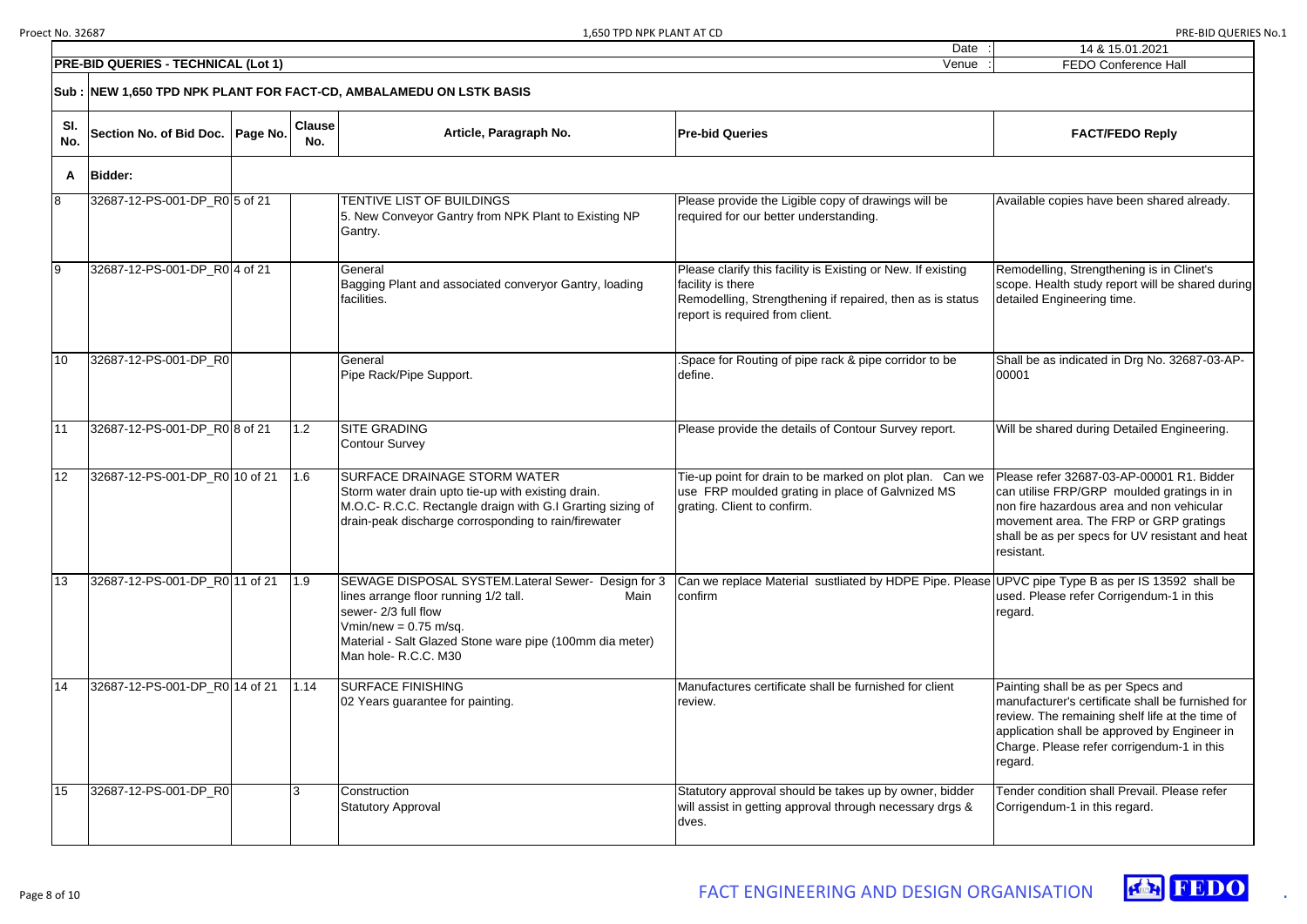| 14 & 15.01.2021             |
|-----------------------------|
| <b>FEDO Conference Hall</b> |

## $FACT/FEDO Reply$

Galvanisation is not applicable for inserts. Galvanisation Shall be provided only for embedded items exposed to atmosphere like rungs for access in Pits and Manhole.

Tender Condition prevails





|            |                                                                     |          |                      |                                                                                                                                                                                                                                                                                                                                                           | Dale                                                              |  |  |  |
|------------|---------------------------------------------------------------------|----------|----------------------|-----------------------------------------------------------------------------------------------------------------------------------------------------------------------------------------------------------------------------------------------------------------------------------------------------------------------------------------------------------|-------------------------------------------------------------------|--|--|--|
|            | <b>PRE-BID QUERIES - TECHNICAL (Lot 1)</b>                          |          |                      |                                                                                                                                                                                                                                                                                                                                                           | Venue                                                             |  |  |  |
|            | Sub : NEW 1,650 TPD NPK PLANT FOR FACT-CD, AMBALAMEDU ON LSTK BASIS |          |                      |                                                                                                                                                                                                                                                                                                                                                           |                                                                   |  |  |  |
| SI.<br>No. | Section No. of Bid Doc.                                             | Page No. | <b>Clause</b><br>No. | Article, Paragraph No.                                                                                                                                                                                                                                                                                                                                    | <b>Pre-bid Queries</b>                                            |  |  |  |
| A          | <b>Bidder:</b>                                                      |          |                      |                                                                                                                                                                                                                                                                                                                                                           |                                                                   |  |  |  |
| 16         | 32687-12-PS-001-DB_R0                                               |          | 4.1                  | <b>CONCRETE</b><br>Concrete- P.C.C. - 1:5:10<br>P.C.C - 1:3:6 for footing.<br>M35 for foundation.<br>M30 for super structure.<br>U/G Concrete painted with Bitumen 20/30 Grade.<br>Holding down Bolt-fy-250M/m2 (4.6 Grade)<br>Holding down Bolt-fy-250M/m2 (4.6 Grade)<br>Holding down Bolt-fy-250M/m2 (4.6 Grade)<br>Inserts & Embeded item galvanised. | Galvanisation will be dmaged on attaching elements to<br>linserts |  |  |  |
| 17         | 32687-12-PS-001-DB_R0                                               |          | 4.2                  | <b>STRUCTURAL STEEL</b><br><b>Structural Steel</b><br>IS 432 Compliance<br>Non-Asbestos fibre<br>Rooting sheet<br>Reiforced cement<br>Corrugated sheet.                                                                                                                                                                                                   | Precoated GI Sheet Should be adopted as per pesent<br>trend.      |  |  |  |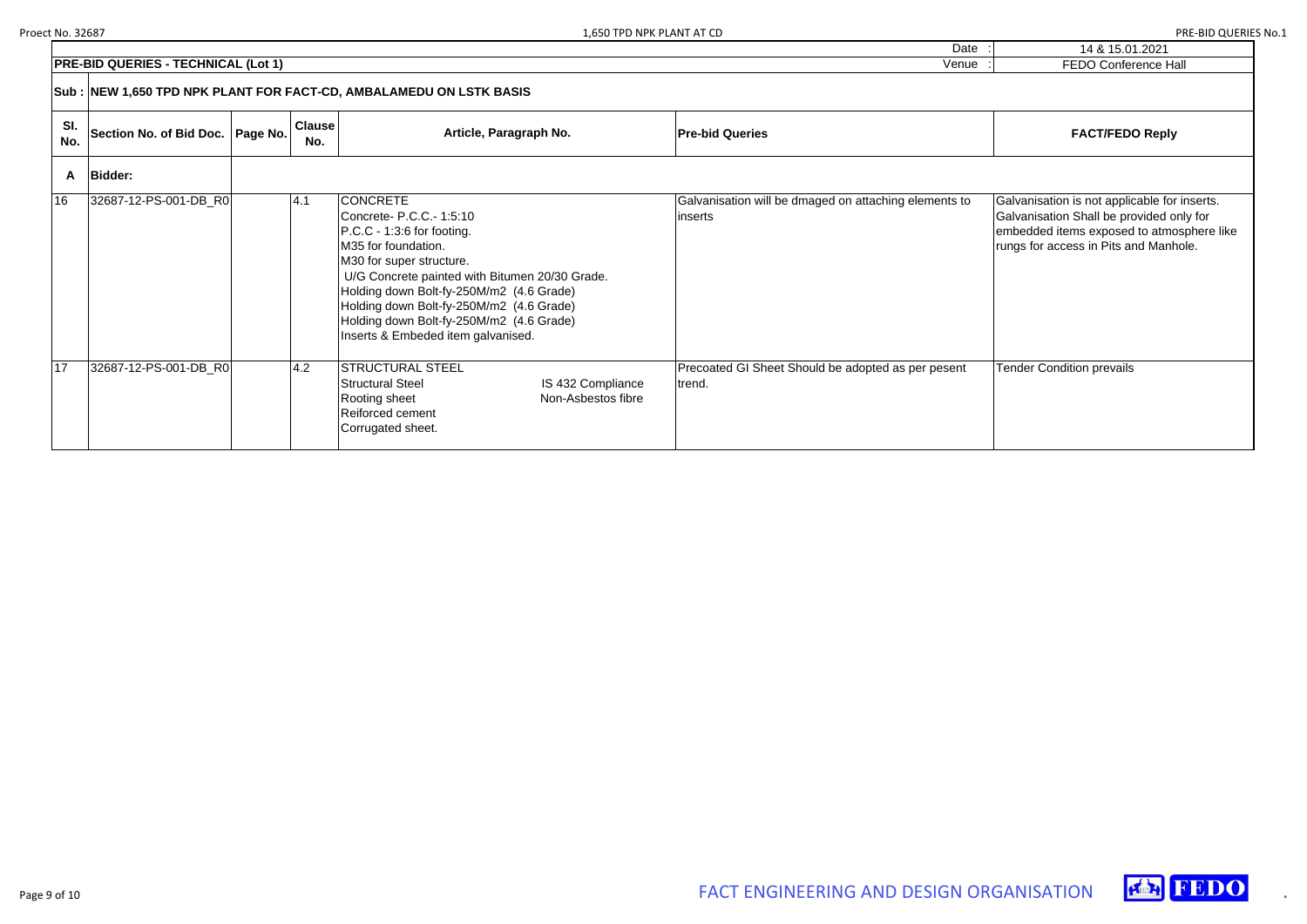| $\bullet$ .<br>$\mathbf{r}$ | 14 & 15.01.2021             |
|-----------------------------|-----------------------------|
| $\sim 1$                    | <b>FEDO Conference Hall</b> |

Refer Annexure D1 in corrigendum in this regard.

For Process drain refer 32687-11-PS-001- DB.

For other drain refer 32687-12-PS-001-DP

Tie-in valve location marked in the revised plot plan 32687-03-AP-0001 Rev-1 uploaded as Annexure D1 to corrigendum.

|                | <b>PRE-BID QUERIES - TECHNICAL (Lot 1)</b>                          |    |                      |                                      | Venue                                                                                                                                                                                                                                                                             | FEDO Conference Ha                                                                                                                              |  |  |  |  |
|----------------|---------------------------------------------------------------------|----|----------------------|--------------------------------------|-----------------------------------------------------------------------------------------------------------------------------------------------------------------------------------------------------------------------------------------------------------------------------------|-------------------------------------------------------------------------------------------------------------------------------------------------|--|--|--|--|
|                | Sub : NEW 1,650 TPD NPK PLANT FOR FACT-CD, AMBALAMEDU ON LSTK BASIS |    |                      |                                      |                                                                                                                                                                                                                                                                                   |                                                                                                                                                 |  |  |  |  |
| SI.<br>No.     | Section No. of Bid Doc.   Page No.                                  |    | <b>Clause</b><br>No. | Article, Paragraph No.               | <b>Pre-bid Queries</b>                                                                                                                                                                                                                                                            | <b>FACT/FEDO Reply</b>                                                                                                                          |  |  |  |  |
| A              | <b>Bidder:</b>                                                      |    |                      |                                      |                                                                                                                                                                                                                                                                                   |                                                                                                                                                 |  |  |  |  |
| <b>PIPING</b>  |                                                                     |    |                      |                                      |                                                                                                                                                                                                                                                                                   |                                                                                                                                                 |  |  |  |  |
|                | General                                                             |    |                      | <b>Plot Plan</b>                     | Client to provide Plot plan in AutoCAD format with<br>marking of Area of proposed plant and Battery Limit.                                                                                                                                                                        | Refer Annexure D1 in corrigene<br>regard.                                                                                                       |  |  |  |  |
| $\overline{2}$ | General                                                             |    |                      | Plot Plan                            | Client to specify process drain, Sanitary sewers,<br>Chemical Sewer and oil water sewer philosophy.                                                                                                                                                                               | For Process drain refer 32687-<br>DB.<br>For other drain refer 32687-12-                                                                        |  |  |  |  |
| 3              | General                                                             |    |                      |                                      | Client to provide Tie-in points philosophy for<br>connection with existing lines.                                                                                                                                                                                                 | Tie-in valve location marked in<br>plot plan 32687-03-AP-0001 R<br>uploaded as Annexure D1 to co                                                |  |  |  |  |
| 4              | 32687-03-PS-001 SPL 2                                               |    |                      | Software for 3D modelling            | Bidder currently using latest version of 3D software<br>PDMS's E3D by AVEVA.<br>Client to confirm.                                                                                                                                                                                | Tender condition prevails                                                                                                                       |  |  |  |  |
| 5              | 03ES010 / 10                                                        | 18 | $1.2.1 - i$          | Scope of Supply of Piping BOQ        | Can we carry out Prefabrication in LSTK's fabrication<br>yard near / at site. Client to confirm<br>However 10% excess pipe shall be supplied for all<br>sizes and materials.                                                                                                      | Room for carry out Fabrication<br>provided by owner. Tentative L<br>identified is opposite side of lok<br>lying area)                           |  |  |  |  |
|                | 03ES001 / 10                                                        |    |                      | 2.12.4 Scope of Supply of Piping BOQ | The minimum radius for pipe bends shall be 5 times<br>the nominal pipe size for up to 350 NB inclusive and<br>6 times the nominal pipe size for pipe over 350 NB<br>size.<br>Client to confirm that this requirement is applicable<br>for all services or any particular service. | Minmum elbow radius in gener<br>1.5D.<br>Use of pipe bends are only for<br>greater than 1.5D) if required d<br>characteristics or plant perform |  |  |  |  |
|                | 32687-03-AP-00001                                                   |    |                      | <b>Existing Facilities</b>           | Client to provide<br>Drawing of existing Defunct Urea conveyor drawing                                                                                                                                                                                                            | Available drawings provided wi                                                                                                                  |  |  |  |  |
| 8              | 32687-03-AP-00001                                                   |    |                      | <b>Existing Facilities</b>           | Compound wall around new NPK plant.<br>This compound wall need to be demolished.<br>Client to confirm.                                                                                                                                                                            | Demolition is in Client's scope.<br>required area of compund wall<br>be demolished.                                                             |  |  |  |  |

Room for carry out Fabrication to be provided by owner. Tentative Location identified is opposite side of loko shed.(Low lying area)

Minmum elbow radius in general shall be 1.5D.

Use of pipe bends are only for large radius( greater than 1.5D) if required due to fluid characteristics or plant performance.

Available drawings provided with tender.

Demolition is in Client's scope . Clarify the required area of compund wall i.e area to be demolished.



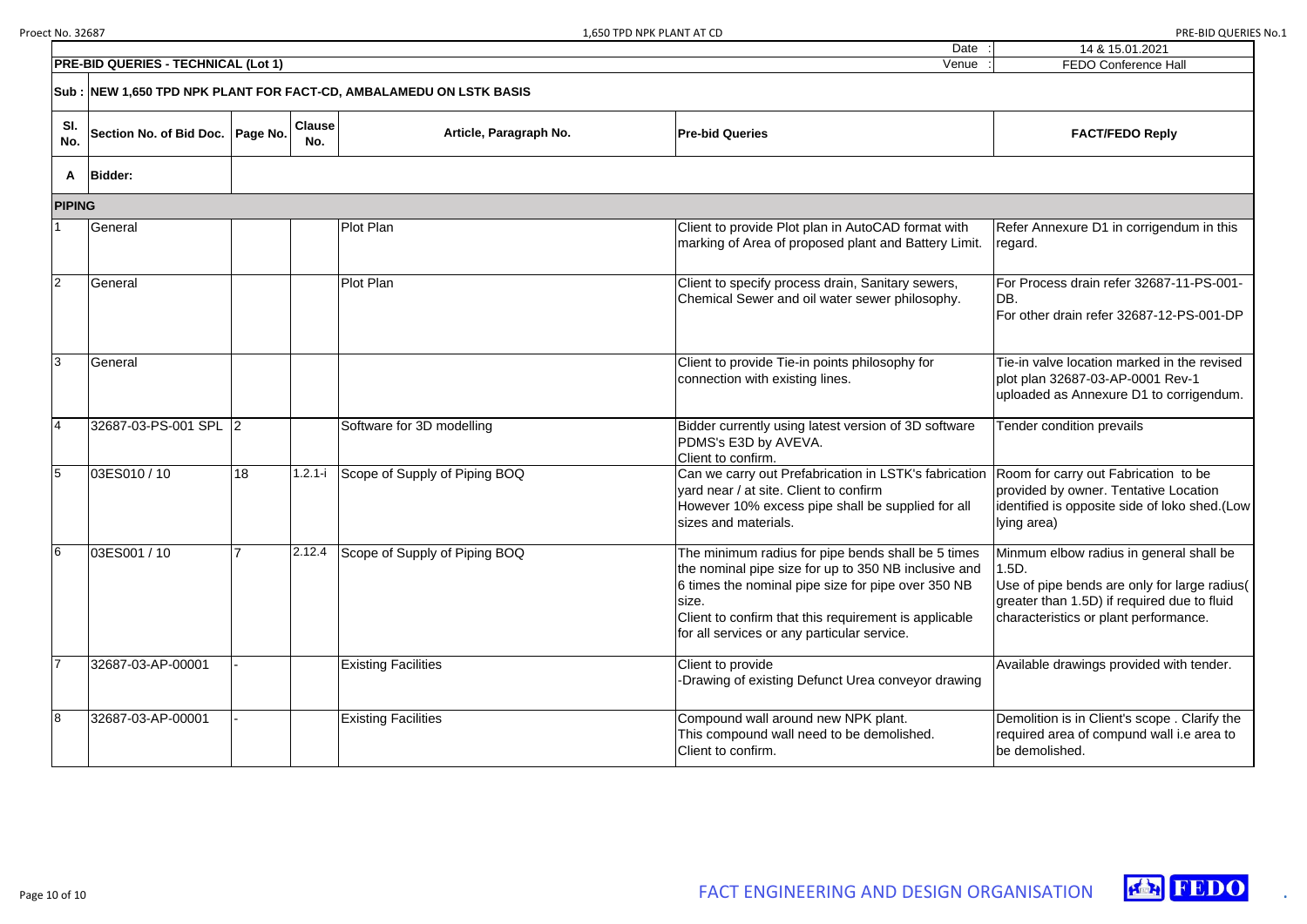| Date                                                                                                                                                                                                                                                                          | 19.01.2021                                                                                                                                                                                                                                                               |
|-------------------------------------------------------------------------------------------------------------------------------------------------------------------------------------------------------------------------------------------------------------------------------|--------------------------------------------------------------------------------------------------------------------------------------------------------------------------------------------------------------------------------------------------------------------------|
| Venue                                                                                                                                                                                                                                                                         | <b>Video Conferencing</b>                                                                                                                                                                                                                                                |
| <b>K BASIS</b>                                                                                                                                                                                                                                                                |                                                                                                                                                                                                                                                                          |
| <b>Pre-bid Queries</b>                                                                                                                                                                                                                                                        | <b>FACT/FEDO Reply</b>                                                                                                                                                                                                                                                   |
|                                                                                                                                                                                                                                                                               |                                                                                                                                                                                                                                                                          |
| (i)FFIL would like to know reason for 20-20-0-13 grade being engineered<br>with PR+PN system & DAP with PN system.                                                                                                                                                            | <b>Client Requirement.</b><br>Tender conditions shall prevail.                                                                                                                                                                                                           |
| (ii) FFIL would like to know reason for the plant not being designed for<br>potash handling equipments etc.                                                                                                                                                                   | Client Requirement.<br>Tender conditions shall prevail.                                                                                                                                                                                                                  |
| (iii) Production of 28:28:0 & 14:35:14 will require special plant design<br>(Drying System, etc.) as these grades of fertilizers are high in urea.                                                                                                                            | For all NP grades other than 20:20:0:13 &<br>DAP, equivalent capacities achievable<br>considering plant designed for 1650 TPD NP<br>20:20:0:13.<br>For all NPK grades other than 10:26:26<br>equivalent capacities achievable considering<br>plant designed for 10:26:26 |
| The following scope shall be under OWNER's scope of work:<br>4. Soil survey & geo-technical studies                                                                                                                                                                           | Refer Clause 1.6 of 32687-11-PS-001 DB, Geo<br>technical investigation report shall be shared to<br>the bidder reference. However, soil<br>investigation is to be carried out afresh by the<br>BIDDER for further detail information and<br>design purpose.              |
| 5. Site clearing & cleaning.                                                                                                                                                                                                                                                  | Site will be cleared by Owner. Bidder have to<br>clear of any bushes or grass.                                                                                                                                                                                           |
| 6. Environment Related Approvals                                                                                                                                                                                                                                              | Bidder scope comprising of liasoning, Co-<br>ordination & assistance for all the<br>Satutory/Enviromental related approvals.                                                                                                                                             |
| 12. Construction of Temporary Facilities, if required                                                                                                                                                                                                                         | Construction of temporary facilities Will be in<br><b>Bidder Scope</b>                                                                                                                                                                                                   |
| 35. Strengthening and/or Renovation of existing facilities i.e. Existing<br>Urea Silo, Urea Bagging plant & Urea Gantry if required                                                                                                                                           | Refer civil corrigendum in this regard                                                                                                                                                                                                                                   |
| 44. FFIL shall inform OWNER the names of HAZOP Consultant (during<br>detailed engineering) for reference. However, It will be sole discretion of<br>FFIL to select any one or more . FFIL request OWNER to oblige us by<br>sharing the HAZOP status/report of existing plant. | Bidder can propose Hazop Consultant &<br>appoinment of Hazop consultant shall be based<br>on sole approval from the owner.                                                                                                                                               |
| 46. The Insurance of existing property will be taken by the OWNER.<br>Kindly confirm the same.                                                                                                                                                                                | Insurance of the existing property will be taken<br>as per FACT rules. Insurance will be taken by<br>owner for Urea Bagging Plant & Urea Silo.                                                                                                                           |



|                |                                                                     |                     |                      |                                                                                                                           | Date                                                                                                                                               | 19.01.2021                                                                                                                                                                                                                                                               |
|----------------|---------------------------------------------------------------------|---------------------|----------------------|---------------------------------------------------------------------------------------------------------------------------|----------------------------------------------------------------------------------------------------------------------------------------------------|--------------------------------------------------------------------------------------------------------------------------------------------------------------------------------------------------------------------------------------------------------------------------|
|                | <b>PRE-BID QUERIES - TECHNICAL (Lot 1)</b>                          |                     |                      |                                                                                                                           | Venue                                                                                                                                              | <b>Video Conferencing</b>                                                                                                                                                                                                                                                |
|                | Sub : NEW 1,650 TPD NPK PLANT FOR FACT-CD, AMBALAMEDU ON LSTK BASIS |                     |                      |                                                                                                                           |                                                                                                                                                    |                                                                                                                                                                                                                                                                          |
| SI.<br>No.     | Section No. of Bid Doc.                                             | Page No.            | <b>Clause</b><br>No. | Article, Paragraph No. Pre-bid Queries                                                                                    |                                                                                                                                                    | <b>FACT/FEDO Reply</b>                                                                                                                                                                                                                                                   |
| B              | <b>Bidder:</b>                                                      |                     |                      |                                                                                                                           |                                                                                                                                                    |                                                                                                                                                                                                                                                                          |
| A              | <b>PROCESS:</b>                                                     |                     |                      |                                                                                                                           |                                                                                                                                                    |                                                                                                                                                                                                                                                                          |
|                | 32687-11-PS-001-DP<br><b>Project Description</b>                    | 5 OF 7 &<br>6 OF 7  | 3.3                  | The NPK Plant shall be:                                                                                                   | (i)FFIL would like to know reason for 20-20-0-13 grade being engineered<br>with PR+PN system & DAP with PN system.                                 | <b>Client Requirement.</b><br>Tender conditions shall prevail.                                                                                                                                                                                                           |
|                |                                                                     |                     |                      |                                                                                                                           | (ii) FFIL would like to know reason for the plant not being designed for<br>potash handling equipments etc.                                        | Client Requirement.<br>Tender conditions shall prevail.                                                                                                                                                                                                                  |
|                |                                                                     |                     |                      |                                                                                                                           | (iii) Production of 28:28:0 & 14:35:14 will require special plant design<br>(Drying System, etc.) as these grades of fertilizers are high in urea. | For all NP grades other than 20:20:0:13 &<br>DAP, equivalent capacities achievable<br>considering plant designed for 1650 TPD NP<br>20:20:0:13.<br>For all NPK grades other than 10:26:26<br>equivalent capacities achievable considering<br>plant designed for 10:26:26 |
| $\overline{2}$ | 32687-11-PS-001-SW<br>Scope of work                                 | 4 OF 25 $\vert$ ix) |                      | <b>BIDDER</b> shall provide<br>and be responsible for<br>the task summarised<br>below but not limited to<br>the following | The following scope shall be under OWNER's scope of work:<br>4. Soil survey & geo-technical studies                                                | Refer Clause 1.6 of 32687-11-PS-001 DB, Ge<br>technical investigation report shall be shared to<br>the bidder reference. However, soil<br>investigation is to be carried out afresh by the<br><b>BIDDER</b> for further detail information and<br>design purpose.        |
|                |                                                                     |                     |                      |                                                                                                                           | 5. Site clearing & cleaning.                                                                                                                       | Site will be cleared by Owner. Bidder have to<br>clear of any bushes or grass.                                                                                                                                                                                           |
|                |                                                                     |                     |                      |                                                                                                                           | 6. Environment Related Approvals                                                                                                                   | Bidder scope comprising of liasoning, Co-<br>ordination & assistance for all the                                                                                                                                                                                         |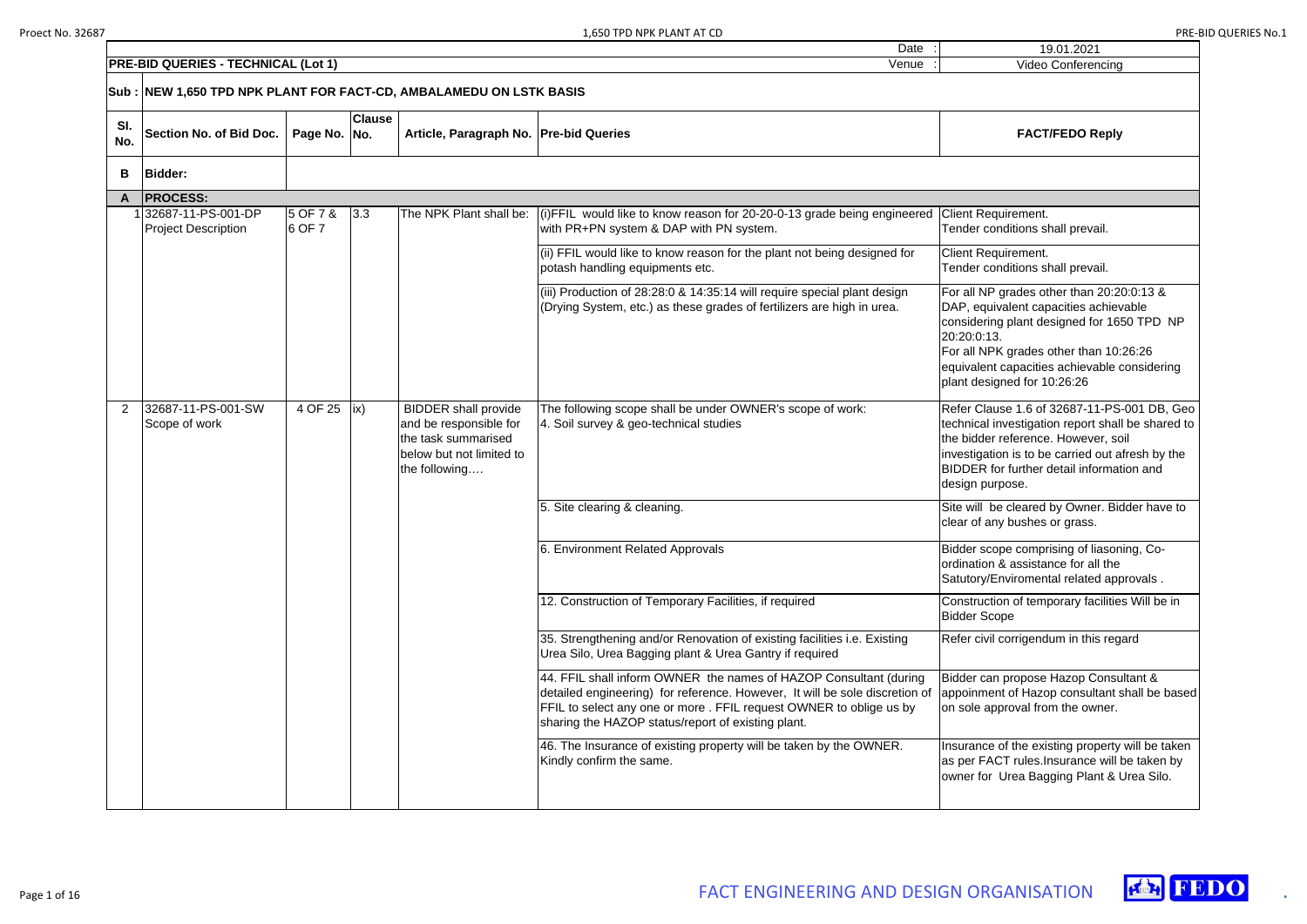|                                                                     | Date  |  |
|---------------------------------------------------------------------|-------|--|
| <b>PRE-BID QUERIES - TECHNICAL (Lot 1)</b>                          | Venue |  |
| Sub : NEW 1,650 TPD NPK PLANT FOR FACT-CD, AMBALAMEDU ON LSTK BASIS |       |  |

| 19.01.2021                                                                                                                                                                                                                                                                                                                                                                                                                                                                                                                               |
|------------------------------------------------------------------------------------------------------------------------------------------------------------------------------------------------------------------------------------------------------------------------------------------------------------------------------------------------------------------------------------------------------------------------------------------------------------------------------------------------------------------------------------------|
| <b>Video Conferencing</b>                                                                                                                                                                                                                                                                                                                                                                                                                                                                                                                |
|                                                                                                                                                                                                                                                                                                                                                                                                                                                                                                                                          |
| <b>FACT/FEDO Reply</b>                                                                                                                                                                                                                                                                                                                                                                                                                                                                                                                   |
|                                                                                                                                                                                                                                                                                                                                                                                                                                                                                                                                          |
| Refer to Pt No.1                                                                                                                                                                                                                                                                                                                                                                                                                                                                                                                         |
|                                                                                                                                                                                                                                                                                                                                                                                                                                                                                                                                          |
|                                                                                                                                                                                                                                                                                                                                                                                                                                                                                                                                          |
| Bidders understanding is correct.<br>Refer Doc. 32687-11-PS-001 DB in line with<br>document 32687-11-PS-001 PH2 regarding<br>the scope for MOP in the plant.                                                                                                                                                                                                                                                                                                                                                                             |
| Tender condition prevails.<br>Above clause 5.5 iv of doc 3268732687-11-PS-<br>001-SW refers to outlet of Bagging Machine.<br>Spout as per table 7.1 point No. 6 of tender<br>document 32687-01-PS-001 PH2 refers to<br>single spout of the bagging machine. GA<br>Drawing with details of existing bunker outlet<br>and height details are furnished with the<br>corrigendum. Minor modification to the bunker<br>outlet may be carried out to accommodate the<br>duplex bagging machine. Refer corrigendum<br>point C10 in this regard. |



| SI.<br>No.     | <b>Section No. of Bid Doc.</b>      | Page No. No.     | <b>Clause</b> | Article, Paragraph No. Pre-bid Queries                                                                                                                                                                                                |                                                                                                                                                                                                                                                                                                                                                                                                                                            | <b>FACT/FEDO Reply</b>                                                                                                                                                                                                                                                                                                                                                                                                                  |
|----------------|-------------------------------------|------------------|---------------|---------------------------------------------------------------------------------------------------------------------------------------------------------------------------------------------------------------------------------------|--------------------------------------------------------------------------------------------------------------------------------------------------------------------------------------------------------------------------------------------------------------------------------------------------------------------------------------------------------------------------------------------------------------------------------------------|-----------------------------------------------------------------------------------------------------------------------------------------------------------------------------------------------------------------------------------------------------------------------------------------------------------------------------------------------------------------------------------------------------------------------------------------|
| B              | <b>Bidder:</b>                      |                  |               |                                                                                                                                                                                                                                       |                                                                                                                                                                                                                                                                                                                                                                                                                                            |                                                                                                                                                                                                                                                                                                                                                                                                                                         |
| 3              | 32687-11-PS-001-SW<br>Scope of work | 6 OF 25          | 2             | <b>PROCESS</b><br>TECHNOLOGY, BASIC<br><b>ENGINEERING &amp;</b><br><b>SUPPORT SERVICES</b><br><b>FROM PROCESS</b><br>LICENSOR.                                                                                                        | (i)FFIL would like to know reason for 20-20-0-13 grade being engineered<br>with PR+PN system & DAP with PN system.<br>(ii) FFIL would like to know reason for the plant not being designed for<br>potash handling equipments etc.                                                                                                                                                                                                          | Refer to Pt No.1                                                                                                                                                                                                                                                                                                                                                                                                                        |
|                |                                     |                  |               |                                                                                                                                                                                                                                       | (iii) Production of 28:28:0 & 14:35:14 will require special plant design<br>(Drying System, etc.) as these grades of fertilizers are high in urea.                                                                                                                                                                                                                                                                                         |                                                                                                                                                                                                                                                                                                                                                                                                                                         |
| $\overline{4}$ | 32687-11-PS-001-SW<br>Scope of work | 13 OF 25         | 5.3           | 1. Common storage<br>shed shall be covered<br>and have capacity of<br>spec.)<br>supply of equipment's<br>erection etc. for the<br>Muriate of<br>Potash storage &<br>handling etc. are<br><b>EXCLUDED</b> from the<br>scope of Bidder. | As per clause no. 4.1.15 of specification 32687-01-PS-001 PH2 page<br>no. 5 of 18 in MECHANICAL section, total storage of raw material shall<br>be considered 5000MT (2000MT for urea and 3000MT for filler material.<br>5000 MT (Urea/Filler/Off However, no provision shall be kept for Muriate of Potash for receiving,<br>unloading, storage and transfer to process plant.<br>Design and Engineering,  -FEDO is requested to confirm. | Bidders understanding is correct.<br>Refer Doc. 32687-11-PS-001 DB<br>document 32687-11-PS-001 PH2<br>the scope for MOP in the plant.                                                                                                                                                                                                                                                                                                   |
| 5              | 32687-11-PS-001-SW<br>Scope of work | 14 & 15<br>OF 25 | 5.5           | iv) All the bagging<br>machines shall be<br>duplex bagging<br>machines with single<br>sprout.                                                                                                                                         | Duplex Bagging Machines with single sprout seems to be not possible to<br>accommodate within available (existing) height. i.e. from existing bunkers<br>oultlet to Bagging floor level. However, FFIL shall check and confirm<br>during detailed engineering. If not, then two nos. simplex machines with<br>common slat conveyor per bagging bunker shall be provided.<br>-FEDO to is requested to review & confirm acceptance.           | Tender condition prevails.<br>Above clause 5.5 iv of doc 32687<br>001-SW refers to outlet of Bagging<br>Spout as per table 7.1 point No. 6<br>document 32687-01-PS-001 PH<br>single spout of the bagging machi<br>Drawing with details of existing bu<br>and height details are furnished w<br>corrigendum. Minor modification t<br>outlet may be carried out to accor<br>duplex bagging machine. Refer co<br>point C10 in this regard. |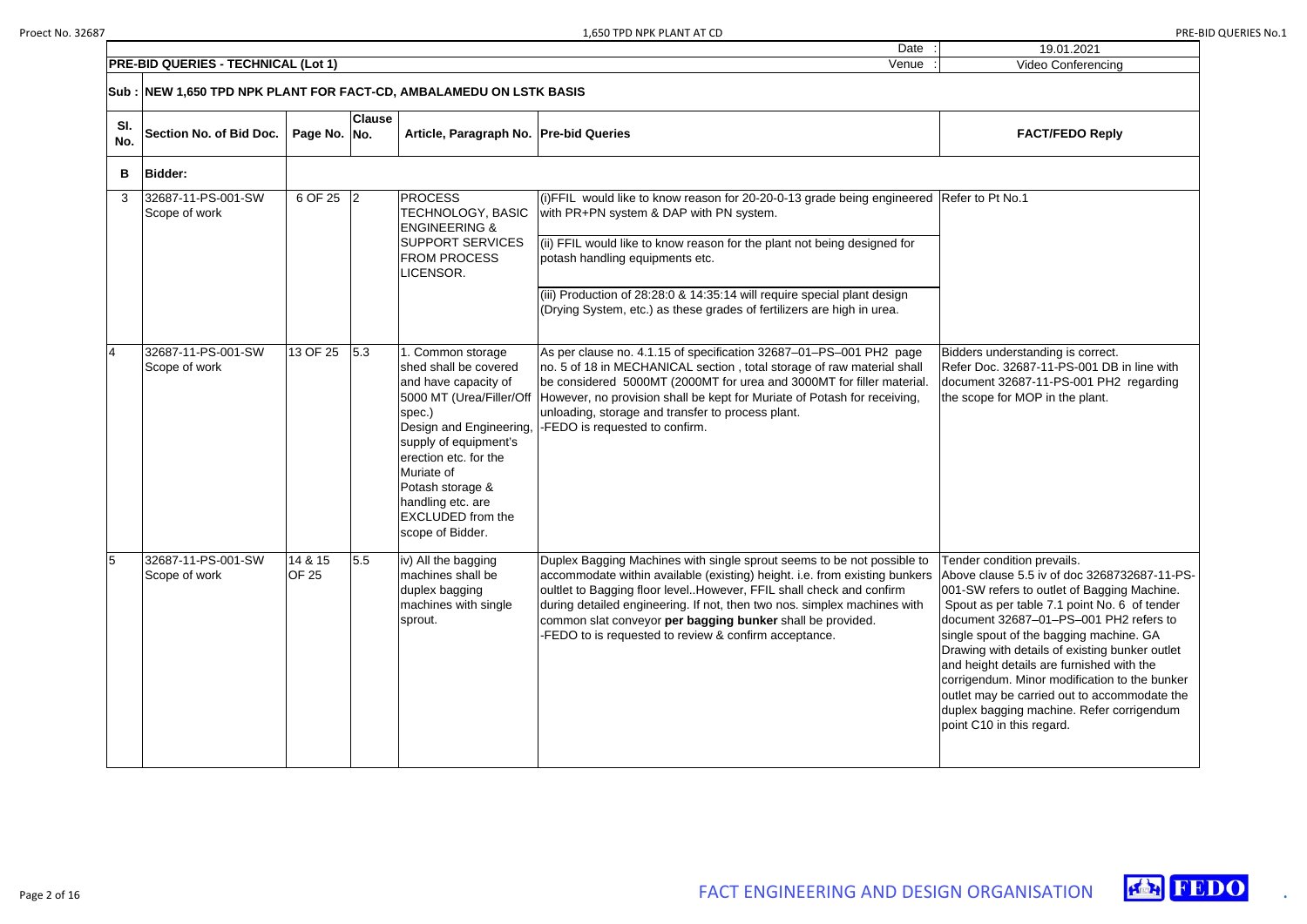| 19.01.2021                                                                                                                                                                                                                                                                                     |
|------------------------------------------------------------------------------------------------------------------------------------------------------------------------------------------------------------------------------------------------------------------------------------------------|
| <b>Video Conferencing</b>                                                                                                                                                                                                                                                                      |
|                                                                                                                                                                                                                                                                                                |
| <b>FACT/FEDO Reply</b>                                                                                                                                                                                                                                                                         |
|                                                                                                                                                                                                                                                                                                |
| Any equipments in addition to the clause 5.11<br>from the process plant to the DG Set shall be<br>as per process licensor recommendation for<br>the safe shutdown of the plant. Refer<br>corrigendum in this regard<br>OSBL Cooling Tower Pump and Fan need not<br>be connected to the DG Set. |
| Laboratary equipment provided as Annexure<br>2.0 of 32687-11-PS-DB is minimum. Further to<br>this, any additional laboratay equipments<br>required as per Process licensor shall be<br>provided.                                                                                               |
| Interconnection of the fire alarm panel with the<br>existing main fire alarm panel located at Fire<br>station Phase 1 shall be done by the<br>Contractor(Refer clause 11.3.1 of tender doc<br>32687-01-PS-001 PH3.                                                                             |
| Refer corrigendum regarding SV list and<br>conditions for the inclusion of additional<br>vendors.                                                                                                                                                                                              |
| Refer corrigendum regarding SV list and<br>conditions for the inclusion of additional<br>vendors.                                                                                                                                                                                              |
| Specified TR is the minimum requirement.                                                                                                                                                                                                                                                       |
| Noted.                                                                                                                                                                                                                                                                                         |



|            | <b>PRE-BID QUERIES - TECHNICAL (Lot 1)</b><br>Venue<br>Video Conferencing |              |                                                                                                                                                    |                                                                                                                                                             |                                                                                                                                                                                                                                                                                                                                                                                                                                                                                                                                                                                                                                               |                                                                                                                                                                                                                                                                                                       |  |
|------------|---------------------------------------------------------------------------|--------------|----------------------------------------------------------------------------------------------------------------------------------------------------|-------------------------------------------------------------------------------------------------------------------------------------------------------------|-----------------------------------------------------------------------------------------------------------------------------------------------------------------------------------------------------------------------------------------------------------------------------------------------------------------------------------------------------------------------------------------------------------------------------------------------------------------------------------------------------------------------------------------------------------------------------------------------------------------------------------------------|-------------------------------------------------------------------------------------------------------------------------------------------------------------------------------------------------------------------------------------------------------------------------------------------------------|--|
|            | Sub :  NEW 1,650 TPD NPK PLANT FOR FACT-CD, AMBALAMEDU ON LSTK BASIS      |              |                                                                                                                                                    |                                                                                                                                                             |                                                                                                                                                                                                                                                                                                                                                                                                                                                                                                                                                                                                                                               |                                                                                                                                                                                                                                                                                                       |  |
| SI.<br>No. | Section No. of Bid Doc.                                                   | Page No. No. | <b>Clause</b>                                                                                                                                      | Article, Paragraph No.   Pre-bid Queries                                                                                                                    |                                                                                                                                                                                                                                                                                                                                                                                                                                                                                                                                                                                                                                               | <b>FACT/FEDO Reply</b>                                                                                                                                                                                                                                                                                |  |
| B          | <b>Bidder:</b>                                                            |              |                                                                                                                                                    |                                                                                                                                                             |                                                                                                                                                                                                                                                                                                                                                                                                                                                                                                                                                                                                                                               |                                                                                                                                                                                                                                                                                                       |  |
| 6          | 32687-11-PS-001-SW<br>Scope of work                                       | 16 OF 25     | 5.11                                                                                                                                               | The DG set capacity<br>selection should be<br>based on meeting of the<br>emergency<br>requirement in case of<br>power failure.                              | Additional equipment from NPK Plant, Cooling Tower System (Cooling<br>Tower Fan, Pump) & Effluent Pump of NPK Plant will also be connected<br>to DG Set.                                                                                                                                                                                                                                                                                                                                                                                                                                                                                      | Any equipments in addition to the clause 5.11<br>from the process plant to the DG Set shall be<br>as per process licensor recommendation for<br>the safe shutdown of the plant. Refer<br>corrigendum in this regard<br><b>OSBL Cooling Tower Pump and Fan need not</b><br>be connected to the DG Set. |  |
|            | 32687-11-PS-001-SW<br>Scope of work                                       | 17 OF 25     | 5.14                                                                                                                                               | <b>Central Control</b><br>Laboratory as<br>recommended by the<br>provided.                                                                                  | Kindly confirm whether the glassware required for analysis is to be<br>included as well.<br>Location of central laboratory shall be decided during detailed engineering this, any additional laboratay equipments<br>process licensor shall be and finalised. It may be at control room or any suitable location.-FEDO to<br>note and confirm.                                                                                                                                                                                                                                                                                                | Laboratary equipment provided as Annexure<br>2.0 of 32687-11-PS-DB is minimum. Further to<br>required as per Process licensor shall be<br>provided.                                                                                                                                                   |  |
| 8          | 32687-11-PS-001-SW<br>Scope of work                                       | 18 OF 25     | 5.21                                                                                                                                               | For new system and it<br>shall be integrated to the<br>existing system.                                                                                     | Kindly clarify the scope of integration within existing system for the same.                                                                                                                                                                                                                                                                                                                                                                                                                                                                                                                                                                  | Interconnection of the fire alarm panel with the<br>existing main fire alarm panel located at Fire<br>station Phase 1 shall be done by the<br>Contractor (Refer clause 11.3.1 of tender doc<br>32687-01-PS-001 PH3.                                                                                   |  |
| 9          | 32687-11-PS-001-SW<br>18 & 19 OF 5.23<br>25<br>Scope of work              |              | In the Proposed NPK<br>Plant, dehumidification<br>systems for the offsite<br>facilities are<br>envisaged as follows<br><b>Existing Urea Godown</b> | . FFIL will prepare the additional vendor list for various equipments &<br>items.<br>2. FEDO to furnish the vendor list for the following equipments/items: | Refer corrigendum regarding SV list and<br>conditions for the inclusion of additional<br>vendors.<br>Refer corrigendum regarding SV list and                                                                                                                                                                                                                                                                                                                                                                                                                                                                                                  |                                                                                                                                                                                                                                                                                                       |  |
|            |                                                                           |              |                                                                                                                                                    | (Bulk Product Storage)<br>(DH-1)<br>II. Raw Material storage<br>$(DH-2)$ &                                                                                  | A. VAM System<br>B. Dehumidification System<br>C. Cooling Tower<br>D. Combustion Chamber with Burner                                                                                                                                                                                                                                                                                                                                                                                                                                                                                                                                          | conditions for the inclusion of additional<br>vendors.                                                                                                                                                                                                                                                |  |
|            |                                                                           |              |                                                                                                                                                    |                                                                                                                                                             | III. Bagging plant (DH-3) Kindly share the basis & calculations for arriving at the capacity & TR of<br>dehumidification system as specified in the revised tender.                                                                                                                                                                                                                                                                                                                                                                                                                                                                           | Specified TR is the minimum requirement.                                                                                                                                                                                                                                                              |  |
| 10         | 32687-11-PS-001-DB<br>Design Basis                                        | 7 OF 39      | 2.6(B)                                                                                                                                             | Specification of Raw<br>Material-Sulphur Muck                                                                                                               | As we understand from the properties given in tender for sulphur muck, it Noted.<br>will have solid lumps. FFIL would like to know min. and max lump size and<br>% with sieve analysis of Sulphur Muck. Our process licensor shall review<br>and confirm. After confirmation from licensor the scheme for unloading,<br>storage, and crushing and transferring to Process plant shall be mutually<br>discussed with licensor, FFIL and Owner. FEDO is further requested to<br>note that FFIL have not considered any lump crusher in raw material<br>handling system.<br>-FEDO is requested to furnish required details and note above point. |                                                                                                                                                                                                                                                                                                       |  |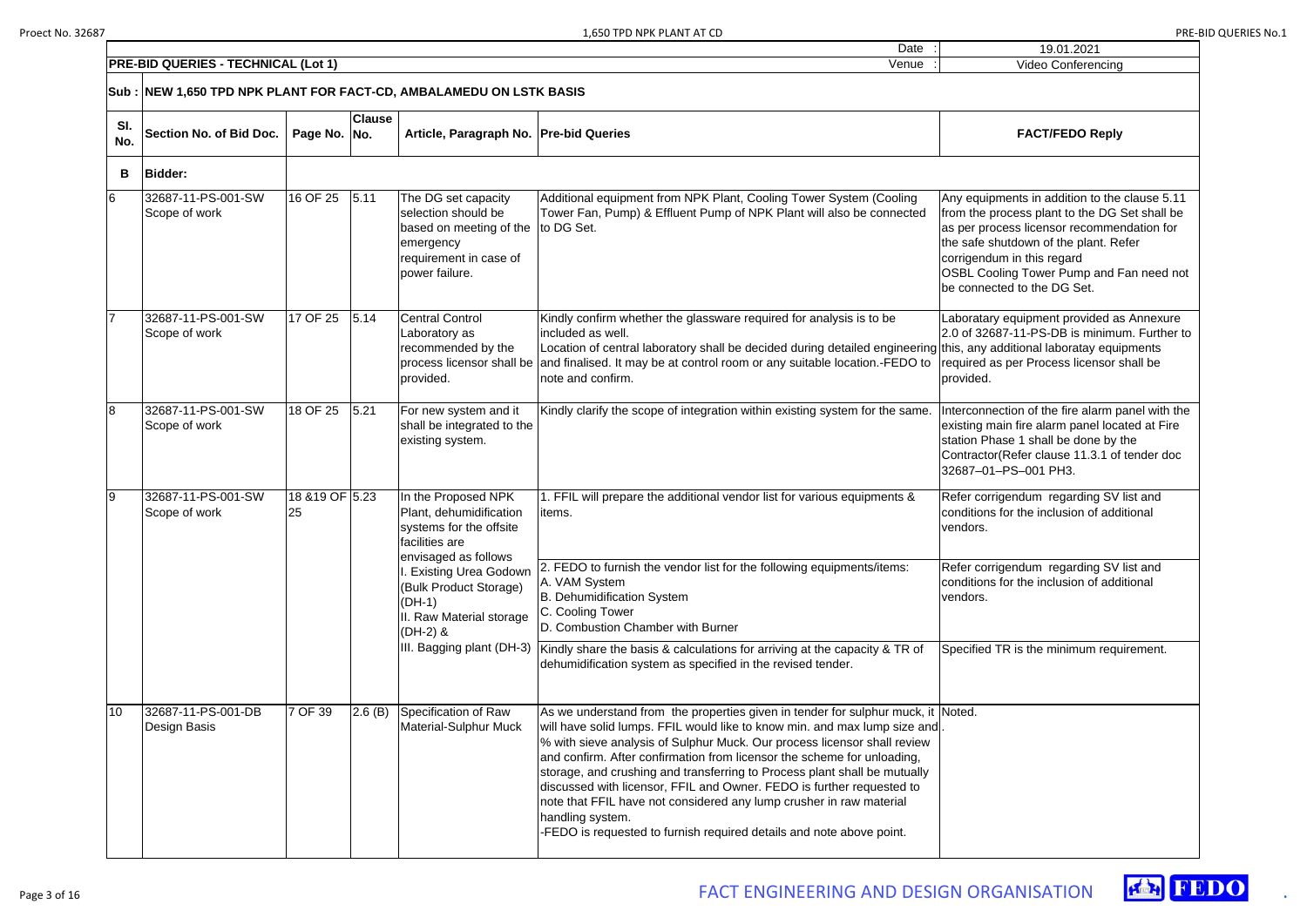| 19.01.2021                                                                                                              |
|-------------------------------------------------------------------------------------------------------------------------|
| Video Conferencing                                                                                                      |
|                                                                                                                         |
| <b>FACT/FEDO Reply</b>                                                                                                  |
|                                                                                                                         |
| Noted.                                                                                                                  |
| Refer Doc. 32687-11-PS-001 DB in line with<br>document 32687-11-PS-001 PH2 regarding<br>the scope for MOP in the plant. |
| Details not available                                                                                                   |
| Design margin shall be considered as minimum<br>unless specified                                                        |
| Above clause stands deletd.<br>Flourine content in the Phosphoric acid to be<br>considered as 1.1%.                     |
| <b>Noted</b>                                                                                                            |





|            | Sub :  NEW 1,650 TPD NPK PLANT FOR FACT-CD, AMBALAMEDU ON LSTK BASIS |              |               |                                                                                                                                                                                                                                                                                    |                                                                                                                                                                                                                                                                                                                                                                                                                                                                                                                                                                                                                                                                                                                                                                                                                                                              |                                                                                                                         |  |  |
|------------|----------------------------------------------------------------------|--------------|---------------|------------------------------------------------------------------------------------------------------------------------------------------------------------------------------------------------------------------------------------------------------------------------------------|--------------------------------------------------------------------------------------------------------------------------------------------------------------------------------------------------------------------------------------------------------------------------------------------------------------------------------------------------------------------------------------------------------------------------------------------------------------------------------------------------------------------------------------------------------------------------------------------------------------------------------------------------------------------------------------------------------------------------------------------------------------------------------------------------------------------------------------------------------------|-------------------------------------------------------------------------------------------------------------------------|--|--|
| SI.<br>No. | Section No. of Bid Doc.                                              | Page No. No. | <b>Clause</b> | Article, Paragraph No.   Pre-bid Queries                                                                                                                                                                                                                                           |                                                                                                                                                                                                                                                                                                                                                                                                                                                                                                                                                                                                                                                                                                                                                                                                                                                              | <b>FACT/FEDO Reply</b>                                                                                                  |  |  |
| B          | <b>Bidder:</b>                                                       |              |               |                                                                                                                                                                                                                                                                                    |                                                                                                                                                                                                                                                                                                                                                                                                                                                                                                                                                                                                                                                                                                                                                                                                                                                              |                                                                                                                         |  |  |
| 11         | 32687-11-PS-001-DB<br>Design Basis                                   | 8 OF 39      |               | 2.6 (C) Specification of Raw<br>Material-Gypsum                                                                                                                                                                                                                                    | Owner is requested to note that in the present plant design FFIL is not<br>envisaging use of gypsum as a filler in NPK Plant production due to high<br>% moisture & low pH of gypsum.                                                                                                                                                                                                                                                                                                                                                                                                                                                                                                                                                                                                                                                                        | Noted.                                                                                                                  |  |  |
| 12         | 32687-11-PS-001-DB<br>Design Basis                                   | 12 OF 39     | 5.4           |                                                                                                                                                                                                                                                                                    | Kindly define the scope of work for Muriate of Potash system.                                                                                                                                                                                                                                                                                                                                                                                                                                                                                                                                                                                                                                                                                                                                                                                                | Refer Doc. 32687-11-PS-001 DB in line with<br>document 32687-11-PS-001 PH2 regarding<br>the scope for MOP in the plant. |  |  |
| 13         | 32687-11-PS-001-DB<br>Design Basis                                   | 16 OF 39     | 6.1           |                                                                                                                                                                                                                                                                                    | Kindly provide the details of supplier & scheme of existing<br>dehumidification system.                                                                                                                                                                                                                                                                                                                                                                                                                                                                                                                                                                                                                                                                                                                                                                      | Details not available                                                                                                   |  |  |
| 14         | 32687-11-PS-001-DB<br>Design Basis                                   | 22 OF 39     | 7.15          |                                                                                                                                                                                                                                                                                    | Kindly confirm that the DESIGN MARGIN is to be minimum 10% over the<br>rated capacity for MAIN PLANT as well as UTILITY units.                                                                                                                                                                                                                                                                                                                                                                                                                                                                                                                                                                                                                                                                                                                               | Design margin shall be considered as minim<br>unless specified                                                          |  |  |
| 15         | 32687-11-PS-001-DB<br>Design Basis                                   | 23 OF 39     | 8.1.8         | The scrubbing system<br>shall be designed<br>considering the<br>maximum limit for the<br>Fluorine in phosphoric<br>acid as 1.8 weight per<br>cent % (max).                                                                                                                         | Kindly confirm the value of % F in Phosphoric Acid as the value of % F in<br>Pg. No. 5 OF 39 (2.2 PHOSPHORIC ACID) is 1.1 %                                                                                                                                                                                                                                                                                                                                                                                                                                                                                                                                                                                                                                                                                                                                  | Above clause stands deletd.<br>Flourine content in the Phosphoric acid to be<br>considered as 1.1%.                     |  |  |
| 16         | 32687-11-PS-001-DB<br>Design Basis                                   | 23 OF 39     | 8.1.9         | Available fillers Sulphur<br>primarily considered as<br>fillers for all NP/NPK<br>grades. For Sulphur<br>muck addition from the<br>common shed to plant<br>suitable crushers shall<br>be considered. Typical<br>sample will be provided<br>to bidders for analysis if<br>required. | As we understand from the properties given in tender for sulphur muck, it Noted<br>muck/gypsum shall be   will have solid lumps. FFIL would like to know min. and max lump size and<br>% with sieve analysis of Sulphur Muck. Our process licensor shall review<br>and confirm. After confirmation from licensor the scheme for unloading,<br>storage, and crushing and transferring to Process plant shall be mutually<br>discussed with licensor, FFIL and Owner. FEDO is further requested to<br>note that FFIL have not considered any lump crusher in raw material<br>handling system.<br>-FEDO is requested to furnish required details and note above point.<br>Owner is requested to note that in the present plant design FFIL is not<br>envisaging use of gypsum as a filler in NPK Plant production due to high<br>% moisture & low pH of gypsum. |                                                                                                                         |  |  |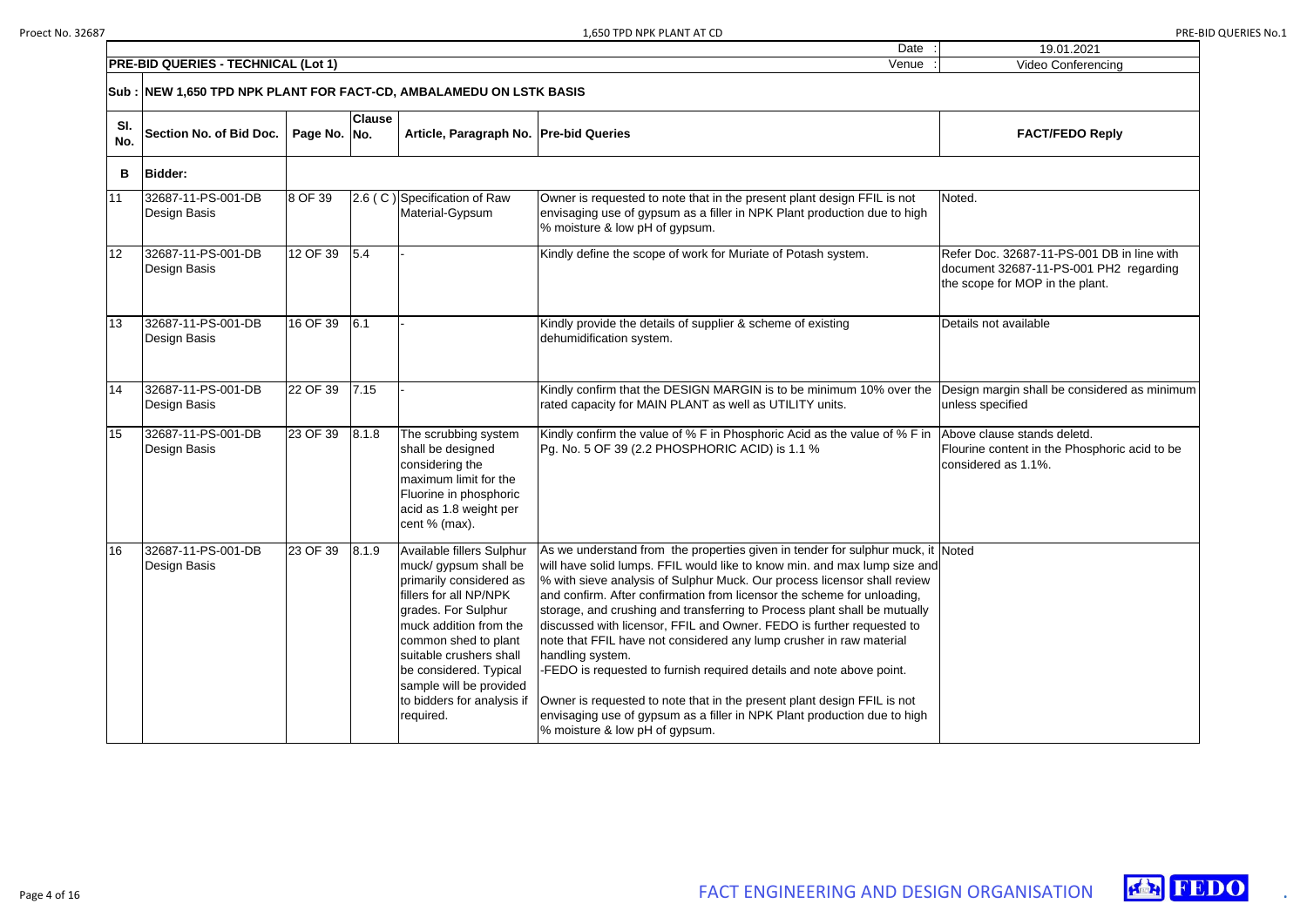|                                                                      | $\frac{1}{2}$ , $\frac{1}{2}$ , $\frac{1}{2}$ , $\frac{1}{2}$ , $\frac{1}{2}$ , $\frac{1}{2}$ , $\frac{1}{2}$ , $\frac{1}{2}$ , $\frac{1}{2}$ , $\frac{1}{2}$ |  |
|----------------------------------------------------------------------|---------------------------------------------------------------------------------------------------------------------------------------------------------------|--|
|                                                                      | Date                                                                                                                                                          |  |
| <b>TECHNICAL</b><br>סופ<br><b>PRE</b><br>-BID<br>QUF<br>(Lot<br>.RIF | Venue                                                                                                                                                         |  |
|                                                                      |                                                                                                                                                               |  |

|            | Sub : NEW 1,650 TPD NPK PLANT FOR FACT-CD, AMBALAMEDU ON LSTK BASIS |              |               |                                                                                                                                                                                                                                                                                                                                                                                                                                                                                        |                                                                                                                                                                                                                                                                                                                                                                                                                   |                                                                                                                                                                                                                                               |  |
|------------|---------------------------------------------------------------------|--------------|---------------|----------------------------------------------------------------------------------------------------------------------------------------------------------------------------------------------------------------------------------------------------------------------------------------------------------------------------------------------------------------------------------------------------------------------------------------------------------------------------------------|-------------------------------------------------------------------------------------------------------------------------------------------------------------------------------------------------------------------------------------------------------------------------------------------------------------------------------------------------------------------------------------------------------------------|-----------------------------------------------------------------------------------------------------------------------------------------------------------------------------------------------------------------------------------------------|--|
| SI.<br>No. | Section No. of Bid Doc.                                             | Page No. No. | <b>Clause</b> | Article, Paragraph No. Pre-bid Queries                                                                                                                                                                                                                                                                                                                                                                                                                                                 |                                                                                                                                                                                                                                                                                                                                                                                                                   | <b>FACT/FEDO Reply</b>                                                                                                                                                                                                                        |  |
| B          | <b>Bidder:</b>                                                      |              |               |                                                                                                                                                                                                                                                                                                                                                                                                                                                                                        |                                                                                                                                                                                                                                                                                                                                                                                                                   |                                                                                                                                                                                                                                               |  |
| 17         | 32687-11-PS-001-DB<br>Design Basis                                  | 25 OF 39     | 8.1.30        | The Bidder shall provide<br>equipment's for the<br>control laboratory as<br>specified in Annexure 1.<br>Additional lab<br>equipment's required or<br>proposed, if any based<br>on Process Licensor<br>requirement, the<br><b>BIDDER</b> shall propose<br>the same with make,<br>model & cost in their<br>technical/price bid<br>separately and shall be<br>finalised during price bid<br>evaluation. The cost of<br>these equipment's shall<br>include in the price bid<br>evaluation. | Kindly confirm whether the glassware required for analysis is to be<br>included as well.<br>Location of central laboratory shall be decided during detailed engineering this, any additional laboratay equi<br>and finalised. It may be at control room or any suitable location.-FEDO to<br>note and confirm.                                                                                                    | Laboratary equipment provided as<br>2.0 of 32687-11-PS-DB is minimu<br>required as per Process licensor s<br>provided.                                                                                                                        |  |
| 18         | 32687-11-PS-001-DB<br>Design Basis                                  | 32 OF 39     | 8.2.6         |                                                                                                                                                                                                                                                                                                                                                                                                                                                                                        | 1. FFIL will prepare the additional vendor list for various equipments &<br>items.<br>2. FEDO to furnish the vendor list for the following equipments/items:<br>A. VAM System<br>B. Dehumidification System<br>C. Cooling Tower<br>D. Combustion Chamber with Burner<br>Kindly share the basis & calculations for arriving at the capacity & TR of<br>dehumidification system as specified in the revised tender. | Refer reply for pt no.9                                                                                                                                                                                                                       |  |
| 19         | 32687-11-PS-001-DB<br>Design Basis                                  | 33 of 39     |               |                                                                                                                                                                                                                                                                                                                                                                                                                                                                                        | As per Licensor recommendation, the MOC is as follows:<br>Liquid Ammonia Spargers MOC: SS 316L/Six Special Rubber Hoses.<br>Pipe Reactor MOC: SS 904L, SS 904L+ PTFE/SS316L<br><b>Granulator Pre-Scrubber MOC: SS 904L/FRP</b><br>Tail Gas Scrubber MOC: RLCS/FRP with SS316L/PP Internals<br>Kindly confirm the same.                                                                                            | Liquid Ammonia Spargers MOC: {<br>Special Rubber Hoses.<br>Pipe Reactor: Kindly confirm with<br>Licensor.<br><b>Granulator Pre-Scrubber MOC: S</b><br>Tail Gas Scrubber MOC: RLCS w<br>SS316L/PP Internals<br>MOC of Spray nozzles for TGS is |  |
| 20         | 32687-11-PS-001-DB<br>Design Basis                                  | 37 of 39     | 11.4          |                                                                                                                                                                                                                                                                                                                                                                                                                                                                                        | Kindly specify the scope of work in relation to connecting the emissions<br>with CPCB system for online monitoring.                                                                                                                                                                                                                                                                                               | Refer to 32687-01-PS-001 SPL<br>$($ INST $)$ Cluse 5.3.6                                                                                                                                                                                      |  |

| 19.01.2021                                                                                                                                                                                                                                                                              |
|-----------------------------------------------------------------------------------------------------------------------------------------------------------------------------------------------------------------------------------------------------------------------------------------|
| <b>Video Conferencing</b>                                                                                                                                                                                                                                                               |
|                                                                                                                                                                                                                                                                                         |
| <b>FACT/FEDO Reply</b>                                                                                                                                                                                                                                                                  |
|                                                                                                                                                                                                                                                                                         |
| Laboratary equipment provided as Annexure<br>2.0 of 32687-11-PS-DB is minimum. Further to<br>this, any additional laboratay equipments<br>required as per Process licensor shall be<br>provided.                                                                                        |
| Refer reply for pt no.9                                                                                                                                                                                                                                                                 |
| Liquid Ammonia Spargers MOC: SS 316L / Six<br>Special Rubber Hoses.<br>Pipe Reactor: Kindly confirm with Process<br>Licensor.<br><b>Granulator Pre-Scrubber MOC: SS 904L</b><br>Tail Gas Scrubber MOC: RLCS with<br>SS316L/PP Internals<br>MOC of Spray nozzles for TGS is Duplex 2205. |
| Refer to 32687-01-PS-001 SPL<br>(INST) Cluse 5.3.6                                                                                                                                                                                                                                      |

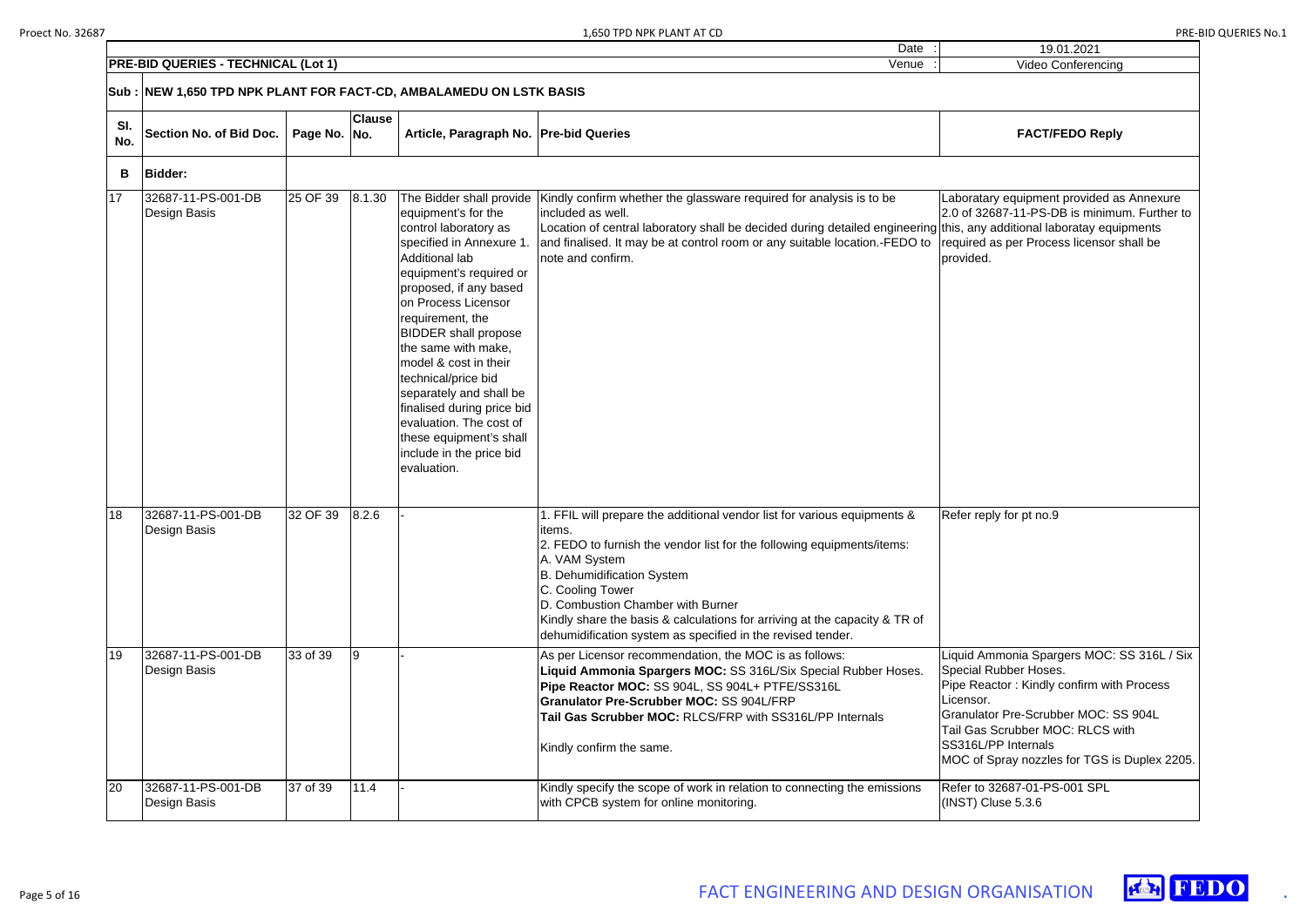Date :

|            | <b>PRE-BID QUERIES - TECHNICAL (Lot 1)</b> |                                                                     |               |                                                                                                                                                                                                                                                                                                                                                                                                                                                                          | Venue                                                                                                                                                                               | Video Conferencing                                                    |  |  |
|------------|--------------------------------------------|---------------------------------------------------------------------|---------------|--------------------------------------------------------------------------------------------------------------------------------------------------------------------------------------------------------------------------------------------------------------------------------------------------------------------------------------------------------------------------------------------------------------------------------------------------------------------------|-------------------------------------------------------------------------------------------------------------------------------------------------------------------------------------|-----------------------------------------------------------------------|--|--|
|            |                                            | Sub : NEW 1,650 TPD NPK PLANT FOR FACT-CD, AMBALAMEDU ON LSTK BASIS |               |                                                                                                                                                                                                                                                                                                                                                                                                                                                                          |                                                                                                                                                                                     |                                                                       |  |  |
| SI.<br>No. | Section No. of Bid Doc.                    | Page No. No.                                                        | <b>Clause</b> | Article, Paragraph No.   Pre-bid Queries                                                                                                                                                                                                                                                                                                                                                                                                                                 |                                                                                                                                                                                     | <b>FACT/FEDO Reply</b>                                                |  |  |
| B          | <b>Bidder:</b>                             |                                                                     |               |                                                                                                                                                                                                                                                                                                                                                                                                                                                                          |                                                                                                                                                                                     |                                                                       |  |  |
| 21         | 32687-11-PS-001-PH<br>Design Philosophy    | 9 OF 13                                                             | 11            | Wagon loading is the<br>key way of product<br>movement in FACT-CD.<br>Two types of<br>wagons are used for<br>loading:<br>• Wagon BCNA - has a<br>capacity of 63.8 Tones /<br>1276 bags.<br>• Wagon BCN - has a<br>capacity of 60.8 Tones /<br>1216 bags.<br>For loading 21 wagons<br>time considered is 5 hrs.<br>and for both 32 & 42<br>wagons time<br>allotted is 7 hrs. Thus to<br>avoid demurrages the<br>bagging plant shall have<br>design<br>capacity of 225 TPH | The contractor's scope of work does not include wagon loading system.                                                                                                               | Bidder understanding is correct.<br>Details given for reference only. |  |  |
| 22         | 32687-11-PS-001-PH<br>Design Philosophy    | 11 OF 13                                                            | 14            | Diesel Generator (DG)<br>for DG set testing shall<br>be provided.<br>DG set capacity<br>selection should be<br>based on meeting of the<br>emergency requirement<br>in case of power failure.<br>The equipment                                                                                                                                                                                                                                                            | Additional equipment from NPK Plant, Cooling Tower System (Cooling<br>set along with load bank   Tower Fan, Pump) & Effluent Pump of NPK Plant will also be connected<br>to DG Set. | Refer reply to Point no.6                                             |  |  |

| $\vdots$           | 19.01.2021                                                            |
|--------------------|-----------------------------------------------------------------------|
| $\overline{\cdot}$ | Video Conferencing                                                    |
|                    |                                                                       |
|                    |                                                                       |
|                    | <b>FACT/FEDO Reply</b>                                                |
|                    |                                                                       |
|                    | Bidder understandjng is correct.<br>Details given for reference only. |
|                    |                                                                       |
|                    |                                                                       |
|                    |                                                                       |
|                    |                                                                       |
|                    |                                                                       |
|                    |                                                                       |
|                    |                                                                       |
|                    |                                                                       |
|                    |                                                                       |
|                    |                                                                       |
|                    |                                                                       |
|                    |                                                                       |
|                    |                                                                       |
|                    |                                                                       |
|                    |                                                                       |
|                    | Refer reply to Point no.6                                             |
|                    |                                                                       |
|                    |                                                                       |
|                    |                                                                       |
|                    |                                                                       |
|                    |                                                                       |
|                    |                                                                       |
|                    |                                                                       |
|                    |                                                                       |
|                    |                                                                       |
|                    |                                                                       |
|                    |                                                                       |
|                    |                                                                       |
|                    |                                                                       |





connected on DG set shall be as below: 1. Emergency Lighting

2. Lift -1 (No.) 3. Control System 4. Battery Charger

5. UPS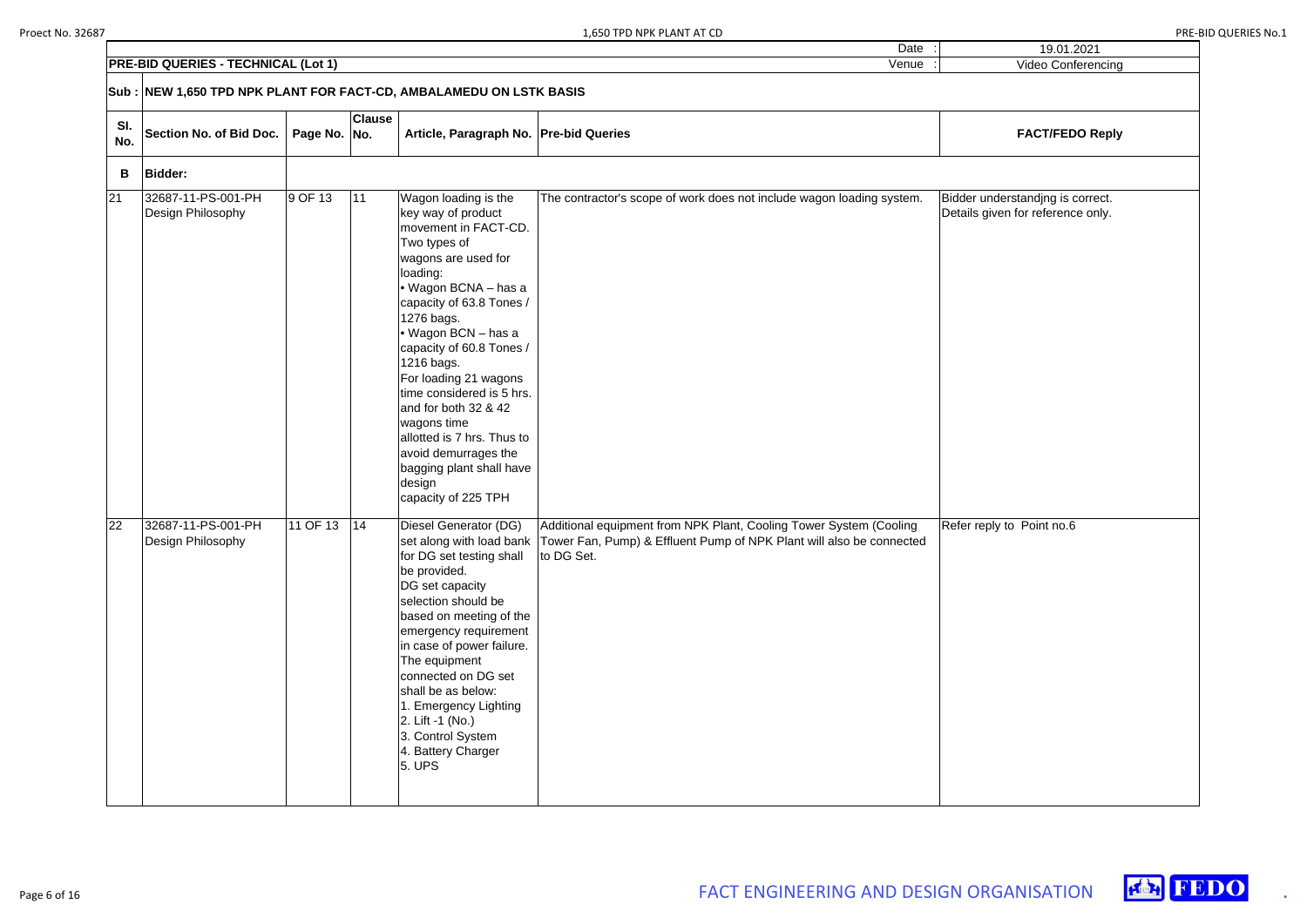| $\vdots$           | 19.01.2021                |
|--------------------|---------------------------|
| $\overline{\cdot}$ | Video Conferencing        |
|                    |                           |
|                    |                           |
|                    | <b>FACT/FEDO Reply</b>    |
|                    |                           |
|                    | Refer reply to point no.8 |
|                    |                           |
|                    |                           |
|                    |                           |
|                    |                           |
|                    | Refer reply to point no.9 |
|                    |                           |
|                    |                           |
|                    |                           |
|                    |                           |
|                    |                           |
|                    |                           |
|                    |                           |
|                    |                           |
|                    |                           |
|                    |                           |
|                    |                           |
|                    |                           |
|                    |                           |
|                    |                           |
|                    |                           |
|                    |                           |
|                    |                           |
|                    |                           |
|                    |                           |
|                    |                           |
|                    |                           |





| SI.<br>No. | <b>Section No. of Bid Doc.</b>                                  | Page No. No. | <b>Clause</b> | Article, Paragraph No.   Pre-bid Queries                                                                                                                                                                                                                                                                                                                                                                   |                                                                                                                                                                                                                                                                                                                                                                                                                                                                                                                                         | <b>FACT/FEDO Reply</b>    |
|------------|-----------------------------------------------------------------|--------------|---------------|------------------------------------------------------------------------------------------------------------------------------------------------------------------------------------------------------------------------------------------------------------------------------------------------------------------------------------------------------------------------------------------------------------|-----------------------------------------------------------------------------------------------------------------------------------------------------------------------------------------------------------------------------------------------------------------------------------------------------------------------------------------------------------------------------------------------------------------------------------------------------------------------------------------------------------------------------------------|---------------------------|
| B          | <b>Bidder:</b>                                                  |              |               |                                                                                                                                                                                                                                                                                                                                                                                                            |                                                                                                                                                                                                                                                                                                                                                                                                                                                                                                                                         |                           |
| 23         | 32687-11-PS-001-PH<br>Design Philosophy                         | 12 OF 13     | 15.3          | in control room,<br>compressor house, MCC<br>and DG set room<br>and any other strategic<br>locations and it shall be<br>integrated to the existing<br>system.                                                                                                                                                                                                                                              | MANUAL CALL POINTS Kindly clarify the scope of integration within existing system for the same.                                                                                                                                                                                                                                                                                                                                                                                                                                         | Refer reply to point no.8 |
| 24         | 32687-11-PS-001-PGT<br>Performance Guarantee<br><b>Test Run</b> | 5 OF 15      | 1.3.3         | (Existing Urea Godown) litems.<br>quantity of 82000<br>Nm3/hr of dehumidified<br>air at the battery limit of<br>the storage<br>building and the<br>maintained below 45%<br><b>Relative</b><br>Humidity at 26 °C.                                                                                                                                                                                           | $ a $ Product Bulk Storage $ 1$ . FFIL will prepare the additional vendor list for various equipments &<br>shall guarantee minimum 2. FEDO to furnish the vendor list for the following equipments/items:<br>A. VAM System<br>B. Dehumidification System<br>C. Cooling Tower<br>D. Combustion Chamber with Burner<br>Kindly share the basis & calculations for arriving at the capacity & TR of<br>dehumidified air shall be dehumidification system as specified in the revised tender.<br>We will discuss the PGT section separately. | Refer reply to point no.9 |
|            |                                                                 |              |               | b) Proposed Raw<br>Material Storage (Urea<br>portion) shall be<br>provided with<br>dehumidified air for the<br>urea storing area<br>(capacity 2000 MT).<br><b>Bidder shall</b><br>guarantee minimum<br>quantity of 9000 Nm3/hr<br>of dehumidified air at the<br>battery<br>limit of the storage<br>building and the<br>dehumidified air shall be<br>maintained below<br>45% Relative Humidity at<br>26 °C. |                                                                                                                                                                                                                                                                                                                                                                                                                                                                                                                                         |                           |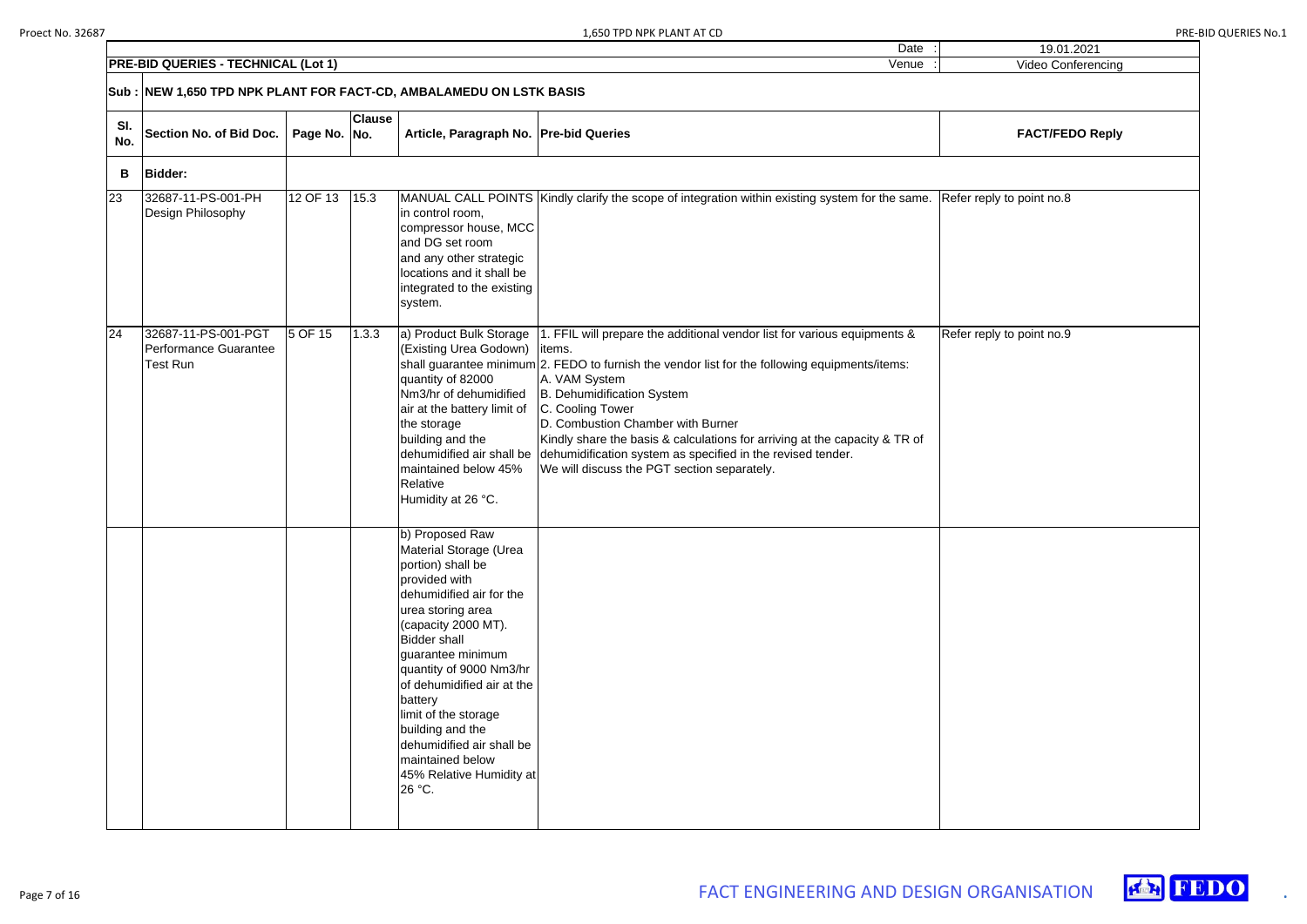|            | <b>PRE-BID QUERIES - TECHNICAL (Lot 1)</b>                         | <b>Video Conferencing</b> |               |                                                                                                                                                                                                                                                                        |                                                        |                                                                                                         |
|------------|--------------------------------------------------------------------|---------------------------|---------------|------------------------------------------------------------------------------------------------------------------------------------------------------------------------------------------------------------------------------------------------------------------------|--------------------------------------------------------|---------------------------------------------------------------------------------------------------------|
|            | Sub: NEW 1,650 TPD NPK PLANT FOR FACT-CD, AMBALAMEDU ON LSTK BASIS |                           |               |                                                                                                                                                                                                                                                                        |                                                        |                                                                                                         |
| SI.<br>No. | <b>Section No. of Bid Doc.</b>                                     | Page No. No.              | <b>Clause</b> | Article, Paragraph No. Pre-bid Queries                                                                                                                                                                                                                                 |                                                        | <b>FACT/FEDO Reply</b>                                                                                  |
| В          | <b>Bidder:</b>                                                     |                           |               |                                                                                                                                                                                                                                                                        |                                                        |                                                                                                         |
|            |                                                                    |                           |               | c) For the bagging plant,<br><b>Bidder shall guarantee</b><br>minimum quantity of<br>9000<br>Nm3/hr of dehumidified<br>air at the battery limit of<br>the bagging floor and the<br>dehumidified air shall be<br>maintained below 60%<br>Relative Humidity at 26<br>°C. |                                                        |                                                                                                         |
| 25         | 32687-11-PS-001-SW<br>Scope of work                                | 10 OF 25                  | 3.3           | Online vibration<br>measurement system for<br>critical equipment<br>(Furnace fans and<br>Dryer Fans).                                                                                                                                                                  | Kindly specify for which Furnace Fan this is required. | Online vibration measuremnt for critical<br>equipments shall be as per process lice<br>recommendations. |

| 19.01.2021                                   |
|----------------------------------------------|
| Video Conferencing                           |
|                                              |
|                                              |
|                                              |
| <b>FACT/FEDO Reply</b>                       |
|                                              |
|                                              |
|                                              |
|                                              |
|                                              |
|                                              |
|                                              |
|                                              |
|                                              |
|                                              |
|                                              |
|                                              |
|                                              |
|                                              |
| Online vibration measuremnt for critical     |
| equipments shall be as per process licensors |
| recommendations.                             |
|                                              |
|                                              |

Date



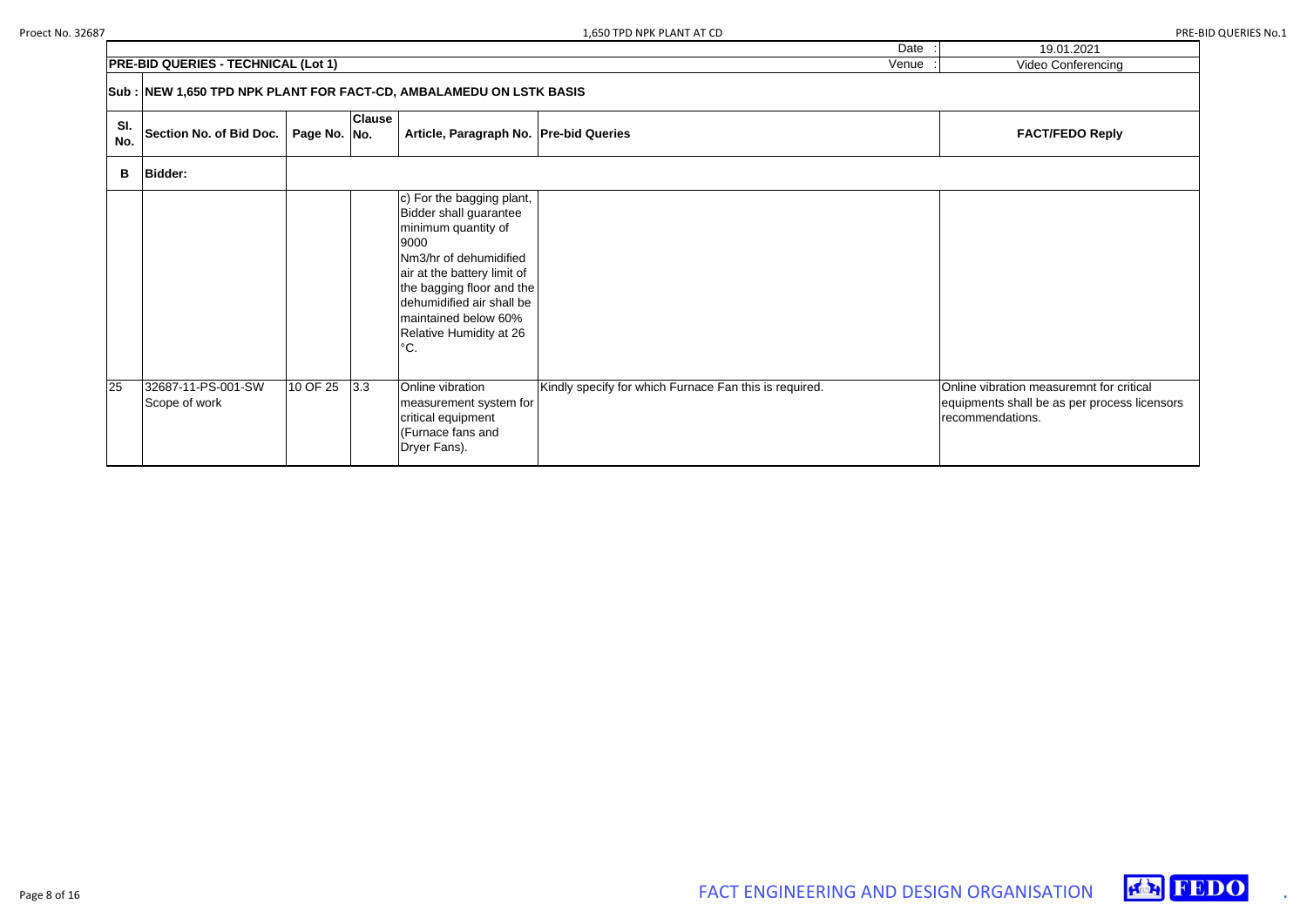| 19.01.2021                                                                                                                                                                                                                                                                                                                                                                                                           |
|----------------------------------------------------------------------------------------------------------------------------------------------------------------------------------------------------------------------------------------------------------------------------------------------------------------------------------------------------------------------------------------------------------------------|
| <b>Video Conferencing</b>                                                                                                                                                                                                                                                                                                                                                                                            |
|                                                                                                                                                                                                                                                                                                                                                                                                                      |
| <b>FACT/FEDO Reply</b>                                                                                                                                                                                                                                                                                                                                                                                               |
|                                                                                                                                                                                                                                                                                                                                                                                                                      |
| The Tender document Special Requirements<br>for RCC Cooling Tower (Doc No: 32687-01-PS<br>001-SPL) stands withdrawn.<br>New document, Special Requirements for FRP<br>Cooling Tower (For OSBL) (Doc No: 32687-<br>01-PS-001-SPL2) & Special Requirements for<br>FRP Cooling Tower (For ISBL) (Doc No:<br>32687-01-PS-001-SPL3) is issued along with<br>corrigendum. Refer corrigendum point No. C1<br>in this regard |
| Refer Reply Point no.26                                                                                                                                                                                                                                                                                                                                                                                              |
| Regarding requirements of AMC for VAM and<br>HVAC, Tender conditions as per doc<br>32687-01-PS-001 SPL1 (SPECIAL<br>REQUIREMENTS FOR POST WARRANTY<br>COMPREHENSIVE ANNUAL MAINTENANCE<br>CONTRACT (PWCAMC) FOR VAM &<br>HVAC)shall prevail.<br>Also refer commercial conditions of the tender.                                                                                                                      |
| Refer annexure to corrigendum regarding SV<br>list and conditions for the inclusion of additional<br>vendors.                                                                                                                                                                                                                                                                                                        |



|            | <b>PRE-BID QUERIES - TECHNICAL (Lot 1)</b>                          |              |               |                                        | Venue                                                                                                                                                                                                                                                                                                                                                                                                                                                                                                                                                                                                                                                                                                                                                                                                                                                                 | <b>Video Conferencing</b>                                                                                                                                                                                                                                                                                                                                                                                          |
|------------|---------------------------------------------------------------------|--------------|---------------|----------------------------------------|-----------------------------------------------------------------------------------------------------------------------------------------------------------------------------------------------------------------------------------------------------------------------------------------------------------------------------------------------------------------------------------------------------------------------------------------------------------------------------------------------------------------------------------------------------------------------------------------------------------------------------------------------------------------------------------------------------------------------------------------------------------------------------------------------------------------------------------------------------------------------|--------------------------------------------------------------------------------------------------------------------------------------------------------------------------------------------------------------------------------------------------------------------------------------------------------------------------------------------------------------------------------------------------------------------|
|            | Sub : NEW 1,650 TPD NPK PLANT FOR FACT-CD, AMBALAMEDU ON LSTK BASIS |              |               |                                        |                                                                                                                                                                                                                                                                                                                                                                                                                                                                                                                                                                                                                                                                                                                                                                                                                                                                       |                                                                                                                                                                                                                                                                                                                                                                                                                    |
| SI.<br>No. | <b>Section No. of Bid Doc.</b>                                      | Page No. No. | <b>Clause</b> | Article, Paragraph No. Pre-bid Queries |                                                                                                                                                                                                                                                                                                                                                                                                                                                                                                                                                                                                                                                                                                                                                                                                                                                                       | <b>FACT/FEDO Reply</b>                                                                                                                                                                                                                                                                                                                                                                                             |
| B          | <b>Bidder:</b>                                                      |              |               |                                        |                                                                                                                                                                                                                                                                                                                                                                                                                                                                                                                                                                                                                                                                                                                                                                                                                                                                       |                                                                                                                                                                                                                                                                                                                                                                                                                    |
| 26         | 32687-11-PS-001-PH<br>Design Philosophy                             | 10 OF 13     | $\vert$ 13    | Cooling tower having<br>TWO (2) cells  | Kindly confirm whether the Cooling Tower will be with 2 Cells, both<br>operating or 2 Cells. 1 Working & 1 Standby. Further reference can be<br>found in 32687-11-PS-001-SW (Pg. No. 16 OF 25) & 32686-01-PS-001<br>SPL (Pg. No. 4 OF 9)                                                                                                                                                                                                                                                                                                                                                                                                                                                                                                                                                                                                                              | The Tender document Special Requirements<br>for RCC Cooling Tower (Doc No: 32687-01-P<br>001-SPL) stands withdrawn.<br>New document, Special Requirements for FRF<br>Cooling Tower (For OSBL) (Doc No: 32687-<br>01-PS-001-SPL2) & Special Requirements fo<br>FRP Cooling Tower (For ISBL) (Doc No:<br>32687-01-PS-001-SPL3) is issued along with<br>corrigendum. Refer corrigendum point No. C1<br>in this regard |
| 27         | 32686-01-PS-001 SPL                                                 | 3 OF 9       | 3             |                                        | The proposed system shall supply the maximum cooling water<br>requirements envisaged for the complete system and includes but not<br>limited to the Ammonia Tank holding, refrigeration and unloading system<br>inclusive of condenser, gas cooler, compressor, pump seal system etc,<br>instrument air system, side stream filter, backwash/blowdownetc. The<br>circulation pump flow (CW pump flow) (2 Working +1 Standby) is to be<br>considered accordingly. The CW flow through the standby equipments<br>(Compressor, condenser, pump sealsetc) are also to be considered while<br>fixing the requirements. The proposed system is of closed loop type<br>where the return hot water is directly fed back to cooling tower.<br>The Cooling Tower will supply Cooling Water to NPK Plant & not to<br>Ammonia Storage & Handling System. Kindly confirm the same. | Refer Reply Point no.26                                                                                                                                                                                                                                                                                                                                                                                            |
| 28         | 32687-01-PS-001 SPL1 1 OF 7                                         |              |               |                                        | Kindly note that FFIL scope will not include the AMC for VAM & HVAC.                                                                                                                                                                                                                                                                                                                                                                                                                                                                                                                                                                                                                                                                                                                                                                                                  | Regarding requirements of AMC for VAM and<br>HVAC, Tender conditions as per doc<br>32687-01-PS-001 SPL1 (SPECIAL<br>REQUIREMENTS FOR POST WARRANTY<br><b>COMPREHENSIVE ANNUAL MAINTENANCE</b><br>CONTRACT (PWCAMC) FOR VAM &<br>HVAC)shall prevail.<br>Also refer commercial conditions of the tender                                                                                                              |
| 29         | 32687-02-PS-001 VL                                                  |              |               |                                        | 1. FFIL will prepare the additional vendor list for various equipments & items.<br>2. FEDO to furnish the vendor list for the following equipments/items:<br>A. VAM System<br>B. Dehumidification System<br>C. Cooling Tower<br>D. Combustion Chamber with Burner                                                                                                                                                                                                                                                                                                                                                                                                                                                                                                                                                                                                     | Refer annexure to corrigendum regarding SV<br>list and conditions for the inclusion of additiona<br>vendors.                                                                                                                                                                                                                                                                                                       |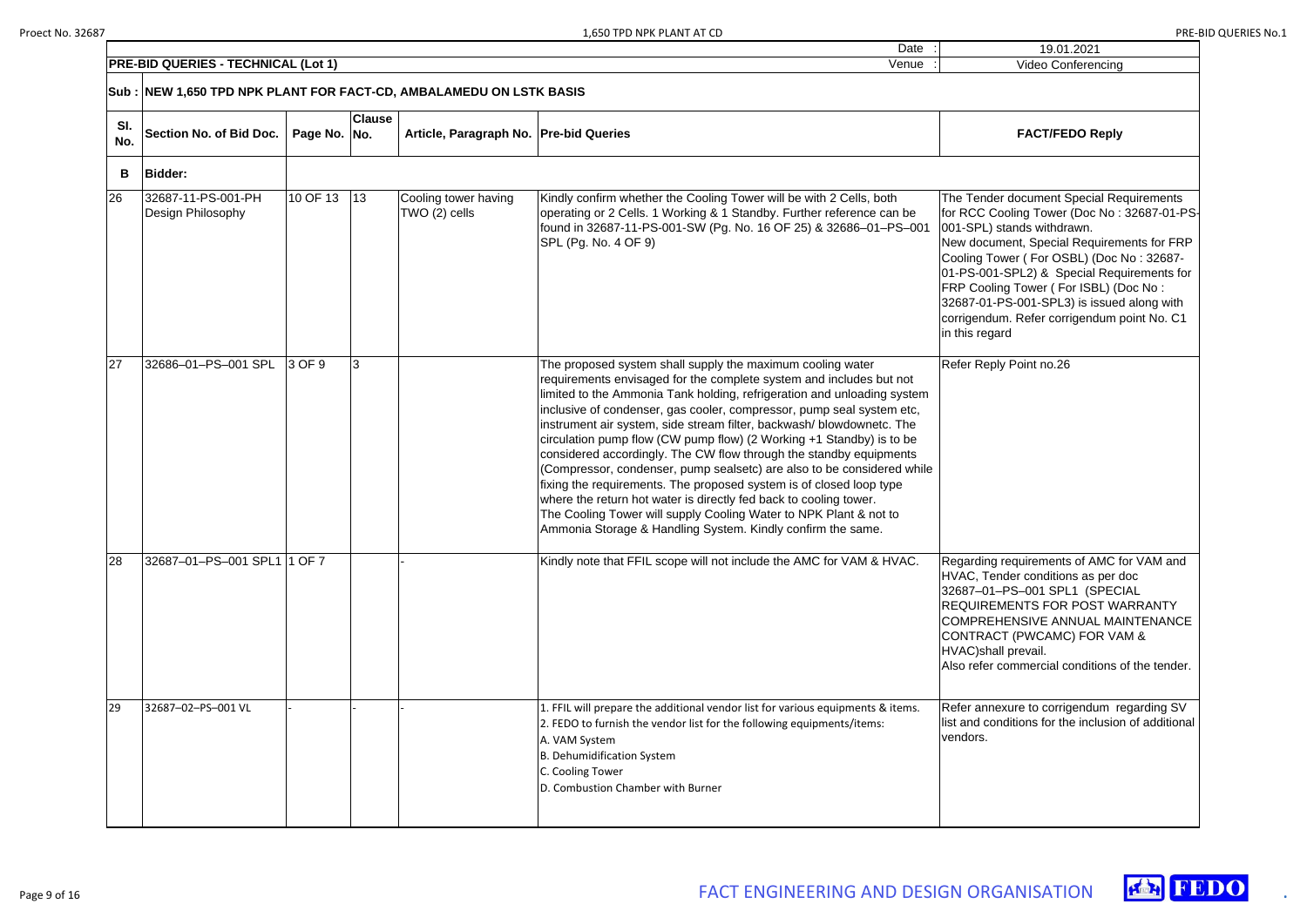|            |                                                                     |                    |                                        | Date | 19.01.2021             |
|------------|---------------------------------------------------------------------|--------------------|----------------------------------------|------|------------------------|
|            | <b>PRE-BID QUERIES - TECHNICAL (Lot 1)</b>                          | Video Conferencing |                                        |      |                        |
|            | Sub : NEW 1,650 TPD NPK PLANT FOR FACT-CD, AMBALAMEDU ON LSTK BASIS |                    |                                        |      |                        |
| SI.<br>No. | Section No. of Bid Doc.   Page No.   No.                            | <b>Clause</b>      | Article, Paragraph No. Pre-bid Queries |      | <b>FACT/FEDO Reply</b> |

| 19.01.2021                                                                                                                                                                                                                                                                                                                                                                                                            |  |  |  |  |  |  |  |  |  |
|-----------------------------------------------------------------------------------------------------------------------------------------------------------------------------------------------------------------------------------------------------------------------------------------------------------------------------------------------------------------------------------------------------------------------|--|--|--|--|--|--|--|--|--|
| <b>Video Conferencing</b>                                                                                                                                                                                                                                                                                                                                                                                             |  |  |  |  |  |  |  |  |  |
|                                                                                                                                                                                                                                                                                                                                                                                                                       |  |  |  |  |  |  |  |  |  |
| <b>FACT/FEDO Reply</b>                                                                                                                                                                                                                                                                                                                                                                                                |  |  |  |  |  |  |  |  |  |
|                                                                                                                                                                                                                                                                                                                                                                                                                       |  |  |  |  |  |  |  |  |  |
| If cooling tower required in the ISBL saperate<br>Package cooling tower package shall be<br>considered. Refer corrigendum point No. C1 in<br>this regard                                                                                                                                                                                                                                                              |  |  |  |  |  |  |  |  |  |
| The Tender document Special Requirements<br>for RCC Cooling Tower (Doc No: 32687-01-PS-<br>001-SPL) stands withdrawn.<br>New document, Special Requirements for FRP<br>Cooling Tower (For OSBL) (Doc No: 32687-<br>01-PS-001-SPL2) & Special Requirements for<br>FRP Cooling Tower (For ISBL) (Doc No:<br>32687-01-PS-001-SPL3) is issued along with<br>corrigendum. Refer corrigendum point No. C1 in<br>this regard |  |  |  |  |  |  |  |  |  |
| Geo technical investigation report shall be<br>shared to the bidder reference. However, soil<br>investigation is to be carried out afresh by the<br>BIDDER for further detail information and<br>design purpose.                                                                                                                                                                                                      |  |  |  |  |  |  |  |  |  |
| Clause 5.7 of document 32687-01-PS-001-<br>PH2 (Page 8 of 18) is subclause of clause 5.0,<br>titled "NPK process plant". Sub clauses<br>applicable only for items under the main clause<br>purview.                                                                                                                                                                                                                   |  |  |  |  |  |  |  |  |  |



| B               | <b>Bidder:</b>                                         |                        |        |                                                                                                                                                                                                 |                                                                                                                                                                                                                                                                                     |                                                                                                                                                                                           |
|-----------------|--------------------------------------------------------|------------------------|--------|-------------------------------------------------------------------------------------------------------------------------------------------------------------------------------------------------|-------------------------------------------------------------------------------------------------------------------------------------------------------------------------------------------------------------------------------------------------------------------------------------|-------------------------------------------------------------------------------------------------------------------------------------------------------------------------------------------|
| 30              | 01ES057/94                                             | 2 OF 4                 | 2.10.0 | shall be provided for<br>dehumidification system                                                                                                                                                | 1. A separate cooling tower 1. FFIL is proposing a common cooling tower for complete Dehumidification<br>system & NPK Plant VAM system instead of opting for individual cooling tower<br>for each Dehumidification System.                                                          | If cooling tower<br>Package cooling<br>considered. Refe<br>this regard                                                                                                                    |
|                 |                                                        |                        |        |                                                                                                                                                                                                 | 2. Kindly confirm whether the MOC & specification of cooling tower shall be as<br>per 32687-01-PS-001 SPL or 01ES057/94 i.e. RCC or Timber.                                                                                                                                         | The Tender docu<br>for RCC Cooling<br>001-SPL) stands<br>New document,<br>Cooling Tower (<br>01-PS-001-SPL2<br><b>FRP Cooling Tov</b><br>32687-01-PS-00<br>corrigendum.Ref<br>this regard |
| $\overline{31}$ | 32687-11-PS-001-DB                                     | 5 OF 39                | 1.6    | Geotechnical<br><b>Investigation Report</b><br>shall be shared to the<br>bidder during pre-bid<br>meeting for reference.                                                                        | FFIL requests FEDO to provide the Soil Investigation Report (of land/site<br>where the proposed NPK Plant, RMH system etc. will be installed) before<br>the Pre-Bid meeting.                                                                                                        | Geo technical in<br>shared to the bid<br>investigation is to<br><b>BIDDER</b> for furth<br>design purpose.                                                                                |
| 32              | FEDO spec. no. 32687-01-PS-8 of 18 (PDF 5.7<br>001-PH2 | page no. 59<br>of 275) |        | Off- spec oversize material<br>coming from the screens<br>shall be transferred to the<br>lump crushers. Bidder to<br>provide crusher of<br>adequate capacity as per<br>licenser's specification | Lump crusher is not required for reclaimed product stored in Urea silo as<br> overisze and fines (both) shall be recycled to Process plant. Please refer to FEDO $ {\sf PH2}$ (Page 8 of 1<br>Flow Diagram Drg. No. 32687-11-SF-001<br>-FEDO to is requested to confirm acceptance. | Clause 5.7 of do<br>titled "NPK proce<br>applicable only fo<br>purview.                                                                                                                   |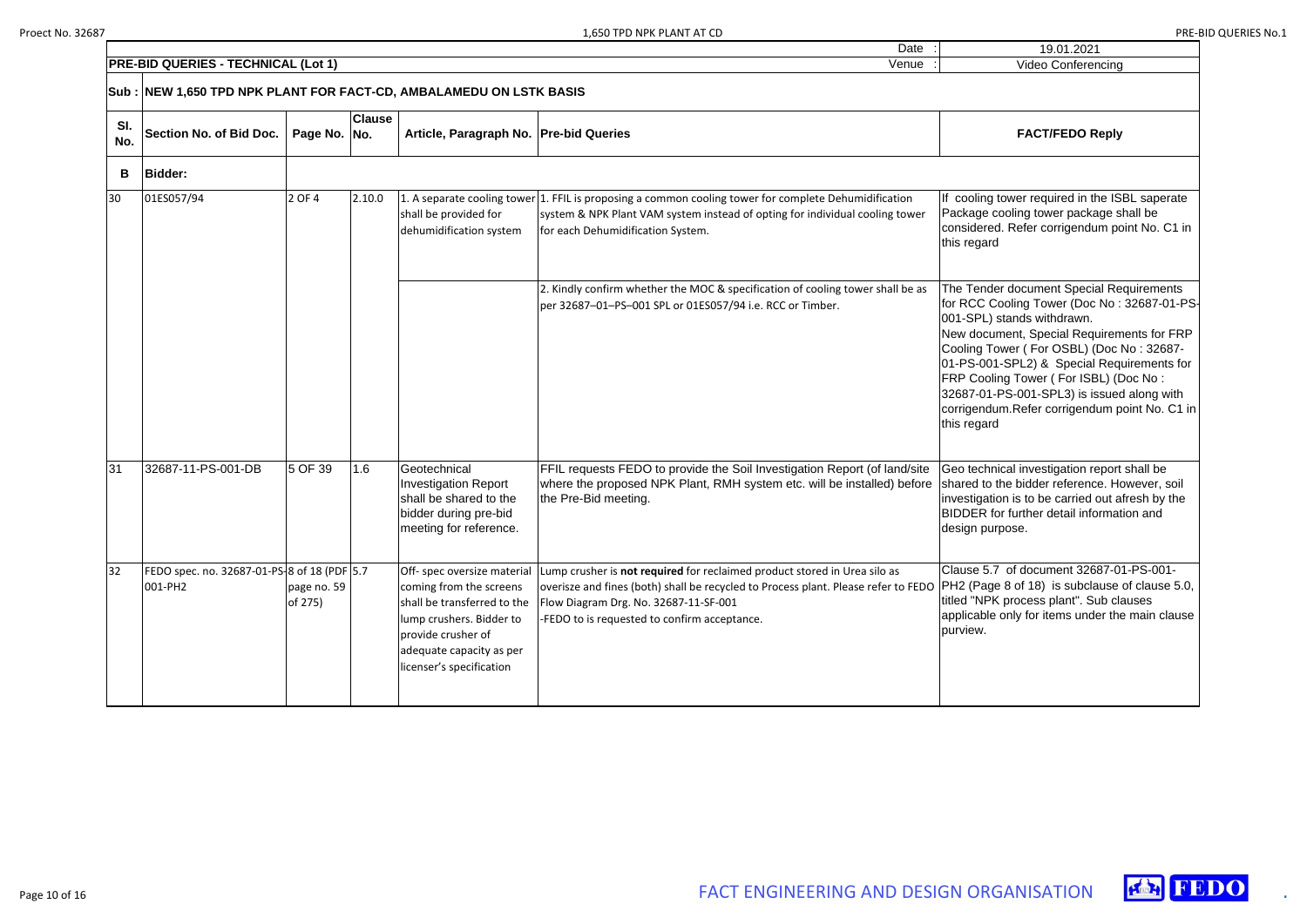| 19.01.2021         |  |
|--------------------|--|
| Video Conferencing |  |

Date

### $FACT/FEDO Reply$

clause 6.2.14 of document 32687-01-PS-001 age 11 of 18) is subclause of clause <sup>d</sup> "TRIPPER UNIT/ SHUTTLE CONVEYOR" . clause 6.3.2 of document 01-PS-001-PH2 (Page 12 of 18) is se of clause 6.3, titled "COMPLEX FERTILISER SCREEN HOUSE". clause 5.5.7 ment 32687-01-PS-001-PH2 (Page 8 of sub-subclause of clause 5.0, titled "NPK plant".

uses applicable only for items under the ause purview. Refer corrigendum pont arding MOC of bucket elevator for the vhere MOC not specificaly mentioned.

condition is explicit.





|            | <b>PRE-BID QUERIES - TECHNICAL (Lot 1)</b><br>Venue                  |                                |                        |                                                                                                                                                                                                                                                                                                          |                                                                                                                                                                                                                                                                                                                                                                                                      |                                                                                                                                                                                 |  |  |  |
|------------|----------------------------------------------------------------------|--------------------------------|------------------------|----------------------------------------------------------------------------------------------------------------------------------------------------------------------------------------------------------------------------------------------------------------------------------------------------------|------------------------------------------------------------------------------------------------------------------------------------------------------------------------------------------------------------------------------------------------------------------------------------------------------------------------------------------------------------------------------------------------------|---------------------------------------------------------------------------------------------------------------------------------------------------------------------------------|--|--|--|
|            | Sub :  NEW 1,650 TPD NPK PLANT FOR FACT-CD, AMBALAMEDU ON LSTK BASIS |                                |                        |                                                                                                                                                                                                                                                                                                          |                                                                                                                                                                                                                                                                                                                                                                                                      |                                                                                                                                                                                 |  |  |  |
| SI.<br>No. | Section No. of Bid Doc.                                              | Page No. No.                   | <b>Clause</b>          | Article, Paragraph No.   Pre-bid Queries                                                                                                                                                                                                                                                                 |                                                                                                                                                                                                                                                                                                                                                                                                      |                                                                                                                                                                                 |  |  |  |
| В          | <b>Bidder:</b>                                                       |                                |                        |                                                                                                                                                                                                                                                                                                          |                                                                                                                                                                                                                                                                                                                                                                                                      |                                                                                                                                                                                 |  |  |  |
| 33         | FEDO spec. no. 32687-01-PS-12 of 18<br>001-PH2                       | (PDF page<br>no. 63 of<br>275) | 6.2.13<br>and<br>6.3.2 | all the items required for<br>the system and in contact<br>be of min. SS 304.                                                                                                                                                                                                                            | Material of construction of FFIL presume that these clauses are applicable only for the screen(s). However,<br>FFIL wish to clarify that all bucket elevators and its components like<br>buckets, casing, etc. shall be made from Carbon Steel as per clause no. 5.5.7 on<br>with complex fertiliser shall page no. 8 of 18 (PDF page no. 59 of 275)<br>-FEDO to is requested to confirm acceptance. | clause 6<br>PH <sub>2</sub> (Pa<br>6.2, title<br><b>CONVE</b><br>32687-0<br>subclaus<br>FERTIL<br>of docur<br>18) is s<br>process<br>Sub clat<br>main cla<br>C7 rega<br>cases w |  |  |  |
| 34         | FEDO spec. no. 32687-01-PS-12 of 18<br>001-PH2                       | (PDF page<br>no. 63 of<br>275) | 6.3.3                  | No. of screen shall be<br>decided on the basis of<br>type of product handling<br>and reclamation method<br>selected (Here Pay loader<br>feed type through grizzly<br>bar). Screen shall of linear<br>motion polishingscreen<br>type. Total screencapacity<br>shall be of min. 300 TPH<br>rated capacity. | Max. capacity of screen available in the market is 250TPH (Design). To meet the<br>tender requirement of rated capacity of 300TPH (min.). Then two screens shall<br>be required, each screen shall be of 150TPH and working simultaneously.<br>-FEDO is requested to review or shall be discussed.                                                                                                   | Tender                                                                                                                                                                          |  |  |  |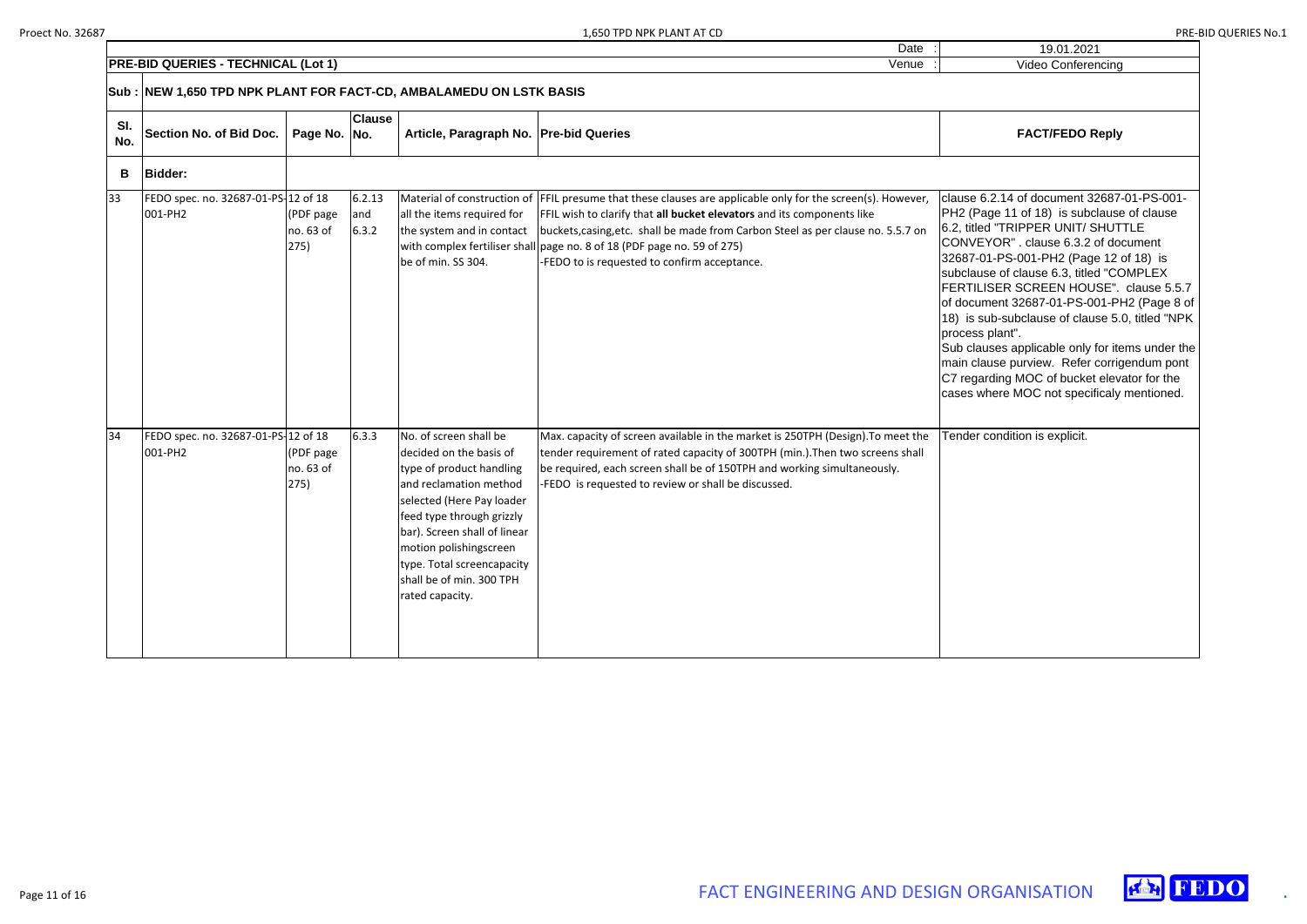| 19.01.2021                                                                                                                                                                                       |
|--------------------------------------------------------------------------------------------------------------------------------------------------------------------------------------------------|
| Video Conferencing                                                                                                                                                                               |
|                                                                                                                                                                                                  |
| <b>FACT/FEDO Reply</b>                                                                                                                                                                           |
|                                                                                                                                                                                                  |
| Accepted                                                                                                                                                                                         |
| Bidders understanding is correct. Refer Flow<br>diagram for Raw material storage and<br>reclamation facility, attached with the<br>corrigendum. Referer corrigendum point C11 in<br>this regard. |





|            | <b>PRE-BID QUERIES - TECHNICAL (Lot 1)</b>                          | Video Conferencing                         |                  |                                                                                                                                                                                                                                             |                                                                                                                                                                                                                                                                                                                                                                                                                              |                                                                                                                                                                  |  |  |  |  |  |
|------------|---------------------------------------------------------------------|--------------------------------------------|------------------|---------------------------------------------------------------------------------------------------------------------------------------------------------------------------------------------------------------------------------------------|------------------------------------------------------------------------------------------------------------------------------------------------------------------------------------------------------------------------------------------------------------------------------------------------------------------------------------------------------------------------------------------------------------------------------|------------------------------------------------------------------------------------------------------------------------------------------------------------------|--|--|--|--|--|
|            | Sub : NEW 1,650 TPD NPK PLANT FOR FACT-CD, AMBALAMEDU ON LSTK BASIS |                                            |                  |                                                                                                                                                                                                                                             |                                                                                                                                                                                                                                                                                                                                                                                                                              |                                                                                                                                                                  |  |  |  |  |  |
| SI.<br>No. | Section No. of Bid Doc.                                             | Page No. No.                               | <b>Clause</b>    | Article, Paragraph No. Pre-bid Queries                                                                                                                                                                                                      |                                                                                                                                                                                                                                                                                                                                                                                                                              | <b>FACT/FEDO Reply</b>                                                                                                                                           |  |  |  |  |  |
| B          | <b>Bidder:</b>                                                      |                                            |                  |                                                                                                                                                                                                                                             |                                                                                                                                                                                                                                                                                                                                                                                                                              |                                                                                                                                                                  |  |  |  |  |  |
| 35         | 32687-11-PS-001-SW<br>Scope of Work                                 | 25 of 25<br>(PDF page<br>no. 34 of<br>117) | $\overline{5.7}$ | Inside Silo and at<br>discharge of BC-03 i.e.<br>earlier Conveyor no. U4                                                                                                                                                                    | It will be difficult to accommodate screens inside silo due to height<br>restrictions. FFIL suggest to locate the screen (s) outside the silo and at<br>the end conveyor BC-03.i.e. earlier urea conveyor no. U4. A Bucket<br>elevator is required to feed screen(s) so as to get proper chute angles<br>and accommodate belt conveyors to recycle the reject to process plant.<br>-FEDO is requested to confirm acceptance. | Accepted                                                                                                                                                         |  |  |  |  |  |
| 36         | FEDO spec. no. 32687-<br>01-PS-001-PH2                              | 14 of 18<br>(PDF page<br>no. 65 of<br>275) | 7.3.3            | <b>Bunkers/Hoppers shall</b><br>be provided with<br>vibrators (for metallic<br>hoppers/bunkers),<br>ultrasonic level indicator<br>etc. The angle of conical<br>portion of bunkers /<br>hoppers shall be kept as<br>55° with the horizontal. | FFIL suggest no vibrators, level indicators are required for reclaiming<br>(underground) hoppers for payloader feed.<br>-FEDO to is requested to confirm acceptance.                                                                                                                                                                                                                                                         | Bidders understanding is correct.<br>diagram for Raw material storage<br>reclamation facility, attached with<br>corrigendum. Referer corrigendun<br>this regard. |  |  |  |  |  |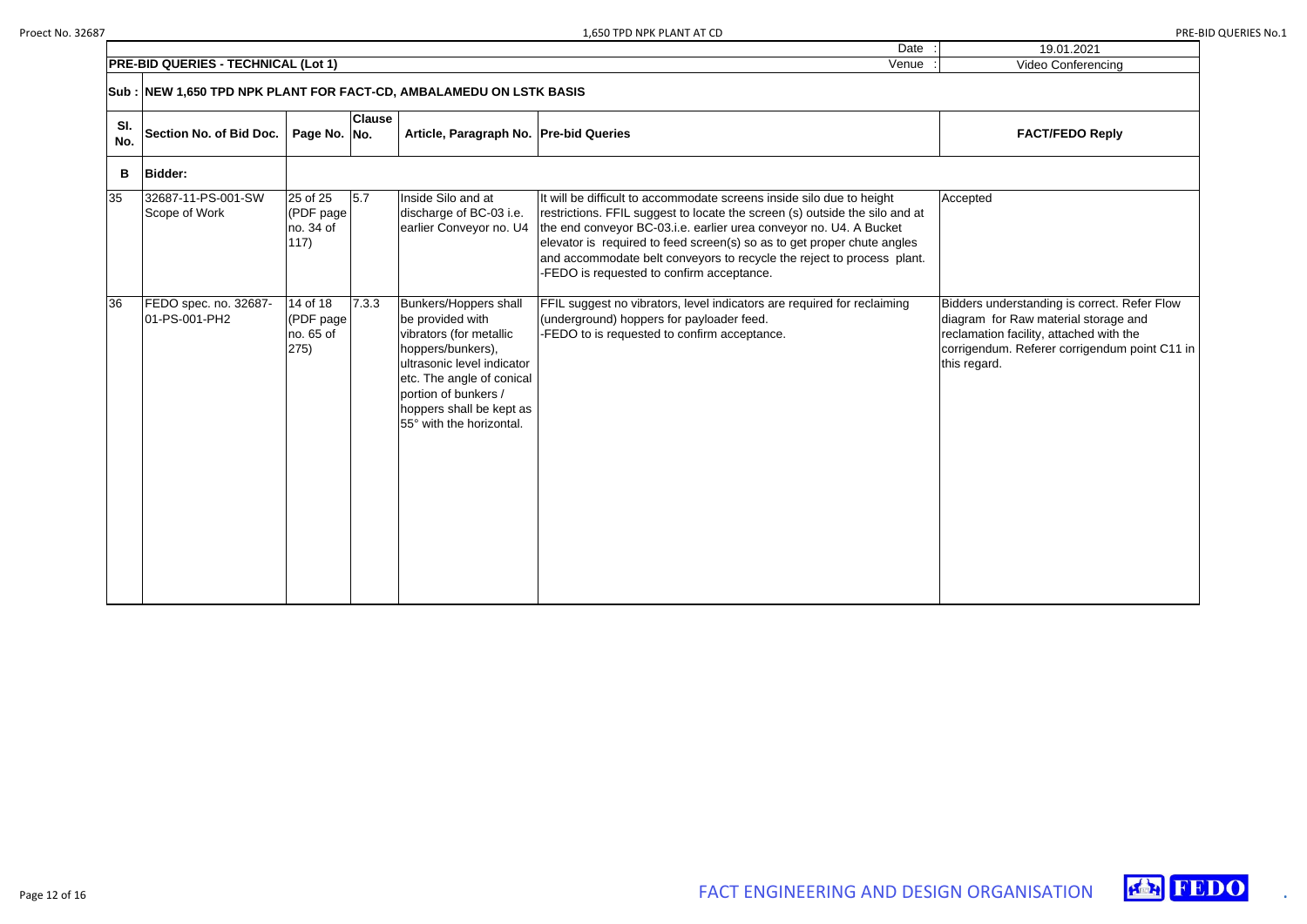19.01.2021

Date

Video Conferencing

### **Article, Paragraph No. Pre-bid Queries FACT/FEDO Reply**

Clause 5.1.3 of document 32687-01-PS-001 ge 6 of 18) is sub-subclause of clause "NPK process plant". Sub clauses le only for items under the main clause

> Flow diagram for Raw material and reclamation facility, attached with gendum. Referer corrigendum point iis regard. Tender conditions shall or hoppers in NPK process plant and plant.

clause 7.3.3, vibrators requirement only for metallic hoppers/bunkers. g level measurement-If ultrasonic asurement is not feasible, depending pe of bunker, the following level measurement methods shall be considered in of precedance- 1. Non Contact Guided wave radar, 3. Capacitance I switch. However, the requirement of easurement for each bunker/ hopper decided on case to case basis during engineering as per process ent and technical feasibility, so as to cessive dependence on visual level ent and consequent process/ product ariation.

Clause 5.2 of document 32687-01-PS-001 ge 6 of 18) is subclause of clause 5.0, <sup>2</sup>K process plant". Sub clauses le only for items under the main clause

> Flow diagram for Raw material and reclamation facility, attached with gendum. Referer corrigendum point is regard. Tender conditions shall or hoppers in NPK process plant and plant.

clause 7.3.3 of document 32687-01-PH2, vibrators requirement specified netallic hoppers/bunkers.



|            | <b>PRE-BID QUERIES - TECHNICAL (Lot 1)</b>                          |                                           |               |                                                                                                                                                                                                   | Venue                                                                                                                                                                                                                                                                                                                                                                                                                                                                                                                                                                                                                                                                                                                                                                                                                                                                                                                                                                |                                                                                                                                                                                                                                                                                                                                                                          |
|------------|---------------------------------------------------------------------|-------------------------------------------|---------------|---------------------------------------------------------------------------------------------------------------------------------------------------------------------------------------------------|----------------------------------------------------------------------------------------------------------------------------------------------------------------------------------------------------------------------------------------------------------------------------------------------------------------------------------------------------------------------------------------------------------------------------------------------------------------------------------------------------------------------------------------------------------------------------------------------------------------------------------------------------------------------------------------------------------------------------------------------------------------------------------------------------------------------------------------------------------------------------------------------------------------------------------------------------------------------|--------------------------------------------------------------------------------------------------------------------------------------------------------------------------------------------------------------------------------------------------------------------------------------------------------------------------------------------------------------------------|
|            | Sub : NEW 1,650 TPD NPK PLANT FOR FACT-CD, AMBALAMEDU ON LSTK BASIS |                                           |               |                                                                                                                                                                                                   |                                                                                                                                                                                                                                                                                                                                                                                                                                                                                                                                                                                                                                                                                                                                                                                                                                                                                                                                                                      |                                                                                                                                                                                                                                                                                                                                                                          |
| SI.<br>No. | Section No. of Bid Doc.                                             | Page No. No.                              | <b>Clause</b> | Article, Paragraph No.   Pre-bid Queries                                                                                                                                                          |                                                                                                                                                                                                                                                                                                                                                                                                                                                                                                                                                                                                                                                                                                                                                                                                                                                                                                                                                                      |                                                                                                                                                                                                                                                                                                                                                                          |
| В          | <b>Bidder:</b>                                                      |                                           |               |                                                                                                                                                                                                   |                                                                                                                                                                                                                                                                                                                                                                                                                                                                                                                                                                                                                                                                                                                                                                                                                                                                                                                                                                      |                                                                                                                                                                                                                                                                                                                                                                          |
| 37         | FEDO spec. no. 32687-01-PS-6 of 18 (PDF 5.1.3<br>001-PH2            | page no. 57<br>of 275)                    |               | Hoppers shall be provided<br>with vibrators, ultrasonic<br>level indicator etc. The<br>angle of bottom portion of<br>hoppers shall be kept as<br>55° with the horizontal.<br>with the horizontal. | 1) In the raw material handling system and product handling & bagging plant all<br>hoppers (i.e. receiving hoppers from payloader feed) shall be underground and<br>of capacity 3 $m3$ (approx). Therefore, FFIL are of opinion that vibrators are not<br>required. Furthermore, ultrasonic level indicators for these hoppers are also<br>not required & will not work because of payloader feed operation. In addition,<br>no feeder is provided at the bottom. Instead, all hoppers shall be provided with<br>manual slide gates.<br>2) As far as exisitng bagging bunkers are concern, we understand that these<br>bunkers are in civil construction and therefore, it will not possible to install<br>vibrators. Further, bunkers are having open top with grizzly fixed. Therefore,<br>ultrasonic level indicators not possible to install.<br>-FEDO is requested to review & confirm acceptance.                                                              | Clause 5.1.3<br>PH2 (Page 6<br>5.0, titled "NP<br>applicable onl<br>purview.<br>1) Refer Flow<br>storage and re<br>the corrigendu<br>C11 in this reg<br>prevail for hop<br>bagging plant.<br>2) Refer claus<br>specified only<br>Regarding lev<br>level measure<br>on the type of<br>measurement<br>the order of pr<br>Radar, 2. Guid<br>type level swit<br>Level measur |
| 38         | FEDO spec. no. 32687-<br>01-PS-001-PH2                              | 6 of 18<br>(PDF page<br>no. 57 of<br>275) | 5.2           | points for control feeding<br>of materials. Dedicated<br>feeder for each raw<br>material shall have to be<br>provided by bidder.                                                                  | Bidder to provide feeder (1) In the raw material handling system and product handling & bagging<br>at all required/necessary   plant all hoppers (i.e. receiving hoppers from payloader feed) shall be<br>underground and of capacity 3 $m3$ (approx). Therefore, FFIL are of<br>opinion that vibrators are not required. Further, Ultrasonic level<br>indicators for these hopper sare also not required & will not work because<br>of payloader feed operation. In addition, no feeder is provided at the<br>bottom. Instead, all hoppers shall be provided with manual slide gates.<br>(2) As far as exisitng bagging bunkers are concern, we understand that<br>these bunkers are in civil construction and therefore, it will not be possible<br>to install vibrators. Further, bunkers are having open top with grizzly fixed<br>Therefore, ultrasonic level indicators will not be possible to install.<br>-FEDO is requested to review & confirm acceptance. | shall be decid<br>detailed engin<br>requirement a<br>avoid excessiv<br>assessment a<br>quality variatio<br>Clause 5.2 of<br>PH2 (Page 6<br>titled "NPK pro<br>applicable onl<br>purview.<br>1) Refer Flow<br>storage and re<br>the corrigendu<br>C11 in this reg<br>prevail for hop<br>bagging plant.<br>2) Refer claus<br>PS-001-PH2,<br>only for metall                |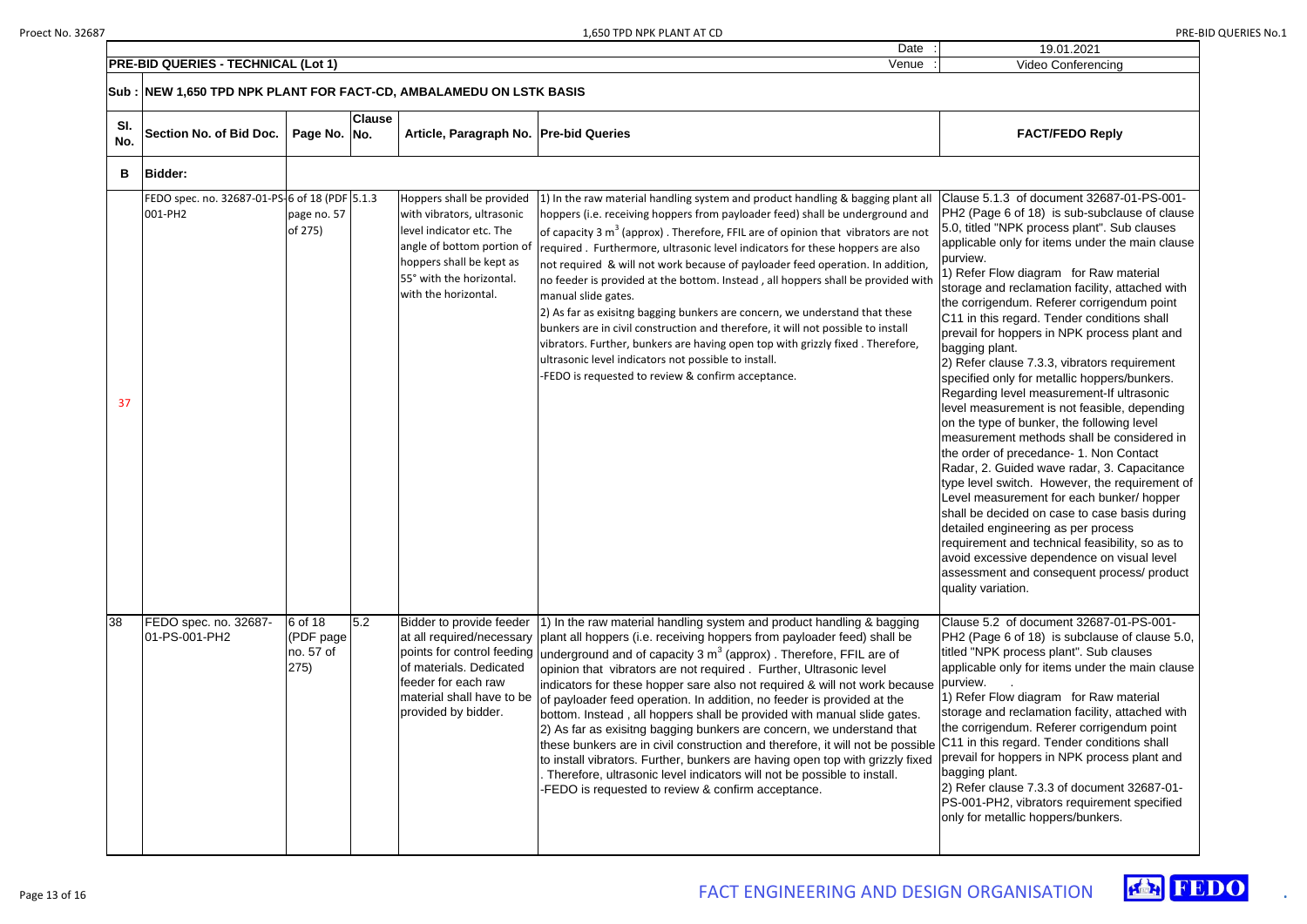| ) TPD NPK PLANT AT CD<br>1.650                                  | $\sim$ $\sim$ $\sim$ $\sim$ | ॱॱ└                     | S NO. 1 |
|-----------------------------------------------------------------|-----------------------------|-------------------------|---------|
|                                                                 | Date                        | 19.01.2021              |         |
| <b>IPRE-BID</b><br><b>TECHNICAL (Lot 1)</b><br><b>J QUERIES</b> | √enue                       | video Co<br>onterencina |         |

| 19.01.2021                              |
|-----------------------------------------|
| Video Conferencing                      |
|                                         |
| <b>FACT/FEDO Reply</b>                  |
|                                         |
| See reply for point No. 5 of A, Process |
| Tender condition shall prevail          |





|            | Sub : NEW 1,650 TPD NPK PLANT FOR FACT-CD, AMBALAMEDU ON LSTK BASIS |                                             |               |                                                                                                                                                                                          |                                                                                                                                                                                                                                                                                                                                                                   |                                     |  |  |
|------------|---------------------------------------------------------------------|---------------------------------------------|---------------|------------------------------------------------------------------------------------------------------------------------------------------------------------------------------------------|-------------------------------------------------------------------------------------------------------------------------------------------------------------------------------------------------------------------------------------------------------------------------------------------------------------------------------------------------------------------|-------------------------------------|--|--|
| SI.<br>No. | <b>Section No. of Bid Doc.</b>                                      | Page No. No.                                | <b>Clause</b> | Article, Paragraph No.   Pre-bid Queries                                                                                                                                                 |                                                                                                                                                                                                                                                                                                                                                                   | <b>FACT/FEDO Reply</b>              |  |  |
| В          | <b>Bidder:</b>                                                      |                                             |               |                                                                                                                                                                                          |                                                                                                                                                                                                                                                                                                                                                                   |                                     |  |  |
| 39         | FEDO spec. no. 32687-<br>01-PS-001-PH2                              | 13 of 18<br>(PDF page)<br>no. 64 of<br>275) | 17.1          | Duplex (2 weigher&<br>single bagging spout)                                                                                                                                              | It seems that it will be difficult to accommodate duplex machines (2)<br>weighers with single bagging spout) due to height constraints. FFIL shall<br>check and confirm during detailed engineering. If not, then two nos.<br>simplex machines with common slat conveyor per bagging bunker shall<br>be provided.<br>-FEDO to is requested to confirm acceptance. | See reply for point No. 5 of A, Pro |  |  |
| 40         | FEDO spec. no. 32687-<br>01-PS-001-PH2                              | 9 of 18<br>(PDF page)<br>no. 60 of<br>275)  | 5.8.24        | All toughing/carrying<br>rollers shall be rubber<br>lined. Return idler shall<br>be with rubber rings or<br>rubber lined. Vertical<br>guide rollers shall also<br>be rubber lagged type. | Existing drawings of NPK plant conveyors provided by FEDO earlier<br>shows no rubber lining for carrying and self aligning (S.A.) carrying<br>idlers. However, rubber disc type return idlers are provided.<br>-FEDO is requested to review and confirm requirement of rubber lining for<br>carrying & S.A. Carrying idlers idlers.                               | Tender condition shall prevail      |  |  |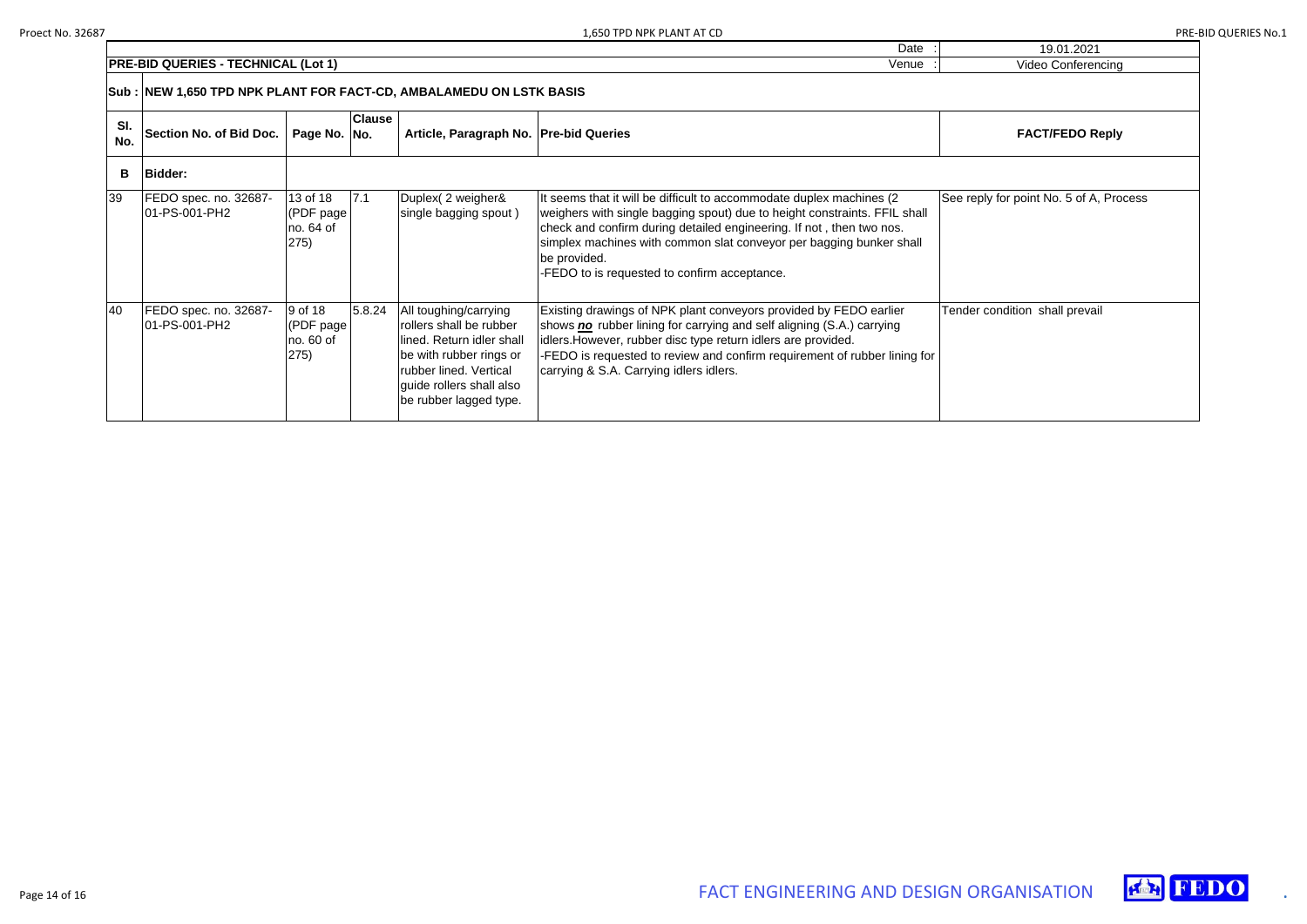| Date                                                                            |  |
|---------------------------------------------------------------------------------|--|
| <b>HNICAL</b><br><b>PRE</b><br>.<br>·BID<br>- 11<br>Venue<br>(LOt<br>wur<br>KIL |  |

| 19.01.2021                                                                                                                                                                                                                                                                                                                                                                                                                 |
|----------------------------------------------------------------------------------------------------------------------------------------------------------------------------------------------------------------------------------------------------------------------------------------------------------------------------------------------------------------------------------------------------------------------------|
| Video Conferencing                                                                                                                                                                                                                                                                                                                                                                                                         |
|                                                                                                                                                                                                                                                                                                                                                                                                                            |
| <b>FACT/FEDO Reply</b>                                                                                                                                                                                                                                                                                                                                                                                                     |
|                                                                                                                                                                                                                                                                                                                                                                                                                            |
| Accepted. Suitable starters shall be provided<br>for drive motors to limit starting current.                                                                                                                                                                                                                                                                                                                               |
| Providing 2.5MVA transformer is not<br>acceptable as the same will increase system<br>fault level.                                                                                                                                                                                                                                                                                                                         |
| Tender condition shall prevail                                                                                                                                                                                                                                                                                                                                                                                             |
| Tender condition shall prevail                                                                                                                                                                                                                                                                                                                                                                                             |
| Tender condition shall prevail                                                                                                                                                                                                                                                                                                                                                                                             |
| Two panel extension space on each side (for<br>each bus section)<br>shall be provided for all HV Switchboards,<br>PCCs. One panel extension space on each<br>side (for each bus section) or two panel<br>extension space on one side (in exceptional<br>cases) shall be provided for all PMCCs, MCCs<br>and ASPBs. e) A clear space of 2.0M between<br>two boards in same line after future panel<br>space of switchboard. |
| Tender condition shall prevail                                                                                                                                                                                                                                                                                                                                                                                             |



|                 | Sub : NEW 1,650 TPD NPK PLANT FOR FACT-CD, AMBALAMEDU ON LSTK BASIS |              |                   |                                                                                    |                                                                                                                                                                                                                                                                                                                                         |                                                                                                                                                                                                                                                                                                                                                      |
|-----------------|---------------------------------------------------------------------|--------------|-------------------|------------------------------------------------------------------------------------|-----------------------------------------------------------------------------------------------------------------------------------------------------------------------------------------------------------------------------------------------------------------------------------------------------------------------------------------|------------------------------------------------------------------------------------------------------------------------------------------------------------------------------------------------------------------------------------------------------------------------------------------------------------------------------------------------------|
| SI.<br>No.      | Section No. of Bid Doc.                                             | Page No. No. | <b>Clause</b>     | Article, Paragraph No. Pre-bid Queries                                             |                                                                                                                                                                                                                                                                                                                                         | <b>FACT/FEDO Reply</b>                                                                                                                                                                                                                                                                                                                               |
| В               | <b>Bidder:</b>                                                      |              |                   |                                                                                    |                                                                                                                                                                                                                                                                                                                                         |                                                                                                                                                                                                                                                                                                                                                      |
| B               | <b>ELECTRICAL</b>                                                   |              |                   |                                                                                    |                                                                                                                                                                                                                                                                                                                                         |                                                                                                                                                                                                                                                                                                                                                      |
|                 | <b>ELECTRICAL</b><br><b>DEPARTMENT</b><br>32647-13-PS-001           | 3 OF 16      | 3.2, b            | <b>ELECTRICAL</b>                                                                  | DESIGN PHILOSOPHY- MV motors of rating upto and including 150 kW: 415V, 50 Hz, 3 phase,<br>AC<br>We would like to propose allowing LT Motors upto and including 200KW<br>DOL under 415V. This is acceptable under present Engineering practice.                                                                                         | Accepted. Suitable starters shall b<br>for drive motors to limit starting cu                                                                                                                                                                                                                                                                         |
| $\overline{2}$  | <b>TECHNICAL</b><br><b>PROCUREMENT</b><br><b>SPECIFICATION</b>      | 9 OF 15      | 6.29              | <b>ELECTRICS FOR</b><br><b>TURNKEY</b><br><b>INSTALLATION</b><br><b>DATA SHEET</b> | Maximum rating of 11kV/433V transformers shall be limited to<br>2000kVA.Dry Type 11/0.433kV transformers are available above 2MVA<br>as well. We would like to consider 2.5MVA transformers as well. This will<br>allow us to limit the number of PMCC Panels.                                                                          | Providing 2.5MVA transformer is r<br>acceptable as the same will increa<br>fault level.                                                                                                                                                                                                                                                              |
| 3               | <b>ELECTRICAL</b><br><b>DEPARTMENT</b><br>32647-13-PS-001           | 3 OF 16      | 19                | <b>DESIGN PHILOSOPHY-</b><br><b>ELECTRICAL</b>                                     | Margin on transfomer for future 25% Usual margins considered for<br>transformer sizing is 20%.                                                                                                                                                                                                                                          | Tender condition shall prevail                                                                                                                                                                                                                                                                                                                       |
| $\overline{4}$  | <b>ELECTRICAL</b><br><b>DEPARTMENT</b><br>32687-13-PS-001 DP        | 7 of 17      | l6                | <b>DESIGN PHILOSOPHY-</b><br><b>ELECTRICAL</b>                                     | The cable gallery shall have a minimum clear height of 2.0 M (i.e. lowest<br>cable tray should run at a height of 2.0 mtr. from finished floor level of<br>cable cellar)Cable cellar height will be maximum 3.2m clear. We are<br>considering only 1.6m height between bottom tray and finished floor                                   | Tender condition shall prevail                                                                                                                                                                                                                                                                                                                       |
| 5               | <b>ELECTRICAL</b><br><b>DEPARTMENT</b><br>32687-13-PS-001 DP        | 8 of 17      | $ c\rangle$       | <b>DESIGN PHILOSOPHY-</b><br>ELECTRICAL                                            | A clear space of 2.0M between the two boards facing each other.2.0m<br>clear space between switchboards facing each other can be limited to<br>1.5m. This will help optimise the substation size. Double front panels<br>require 1.5m clearance for maintanence.                                                                        | Tender condition shall prevail                                                                                                                                                                                                                                                                                                                       |
| $6\overline{6}$ | <b>ELECTRICAL</b><br><b>DEPARTMENT</b><br>32687-13-PS-001 DP        | 8 of 17      | $\vert e \rangle$ | <b>DESIGN PHILOSOPHY-</b><br><b>ELECTRICAL</b>                                     | A clear space of 2.0M between two boards in same line after future panel<br>space of<br>switchboard.2.0m clear space between two boards in same line is more<br>than required. We recommend restricting the length to 1m between<br>switchboards and 0.5m between VFD Panels. VFD Panels can also be<br>place right next to each other. | Two panel extension space on ea<br>each bus section)<br>shall be provided for all HV Switch<br>PCCs. One panel extension space<br>side (for each bus section) or two<br>extension space on one side (in e<br>cases) shall be provided for all PN<br>and ASPBs. e) A clear space of 2<br>two boards in same line after futui<br>space of switchboard. |
|                 | <b>ELECTRICAL</b><br><b>DEPARTMENT</b><br>32687-13-PS-001 DP        | 12 of 17     | 11                | <b>DESIGN PHILOSOPHY-</b><br>ELECTRICAL                                            | Earthing system: Type of earth electrode: Cast iron plate earth<br>electrodeWe will be considering GI Pipes for Earth Electrodes for better<br>Earthing parameters                                                                                                                                                                      | Tender condition shall prevail                                                                                                                                                                                                                                                                                                                       |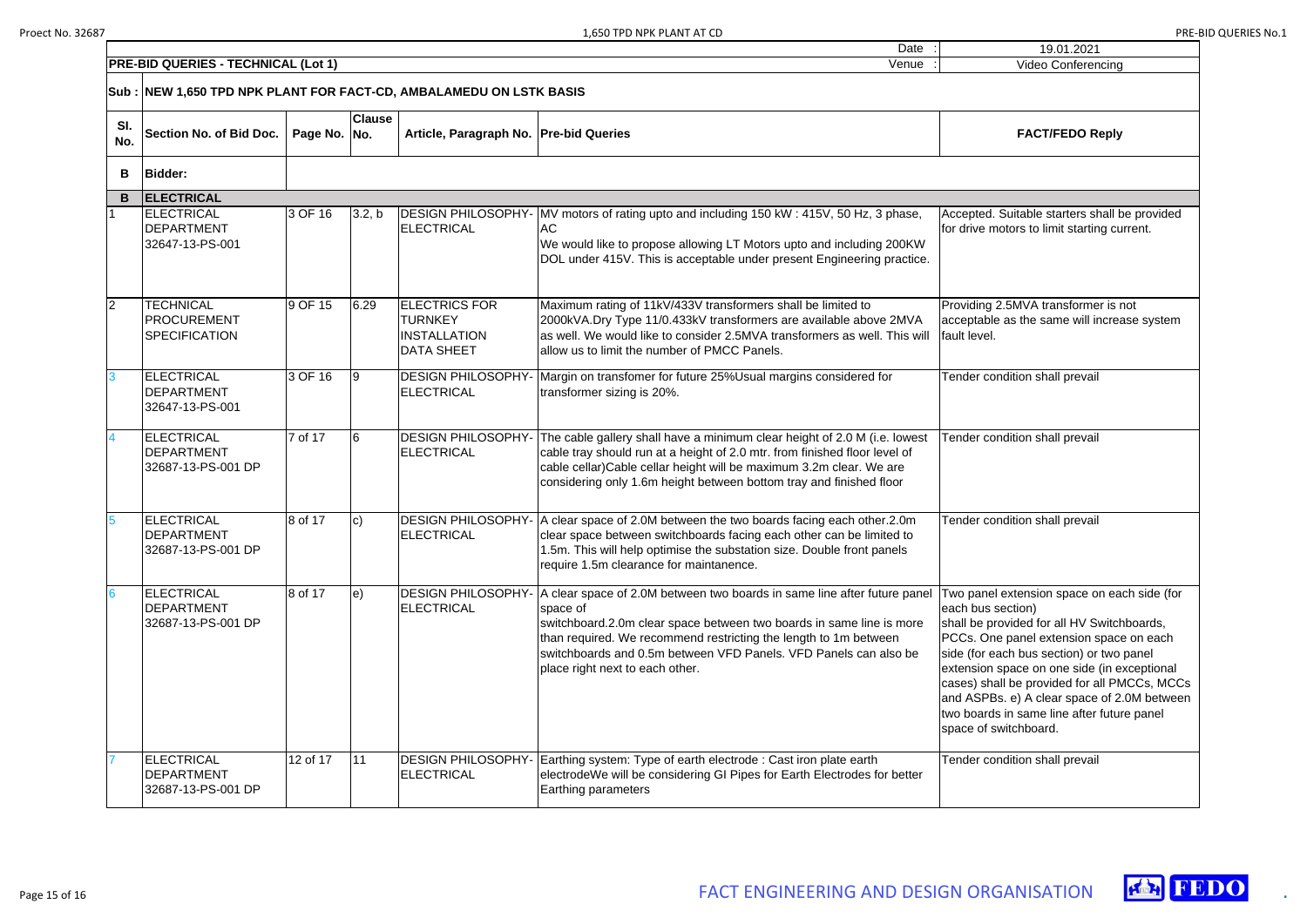|            |                                                                                  |              |               |                                        | Date                                                                                                                                                                                                                                                                                                           | 19.01.2021                     |  |  |
|------------|----------------------------------------------------------------------------------|--------------|---------------|----------------------------------------|----------------------------------------------------------------------------------------------------------------------------------------------------------------------------------------------------------------------------------------------------------------------------------------------------------------|--------------------------------|--|--|
|            | <b>PRE-BID QUERIES - TECHNICAL (Lot 1)</b><br><b>Video Conferencing</b><br>Venue |              |               |                                        |                                                                                                                                                                                                                                                                                                                |                                |  |  |
|            |                                                                                  |              |               |                                        |                                                                                                                                                                                                                                                                                                                |                                |  |  |
| SI.<br>No. | Section No. of Bid Doc.                                                          | Page No. No. | <b>Clause</b> | Article, Paragraph No. Pre-bid Queries |                                                                                                                                                                                                                                                                                                                | <b>FACT/FEDO Reply</b>         |  |  |
| B.         | Bidder:                                                                          |              |               |                                        |                                                                                                                                                                                                                                                                                                                |                                |  |  |
|            | <b>IELECTRICAL</b><br><b>IDEPARTMENT</b><br>32687-13-PS-001 DP                   | 15 of 17     | 121           | <b>ELECTRICAL</b>                      | DESIGN PHILOSOPHY- CB controlled HT Capacitor Banks shall be provided for compensation of<br>power factor against 11 KV&3.3KV motors. We are not considering<br>capacitor on the 3.3KV Level. We are considering LV Capacitors on 415V<br>Level and APFC at 11KV to provide overall correction for full system | Tender condition shall prevail |  |  |



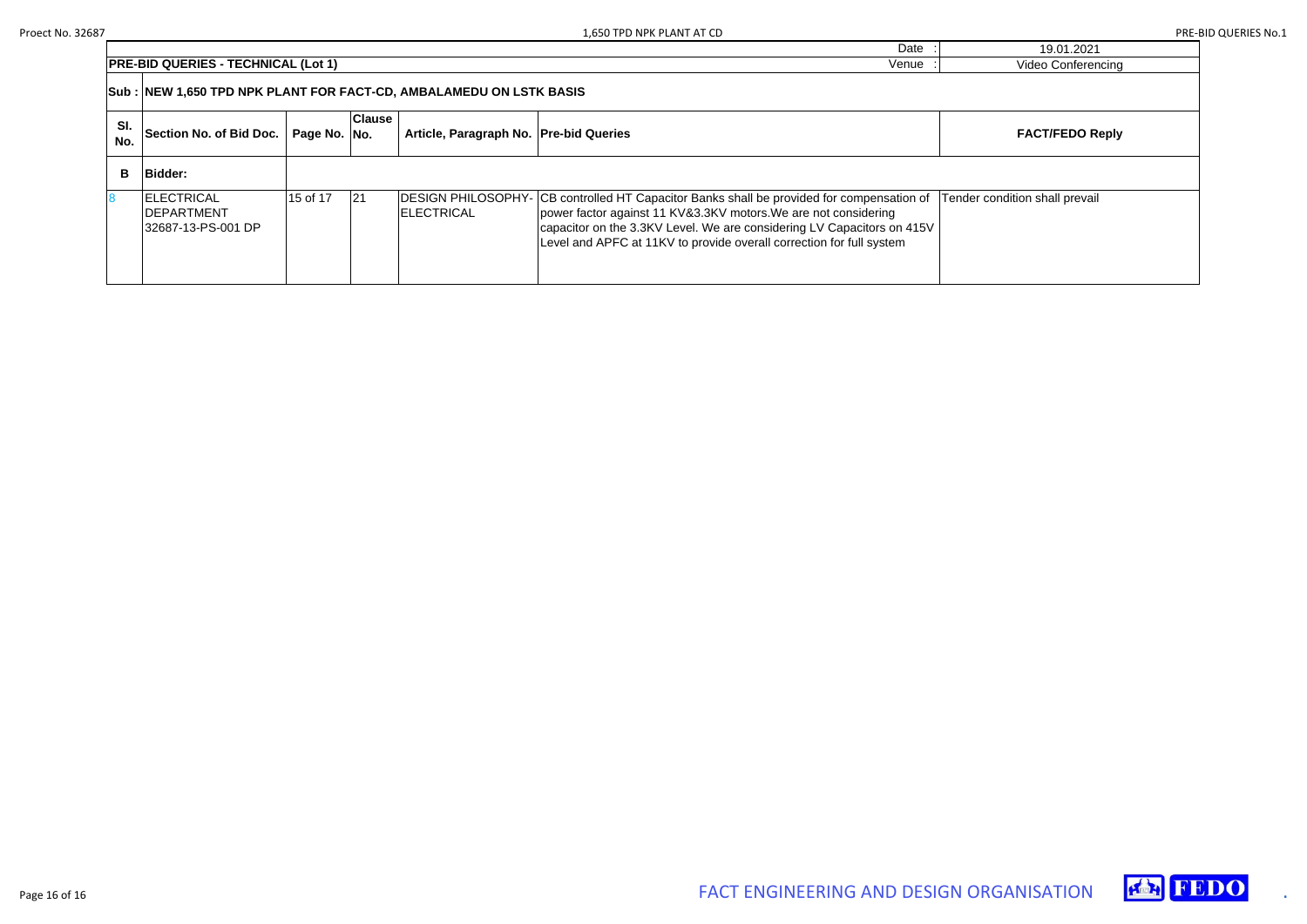| 12.01.2021                                                                                                                                                                  |
|-----------------------------------------------------------------------------------------------------------------------------------------------------------------------------|
| <b>FEDO Conference hall</b>                                                                                                                                                 |
|                                                                                                                                                                             |
| <b>FACT/FEDO Reply</b>                                                                                                                                                      |
|                                                                                                                                                                             |
|                                                                                                                                                                             |
| Revised plot plan 32687-03-AP-0001 Rev-1<br>uploaded as Annexure D-1 to this corrigendum                                                                                    |
| Refer page 38 of 39 document no. 32687-11-<br><b>PS-001 DB</b>                                                                                                              |
| Tie-in valve location marked in the revised plot<br>plan 32687-03-AP-0001 Rev-1 uploaded as<br>Annexure D-1 to this corrigendum                                             |
| For the proposed plant Zero liquid discharge (<br>ZLD) is envisaged. No effluent treatment is<br>envisaged in the plant battery limit unless<br>process licensor specified. |
| Revised plot plan 32687-03-AP-0001 Rev-1<br>uploaded as Annexure D-1 to this corrigendum                                                                                    |
| Refer clause 7.6 & 7.7 of document 32687-11-<br>PS-001 DB.                                                                                                                  |
| Bidder understanding is correct                                                                                                                                             |





|            | <b>PRE-BID QUERIES - TECHNICAL (Lot 1)</b>           |               |                      |                                                                                                                                                                                                                                                                                                                                                                                                                                                                                                                                                                                         | Venue                                                                                                                                                          | FEDO Conference hall                                                                                                                                                              |
|------------|------------------------------------------------------|---------------|----------------------|-----------------------------------------------------------------------------------------------------------------------------------------------------------------------------------------------------------------------------------------------------------------------------------------------------------------------------------------------------------------------------------------------------------------------------------------------------------------------------------------------------------------------------------------------------------------------------------------|----------------------------------------------------------------------------------------------------------------------------------------------------------------|-----------------------------------------------------------------------------------------------------------------------------------------------------------------------------------|
|            |                                                      |               |                      | Sub : NEW 1,650 TPD NPK PLANT FOR FACT-CD, AMBALAMEDU ON LSTK BASIS                                                                                                                                                                                                                                                                                                                                                                                                                                                                                                                     |                                                                                                                                                                |                                                                                                                                                                                   |
| SI.<br>No. | Section No. of Bid Doc.                              | Page No.      | <b>Clause</b><br>No. | Article, Paragraph No.                                                                                                                                                                                                                                                                                                                                                                                                                                                                                                                                                                  | <b>Pre-bid Queries</b>                                                                                                                                         | <b>FACT/FEDO Reply</b>                                                                                                                                                            |
| C          | <b>Bidder:</b>                                       |               |                      |                                                                                                                                                                                                                                                                                                                                                                                                                                                                                                                                                                                         |                                                                                                                                                                |                                                                                                                                                                                   |
| A          | <b>PROCESS:</b>                                      |               |                      |                                                                                                                                                                                                                                                                                                                                                                                                                                                                                                                                                                                         |                                                                                                                                                                |                                                                                                                                                                                   |
|            | General                                              |               |                      | Overall layout drawing                                                                                                                                                                                                                                                                                                                                                                                                                                                                                                                                                                  | Please provide the overall layout drawing with clear<br>demaraction area for the propsoed expansion & existing<br>units                                        | Revised plot plan 32687-03-AP-0001 Rev-1<br>uploaded as Annexure D-1 to this corrigendu                                                                                           |
|            | 32687-11-PS-001-DB<br>Design Basis                   | 51 OF<br>117  | 3.2                  | Raw water from existing filter bed supply line will be made<br>available at the plant battery limit. Raw Water specification<br>lattached as Annexure-1.                                                                                                                                                                                                                                                                                                                                                                                                                                | Please provide the Annexure I Raw water analysis                                                                                                               | Refer page 38 of 39 document no. 32687-11-<br><b>PS-001 DB</b>                                                                                                                    |
| 3          | 32687-11-PS-001-DB<br>Design Basis                   | 54 OF<br>117  |                      | <b>Battery Limits:</b>                                                                                                                                                                                                                                                                                                                                                                                                                                                                                                                                                                  | Please provide the Terminal point interface drawing in<br>overall layout drawing                                                                               | Tie-in valve location marked in the revised plo<br>plan 32687-03-AP-0001 Rev-1 uploaded as<br>Annexure D-1 to this corrigendum                                                    |
|            | 32687-11-PS-001-PGT<br>Performance Guarantee<br>Test | 103 OF<br>117 |                      | <b>Pollution Level</b><br>CONTRACTOR shall guarantee the limits of liquid effluents at Please provide the existing location of ETP<br>the BATTERY LIMIT, gaseous emission to the atmosphere as<br>specified in Doc.No.32687-11-PS-001-DB.                                                                                                                                                                                                                                                                                                                                               | Please provide the existing acceptable ETP Inlet quality &                                                                                                     | For the proposed plant Zero liquid discharge<br><b>ZLD</b> ) is envisaged. No effluent treatment is<br>envisaged in the plant battery limit unless<br>process licensor specified. |
|            | 32687-11-PS-001-DB<br>Design Basis                   | 78 OF<br>117  | 11.1                 | Liquid Effluent<br>There should be No Liquid Effluent (Zero Liquid Effluent) from<br>the NPK plants during normal operation excluding leakages,<br>cleaning etc. Necessary sumps are to be provided in where<br>spillages can be collected and subsequently re-used in<br>respective process units. filuent generated in NPK plant like<br>washing, drains shall be collected andsubsequently re-used in<br>Process units without affecting product quality. In any<br>abnormal condition there shall be provision to pump (1)<br>working + 1 standby) the effluent to the existing ETP |                                                                                                                                                                | Revised plot plan 32687-03-AP-0001 Rev-1<br>uploaded as Annexure D-1 to this corrigendum                                                                                          |
|            | 32687-11-PS-001-DB<br>Design Basis                   | 54 OF<br>117  | 5.4                  | Muriate of potash (MOP) shall be made available at the Raw<br>Material Conveyor. Subsequent handling system shall be<br>covered as provision in the design, layout & detailed<br>engineering scope of BIDDER                                                                                                                                                                                                                                                                                                                                                                            | EPC scope is limited to provide space provision for<br>handling system in the layout                                                                           | Refer clause 7.6 & 7.7 of document 32687-11<br>PS-001 DB.                                                                                                                         |
|            | 32687-11-PS-001-DB<br>Design Basis                   | 55 OF<br>117  |                      | 5.7,5.8 Battery Limits:<br>Fillers shall be made available by tilting trucks/dumpers in<br>Common storage area (common shed for filers/urea/off spec<br>products etc). Necessary handling system in the ISBL shall be<br>In scope of BIDDER Urea shall be made available by tilting<br>trucks/dumpers for unloading inside common<br>storage shed.                                                                                                                                                                                                                                      | Is common storage area means "New Common shed "<br>(5000MT capacity) as shown in Tender Fig1.0 Location<br>map of existing facilities at FACT -cochin division | Bidder understanding is correct                                                                                                                                                   |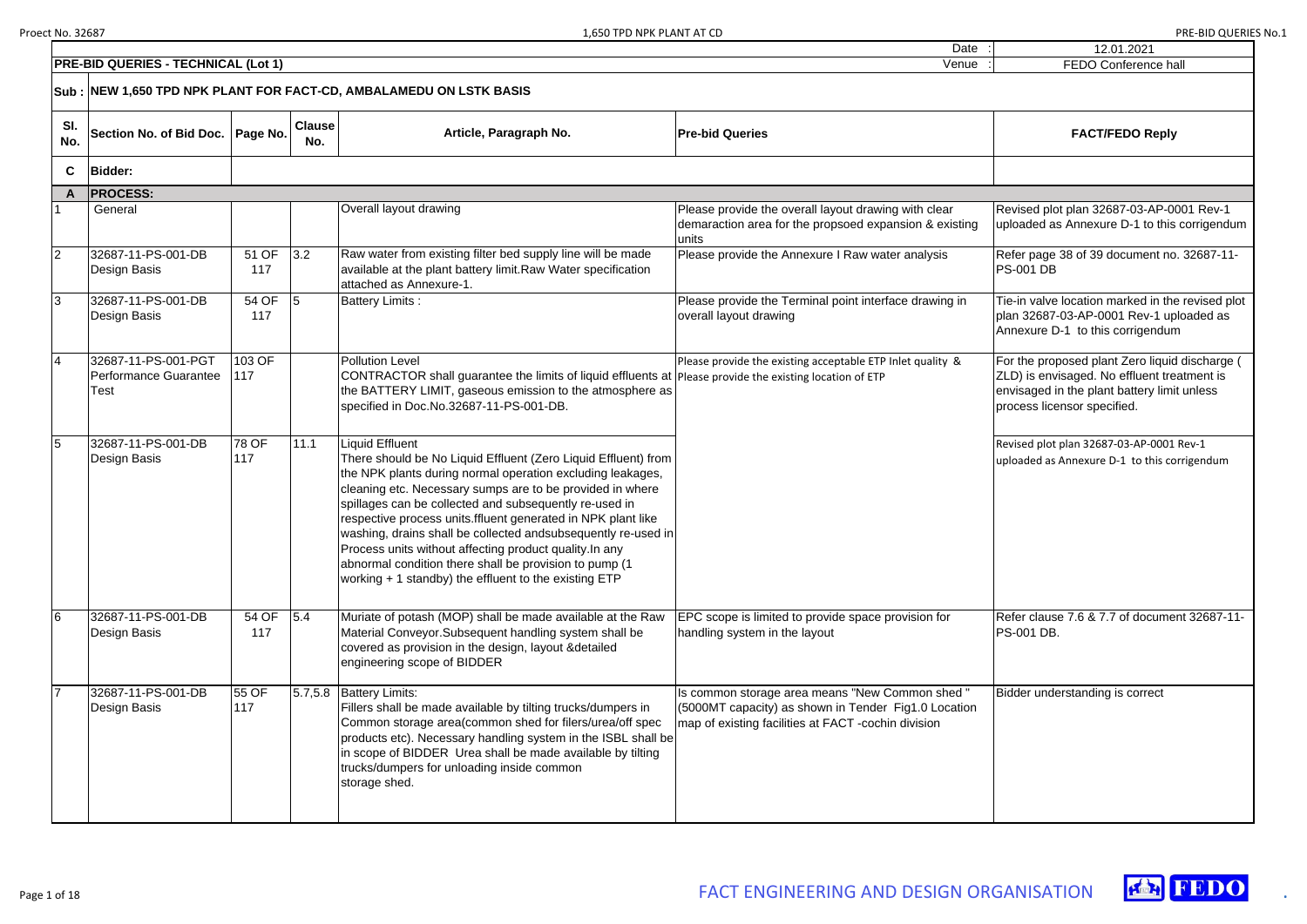|            | <b>PRE-BID QUERIES - TECHNICAL (Lot 1)</b> |                     |                                                                                              |                                                                                                                                                                                                                                                                                                                                                                                                                     | Date                                                                                                                          | 12.01.2021<br>FEDO Conference hall                                                                                                                                                                                                                                                                                                            |
|------------|--------------------------------------------|---------------------|----------------------------------------------------------------------------------------------|---------------------------------------------------------------------------------------------------------------------------------------------------------------------------------------------------------------------------------------------------------------------------------------------------------------------------------------------------------------------------------------------------------------------|-------------------------------------------------------------------------------------------------------------------------------|-----------------------------------------------------------------------------------------------------------------------------------------------------------------------------------------------------------------------------------------------------------------------------------------------------------------------------------------------|
|            |                                            |                     |                                                                                              |                                                                                                                                                                                                                                                                                                                                                                                                                     | Venue                                                                                                                         |                                                                                                                                                                                                                                                                                                                                               |
|            |                                            |                     |                                                                                              | Sub : NEW 1,650 TPD NPK PLANT FOR FACT-CD, AMBALAMEDU ON LSTK BASIS                                                                                                                                                                                                                                                                                                                                                 |                                                                                                                               |                                                                                                                                                                                                                                                                                                                                               |
| SI.<br>No. | Section No. of Bid Doc.                    | <b>Page No.</b>     | <b>Clause</b><br>No.                                                                         | Article, Paragraph No.                                                                                                                                                                                                                                                                                                                                                                                              | <b>Pre-bid Queries</b>                                                                                                        | <b>FACT/FEDO Reply</b>                                                                                                                                                                                                                                                                                                                        |
| C          | <b>Bidder:</b>                             |                     |                                                                                              |                                                                                                                                                                                                                                                                                                                                                                                                                     |                                                                                                                               |                                                                                                                                                                                                                                                                                                                                               |
| 8          | 32687-11-PS-001-DB<br><b>Design Basis</b>  | 60 OF<br>117        | 6.3                                                                                          | An old Urea Godown is situated near the proposed site for<br>new NP plant. It has anarea of 7848 m2 (215m X 36.5m). It<br>can account for a maximum of 30,000 MT of NPbulk. The<br>Existing Godown and the proposed site are shown in the<br>figure given below.                                                                                                                                                    | The existing drawing are provided in scanned copy not<br>readable.Please provide the in CAD format.                           | All available drawings are scanned copy. The<br>same have been shared.                                                                                                                                                                                                                                                                        |
|            | 32687-11-PS-001-DB<br>Design Basis         | 61 of 117 6.4       |                                                                                              | Existing NP Bulk storage capacity                                                                                                                                                                                                                                                                                                                                                                                   | what is the height of this shed?                                                                                              | Not applicable as there is no interconnection/<br>linking is required between the existing NP Bulk<br>storage and proposed plant                                                                                                                                                                                                              |
| 10         | 32687-11-PS-001-DB<br>Design Basis         | 56 of 117 6         |                                                                                              | <b>EXISTING FACILITY DESCRIPTION</b><br>FACT Cochin Division comprises of two sections namely<br>Phase-1 and Phase-2. The Phase-1 consists of Ammonia,<br>Urea and Thermal plants. Phase 1 has not been in Bagging<br>plant with railway siding facility operation since 2003. The<br>Phase-2 comprises of a 1000 TPD Sulphuric acid plant,<br>360 TPD Phosphoric acid plant and two streams of 1000 TPD<br>NP Plan | We presume existing bagging facility shall be utilised<br>.Hence the same is not in EPC SCOPE                                 | Refer Clause 7.3.1 & 7.3.2 of document<br>32687-01-PS-001 PH2. Existing machinery<br>items such as conveyors, bucket elevators,<br>diverters, bagging machines, stitching<br>machines etc of the defunct urea silo, defunct<br>urea conveyor gantry and defunct urea bagging<br>plant are in dilapidated condition and cannot be<br>utilised. |
| 11         | 32687-11-PS-001-DB<br>Design Basis         | 90 of 117 9         |                                                                                              | Civil & Structurals of Existing Urea silo shall be used for bulk<br>storage for both Products. Necessary dehumidifying system<br>shall be provided                                                                                                                                                                                                                                                                  | Is existing Urea silo is located inside Urea Gowdown?<br>What si the overall dimension and capacity of Urea silo?             | Bidder to understand the existing urea silo/<br>defunct urea godown is the same.                                                                                                                                                                                                                                                              |
| 12         | 32687-11-PS-001-SW<br>Scope of Work        |                     |                                                                                              | [22 of 117 [5.4 i), ii)   Product from the NPK Plant shall be conveyed to the existing<br>NP bulk godown & Urea godown. Existing Urea Godown<br>facility near the proposed plant site shall be suitably modified<br>as bulk material storage                                                                                                                                                                        | Please confirm the size of existing existing NP bulk<br>godown and urea godown                                                | Refer Clause 5.4(i) & (ii). Bidder has wrongly<br>stated the clauses. Available drawings already<br>provided with the tender                                                                                                                                                                                                                  |
| 13         | 32687-11-PS-001-SW<br>Scope of Work        | 22 of 117 $(5.4 v)$ |                                                                                              | Product from NPK plant shall be conveyed directly to the<br>existing Urea bagging facility area via screen house utilizing<br>existing Urea Gantry                                                                                                                                                                                                                                                                  | Please provide the details of existing urea gantry                                                                            | Refer Clause 5.4(v). Bidder has wrongly stated<br>the clauses. Available drawings already<br>provided with the tender                                                                                                                                                                                                                         |
| 14         | 32687-11-PS-001-SW<br>Scope of Work        | 64 OF 97            | <b>SFD</b><br><b>OF</b><br>PRODU<br><b>CT</b><br><b>HANDL</b><br><b>ING</b><br><b>FACILI</b> | Existing NP plant product conveyor                                                                                                                                                                                                                                                                                                                                                                                  | Please provide the details of existing NP plant product<br>like height of conveyor, speed, General arrangement<br>drawing etc | Not applicable as there is no interconnection/<br>linking is required between the existing NP<br>plant product conveyor and proposed plant.<br>Existing NP Plant product conveyor not<br>mentioned in the SFD.                                                                                                                                |

<u>—</u>

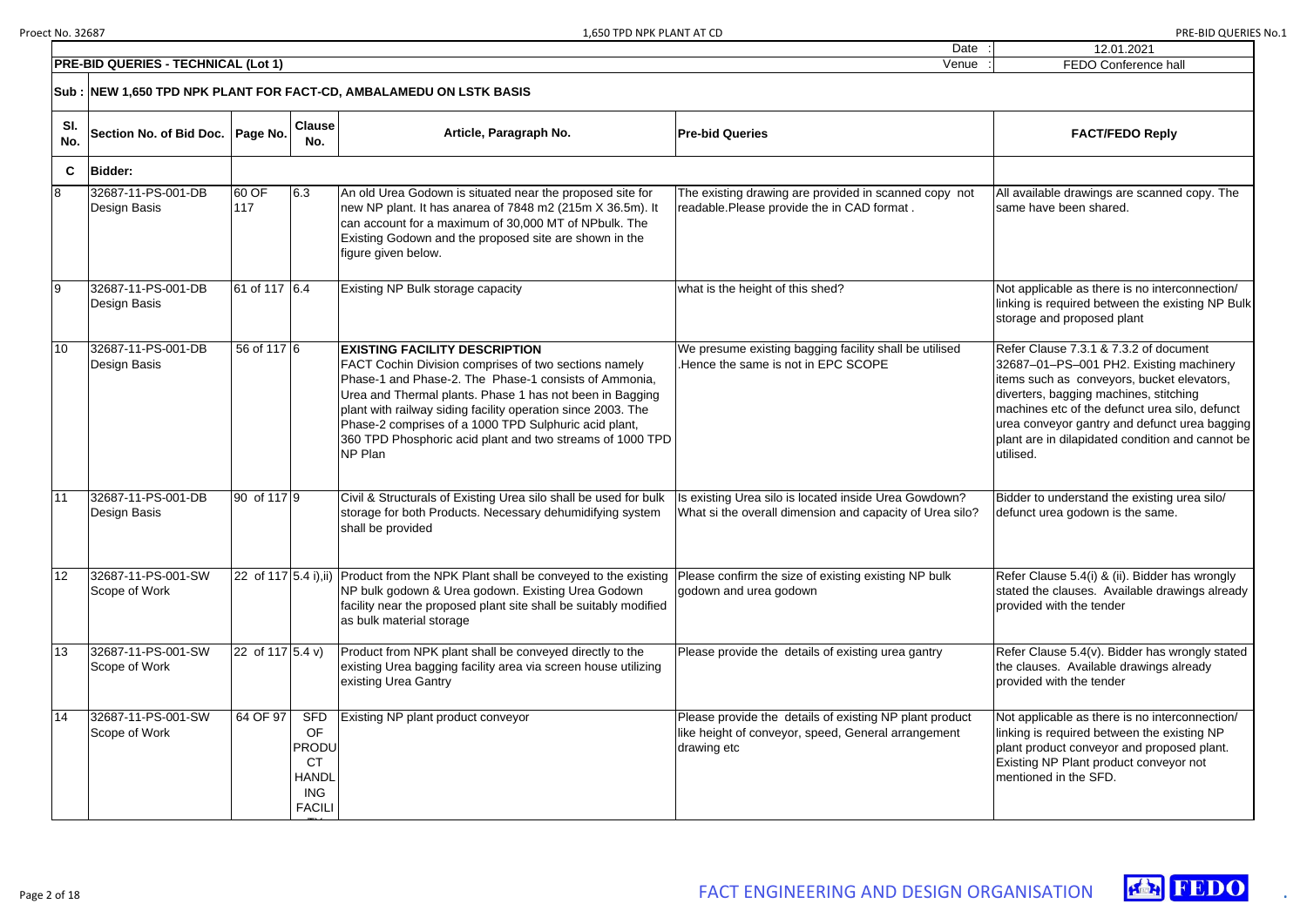Date

| י שוש בווו                  |
|-----------------------------|
| 12.01.2021                  |
| <b>FEDO Conference hall</b> |
|                             |
|                             |
|                             |
| <b>FACT/FEDO Reply</b>      |
|                             |
|                             |

|            | <b>PRE-BID QUERIES - TECHNICAL (Lot 1)</b>                                        | FEDO Conference hall |                      |                                                                    |                                                                                                                                                                                                                                                                                                                                                       |                                                                                                                                                                                                                                                                                                                                                                                                                                                               |  |  |  |  |
|------------|-----------------------------------------------------------------------------------|----------------------|----------------------|--------------------------------------------------------------------|-------------------------------------------------------------------------------------------------------------------------------------------------------------------------------------------------------------------------------------------------------------------------------------------------------------------------------------------------------|---------------------------------------------------------------------------------------------------------------------------------------------------------------------------------------------------------------------------------------------------------------------------------------------------------------------------------------------------------------------------------------------------------------------------------------------------------------|--|--|--|--|
|            | Sub : NEW 1,650 TPD NPK PLANT FOR FACT-CD, AMBALAMEDU ON LSTK BASIS               |                      |                      |                                                                    |                                                                                                                                                                                                                                                                                                                                                       |                                                                                                                                                                                                                                                                                                                                                                                                                                                               |  |  |  |  |
| SI.<br>No. | Section No. of Bid Doc.   Page No.                                                |                      | <b>Clause</b><br>No. | Article, Paragraph No.                                             | <b>Pre-bid Queries</b>                                                                                                                                                                                                                                                                                                                                | <b>FACT/FEDO Reply</b>                                                                                                                                                                                                                                                                                                                                                                                                                                        |  |  |  |  |
| C          | <b>Bidder:</b>                                                                    |                      |                      |                                                                    |                                                                                                                                                                                                                                                                                                                                                       |                                                                                                                                                                                                                                                                                                                                                                                                                                                               |  |  |  |  |
| 15         | 32687-12-PS-001-DP_R0<br>Design Philosophy- Civil<br>& Structural Works           | 5& 6 of<br>21        |                      | Broad plant description                                            | The list of buildings Plant buildings and non plant buildings The list of buildings mentioned is tentative. The<br>mentioned seems not for this package scope of work. We requirement of Buildings shall be as per the<br>request to mention only the buildings which are applicable Design Basis of Process, MPCE, Piping,<br>in this package scope. | Electrical & Instrumentation requirements. The<br>non plant Buildings to be provided as per the<br>tentative list.                                                                                                                                                                                                                                                                                                                                            |  |  |  |  |
| 16         | 32687-12-PS-001-DP_R0 7 of 21 &<br>Design Philosophy- Civil<br>& Structural Works | 8 of 44              | 1.1 &<br>2.1         | soil investigation                                                 | Soil investigation report was not provided in the tender<br>and only a note on soil type was mentioned, Which will not Annexure B-1 to this corrigendum<br>suffice our requirement. Since it is tender stage we<br>request client to provide the detailed soil investigation<br>report for the proposed plant area.                                   | Soil Report as a guideline is uploaded as                                                                                                                                                                                                                                                                                                                                                                                                                     |  |  |  |  |
| 17         | 32687-12-PS-001-DP_R0 8 of 21<br>Design Philosophy- Civil<br>& Structural Works   |                      | 1.2                  | Site grading - Topography levels refer drawing 32647-11-OP-<br>001 | Contour survey drawings was not available in the tender.<br>The ground level mentioned in the referred drawing<br>cannot be used to judge the cutting & filling requirement.<br>So please provide the contour survey drawing for the<br>proposed plant.                                                                                               | The grade levels at the proposed facilities are<br>indicated in Drg No 32687-03-AP-00001 Rev1<br>uploaded as annexure D-1 to this corrigendum.<br>The land is pretty even which will not be<br>needing any major cutting and filling. The micro<br>garding part may have to be done during<br>detailed engineering. Topography survey detail<br>will be shared during detailed engineering<br>stage.<br>Bidder may visit the Site for better<br>understanding |  |  |  |  |
| 18         | 32687-12-PS-001-DP R0<br>Design Philosophy- Civil<br>& Structural Works           |                      |                      |                                                                    | High flood level of plant is also needed to decide the plant<br><b>FGL &amp; FFL.</b> Also please provide the FFL & FGL of the<br>surrounding buildings (or) suggested FGL of the proposed Plant Barge Jetty area.<br>plant.                                                                                                                          | The HFL of the plant is +0.76m which is well<br>below the FGL of the lowest point of Existing<br>FGL of NPK plant area shall be around +20.0m                                                                                                                                                                                                                                                                                                                 |  |  |  |  |
| 19         | 32687-12-PS-001-DP_R0<br>Design Philosophy- Civil<br>& Structural Works           | 9 of 21              | 1.5                  | Roads                                                              | We request client to indicate the battery limit in the plot<br>plan drawing, so that the new road requirement inside the uploaded as annexure D-1 to corrigendum. The<br>battery limit can be decided. Please mention the width of<br>road required inside the battery limit.                                                                         | Please refer the revised layout drawing in<br>width requirement of road have been<br>Imentioned in Tender document.                                                                                                                                                                                                                                                                                                                                           |  |  |  |  |
| 20         | 32687-12-PS-001-DP_R0<br>Design Philosophy- Civil<br>& Structural Works           | 10 of 21             | 1.6                  | Drainage                                                           | Please provide the existing drain routing or drain let off<br>points to decide the drainage inside the battery limit. Also been indicated in Drg no 32687-03-AP-<br>please mention the intensity of rainfall for drainage design. 00001_R1 in uploaded as annexure D-1 to                                                                             | The tie in points for Storm water drainage have<br>corrigendum. The intensity of Rainfall shall be<br>100mm/hr                                                                                                                                                                                                                                                                                                                                                |  |  |  |  |

- FGL of NPK plant area shall be around +20.0m
- uploaded as annexure D-1 to corrigendum. The

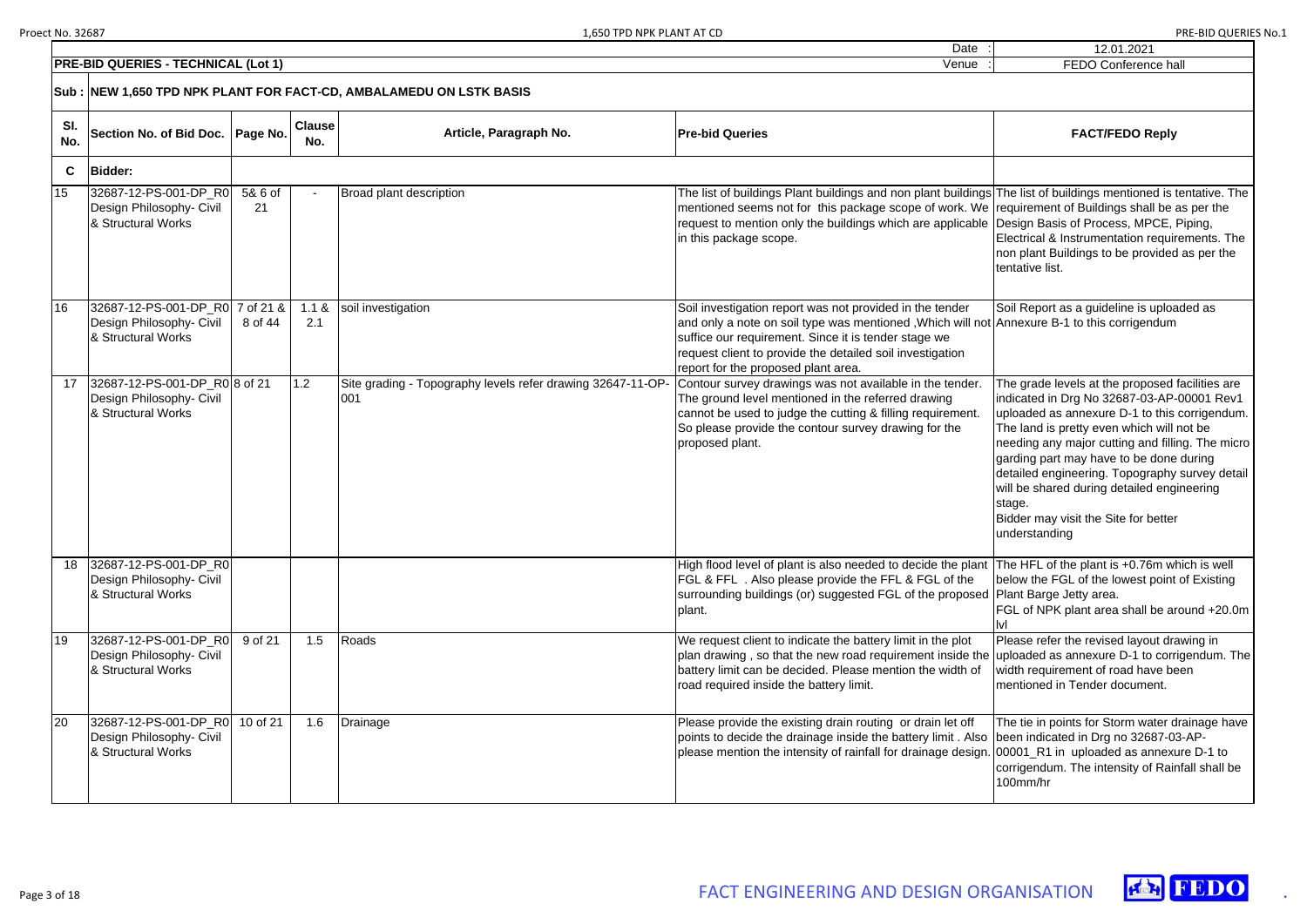| 12.01.2021           |
|----------------------|
| FEDO Conference hall |
|                      |

# $FACT/FEDO Reply$

|            | <b>PRE-BID QUERIES - TECHNICAL (Lot 1)</b><br>Venue                                     |  |                      |                        |                                                                               |  |  |  |
|------------|-----------------------------------------------------------------------------------------|--|----------------------|------------------------|-------------------------------------------------------------------------------|--|--|--|
|            | Sub : NEW 1,650 TPD NPK PLANT FOR FACT-CD, AMBALAMEDU ON LSTK BASIS                     |  |                      |                        |                                                                               |  |  |  |
| SI.<br>No. | Section No. of Bid Doc. Page No.                                                        |  | <b>Clause</b><br>No. | Article, Paragraph No. | <b>Pre-bid Queries</b>                                                        |  |  |  |
| C.         | <b>Bidder:</b>                                                                          |  |                      |                        |                                                                               |  |  |  |
| 21         | 32687-12-PS-001-DP_R0 13 of 21<br>Design Philosophy- Civil<br><b>8 Structural Works</b> |  | 1.11                 | Paving                 | We request to indicate the paving area requirement in the<br>layout/plot plan |  |  |  |

The requirement of Paving area have been mentioned in Tender document.

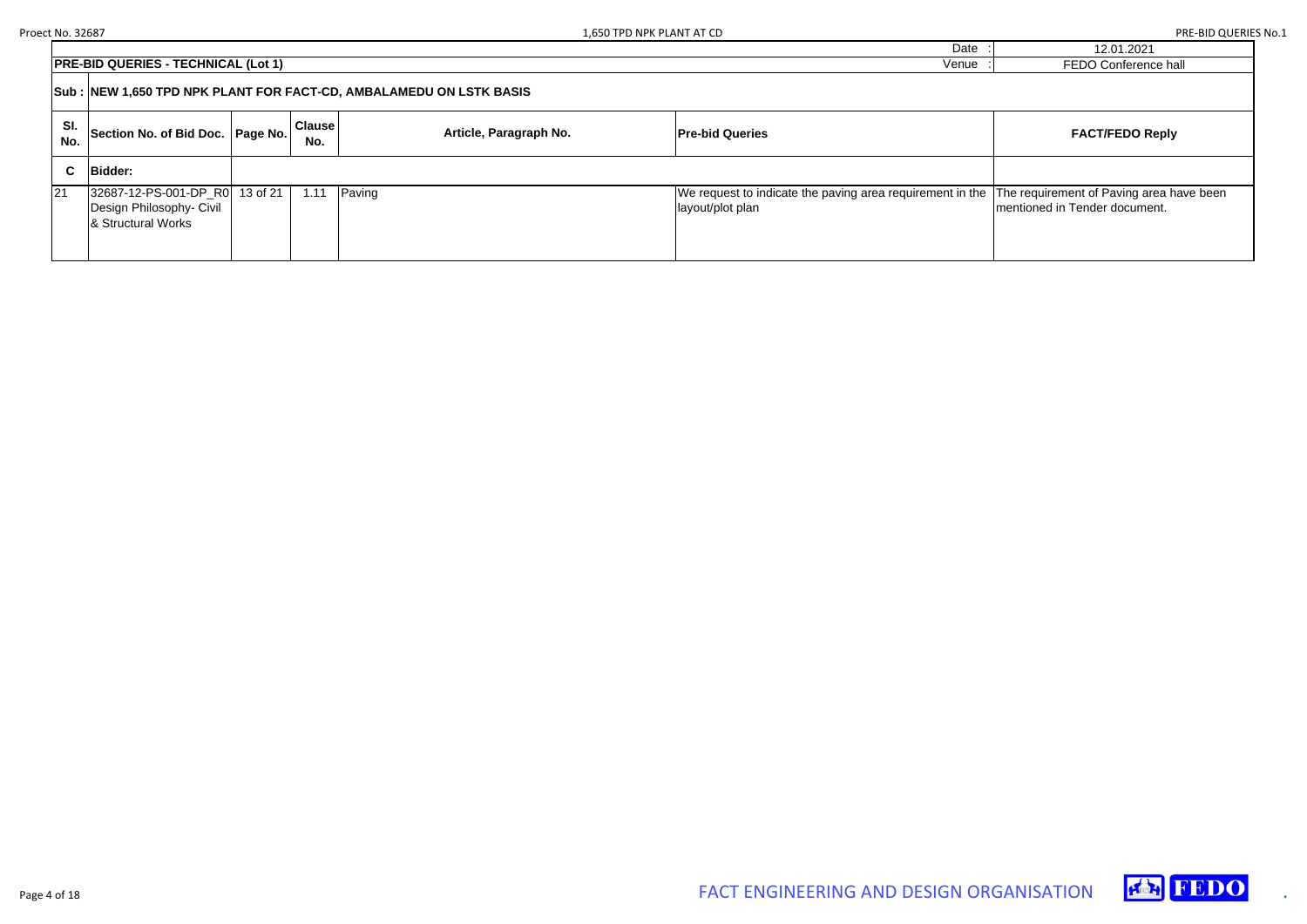| 12.01.2021            |
|-----------------------|
| <b>FEDO Confereno</b> |



|             | <b>PRE-BID QUERIES - TECHNICAL (Lot 1)</b>                               | <b>FEDO Conference hall</b>                                         |                      |                                                 |                                                                                                                                  |                                                                                                                                                                                                                                                                                                                                                                  |  |  |  |  |
|-------------|--------------------------------------------------------------------------|---------------------------------------------------------------------|----------------------|-------------------------------------------------|----------------------------------------------------------------------------------------------------------------------------------|------------------------------------------------------------------------------------------------------------------------------------------------------------------------------------------------------------------------------------------------------------------------------------------------------------------------------------------------------------------|--|--|--|--|
|             |                                                                          | Sub : NEW 1,650 TPD NPK PLANT FOR FACT-CD, AMBALAMEDU ON LSTK BASIS |                      |                                                 |                                                                                                                                  |                                                                                                                                                                                                                                                                                                                                                                  |  |  |  |  |
| SI.<br>No.  | Section No. of Bid Doc.   Page No.                                       |                                                                     | <b>Clause</b><br>No. | Article, Paragraph No.                          | <b>Pre-bid Queries</b>                                                                                                           | <b>FACT/FEDO Reply</b>                                                                                                                                                                                                                                                                                                                                           |  |  |  |  |
| $\mathbf c$ | <b>Bidder:</b>                                                           |                                                                     |                      |                                                 |                                                                                                                                  |                                                                                                                                                                                                                                                                                                                                                                  |  |  |  |  |
| 22          | 32687-12-PS-001-DB_R0<br>Design Basis-Civil &<br><b>Structural Works</b> | 11 of 44                                                            | 4.1.3                | Hot bitumen paint                               | Please clarify why this painting is required?. Whether any<br>harmful chemicals present in the soil?                             | No harmful chemicals present. Please refer<br>Soil report. Please refer Corrigendum-1 in this<br>regard.                                                                                                                                                                                                                                                         |  |  |  |  |
| 23          | General                                                                  |                                                                     |                      | Boundary wall or fencing                        | Whether boundary wall or fencing required for our battery<br>limit. If so please specify the same in the layout                  | Not required.                                                                                                                                                                                                                                                                                                                                                    |  |  |  |  |
| 24          | General                                                                  |                                                                     |                      | Demolition of above ground & below gorund works | We request client to specify any demolition works is in our<br>scope of work. If yes please provide the details for the<br>same. | Refer Clause 7.3.2 of document<br>32687-01-PS-001 PH2 for dismantling and<br>shifting of discarded mechanical equipments.<br>Civil RCC structure demolition is in Owner's<br>scope. Any cutting / demolition for tie in to<br>existing Conveyor gantry and any additional<br>modification requirement during detailed<br>engineering shall be in Bidder's scope. |  |  |  |  |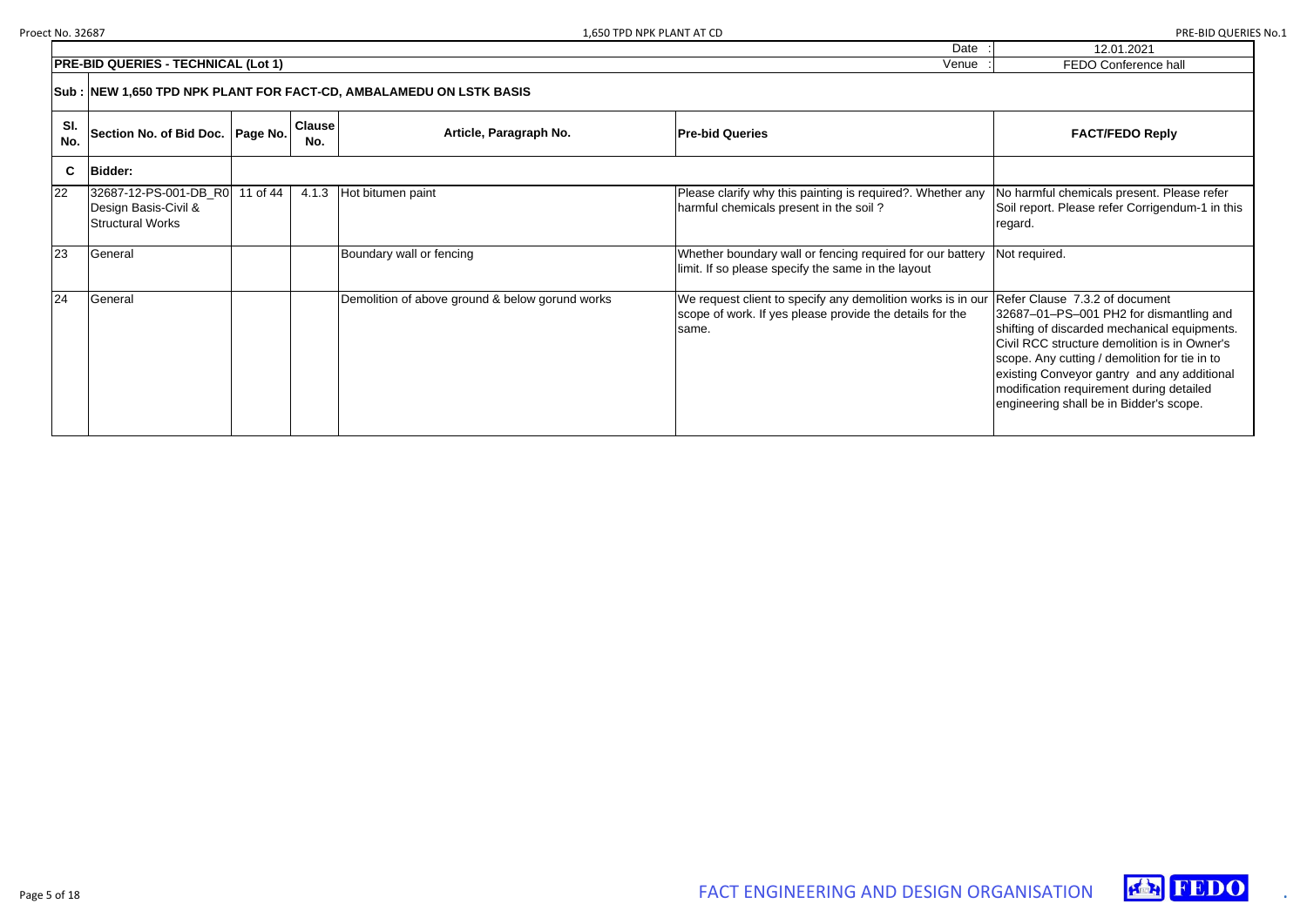|             | <b>PRE-BID QUERIES - TECHNICAL (Lot 1)</b>                                                                    |           |                      |                                                                                                                                                                                                                                                                                                                                                                                                                                                                                                                                                               | Venue                                                                                                                                                                                                                                                                                                                              | FEDO Conference ha                                                                                                                 |
|-------------|---------------------------------------------------------------------------------------------------------------|-----------|----------------------|---------------------------------------------------------------------------------------------------------------------------------------------------------------------------------------------------------------------------------------------------------------------------------------------------------------------------------------------------------------------------------------------------------------------------------------------------------------------------------------------------------------------------------------------------------------|------------------------------------------------------------------------------------------------------------------------------------------------------------------------------------------------------------------------------------------------------------------------------------------------------------------------------------|------------------------------------------------------------------------------------------------------------------------------------|
|             |                                                                                                               |           |                      | Sub : NEW 1,650 TPD NPK PLANT FOR FACT-CD, AMBALAMEDU ON LSTK BASIS                                                                                                                                                                                                                                                                                                                                                                                                                                                                                           |                                                                                                                                                                                                                                                                                                                                    |                                                                                                                                    |
| SI.<br>No.  | Section No. of Bid Doc.   Page No.                                                                            |           | <b>Clause</b><br>No. | Article, Paragraph No.                                                                                                                                                                                                                                                                                                                                                                                                                                                                                                                                        | <b>Pre-bid Queries</b>                                                                                                                                                                                                                                                                                                             | <b>FACT/FEDO Reply</b>                                                                                                             |
| C           | <b>Bidder:</b>                                                                                                |           |                      |                                                                                                                                                                                                                                                                                                                                                                                                                                                                                                                                                               |                                                                                                                                                                                                                                                                                                                                    |                                                                                                                                    |
| $\mathbf B$ | <b>ELECTRICAL</b>                                                                                             |           |                      |                                                                                                                                                                                                                                                                                                                                                                                                                                                                                                                                                               |                                                                                                                                                                                                                                                                                                                                    |                                                                                                                                    |
| 25          | ELECTRICAL<br>DEPARTMENT /<br><b>DESIGN PHILOSOPHY-</b><br>ELECTRICAL (32687-13-<br><b>PS-001 DP)</b>         | 3 of 270  | 5.0                  | <b>Battery Limit for Power Supply</b><br>2 numbers 11KV 50 Hz, 3 phase, 500MVA AC Power Supply<br>shall be made available by the owner at the incoming side of<br>11kV switch board provided by LSTK contractor. Termination power supply shall be provided by purchaser at the<br>of incoming cables 11kV switch board shall be done by the<br>LSTK contractor. Further distribution of power supply is in the Kindly confirm.<br>scope of LSTK contractor.                                                                                                  | We understand, our scope limit is start from incomer of<br>proposed 11KV switchboard (Including panel side<br>termination kit of purchaser supplied cables). Required<br>incomer feeders.                                                                                                                                          | Bidders understanding is correct.                                                                                                  |
|             | ELECTRICAL<br>DEPARTMENT /<br><b>DESIGN PHILOSOPHY-</b><br>ELECTRICAL (32687-13-<br><b>PS-001 DP)</b>         | 9 of 270  | 5.0                  | <b>Battery Limit for Power Supply</b><br>Two numbers of 11kV feeders will be provided at the<br>incoming terminals of new substation. 11kV switch board shall<br>have 2 number of incomer one bus coupler and required<br>number of outgoing feeders.                                                                                                                                                                                                                                                                                                         |                                                                                                                                                                                                                                                                                                                                    |                                                                                                                                    |
| 26          | <b>ELECTRICAL</b><br>DEPARTMENT /<br><b>DESIGN PHILOSOPHY-</b><br>ELECTRICAL (32687-13-<br><b>PS-001 DP)</b>  | 4 of 270  | 1.0                  | Minimum P.F. shall be maintained as 0.95 at every voltage<br>level.                                                                                                                                                                                                                                                                                                                                                                                                                                                                                           | We have considered Automatic Power factor Correction<br>Panel (APFC) with required capacitor bank (up to 0.95P.f)<br>Same shall be connected to proposed power plant 415V<br>LV PCC. Apart from that, we have not considered any<br>capacitor bank for individual MCC / motors / panel<br>(including 11KV & 3.3KV panel / Motors). | Capacitor banks as recomme<br>motor manufacturers shall be cor<br>individual HT motor feeders with<br>delay timers and contactors. |
|             | ELECTRICAL<br>DEPARTMENT /<br><b>DESIGN PHILOSOPHY-</b><br><b>ELECTRICAL (32687-13-)</b><br><b>PS-001 DP)</b> | 18 of 270 | 21.0                 | Capacitor banks<br>Capacitor banks shall be provided for improving the operating<br>power factor of the system. CB controlled HT Capacitor<br>Banks shall be provided for compensation of power factor<br>against 11 KV&3.3KV motors LT capacitor banks shall be<br>provided to keep the system PF at 0.95 minimum. APFC<br>relays shall be provided for capacitor panels.                                                                                                                                                                                    |                                                                                                                                                                                                                                                                                                                                    |                                                                                                                                    |
| 27          | <b>ELECTRICAL</b><br>DEPARTMENT /<br><b>DESIGN PHILOSOPHY-</b><br>ELECTRICAL (32687-13-<br><b>PS-001 DP)</b>  | 4 of 270  | 1.0                  | Electrical System shall be designed for continuous Peak Load Requirement is not clear. kindly elaborate.<br>operation.<br>Peak Load = $(100\% \text{ of sum of all continuous load}) + (40\% \text{ of }$<br>sum of all intermittent loads or largest intermittent load,<br>whichever is higher) + (20% of sum of all standby loads or<br>largest standby load, whichever is higher).<br>Maximum Normal Running Load = (100% of sum of all<br>continuous load) + (40% of sum of all intermittent loads or<br>largest intermittent load, whichever is higher). | Kindly clarify electrical system is sized for "Peak load" or<br>"Maximum Normal running load"                                                                                                                                                                                                                                      | Electrical system shall be designe<br>load.                                                                                        |

| $\vdots$ | 12.01.2021                                        |
|----------|---------------------------------------------------|
|          | FEDO Conference hall                              |
|          |                                                   |
|          |                                                   |
|          |                                                   |
|          | <b>FACT/FEDO Reply</b>                            |
|          |                                                   |
|          |                                                   |
|          |                                                   |
|          |                                                   |
|          | Bidders understanding is correct.                 |
|          |                                                   |
|          |                                                   |
|          |                                                   |
|          |                                                   |
|          |                                                   |
|          |                                                   |
|          |                                                   |
|          |                                                   |
|          |                                                   |
|          |                                                   |
|          |                                                   |
|          |                                                   |
|          |                                                   |
|          |                                                   |
|          | Capacitor banks as recommended by the             |
|          | .   motor manufacturers shall be connected to the |
|          | individual HT motor feeders with necessary ON     |
|          | delay timers and contactors.                      |
|          |                                                   |
|          |                                                   |
|          |                                                   |
|          |                                                   |
|          |                                                   |
|          |                                                   |
|          |                                                   |
|          |                                                   |
|          |                                                   |
|          | Electrical system shall be designed for Peak      |
|          | load.                                             |
|          |                                                   |
|          |                                                   |
|          |                                                   |
|          |                                                   |
|          |                                                   |
|          |                                                   |
|          |                                                   |
|          |                                                   |
|          |                                                   |



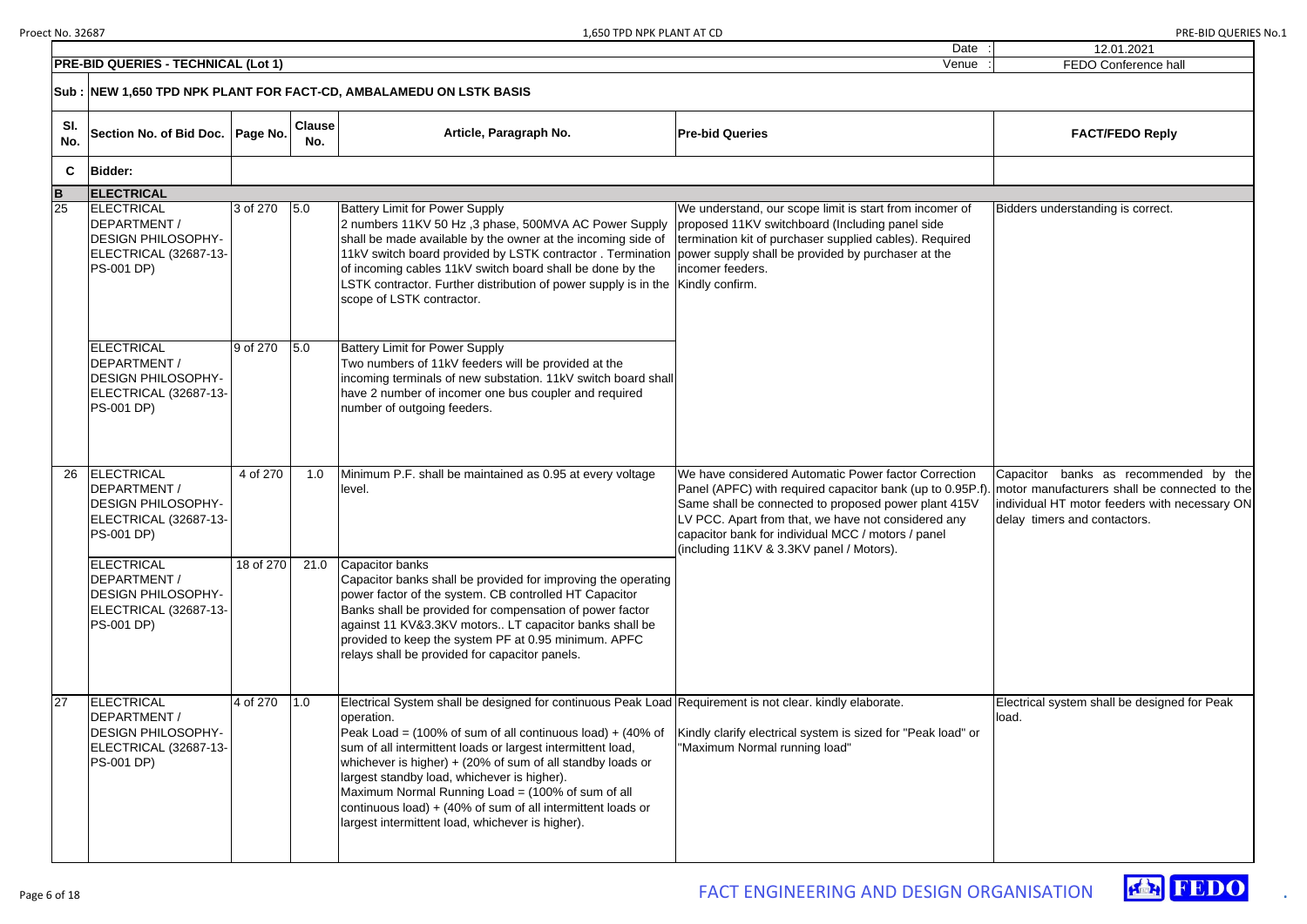|   | 12.01.2021                                                                                                                                                                                                               |
|---|--------------------------------------------------------------------------------------------------------------------------------------------------------------------------------------------------------------------------|
|   | <b>FEDO Conference hall</b>                                                                                                                                                                                              |
|   |                                                                                                                                                                                                                          |
|   | <b>FACT/FEDO Reply</b>                                                                                                                                                                                                   |
|   |                                                                                                                                                                                                                          |
|   | Tender condition shall prevail                                                                                                                                                                                           |
|   | Approval from CEA shall be included in the<br>scope of the bidder. Required fee shall also be<br>paid by the bidder.All Electrical equipments and<br>installation shall be conforming to relevant<br>codes and standards |
|   | Bidders understanding is correct.                                                                                                                                                                                        |
|   |                                                                                                                                                                                                                          |
| r | NGR is not required for 11kV system. 11kV<br>panel and transformer earthing shall be in the<br>scope of the bidder.                                                                                                      |
|   |                                                                                                                                                                                                                          |



|                 | <b>PRE-BID QUERIES - TECHNICAL (Lot 1)</b><br>Venue                                                          |          |                      |                                                                                                                                                                                                                                                                                                                                                                      |                                                                                                                                                                                                                                                       |                                                                                                                                                                              |  |  |
|-----------------|--------------------------------------------------------------------------------------------------------------|----------|----------------------|----------------------------------------------------------------------------------------------------------------------------------------------------------------------------------------------------------------------------------------------------------------------------------------------------------------------------------------------------------------------|-------------------------------------------------------------------------------------------------------------------------------------------------------------------------------------------------------------------------------------------------------|------------------------------------------------------------------------------------------------------------------------------------------------------------------------------|--|--|
|                 |                                                                                                              |          |                      | Sub : NEW 1,650 TPD NPK PLANT FOR FACT-CD, AMBALAMEDU ON LSTK BASIS                                                                                                                                                                                                                                                                                                  |                                                                                                                                                                                                                                                       |                                                                                                                                                                              |  |  |
| SI.<br>No.      | Section No. of Bid Doc.   Page No.                                                                           |          | <b>Clause</b><br>No. | Article, Paragraph No.                                                                                                                                                                                                                                                                                                                                               | <b>Pre-bid Queries</b>                                                                                                                                                                                                                                | <b>FACT/FEDO Reply</b>                                                                                                                                                       |  |  |
| C.              | <b>Bidder:</b>                                                                                               |          |                      |                                                                                                                                                                                                                                                                                                                                                                      |                                                                                                                                                                                                                                                       |                                                                                                                                                                              |  |  |
| 28              | <b>ELECTRICAL</b><br>DEPARTMENT /<br><b>DESIGN PHILOSOPHY-</b><br>ELECTRICAL (32687-13-<br><b>PS-001 DP)</b> | 5 of 270 | 1.0                  | The scope of work shall also include providing Electrical work<br>shop with 5Ton EOT crane with facility for repair of electrical<br>equipment shall be provided.                                                                                                                                                                                                    | We have not considered any electrical work shop<br>(Including workshop equipment) in our scope.                                                                                                                                                       | Tender condition shall prevail                                                                                                                                               |  |  |
| 29              | <b>ELECTRICAL</b><br>DEPARTMENT /<br><b>DESIGN PHILOSOPHY-</b><br>ELECTRICAL (32687-13-<br><b>PS-001 DP)</b> | 5 of 270 | 1.0                  | It shall be the responsibility of the LSTK contractor to ensure<br>that the complete installation supplied and / or erected by him<br>fully meets with relevant standards / Acts / rules / Regulations<br>applicable and duly got approved by statutory authorities like<br>Central Electrical Inspectorate.                                                         | We have considered CEIG approval for electrical<br>equipment supplied by us / within our battery limit. The<br>required fee shall be paid by customer. Apart from that,<br>we have not considered any other statutory approvals in<br>our scope.      | Approval from CEA shall be includ<br>scope of the bidder. Required fee<br>paid by the bidder.All Electrical ed<br>installation shall be conforming to<br>codes and standards |  |  |
|                 | <b>ELECTRICAL</b><br>DEPARTMENT /<br><b>DESIGN PHILOSOPHY-</b><br>ELECTRICAL (32687-13-<br><b>PS-001 DP)</b> | 6 of 270 | 2.0                  | CODE AND STANDARDS.<br>Indian Factories Act.<br>Fire Insurance Regulations.<br>National Electrical Safety Code<br>Guidelines, instructions, directions issued by Pollution control<br>Boards of state as well as central government. Guidelines,<br>instructions, directions issued by Chief Controller of<br>Explosives (CCoE), CPCB, CMRI, DGMS, CEA etc.          |                                                                                                                                                                                                                                                       |                                                                                                                                                                              |  |  |
| $\overline{30}$ | <b>ELECTRICAL</b><br>DEPARTMENT /<br><b>DESIGN PHILOSOPHY-</b><br>ELECTRICAL (32687-13-<br><b>PS-001 DP)</b> | 5 of 270 | 1.0                  | supporting steel structures<br>These items shall include all accessories for cable-jointing,<br>cable terminations/ cable tray/ racks, supporting steel<br>structures, pipes, clamps, bricks, sand, cement, rubble,<br>compression type cable glands, insulating materials etc.<br>Necessary grouting, fixing etc. also shall be<br>arranged by the LSTK contractor. | Cable tray shall be prefabricated design and cable tray<br>support shall be welded design same shall be fabricated<br>at site.<br>Cable tray supporting structure material shall be MS.                                                               | Bidders understanding is correct.                                                                                                                                            |  |  |
| 31              | <b>ELECTRICAL</b><br>DEPARTMENT /<br><b>DESIGN PHILOSOPHY-</b><br>ELECTRICAL (32687-13-<br><b>PS-001 DP)</b> | 6 of 270 | 3.1                  | 11 kV $\pm$ 10%, 50 Hz $\pm$ 5%, 3 phase solidly earthed neutral.                                                                                                                                                                                                                                                                                                    | Earthing of 11KV system shall be taken care by purchaser<br>from their existing system/arrangement. We have not<br>considered any NGR in proposed 11KV system because,<br>required 11KV supply shall be provided by purchaser for<br>proposed system. | NGR is not required for 11kV syst<br>panel and transformer earthing sh<br>scope of the bidder.                                                                               |  |  |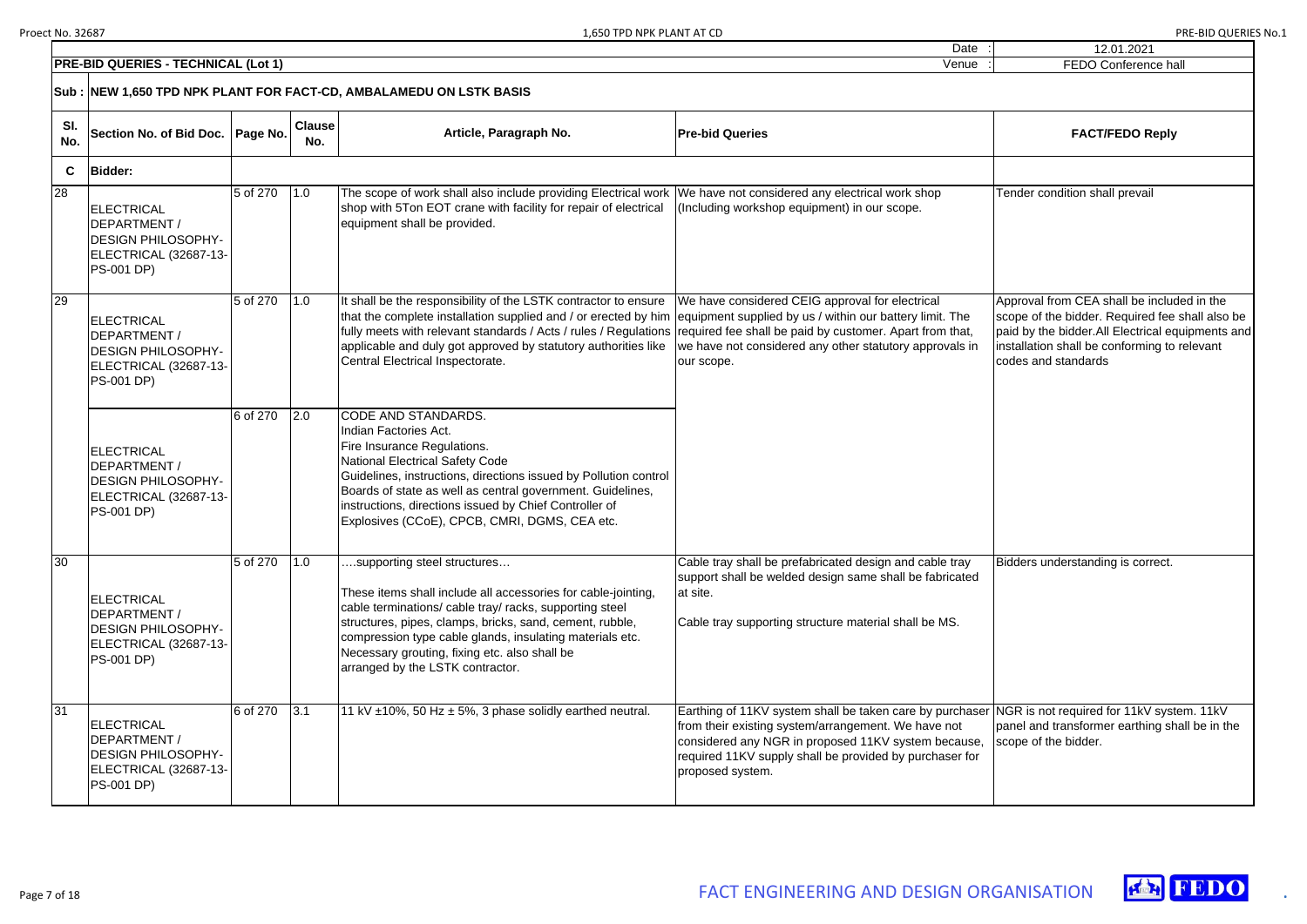| 12.01.2021                                                                                                                                                                        |
|-----------------------------------------------------------------------------------------------------------------------------------------------------------------------------------|
| <b>FEDO Conference hall</b>                                                                                                                                                       |
|                                                                                                                                                                                   |
| <b>FACT/FEDO Reply</b>                                                                                                                                                            |
|                                                                                                                                                                                   |
| 20% design margin shall be considered for<br>each LV switch boards. Spare modules of all<br>sizes shall be provided in each MCCs/ PCCs/<br>PMCCs for meeting future requirements. |
| Details of Spare core are given in clause<br>No:10.3 of Doc No:32687-13-DA-92401                                                                                                  |
| Bidders understanding is correct.                                                                                                                                                 |
| Bidders understanding is correct.                                                                                                                                                 |
| Tender condition shall prevail                                                                                                                                                    |





|            | <b>PRE-BID QUERIES - TECHNICAL (Lot 1)</b>                                                                   | <b>FEDO Conference hall</b> |                      |                                                                                                                                                                           |                                                                                                                                                                             |                                                                                                                                                                          |
|------------|--------------------------------------------------------------------------------------------------------------|-----------------------------|----------------------|---------------------------------------------------------------------------------------------------------------------------------------------------------------------------|-----------------------------------------------------------------------------------------------------------------------------------------------------------------------------|--------------------------------------------------------------------------------------------------------------------------------------------------------------------------|
|            | Sub: NEW 1,650 TPD NPK PLANT FOR FACT-CD, AMBALAMEDU ON LSTK BASIS                                           |                             |                      |                                                                                                                                                                           |                                                                                                                                                                             |                                                                                                                                                                          |
| SI.<br>No. | Section No. of Bid Doc.   Page No.                                                                           |                             | <b>Clause</b><br>No. | Article, Paragraph No.                                                                                                                                                    | <b>Pre-bid Queries</b>                                                                                                                                                      | <b>FACT/FEDO Reply</b>                                                                                                                                                   |
| C          | <b>Bidder:</b>                                                                                               |                             |                      |                                                                                                                                                                           |                                                                                                                                                                             |                                                                                                                                                                          |
| 32         | <b>ELECTRICAL</b><br>DEPARTMENT /<br><b>DESIGN PHILOSOPHY-</b><br>ELECTRICAL (32687-13-<br><b>PS-001 DP)</b> | 7 of 270                    | 3.4                  | The switchboard current ratings shall be selected with due<br>consideration to the actual load and the maximum design<br>ambient temperature and future requirement also. | We have considered 20% design margin for each panel.<br>Apart from that, we have not considered any future<br>requirement.                                                  | 20% design margin shall be considered fo<br>each LV switch boards. Spare modules o<br>sizes shall be provided in each MCCs/ P(<br>PMCCs for meeting future requirements. |
| 33         | <b>ELECTRICAL</b><br>DEPARTMENT /<br><b>DESIGN PHILOSOPHY-</b><br>ELECTRICAL (32687-13-<br><b>PS-001 DP)</b> | 8 of 270                    | 3.5.1                | All control cables shall have spare cores as per data sheet<br>attached.                                                                                                  | Spare core details not available. Kindly furnish the same.                                                                                                                  | Details of Spare core are given in clause<br>No:10.3 of Doc No:32687-13-DA-92401                                                                                         |
| 34         | ELECTRICAL<br>DEPARTMENT /<br><b>DESIGN PHILOSOPHY-</b><br>ELECTRICAL (32687-13-<br><b>PS-001 DP)</b>        | 8 of 270                    | 3.5.2                | Minimum cross section of cables.<br>MV power cable: Upto and including 4 sq mm- copper, above 2.5Sq mm (I.e. 2.5Sq mm and 4.0 Sq mm is copper and<br>4Sq.mm Aluminium     | Minimum cross section of LT copper power cable shall be<br>6sq.mm & above shall be aluminium).                                                                              | Bidders understanding is correct.                                                                                                                                        |
| 35         | <b>ELECTRICAL</b><br>DEPARTMENT /<br><b>DESIGN PHILOSOPHY-</b><br>ELECTRICAL (32687-13-<br><b>PS-001 DP)</b> | 8 of 270                    | 3.6                  | Type of cabling<br>a) Switchgear room/MCC room pump house/Compressor<br>house: Built in cable trenches/over head cable trays                                              | a) As per tender clause 6.0, Page 10 of 270, cable gallery<br>lis considered for main substation building. Cable trench<br>shall be considered for local MCC room (If any). | Bidders understanding is correct.                                                                                                                                        |
| 36         | ELECTRICAL<br>DEPARTMENT /<br><b>DESIGN PHILOSOPHY-</b><br>ELECTRICAL (32687-13-<br><b>PS-001 DP)</b>        | 9 of 270                    | 3.6                  | g)Overhead cabling: In GRP trays                                                                                                                                          | We have considered GI trays for cable with in our battery<br>llimit.                                                                                                        | Tender condition shall prevail                                                                                                                                           |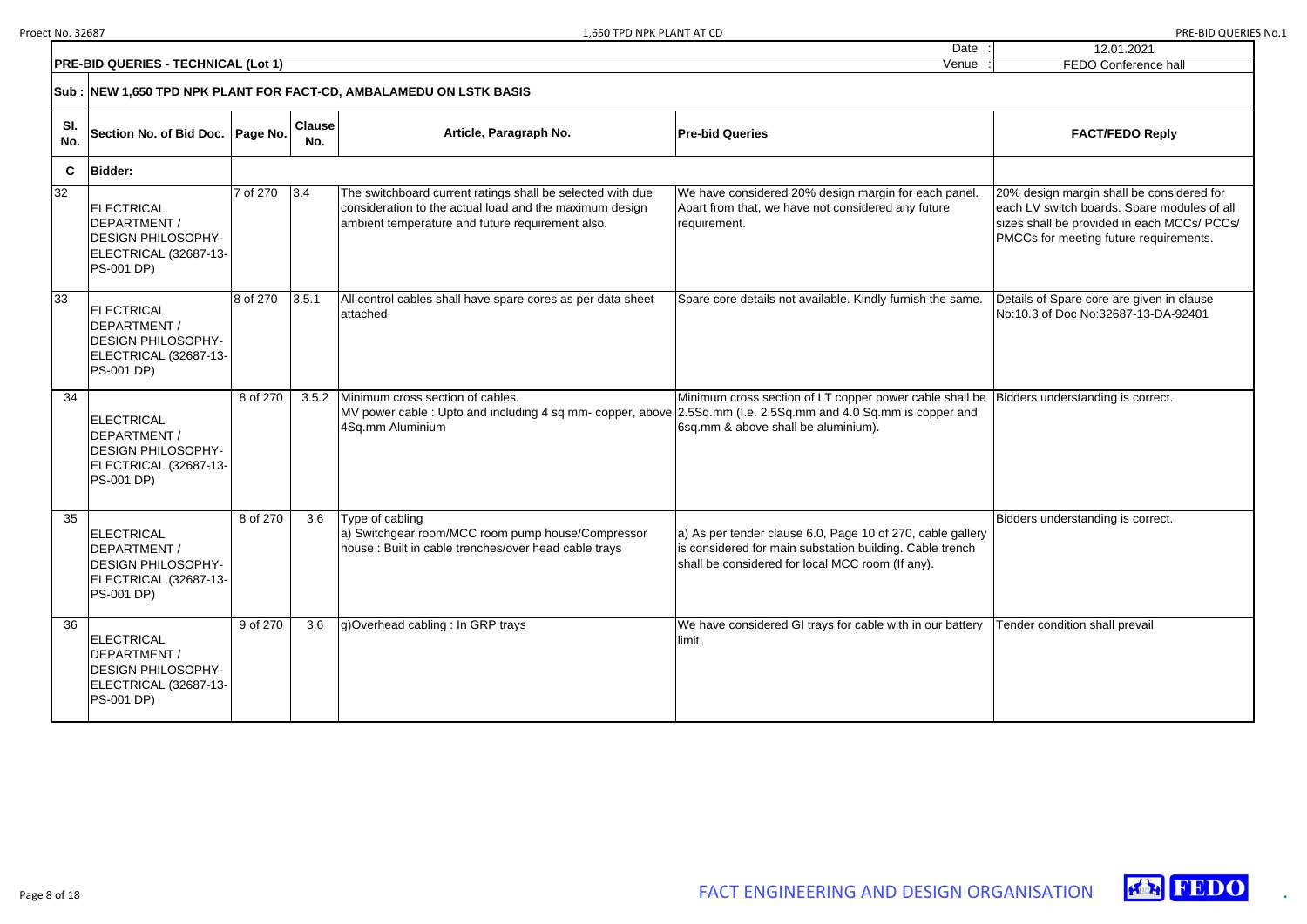| <b>PRE-BID QUERIES - TECHNICAL (Lot 1)</b><br>Venue |                                                                                                              |               |                      |                                                                                                                                                                                                                                                                                                                                                                                                                                                                                                                                                                                 |                                                                                                                                                                                                                                                |                                                                                                                                                                                        |  |  |
|-----------------------------------------------------|--------------------------------------------------------------------------------------------------------------|---------------|----------------------|---------------------------------------------------------------------------------------------------------------------------------------------------------------------------------------------------------------------------------------------------------------------------------------------------------------------------------------------------------------------------------------------------------------------------------------------------------------------------------------------------------------------------------------------------------------------------------|------------------------------------------------------------------------------------------------------------------------------------------------------------------------------------------------------------------------------------------------|----------------------------------------------------------------------------------------------------------------------------------------------------------------------------------------|--|--|
|                                                     |                                                                                                              |               |                      | Sub :  NEW 1,650 TPD NPK PLANT FOR FACT-CD, AMBALAMEDU ON LSTK BASIS                                                                                                                                                                                                                                                                                                                                                                                                                                                                                                            |                                                                                                                                                                                                                                                |                                                                                                                                                                                        |  |  |
| SI.<br>No.                                          | Section No. of Bid Doc.   Page No.                                                                           |               | <b>Clause</b><br>No. | Article, Paragraph No.                                                                                                                                                                                                                                                                                                                                                                                                                                                                                                                                                          | <b>Pre-bid Queries</b>                                                                                                                                                                                                                         | <b>FACT/FEDO Reply</b>                                                                                                                                                                 |  |  |
| C                                                   | <b>Bidder:</b>                                                                                               |               |                      |                                                                                                                                                                                                                                                                                                                                                                                                                                                                                                                                                                                 |                                                                                                                                                                                                                                                |                                                                                                                                                                                        |  |  |
| 37                                                  | <b>ELECTRICAL</b><br>DEPARTMENT /<br><b>DESIGN PHILOSOPHY-</b><br>ELECTRICAL (32687-13-<br><b>PS-001 DP)</b> | 9 of 270      | 4.0                  | <b>AREA CLASSIFICATION.</b><br>All electrics shall be suitable for the hazardous / non-<br>hazardous area involved and /or specified. Electrics suitable<br>for the hazardous area involved shall be selected as per the<br>relevant Indian Standards and shall be of proven design<br> approved by CIMFR / relevant statutory bodies. In such cases Suitable light fittings / LPBS / motor shall be considered in<br>copies of relevant certificates shall be furnished for<br>Purchaser's approval. Area classification drawing shall be<br>furnished by the LSTK contractor. | There is no hazardous area in proposed plant area<br>(Where electrical equipments / panels are located and<br>switchgear building). The requirement of same is not<br>applicable for us (Except process Area).<br>process Area (If hazardous). | Bidders understanding is correct.                                                                                                                                                      |  |  |
| 38                                                  | <b>ELECTRICAL</b><br>DEPARTMENT /<br><b>DESIGN PHILOSOPHY-</b><br>ELECTRICAL (32687-13-<br><b>PS-001 DP)</b> | 10 of 270 6.0 |                      | The buildings shall have adequate space for installation of the Offered Power transformer are dry type. Same shall be<br>following main equipment:<br>Power transformers 11/3.3kV<br>Power transformers 11/0.433V<br>Neutral earthing resistors.                                                                                                                                                                                                                                                                                                                                | located in switchgear room. Separate room is not required<br>and not offered.                                                                                                                                                                  | Tender condition shall prevail (Se<br>shall be provided for Power Trans<br>Switchgears, Capacitor Bank, Bat<br>DG Set etc. considering the safety<br>equipment and highly corrosive er |  |  |
|                                                     | <b>ELECTRICAL</b><br>DEPARTMENT /<br><b>DESIGN PHILOSOPHY-</b><br>ELECTRICAL (32687-13-<br><b>PS-001 DP)</b> | 10 of 270 6.0 |                      | Substation (transformer rooms, switchgear room, cable<br>gallery,                                                                                                                                                                                                                                                                                                                                                                                                                                                                                                               |                                                                                                                                                                                                                                                |                                                                                                                                                                                        |  |  |
|                                                     | <b>ELECTRICAL</b><br>DEPARTMENT /<br><b>DESIGN PHILOSOPHY-</b><br>ELECTRICAL (32687-13-<br><b>PS-001 DP)</b> | 4 of 270      | 1.0                  | HV switch boards, transformers, capacitor panels, MV switch<br>boards, Battery and charger system etc. shall be housed in a<br>substation building.                                                                                                                                                                                                                                                                                                                                                                                                                             |                                                                                                                                                                                                                                                |                                                                                                                                                                                        |  |  |
| 39                                                  | <b>ELECTRICAL</b><br>DEPARTMENT /<br><b>DESIGN PHILOSOPHY-</b><br>ELECTRICAL (32687-13-<br><b>PS-001 DP)</b> | 10 of 270     | 6.0                  | The buildings shall have adequate space for installation of the Offered DG set it outdoor type with acoustic enclosure.<br>following main equipment:<br>Control and relay panel of D.G.Sets                                                                                                                                                                                                                                                                                                                                                                                     | Specified C&R panel is part of DG set.                                                                                                                                                                                                         | Control Panel as per clause 7.21<br>No:32687-13-DA-92401 shall be p                                                                                                                    |  |  |

Date

|   | 12.01.2021                                                                                                                                                                                                                        |
|---|-----------------------------------------------------------------------------------------------------------------------------------------------------------------------------------------------------------------------------------|
|   | <b>FEDO Conference hall</b>                                                                                                                                                                                                       |
|   |                                                                                                                                                                                                                                   |
|   | <b>FACT/FEDO Reply</b>                                                                                                                                                                                                            |
|   |                                                                                                                                                                                                                                   |
|   | Bidders understanding is correct.                                                                                                                                                                                                 |
| l | Tender condition shall prevail (Separate rooms<br>shall be provided for Power Transformers,<br>Switchgears, Capacitor Bank, Battery Bank,<br>DG Set etc. considering the safety of<br>equipment and highly corrosive environment) |
|   | Control Panel as per clause 7.21 of Doc<br>No:32687-13-DA-92401 shall be provided.                                                                                                                                                |

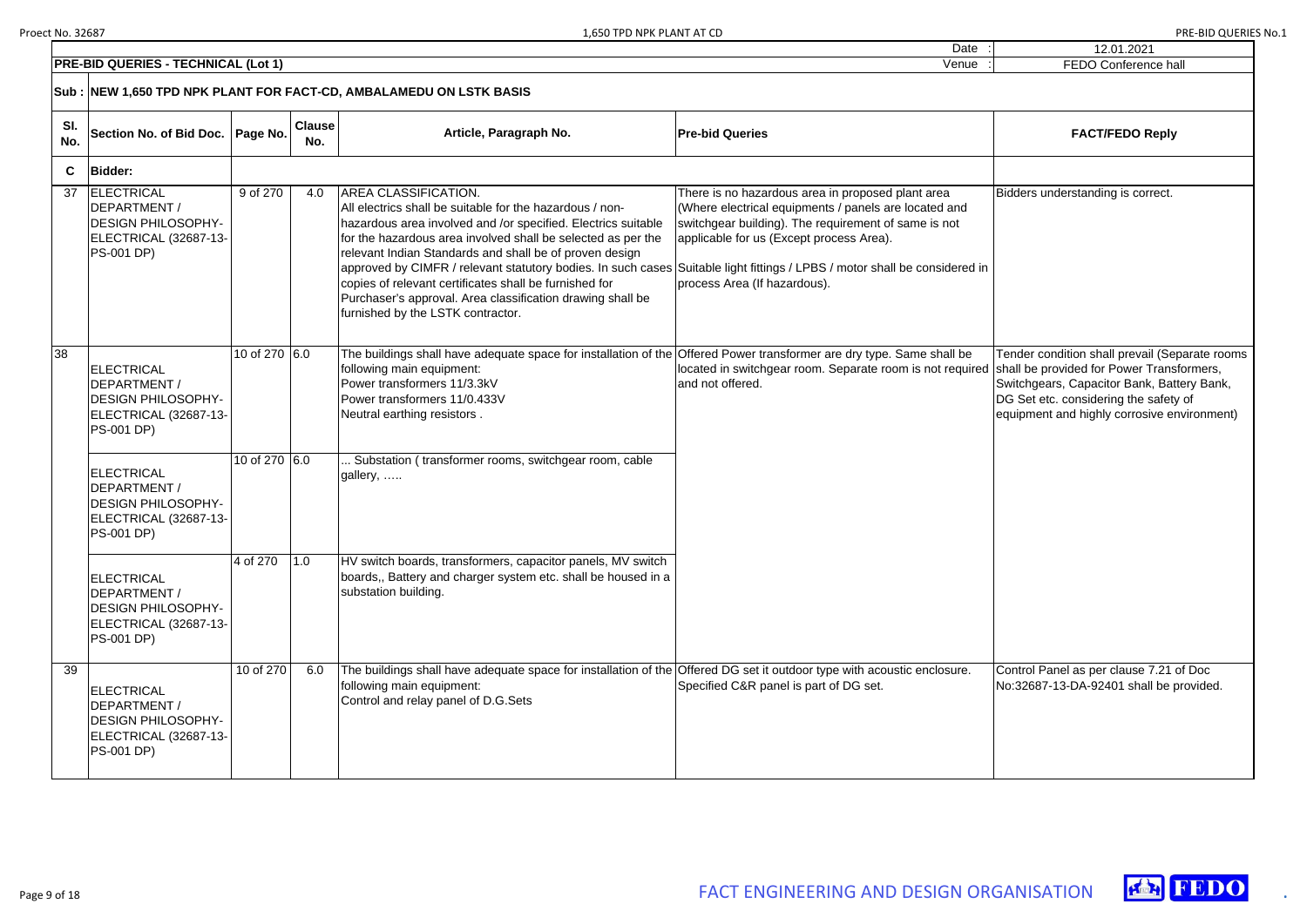# 12.01.2021

|            | <b>PRE-BID QUERIES - TECHNICAL (Lot 1)</b>                                                                   | FEDO Conference hall |                      |                                                                                                                                                                                                                                                                                                                                                                                                                                                                                                                                                                           |                                                                                                       |                                                                                                                                                                                                                                                                                                                                                                                                                            |
|------------|--------------------------------------------------------------------------------------------------------------|----------------------|----------------------|---------------------------------------------------------------------------------------------------------------------------------------------------------------------------------------------------------------------------------------------------------------------------------------------------------------------------------------------------------------------------------------------------------------------------------------------------------------------------------------------------------------------------------------------------------------------------|-------------------------------------------------------------------------------------------------------|----------------------------------------------------------------------------------------------------------------------------------------------------------------------------------------------------------------------------------------------------------------------------------------------------------------------------------------------------------------------------------------------------------------------------|
|            | Sub : NEW 1,650 TPD NPK PLANT FOR FACT-CD, AMBALAMEDU ON LSTK BASIS                                          |                      |                      |                                                                                                                                                                                                                                                                                                                                                                                                                                                                                                                                                                           |                                                                                                       |                                                                                                                                                                                                                                                                                                                                                                                                                            |
| SI.<br>No. | Section No. of Bid Doc.   Page No.                                                                           |                      | <b>Clause</b><br>No. | Article, Paragraph No.                                                                                                                                                                                                                                                                                                                                                                                                                                                                                                                                                    | <b>Pre-bid Queries</b>                                                                                | <b>FACT/FEDO Reply</b>                                                                                                                                                                                                                                                                                                                                                                                                     |
| C          | <b>Bidder:</b>                                                                                               |                      |                      |                                                                                                                                                                                                                                                                                                                                                                                                                                                                                                                                                                           |                                                                                                       |                                                                                                                                                                                                                                                                                                                                                                                                                            |
| 40         | <b>ELECTRICAL</b><br>DEPARTMENT /<br><b>DESIGN PHILOSOPHY-</b><br>ELECTRICAL (32687-13-<br><b>PS-001 DP)</b> | 10 of 270            | 6.0                  | Furthermore, substation building shall contain the following<br>facilities:-<br>Toilet rooms<br>Rest room<br>Office rooms<br>Store room                                                                                                                                                                                                                                                                                                                                                                                                                                   | Kindly specify the size of specified rooms. Specified repair<br>room is not required and not offered. | Minimum Area Required<br>Rest Room (1No) -- 6M X 4M<br>Office Room (3 Nos) -- 3M X 3M<br>Store Room (1 No) -- 6M X 4M<br>Wash area with Toilet (1 No.), Bath Room (1<br>$No.$ ) wash basin (2 Nos) and urinals (3 Nos) –<br>3M X 3M                                                                                                                                                                                        |
| 41         | <b>ELECTRICAL</b><br>DEPARTMENT /<br><b>DESIGN PHILOSOPHY-</b><br>ELECTRICAL (32687-13-<br><b>PS-001 DP)</b> | 10 of 270            | 6.0                  | The design of the substation building shall allow space for the Please clarify the requirement of space for future<br>equipment to be installed, including space for future extension extension of switchboards. Please quantify<br>of switchboards, and it shall also include a free area for<br>maintenance of heavy equipment, like HV circuit breakers.                                                                                                                                                                                                               |                                                                                                       | Two panel extension space (Two vertical<br>module sections) on each side (for each bus<br>section)<br>shall be provided for all HV Switchboards,<br>PCCs. One panel extension space (One<br>vertical module section) on each side (for each<br>bus section) or two panel extension space on                                                                                                                                |
|            | <b>ELECTRICAL</b><br>DEPARTMENT /<br><b>DESIGN PHILOSOPHY-</b><br>ELECTRICAL (32687-13-<br><b>PS-001 DP)</b> | 11 of 270            | 6.0                  | The design of the switchgear room shall allow space for the<br>equipment to be installed, including space for future extension<br>of switchboards, and it shall also include a free area for<br>maintenance of heavy equipment, like HV circuit breakers.<br>Two panel extension space on each side (for each bus<br>section) shall be provided for all HV Switchboards, PCCs.<br>One panel extension space on each side (for each bus<br>section) or two panel extension space on one side (in<br>exceptional cases) shall be provided for all PMCCs, MCCs<br>and ASPBs. |                                                                                                       | one side (in exceptional cases) shall be<br>provided for all PMCCs, MCCs and ASPBs.                                                                                                                                                                                                                                                                                                                                        |
| 42         | <b>ELECTRICAL</b><br>DEPARTMENT /<br><b>DESIGN PHILOSOPHY-</b><br>ELECTRICAL (32687-13-<br><b>PS-001 DP)</b> | 11 of 270 6.0        |                      | Arrangement shall be provided for lifting heavy equipment to<br>be brought into the sub-station.                                                                                                                                                                                                                                                                                                                                                                                                                                                                          | Requirement is not clear. kindly elaborate.                                                           | Loading bay on suitable locations of first floor<br>of the substation building shall be provided in<br>substation building for bringing panels to the<br>switchgear room.                                                                                                                                                                                                                                                  |
| 43         | <b>ELECTRICAL</b><br>DEPARTMENT /<br><b>DESIGN PHILOSOPHY-</b><br>ELECTRICAL (32687-13-<br><b>PS-001 DP)</b> | 11 of 270 6.0        |                      | e) A clear space of 2.0M between two boards in same line<br>after future panel space of switchboard.                                                                                                                                                                                                                                                                                                                                                                                                                                                                      | Requirement is not clear. kindly elaborate.                                                           | Two panel extension space on each side (for<br>each bus section)<br>shall be provided for all HV Switchboards,<br>PCCs. One panel extension space on each<br>side (for each bus section) or two panel<br>extension space on one side (in exceptional<br>cases) shall be provided for all PMCCs, MCCs<br>and ASPBs. e) A clear space of 2.0M between<br>two boards in same line after future panel<br>space of switchboard. |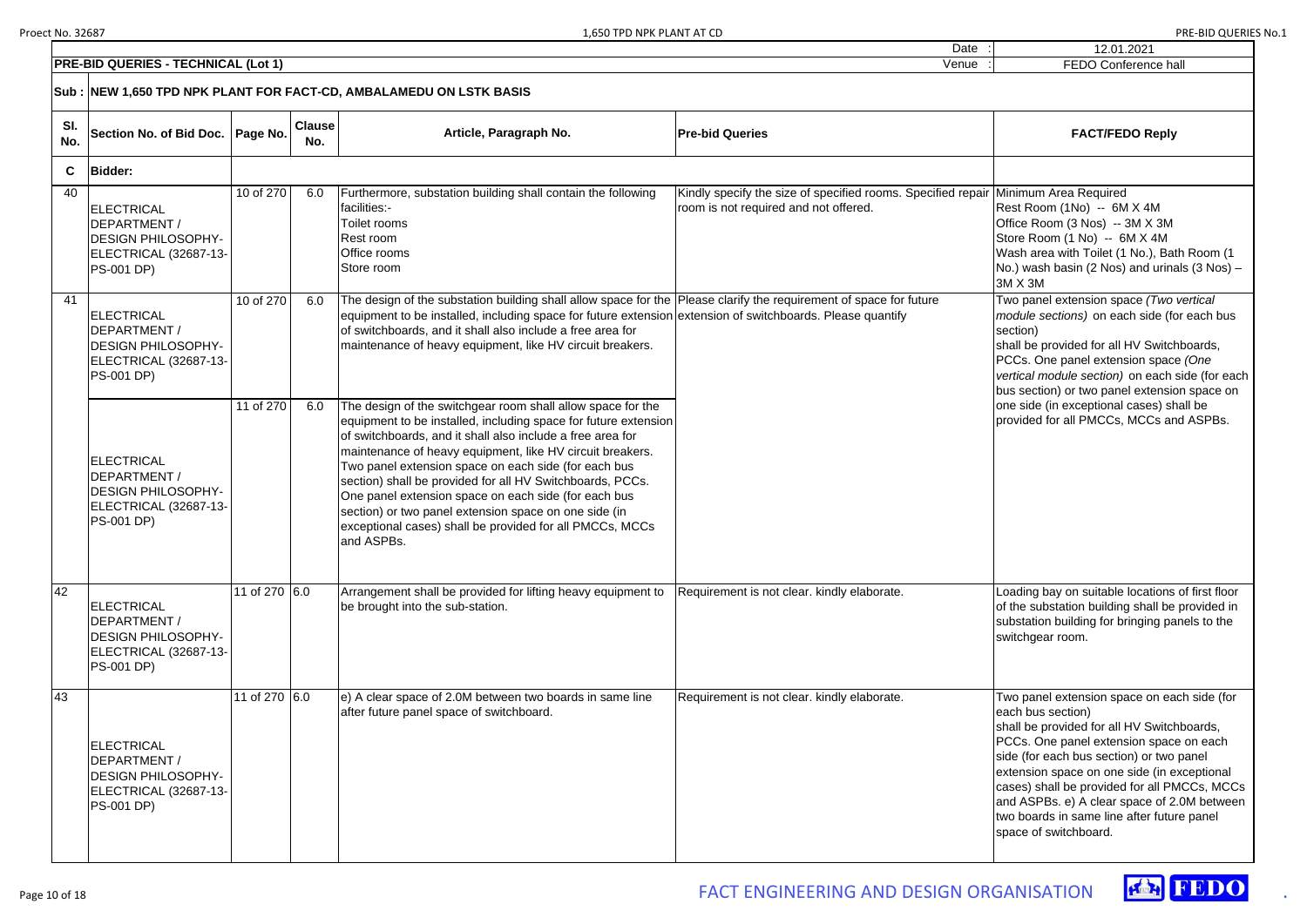| 12.01.2021                                                                                                                                                                                                                                                    |
|---------------------------------------------------------------------------------------------------------------------------------------------------------------------------------------------------------------------------------------------------------------|
| <b>FEDO Conference hall</b>                                                                                                                                                                                                                                   |
|                                                                                                                                                                                                                                                               |
| <b>FACT/FEDO Reply</b>                                                                                                                                                                                                                                        |
|                                                                                                                                                                                                                                                               |
| Shall be decided by the bidder as per the<br>process requirements.(Local/ Remote or<br>Auto/manual selector switch is not<br>recommended at local control station due to<br>corrosive & dusty nature of plant and<br>complexity in maintenance point of view) |
| Bidders understanding is correct. MOV shall be<br>able to operate from control room.                                                                                                                                                                          |
| Tender condition shall prevail                                                                                                                                                                                                                                |
| LMS is not required but offered meters shall be<br>communicable type with open protocol, suitable<br>to communicate with LMS and DCS system                                                                                                                   |



|             | <b>PRE-BID QUERIES - TECHNICAL (Lot 1)</b>                                                                   | <b>FEDO Conference hall</b> |                      |                                                                                                                                                                                                                                                                                                                                                                                           |                                                                                                                                                                                                                                                                                                                                                                                        |                                                                                                                                                                                                                                                               |
|-------------|--------------------------------------------------------------------------------------------------------------|-----------------------------|----------------------|-------------------------------------------------------------------------------------------------------------------------------------------------------------------------------------------------------------------------------------------------------------------------------------------------------------------------------------------------------------------------------------------|----------------------------------------------------------------------------------------------------------------------------------------------------------------------------------------------------------------------------------------------------------------------------------------------------------------------------------------------------------------------------------------|---------------------------------------------------------------------------------------------------------------------------------------------------------------------------------------------------------------------------------------------------------------|
|             | Sub : NEW 1,650 TPD NPK PLANT FOR FACT-CD, AMBALAMEDU ON LSTK BASIS                                          |                             |                      |                                                                                                                                                                                                                                                                                                                                                                                           |                                                                                                                                                                                                                                                                                                                                                                                        |                                                                                                                                                                                                                                                               |
| SI.<br>No.  | Section No. of Bid Doc.   Page No.                                                                           |                             | <b>Clause</b><br>No. | Article, Paragraph No.                                                                                                                                                                                                                                                                                                                                                                    | <b>Pre-bid Queries</b>                                                                                                                                                                                                                                                                                                                                                                 | <b>FACT/FEDO Reply</b>                                                                                                                                                                                                                                        |
| $\mathbf c$ | <b>Bidder:</b>                                                                                               |                             |                      |                                                                                                                                                                                                                                                                                                                                                                                           |                                                                                                                                                                                                                                                                                                                                                                                        |                                                                                                                                                                                                                                                               |
| 44          | <b>ELECTRICAL</b><br>DEPARTMENT /<br><b>DESIGN PHILOSOPHY-</b><br>ELECTRICAL (32687-13-<br><b>PS-001 DP)</b> | 12 of 270 7.1               |                      | The local control station for LV motors shall comprise the<br>following devices:-<br>Local/Remote or Auto/manual selector switch if required by<br>process requirements                                                                                                                                                                                                                   | Local/Remote selection shall be done from plant main<br>DCS.                                                                                                                                                                                                                                                                                                                           | Shall be decided by the bidder as per the<br>process requirements.(Local/ Remote or<br>Auto/manual selector switch is not<br>recommended at local control station due to<br>corrosive & dusty nature of plant and<br>complexity in maintenance point of view) |
| 45          | ELECTRICAL<br>DEPARTMENT /<br><b>DESIGN PHILOSOPHY-</b><br>ELECTRICAL (32687-13-<br><b>PS-001 DP)</b>        | 12 of 270 7.1               |                      | Motor operated valves shall have local operation and shall be We have considered MOV with integral starter.<br>operable from control room through control system.                                                                                                                                                                                                                         |                                                                                                                                                                                                                                                                                                                                                                                        | Bidders understanding is correct. MOV shall be<br>able to operate from control room.                                                                                                                                                                          |
| 46          | ELECTRICAL<br>DEPARTMENT /<br><b>DESIGN PHILOSOPHY-</b><br>ELECTRICAL (32687-13-<br><b>PS-001 DP)</b>        | 12 of 270 7.3               |                      | All circuits shall be properly protected by suitable relays in<br>order to ensure maximum safety of the systems/equipments.<br>All relays and meters in the 11kV switch board, 3.3kV<br>switchboard and MV switch boards shall be numerical type<br>with communication ports compatible with international<br>protocols to communicate with the remote Power<br>Management System/ SCADA. | Numerical relay shall be considered for 11KV and 3.3KV<br>feeders and suitable to communicate to plant DCS. For<br>415V system, Thermal overload relay for motor rating up<br>to 37KW, CT operated thermal overload relay for motor<br>rating above 37KW and up to 90kW. Microprocessor<br>based overload relay for motor rating above 90KW.<br>Requirement of remote Power Management | Tender condition shall prevail                                                                                                                                                                                                                                |
|             | ELECTRICAL<br>DEPARTMENT /<br><b>DESIGN PHILOSOPHY-</b><br>ELECTRICAL (32687-13-<br><b>PS-001 DP)</b>        | 13 of 270 8.2               |                      | Motor feeder modules above 22kW shall be provided with<br>composite motor protection relays (numerical) having<br>characteristics in accordance with the actual motor size/duty.                                                                                                                                                                                                          | System/SCADA is not applicable and not offered.                                                                                                                                                                                                                                                                                                                                        |                                                                                                                                                                                                                                                               |
| 47          | <b>ELECTRICAL</b><br>DEPARTMENT /<br><b>DESIGN PHILOSOPHY-</b><br>ELECTRICAL (32687-13-<br><b>PS-001 DP)</b> | 13 of 270 8.2               |                      | These meters shall also be communicable type with open<br>protocol, suitable to communicate with LMS system                                                                                                                                                                                                                                                                               | Offered meters are suitable to communicate to plant DCS<br>Requirement of LMS is not considered in our scope.                                                                                                                                                                                                                                                                          | LMS is not required but offered meters shall be<br>communicable type with open protocol, suitable<br>to communicate with LMS and DCS system                                                                                                                   |
|             | ELECTRICAL<br>DEPARTMENT /<br><b>DESIGN PHILOSOPHY-</b><br>ELECTRICAL (32687-13-<br><b>PS-001 DP)</b>        | 14 of 270 8.2               |                      | separate digital meters or comprehensive metering unit shall<br>be provided in incomer feeders<br>These meters shall also be communicable type with open<br>protocol, suitable to communicate with LMS system.                                                                                                                                                                            |                                                                                                                                                                                                                                                                                                                                                                                        |                                                                                                                                                                                                                                                               |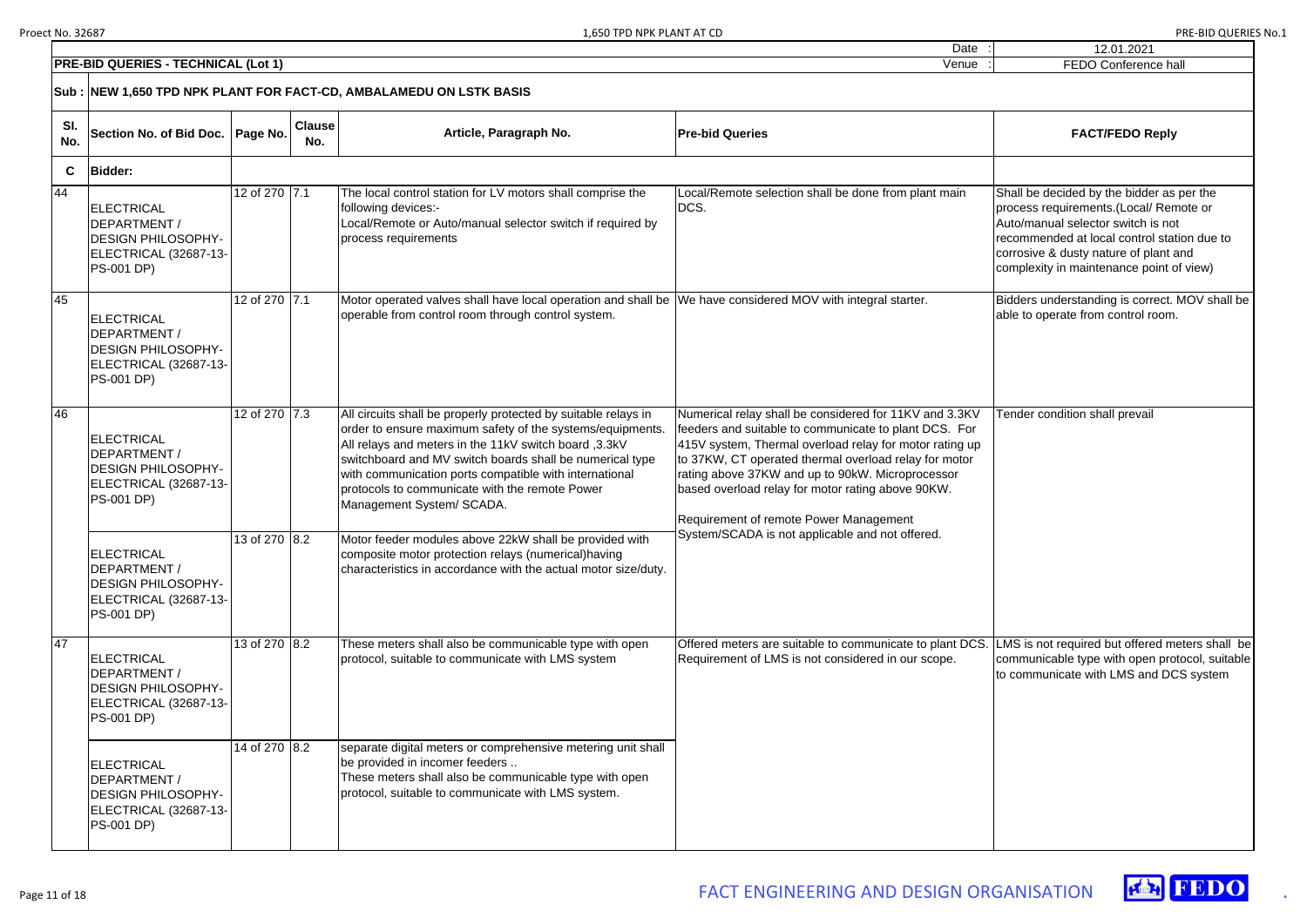| $\vdots$           | 12.01.2021                                                |
|--------------------|-----------------------------------------------------------|
| $\overline{\cdot}$ | <b>FEDO Conference hall</b>                               |
|                    |                                                           |
|                    | <b>FACT/FEDO Reply</b>                                    |
|                    |                                                           |
|                    | Bidders undestanding is correct.                          |
|                    | Bidders understanding is correct.                         |
|                    | Bidders undestanding is correct.                          |
|                    | Wherever ACBs are involved same shall be<br>single front. |
|                    | Bidders understanding is correct.                         |



|            | <b>PRE-BID QUERIES - TECHNICAL (Lot 1)</b>                                                                    |               |                      |                                                                                                                                                                                                                               | Venue                                                                                                                                                                                                                                                                                                                                                                                                                                                                                                     | FEDO Conference ha                              |  |  |  |
|------------|---------------------------------------------------------------------------------------------------------------|---------------|----------------------|-------------------------------------------------------------------------------------------------------------------------------------------------------------------------------------------------------------------------------|-----------------------------------------------------------------------------------------------------------------------------------------------------------------------------------------------------------------------------------------------------------------------------------------------------------------------------------------------------------------------------------------------------------------------------------------------------------------------------------------------------------|-------------------------------------------------|--|--|--|
|            | Sub : NEW 1,650 TPD NPK PLANT FOR FACT-CD, AMBALAMEDU ON LSTK BASIS                                           |               |                      |                                                                                                                                                                                                                               |                                                                                                                                                                                                                                                                                                                                                                                                                                                                                                           |                                                 |  |  |  |
| SI.<br>No. | Section No. of Bid Doc.   Page No.                                                                            |               | <b>Clause</b><br>No. | Article, Paragraph No.                                                                                                                                                                                                        | <b>Pre-bid Queries</b>                                                                                                                                                                                                                                                                                                                                                                                                                                                                                    | <b>FACT/FEDO Reply</b>                          |  |  |  |
| C          | <b>Bidder:</b>                                                                                                |               |                      |                                                                                                                                                                                                                               |                                                                                                                                                                                                                                                                                                                                                                                                                                                                                                           |                                                 |  |  |  |
| 48         | <b>IELECTRICAL</b><br>DEPARTMENT /<br><b>DESIGN PHILOSOPHY-</b><br>ELECTRICAL (32687-13-<br><b>PS-001 DP)</b> | 13 of 270 8.2 |                      | ESB shall have two incomer feeders(one from grid supply and Emergency switchboard has two incomers, first incomer<br>other from emergency DG set), one number bus coupler and<br>adequate number of outgoing feeders.         | receives the power from PCC panel and second incomer<br>receives power from DG set. Requirement of power from<br>grid is not applicable and not offered.                                                                                                                                                                                                                                                                                                                                                  | Bidders undestanding is correct.                |  |  |  |
| 49         | ELECTRICAL<br>DEPARTMENT /<br><b>DESIGN PHILOSOPHY-</b><br>ELECTRICAL (32687-13-<br><b>PS-001 DP)</b>         | 13 of 270 8.2 |                      | Emergency loads shall be segregated on one side of bus<br>coupler so that during power failure, DG back up power shall<br>be made available by opening the bus coupler                                                        | Emergency loads are loaded on the both bus sections of<br>emergency panel. Required interlock shall be provided<br>between two incomers to meet continuous supply to<br>emergency auxiliaries.                                                                                                                                                                                                                                                                                                            | Bidders understanding is correct.               |  |  |  |
| 50         | ELECTRICAL<br>DEPARTMENT /<br><b>DESIGN PHILOSOPHY-</b><br>ELECTRICAL (32687-13-<br><b>PS-001 DP)</b>         | 13 of 270 8.2 |                      | The switchboards shall be of the metal clad single/double<br>fronted, free-standing type with withdrawable switch units in<br>multi tier modular cubicles with side cable entry<br>compartments having entry from the bottom. | Cable entry to compartments shall be considered as per<br>OEM.                                                                                                                                                                                                                                                                                                                                                                                                                                            | Bidders undestanding is correct.                |  |  |  |
| 51         | ELECTRICAL<br>DEPARTMENT /<br><b>DESIGN PHILOSOPHY-</b><br>ELECTRICAL (32687-13-<br><b>PS-001 DP)</b>         | 13 of 270 8.2 |                      | ACB feeder for PCC, PMCC & MCC shall be single front for<br>ease of operation & maintenance.                                                                                                                                  | PCC/PMCC shall be single front, MCC shall be double<br>front.                                                                                                                                                                                                                                                                                                                                                                                                                                             | Wherever ACBs are involved sam<br>single front. |  |  |  |
| 52         | ELECTRICAL<br>DEPARTMENT /<br><b>DESIGN PHILOSOPHY-</b><br>ELECTRICAL (32687-13-<br><b>PS-001 DP)</b>         | 13 of 270 8.2 |                      | Air Circuit Breakers shall be provided for feeders above<br>400A. Feeders rated upto and including 400A shall be MCCB<br>type for incomer and bus coupler feeders. All out going<br>feeders shall be SFU type                 | We presume Incoming and outgoing feeders of PCC /<br>MCC as below:<br>Incomer and bus coupler of PCC and MCC : Up to 400A<br>shall be MCCB and above 400A shall be ACB.<br>For all outgoing motor feeders of PCC / MCC : SFU +<br>Contactor + OLR (Up to 400A) / ACB (Above 400A)<br>For all outgoing power supply feeders of PCC / MCC :<br>SFU (Up to 400A) / ACB (Above 400A)<br>- VFD feeder: SFU (Up to 400A) / ACB (Above 400A)<br>Incomer of MLDB: MCCB<br>Outgoing of MLDB: SFU<br>Kindly confirm | Bidders understanding is correct.               |  |  |  |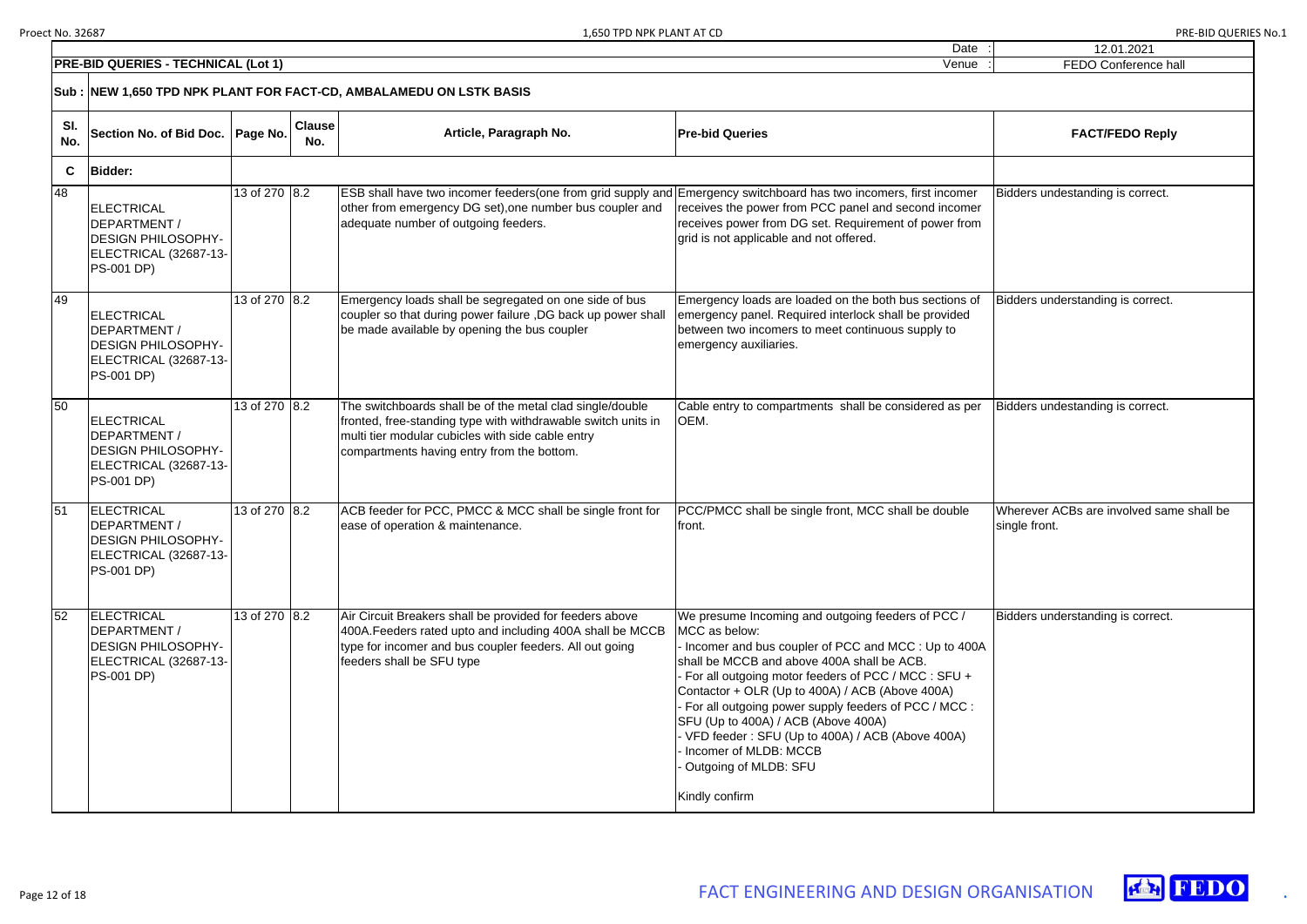| 12.01.2021                                                                                                      |
|-----------------------------------------------------------------------------------------------------------------|
| <b>FEDO Conference hall</b>                                                                                     |
|                                                                                                                 |
| <b>FACT/FEDO Reply</b>                                                                                          |
|                                                                                                                 |
| AS per clause 4.5 of Doc No: 32687-13-DA-<br>92401 Draw out for breaker panels and motor<br>feeders below 30kW. |
| Bidders understanding is correct                                                                                |
| Bidders understanding is correct                                                                                |
| Details of buildings are given in Doc No:32687-<br>12-PS-001-DP                                                 |
| Tender condition shall prevail                                                                                  |
| Bidders understanding is correct                                                                                |



|                                            |                                                                                                              |                |                      |                                                                                                                                                                                                                                         | Dale                                                                                                                                                                                                                                                  | 12.01.2021                                                                                  |  |  |  |
|--------------------------------------------|--------------------------------------------------------------------------------------------------------------|----------------|----------------------|-----------------------------------------------------------------------------------------------------------------------------------------------------------------------------------------------------------------------------------------|-------------------------------------------------------------------------------------------------------------------------------------------------------------------------------------------------------------------------------------------------------|---------------------------------------------------------------------------------------------|--|--|--|
| <b>PRE-BID QUERIES - TECHNICAL (Lot 1)</b> | FEDO Conference ha                                                                                           |                |                      |                                                                                                                                                                                                                                         |                                                                                                                                                                                                                                                       |                                                                                             |  |  |  |
|                                            | Sub : NEW 1,650 TPD NPK PLANT FOR FACT-CD, AMBALAMEDU ON LSTK BASIS                                          |                |                      |                                                                                                                                                                                                                                         |                                                                                                                                                                                                                                                       |                                                                                             |  |  |  |
| SI.<br>No.                                 | Section No. of Bid Doc.   Page No.                                                                           |                | <b>Clause</b><br>No. | Article, Paragraph No.                                                                                                                                                                                                                  | <b>Pre-bid Queries</b>                                                                                                                                                                                                                                | <b>FACT/FEDO Reply</b>                                                                      |  |  |  |
| C                                          | <b>Bidder:</b>                                                                                               |                |                      |                                                                                                                                                                                                                                         |                                                                                                                                                                                                                                                       |                                                                                             |  |  |  |
| 53                                         | ELECTRICAL<br><b>DEPARTMENT /</b><br><b>DESIGN PHILOSOPHY-</b><br>ELECTRICAL (32687-13-<br><b>PS-001 DP)</b> | 13 of 270 8.2  |                      | The draw out facility shall include a "test" position in which all<br>control circuits can be tested without energizing the main<br>circuits.                                                                                           | We have considered Non drawout 415V LT panels<br>(Except ACB feeder). Kindly confirm.                                                                                                                                                                 | AS per clause 4.5 of Doc No: 326<br>92401 Draw out for breaker panel<br>feeders below 30kW. |  |  |  |
| 54                                         | ELECTRICAL<br><b>DEPARTMENT/</b><br><b>DESIGN PHILOSOPHY-</b><br>ELECTRICAL (32687-13-<br><b>PS-001 DP)</b>  | 14 of 270 8.2  |                      | Minimum switch rating shall be 63/32 Amps AC22.                                                                                                                                                                                         | All switchgear components shall be selected based on<br>type 2 co-ordination.                                                                                                                                                                         | Bidders understanding is correct                                                            |  |  |  |
| 55                                         | ELECTRICAL<br><b>DEPARTMENT /</b><br><b>DESIGN PHILOSOPHY-</b><br>ELECTRICAL (32687-13-<br><b>PS-001 DP)</b> | 14 of 270 9.0  |                      | The transformers shall be suitably rated for the total<br>switchboard load and anticipated load variation +25% extra<br>for future loads/spare capacity.                                                                                | As per tender specification clause no 1.0, page 4 of 270,<br>margin shall be considered as follows.<br>b) HV Transformer: 20% shall be added to the Continuous<br>Peak Load.<br>c) LV Transformer: 25% shall be added to the Continuous<br>Peak Load. | Bidders understanding is correct                                                            |  |  |  |
| 56                                         | ELECTRICAL<br><b>DEPARTMENT /</b><br><b>DESIGN PHILOSOPHY-</b><br>ELECTRICAL (32687-13-<br><b>PS-001 DP)</b> | 14 of 270 10.0 |                      | Lighting system shall cover lighting of the control<br>room, substation building,, plant and non plant building,<br>Pump/compressor house, area lighting, street lighting etc.<br>LED type lighting shall be provided<br>for all areas. | Lighting shall be considered for packages/building with in<br>our battery limit.<br>Please confirm the Non plant building and their sizes                                                                                                             | Details of buildings are given in D<br>12-PS-001-DP                                         |  |  |  |
| 57                                         | ELECTRICAL<br><b>DEPARTMENT/</b><br><b>DESIGN PHILOSOPHY-</b><br>ELECTRICAL (32687-13-<br><b>PS-001 DP)</b>  | 15 of 270 10.0 |                      | The following average lighting intensity for various area shall<br>be maintained                                                                                                                                                        | Illuminance (lux) shall be considered as per IS/IEC<br>standard.                                                                                                                                                                                      | Tender condition shall prevail                                                              |  |  |  |
| 58                                         | <b>ELECTRICAL</b>                                                                                            | 15 of 270 10.0 |                      | Adequate air warning, red omni, directional light with LED                                                                                                                                                                              |                                                                                                                                                                                                                                                       | Bidders understanding is correct                                                            |  |  |  |

 $\overline{58}$ 

| <b>ELECTRICAL</b>         | 15 of 270   10.0 | Adequate air warning, red omni, directional light with LED                                                        |  |
|---------------------------|------------------|-------------------------------------------------------------------------------------------------------------------|--|
| <b>IDEPARTMENT /</b>      |                  | I lamps shall be provided for the engine stack/chimney as per                                                     |  |
| <b>DESIGN PHILOSOPHY-</b> |                  | Irelevant standard/specification to meet the requirement of air Same is not applicable for DG set chimney and not |  |
| ELECTRICAL (32687-13-)    |                  | port authorities. Supply and erection of all the above lights are offered.                                        |  |
| <b>PS-001 DP)</b>         |                  | also included in turnkey contractors scope.                                                                       |  |
|                           |                  |                                                                                                                   |  |

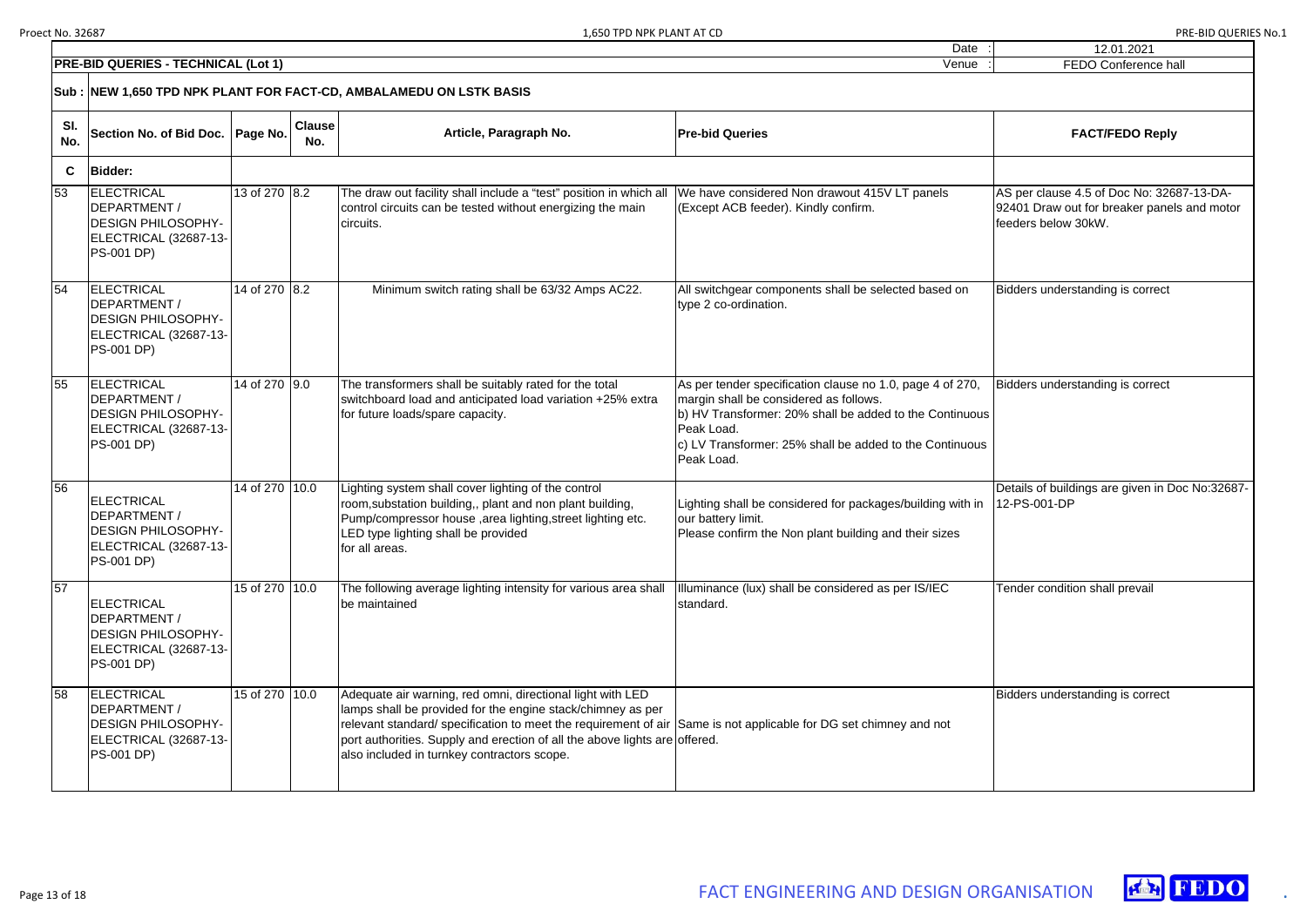12.01.2021



| Date    |  |
|---------|--|
| ۱/۵n۱۱۵ |  |

|        | <b>FEDO Conference hall</b>                                                                                                                                                                                                                             |
|--------|---------------------------------------------------------------------------------------------------------------------------------------------------------------------------------------------------------------------------------------------------------|
|        |                                                                                                                                                                                                                                                         |
|        | <b>FACT/FEDO Reply</b>                                                                                                                                                                                                                                  |
|        |                                                                                                                                                                                                                                                         |
|        | Measurement of soil resistivity for designing<br>earthing system shall be carried out by the<br>bidder. Earthing system as per clause No: 11 of<br>32687-13-PS-001 DP NPK plant shall be<br>connected to the existing earthing system at<br>two points. |
|        | Tender condition shall prevail                                                                                                                                                                                                                          |
|        |                                                                                                                                                                                                                                                         |
| s<br>é | Tender condition shall prevail(GI flat/ wire is not<br>advisable in plant area as it is more prone to<br>corrosion due to presence of acid in the<br>atmosphere. Kindly consider suitable corrosion<br>resistant materials as per TPS)                  |
|        | Tender condition shall prevail(GI flat/ wire is not<br>advisable in plant area as it is more prone to<br>corrosion due to presence of acid in the<br>atmosphere. Kindly consider suitable corrosion<br>resistant materials as per TPS)                  |
|        | Tender condition shall prevail                                                                                                                                                                                                                          |

|            | <b>PRE-BID QUERIES - TECHNICAL (Lot 1)</b><br>Venue                                                          |                |                      |                                                                                                                                                                                                                                                                            |                                                                                                                                                                                                                                                                                                                                                                                                                                                                                                                                                   |                                                                                                                                                                                                        |
|------------|--------------------------------------------------------------------------------------------------------------|----------------|----------------------|----------------------------------------------------------------------------------------------------------------------------------------------------------------------------------------------------------------------------------------------------------------------------|---------------------------------------------------------------------------------------------------------------------------------------------------------------------------------------------------------------------------------------------------------------------------------------------------------------------------------------------------------------------------------------------------------------------------------------------------------------------------------------------------------------------------------------------------|--------------------------------------------------------------------------------------------------------------------------------------------------------------------------------------------------------|
|            |                                                                                                              |                |                      | Sub : NEW 1,650 TPD NPK PLANT FOR FACT-CD, AMBALAMEDU ON LSTK BASIS                                                                                                                                                                                                        |                                                                                                                                                                                                                                                                                                                                                                                                                                                                                                                                                   |                                                                                                                                                                                                        |
| SI.<br>No. | Section No. of Bid Doc.                                                                                      | Page No.       | <b>Clause</b><br>No. | Article, Paragraph No.                                                                                                                                                                                                                                                     | <b>Pre-bid Queries</b>                                                                                                                                                                                                                                                                                                                                                                                                                                                                                                                            | <b>FACT/FEDO Reply</b>                                                                                                                                                                                 |
| C          | <b>Bidder:</b>                                                                                               |                |                      |                                                                                                                                                                                                                                                                            |                                                                                                                                                                                                                                                                                                                                                                                                                                                                                                                                                   |                                                                                                                                                                                                        |
| 59         | <b>ELECTRICAL</b><br>DEPARTMENT /<br><b>DESIGN PHILOSOPHY-</b><br>ELECTRICAL (32687-13-<br><b>PS-001 DP)</b> | 15 of 270 11.0 |                      | The overall earth resistance (dry) shall be limited to 1 ohm                                                                                                                                                                                                               | Kindly furnish the soil report with soil resistivity of<br>proposed area.<br>To achieve the Earth resistance value less than one ohm<br>proposed earth mat shall be interconnected with owner's<br>main plant grid.                                                                                                                                                                                                                                                                                                                               | Measurement of soil resistivity for<br>earthing system shall be carried o<br>bidder. Earthing system as per cla<br>32687-13-PS-001 DP NPK plant s<br>connected to the existing earthing<br>two points. |
| 60         | ELECTRICAL<br>DEPARTMENT /<br><b>DESIGN PHILOSOPHY-</b><br>ELECTRICAL (32687-13-<br><b>PS-001 DP)</b>        | 15 of 270 11.0 |                      | The time duration shall be taken as 3 seconds as per IS -<br>3043.                                                                                                                                                                                                         | Earthing system designed for 1 Sec with respect to LT<br>system.                                                                                                                                                                                                                                                                                                                                                                                                                                                                                  | Tender condition shall prevail                                                                                                                                                                         |
| 61         | ELECTRICAL<br>DEPARTMENT /<br><b>DESIGN PHILOSOPHY-</b><br>ELECTRICAL (32687-13-<br><b>PS-001 DP)</b>        | 15 of 270 11.0 |                      | Metallic non current carrying parts of all electrical<br>apparatus. Steel structures, cable trays Storage tanks, all utility<br>process pipe lines and flanges shall be earthed. In addition<br>steel pipe racks in the process units shall be earthed as per<br>standard. | Earthing shall be considered only for electrical equipments Tender condition shall prevail(GI f<br>with our battery limit. Earthing shall be considered for Pipe advisable in plant area as it is mo<br>rack cum cable rack. Earthing is not considered for<br>separate piping rack.<br>Continuous GI earth flat running along with top layer of<br>cable tray (including trench). Other layers of cable tray<br>shall be earthed every 20Mtrs with top layer earth flat.<br>Both ends of top layer earth flat connected with earth<br>ring/grid. | corrosion due to presence of acid<br>atmosphere. Kindly consider suita<br>resistant materials as per TPS)                                                                                              |
| 62         | <b>ELECTRICAL</b><br>DEPARTMENT /<br><b>DESIGN PHILOSOPHY-</b><br>ELECTRICAL (32687-13-<br><b>PS-001 DP)</b> | 15 of 270 11.0 |                      | Earth pit interconnection & : GI strip/Copper Strip/PVC<br>covered Aluminium other equipments Conductor cables.                                                                                                                                                            | Earthing material shall be GI flat / wire.                                                                                                                                                                                                                                                                                                                                                                                                                                                                                                        | Tender condition shall prevail(GI f<br>advisable in plant area as it is mo<br>corrosion due to presence of acid<br>atmosphere. Kindly consider suita<br>resistant materials as per TPS)                |
|            | <b>ELECTRICAL</b><br>DEPARTMENT /<br><b>DESIGN PHILOSOPHY-</b><br>ELECTRICAL (32687-13-<br><b>PS-001 DP)</b> | 16 of 270 11.0 |                      | Main earth bus of existing earthing system in FACT-CD is 40<br>X6mm copper strip. Earthing system of NPK plant shall be<br>connected to the existing earthing system at two points.<br>Earthing design calculation shall be furnished by the LSTK<br>contractor.           |                                                                                                                                                                                                                                                                                                                                                                                                                                                                                                                                                   |                                                                                                                                                                                                        |
| 63         | ELECTRICAL<br>DEPARTMENT /<br><b>DESIGN PHILOSOPHY-</b><br>ELECTRICAL (32687-13-<br><b>PS-001 DP)</b>        | 16 of 270      | 11.1                 | Earth electrode of lightning protection shall be interconnected Due to system safety, Earth electrode of lightning<br>to earth electrodes of main plant earthing system at minimum<br>two points.                                                                          | protection is not connected with plant earthing system.<br>Kindly confirm.                                                                                                                                                                                                                                                                                                                                                                                                                                                                        | Tender condition shall prevail                                                                                                                                                                         |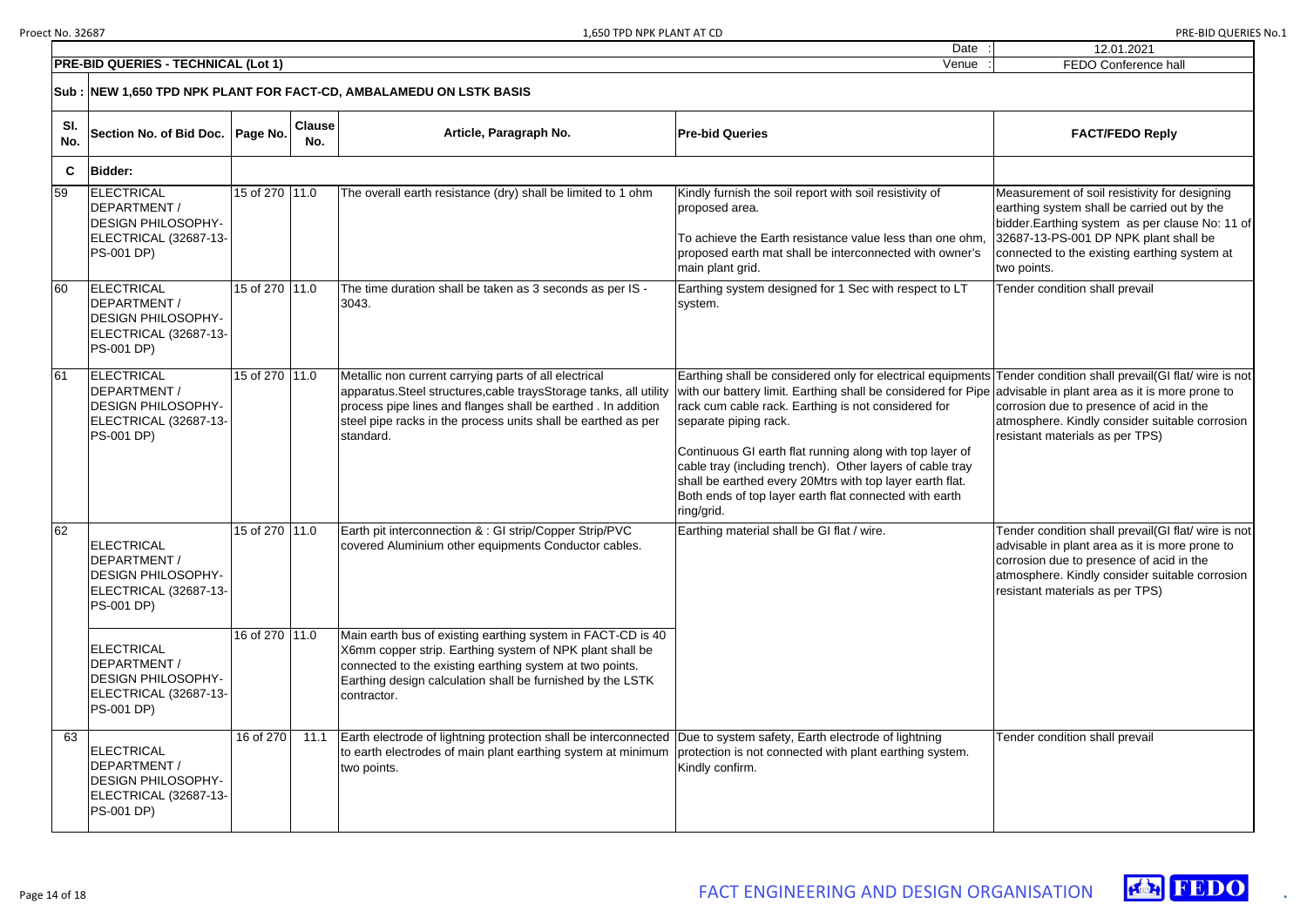|   | 12.01.2021                       |
|---|----------------------------------|
|   | FEDO Conference hall             |
|   |                                  |
|   |                                  |
|   | <b>FACT/FEDO Reply</b>           |
|   |                                  |
|   | Tender condition shall prevail   |
|   |                                  |
|   |                                  |
|   |                                  |
|   | Confirmed                        |
|   |                                  |
|   |                                  |
|   |                                  |
|   |                                  |
|   |                                  |
|   | Bidders undestanding is correct. |
|   |                                  |
|   |                                  |
| l |                                  |
|   |                                  |
| l | Tender condition shall prevail   |
|   |                                  |
|   |                                  |
|   |                                  |
|   | Tender condition shall prevail   |
|   |                                  |
|   |                                  |
|   |                                  |
|   |                                  |
|   |                                  |
|   |                                  |
|   |                                  |
|   |                                  |



| <b>PRE-BID QUERIES - TECHNICAL (Lot 1)</b><br>Venue |                                                                                                                      |           |                      |                                                                                                                                                                                                                                                                    |                                                                                                                                                                                                                                                                                                                                                            | FEDO Conference ha               |
|-----------------------------------------------------|----------------------------------------------------------------------------------------------------------------------|-----------|----------------------|--------------------------------------------------------------------------------------------------------------------------------------------------------------------------------------------------------------------------------------------------------------------|------------------------------------------------------------------------------------------------------------------------------------------------------------------------------------------------------------------------------------------------------------------------------------------------------------------------------------------------------------|----------------------------------|
|                                                     |                                                                                                                      |           |                      | Sub : NEW 1,650 TPD NPK PLANT FOR FACT-CD, AMBALAMEDU ON LSTK BASIS                                                                                                                                                                                                |                                                                                                                                                                                                                                                                                                                                                            |                                  |
| SI.<br>No.                                          | Section No. of Bid Doc.   Page No.                                                                                   |           | <b>Clause</b><br>No. | Article, Paragraph No.                                                                                                                                                                                                                                             | <b>Pre-bid Queries</b>                                                                                                                                                                                                                                                                                                                                     | <b>FACT/FEDO Reply</b>           |
| $\mathbf{C}$                                        | <b>Bidder:</b>                                                                                                       |           |                      |                                                                                                                                                                                                                                                                    |                                                                                                                                                                                                                                                                                                                                                            |                                  |
| 64                                                  | <b>ELECTRICAL</b><br>DEPARTMENT /<br><b>DESIGN PHILOSOPHY-</b><br>ELECTRICAL (32687-13-<br><b>PS-001 DP)</b>         | 16 of 270 | 13.0                 | The battery rating for 110V DC shall be suitable for minimum<br>5 hour rating. SMF type battery shall be provided                                                                                                                                                  | Battery shall be 1X100%.                                                                                                                                                                                                                                                                                                                                   | Tender condition shall prevail   |
| 65                                                  | ELECTRICAL<br>DEPARTMENT /<br><b>DESIGN PHILOSOPHY-</b><br>ELECTRICAL (32687-13-<br><b>PS-001 DP)</b>                | 17 of 270 | 14.0                 | The starting current i.e. breakaway current of 415 V Motors<br>shall not exceed the values indicated in IS:12615.                                                                                                                                                  | Same shall be considered as per IE3.                                                                                                                                                                                                                                                                                                                       | Confirmed                        |
| 66                                                  | <b>ELECTRICAL</b><br>DEPARTMENT /<br><b>DESIGN PHILOSOPHY-</b><br>ELECTRICAL (32687-13-<br><b>PS-001 DP)</b>         | 17 of 270 | 15.0                 | This DG set shall feed supply to emergency bus of the MV<br>Switch board.                                                                                                                                                                                          | We have considered separate emergency MCC with two<br>incomers. One income from LT PCC (Normal supply) and<br>another incomer connected from emergency DG set with<br>required interlock. Emergency auxiliaries supplied from<br>this emergency MCC. Apart from that, Other MCCs / 415V<br>panel's doesn't have any emergency power supply<br>arrangement. | Bidders undestanding is correct. |
| 67                                                  | ELECTRICAL<br>DEPARTMENT /<br><b>DESIGN PHILOSOPHY-</b><br>ELECTRICAL (32687-13-<br><b>PS-001 DP)</b>                | 17 of 270 | 15.0                 | The emergency power shall be available within 1 minute after Same shall be considered as per process requirement and Tender condition shall prevail<br>a power failure, as automatic mains failure type DG Set with 3 OEM.<br>attempt start facility is envisaged. |                                                                                                                                                                                                                                                                                                                                                            |                                  |
| 68                                                  | <b>ELECTRICAL</b><br>DEPARTMENT /<br><b>DESIGN PHILOSOPHY-</b><br><b>ELECTRICAL (32687-13-)</b><br><b>PS-001 DP)</b> | 24 of 270 | 3.10                 | <b>POWER TRANSFORMERS</b><br>Type tests<br>Temperature rise test Regd Regd                                                                                                                                                                                         | Type test reports for similar or higher rating / type<br>equipments shall be furnished. Separate type tests shall<br>not be carried out for any electrical equipment.                                                                                                                                                                                      | Tender condition shall pi        |
|                                                     | <b>ELECTRICAL</b><br>DEPARTMENT /<br><b>DESIGN PHILOSOPHY-</b><br><b>ELECTRICAL (32687-13-)</b><br><b>PS-001 DP)</b> | 25 of 270 | 4.0                  | ALTERNATOR AND ACCESSORIES<br>Type Tests: Reqd.                                                                                                                                                                                                                    |                                                                                                                                                                                                                                                                                                                                                            |                                  |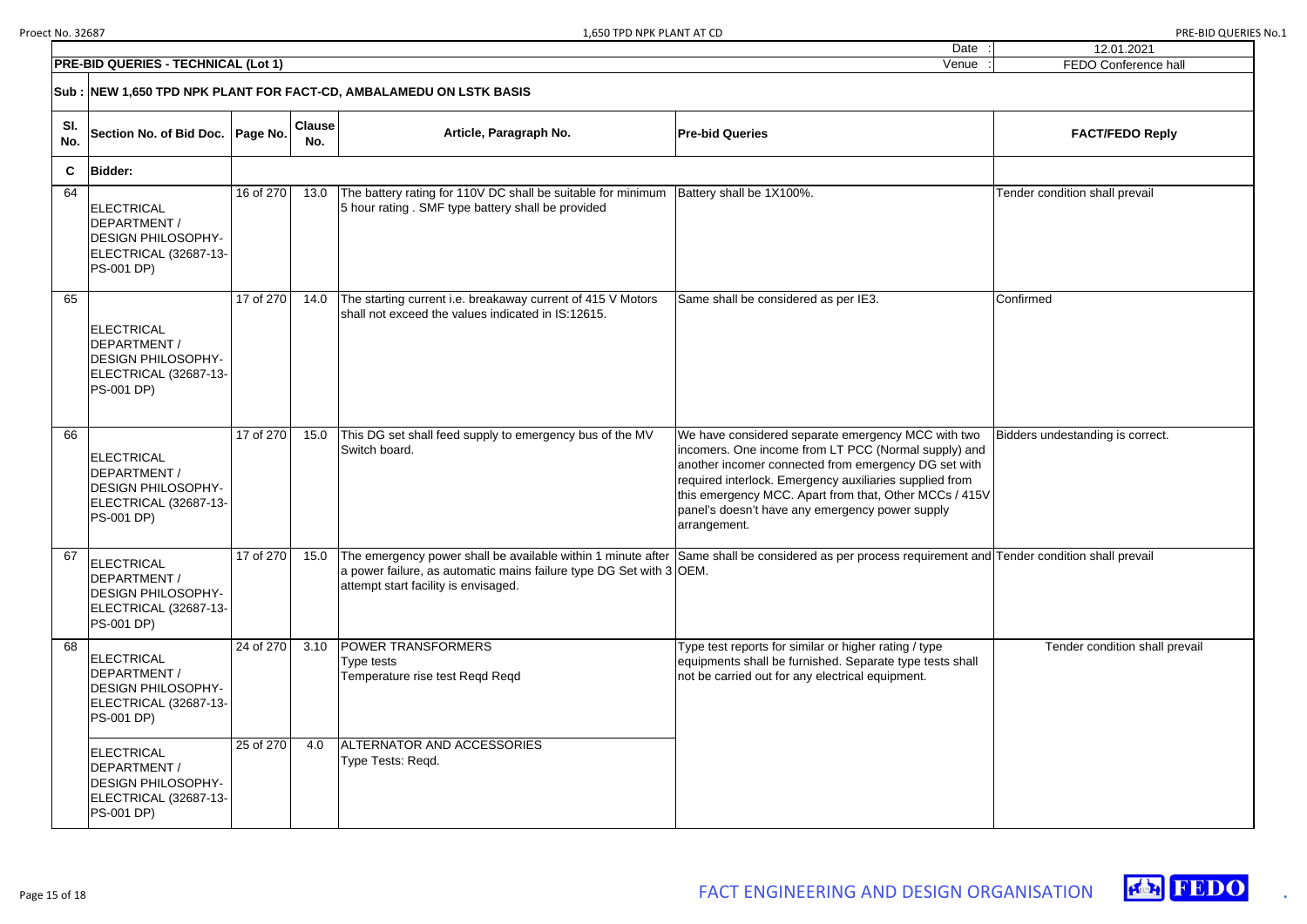| 12.01.2021                                                                                 |
|--------------------------------------------------------------------------------------------|
| <b>FEDO Conference hall</b>                                                                |
|                                                                                            |
|                                                                                            |
|                                                                                            |
| <b>FACT/FEDO Reply</b>                                                                     |
|                                                                                            |
|                                                                                            |
|                                                                                            |
|                                                                                            |
| S Separate control room building is not                                                    |
| envisaged. The plant building design shall                                                 |
| incorporate control room space also.                                                       |
|                                                                                            |
|                                                                                            |
|                                                                                            |
| i. IO module redundancy is mandatory for all                                               |
| closed loop Analog inputs/ Outputs, interlocked                                            |
| DI/ DO as a minimum irrespective of OEM                                                    |
| design and Process.                                                                        |
|                                                                                            |
| Ii. Tender condiiton prevails (All IO modules                                              |
| used shall be supporting HART protocol).                                                   |
|                                                                                            |
|                                                                                            |
|                                                                                            |
|                                                                                            |
| Tender condiiton prevails.                                                                 |
|                                                                                            |
|                                                                                            |
|                                                                                            |
|                                                                                            |
|                                                                                            |
|                                                                                            |
|                                                                                            |
|                                                                                            |
|                                                                                            |
| As per the clause, LAN port shall be made<br>available to LSTK contractor by client within |
| plant battery limit at convenient location. All                                            |
| further cabling to the equipment LAN Port shall                                            |
| be LSTK responsibility. Aassistance for                                                    |
| integration of the stack monitors to KSPCB/                                                |
| CPCB websites shall be provided to client by                                               |
| LSTK contractor if required.                                                               |
|                                                                                            |
|                                                                                            |
| Bidder's understanding is correct.                                                         |
|                                                                                            |
|                                                                                            |
|                                                                                            |
|                                                                                            |
|                                                                                            |



| <b>PRE-BID QUERIES - TECHNICAL (Lot 1)</b><br>Venue |                                                                                                                     |              |                      |                                                                                                                                                                                                                                                                                                                                                                                                                                                                                                                                                                                                                            |                                                                                                                                                                                                                                                                                                                                          |                                                                                                                                                                                                                                                                                                       |
|-----------------------------------------------------|---------------------------------------------------------------------------------------------------------------------|--------------|----------------------|----------------------------------------------------------------------------------------------------------------------------------------------------------------------------------------------------------------------------------------------------------------------------------------------------------------------------------------------------------------------------------------------------------------------------------------------------------------------------------------------------------------------------------------------------------------------------------------------------------------------------|------------------------------------------------------------------------------------------------------------------------------------------------------------------------------------------------------------------------------------------------------------------------------------------------------------------------------------------|-------------------------------------------------------------------------------------------------------------------------------------------------------------------------------------------------------------------------------------------------------------------------------------------------------|
|                                                     |                                                                                                                     |              |                      | Sub: NEW 1,650 TPD NPK PLANT FOR FACT-CD, AMBALAMEDU ON LSTK BASIS                                                                                                                                                                                                                                                                                                                                                                                                                                                                                                                                                         |                                                                                                                                                                                                                                                                                                                                          |                                                                                                                                                                                                                                                                                                       |
| SI.<br>No.                                          | Section No. of Bid Doc.   Page No.                                                                                  |              | <b>Clause</b><br>No. | Article, Paragraph No.                                                                                                                                                                                                                                                                                                                                                                                                                                                                                                                                                                                                     | <b>Pre-bid Queries</b>                                                                                                                                                                                                                                                                                                                   | <b>FACT/FEDO Reply</b>                                                                                                                                                                                                                                                                                |
| $\mathbf{C}$                                        | <b>Bidder:</b>                                                                                                      |              |                      |                                                                                                                                                                                                                                                                                                                                                                                                                                                                                                                                                                                                                            |                                                                                                                                                                                                                                                                                                                                          |                                                                                                                                                                                                                                                                                                       |
| $\mathbf c$                                         | <b>INSTRUMENTATION</b>                                                                                              |              |                      |                                                                                                                                                                                                                                                                                                                                                                                                                                                                                                                                                                                                                            |                                                                                                                                                                                                                                                                                                                                          |                                                                                                                                                                                                                                                                                                       |
| 69                                                  | <b>SPECIAL</b><br><b>REQUIREMENT OF THE</b><br><b>PROJECT</b><br>(INSTRUMENTATION)<br>32687-01-PS-001 SPL<br>(INST) | 14 OF<br>163 | 5.2.1                | New control room shall be constructed within the battery limits Please specifiy the safety distance limitation between DCS Separate control room building is<br>for the<br>proposed plant (LSTK CIVIL SCOPE)                                                                                                                                                                                                                                                                                                                                                                                                               | Control room and Process Building, if any.                                                                                                                                                                                                                                                                                               | envisaged. The plant building des<br>incorporate control room space al                                                                                                                                                                                                                                |
| 70                                                  | <b>SPECIAL</b><br><b>REQUIREMENT OF THE</b><br><b>PROJECT</b><br>(INSTRUMENTATION)<br>32687-01-PS-001 SPL<br>(INST) | 14 OF<br>163 | 5.2.1<br>(b)         | The control system suggested is DCS based system for<br>control and interlocks. The detailed data sheet for the same is Communication and Power supply Modules. However, the closed loop Analog inputs/ Output<br>attached. (No separate<br>PLC is envisaged for the shutdown purposes). The DCS shall<br>have redundancy for Controller, IO modules (Critical IO),<br>communication and<br>Power supply. The CPU, communication and power supply<br>cards shall be hotstandby. Non Critical IO includes<br>Annunciator alarms, Pushbuttons in control room etc. All IO<br>modules used shall be supporting HART protocol. | i) We have considered redundancy for Controller,<br>redundancy for I/O modules (Critical I/O) will be as per<br>the OEM design and process.<br>ii) Field instruments shall be provided with HART<br>compatibility for field calibration by Handheld HART<br>communicator. We have not considered I/O modules with<br>HART compatibility. | IO module redundancy is manda<br>DI/ DO as a minimum irrespective<br>design and Process.<br>li. Tender condiiton prevails (All IC<br>used shall be supporting HART pr                                                                                                                                 |
| $\overline{71}$                                     | <b>SPECIAL</b><br><b>REQUIREMENT OF THE</b><br><b>PROJECT</b><br>(INSTRUMENTATION)<br>32687-01-PS-001 SPL<br>(INST) | 15 OF<br>163 |                      | 5.2.1(d) The operator stations/ Engineering stations shall be with<br>latest operating<br>system (Windows 10) with original license for Operating<br>system and all other software used. Antivirus software, MS<br>office etc also shall be supplied in all the stations. All the<br>stations shall be of same make and model industrial grade<br>server PCs with Tower mount CPU and historisation of all<br>parameters shall be provided in all PCs through software.                                                                                                                                                    | We have considered work-station based DCS<br>configuration and OWS are industrial grade server PCs<br>with Tower mount CPU. We have not offering any client-<br>server DCS architecture.                                                                                                                                                 | Tender condiiton prevails.                                                                                                                                                                                                                                                                            |
| $\overline{72}$                                     | <b>SPECIAL</b><br><b>REQUIREMENT OF THE</b><br>PROJECT<br>(INSTRUMENTATION)<br>32687-01-PS-001 SPL<br>(INST)        | 20 OF<br>163 | 5.3.6                | As per CPCB/KSPCB norms, the various components of the<br>stack are to be measured and real time data shall be<br>uploaded to state/ central government web sites as per<br>prevailing regulations.<br>// The data shall be uploaded to internet through LAN<br>using client's internet connection and necessary LAN port<br>shall be made available to LSTK by Client adjacent to the<br>LSTK plant battery limit.//                                                                                                                                                                                                      | We have considered only the LAN port connectivity<br>provision for Remote monitoring purpose at Stack<br>Monitoring System. If any other hardware/software<br>required at both the end by Customer scope.                                                                                                                                | As per the clause, LAN port shall<br>available to LSTK contractor by cl<br>plant battery limit at convenient lo<br>further cabling to the equipment L<br>be LSTK responsibility. Aassistar<br>integration of the stack monitors to<br>CPCB websites shall be provided<br>LSTK contractor if required. |
| 73                                                  | <b>SPECIAL</b><br><b>REQUIREMENT OF THE</b><br>PROJECT<br>(INSTRUMENTATION)<br>32687-01-PS-001 SPL<br>(INST)        | 21 OF<br>163 | 5.3.7                | The CCTV system shall be IP based system with dedicated<br>monitor at control room. The system shall have provision to<br>connect to client LAN for<br>monitoring from client PCs, anywhere in the plant.                                                                                                                                                                                                                                                                                                                                                                                                                  | We have considered only the LAN port connectivity<br>provision for Remote monitoring purpose at CCTV<br>System. If any other hardware/software required at both<br>the end by Customer scope.                                                                                                                                            | Bidder's understanding is correct.                                                                                                                                                                                                                                                                    |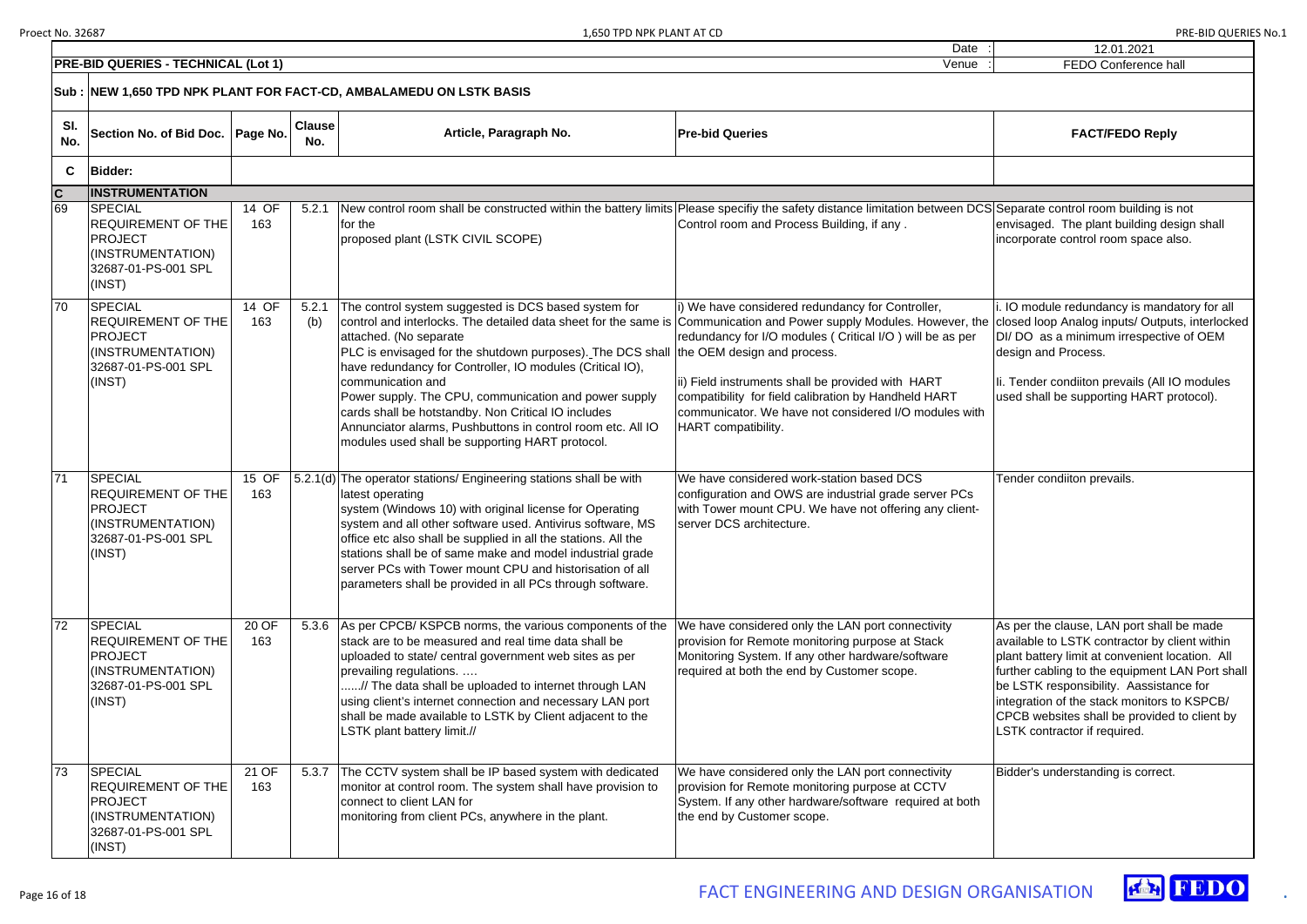|   | 12.01.2021                                                                      |
|---|---------------------------------------------------------------------------------|
|   | <b>FEDO Conference hall</b>                                                     |
|   |                                                                                 |
|   | <b>FACT/FEDO Reply</b>                                                          |
|   |                                                                                 |
|   | Point type Infra red gas detectors shall be<br>considered for Ammonia and RLNG. |
| Ł | Bidder's understanding is inline with tender<br>requirements.                   |
|   | Tender condiiton prevails.                                                      |
|   | Bidder's understanding is inline with tender<br>requirements.                   |
|   | Tender condiiton prevails. Interposing relay<br>cabinet shal be located at MCC. |
|   | Tender condiiton prevails.                                                      |
|   | Tender condiiton prevails. (All OFC shall be<br>armored type only)              |
|   |                                                                                 |



| <b>PRE-BID QUERIES - TECHNICAL (Lot 1)</b> |                                                                                                                     |                                                                     |       |                                                                                                                                                                                                                                                                                                         | Venue                                                                                                                                                                                    | FEDO Conference ha                                                   |  |  |  |
|--------------------------------------------|---------------------------------------------------------------------------------------------------------------------|---------------------------------------------------------------------|-------|---------------------------------------------------------------------------------------------------------------------------------------------------------------------------------------------------------------------------------------------------------------------------------------------------------|------------------------------------------------------------------------------------------------------------------------------------------------------------------------------------------|----------------------------------------------------------------------|--|--|--|
|                                            |                                                                                                                     | Sub : NEW 1,650 TPD NPK PLANT FOR FACT-CD, AMBALAMEDU ON LSTK BASIS |       |                                                                                                                                                                                                                                                                                                         |                                                                                                                                                                                          |                                                                      |  |  |  |
| SI.<br>No.                                 |                                                                                                                     | <b>Clause</b><br>Section No. of Bid Doc.   Page No.<br>No.          |       | Article, Paragraph No.                                                                                                                                                                                                                                                                                  | <b>Pre-bid Queries</b>                                                                                                                                                                   | <b>FACT/FEDO Reply</b>                                               |  |  |  |
| C                                          | <b>Bidder:</b>                                                                                                      |                                                                     |       |                                                                                                                                                                                                                                                                                                         |                                                                                                                                                                                          |                                                                      |  |  |  |
| 74                                         | <b>SPECIAL</b><br><b>REQUIREMENT OF THE</b><br><b>PROJECT</b><br>(INSTRUMENTATION)<br>32687-01-PS-001 SPL<br>(INST) | 22 OF<br>163                                                        | 5.3.8 | Necessary gas detectors shall be provided in the new<br>installation to detect the RLNG and ammonia leakage.<br>Minimum number of gas detectors to be<br>considered is 2Nos near the burner floor (Excluding spares)<br>for RLNG and 4<br>nos for ammonia at various locations in plant.                | Please specifiy the type of gas leak detector required for<br><b>RLNG and Ammonia area.</b>                                                                                              | Point type Infra red gas detectors<br>considered for Ammonia and RLN |  |  |  |
| 75                                         | <b>SPECIAL</b><br><b>REQUIREMENT OF THE</b><br><b>PROJECT</b><br>(INSTRUMENTATION)<br>32687-01-PS-001 SPL<br>(INST) | 34 OF<br>163                                                        | 10.3  | HAZARDOUS AREA INSTRUMENT SELECTION<br>It is ascertained that flammable atmosphere is expected only<br>where RLNG/<br>Ammonia is handled. However, all instruments shall be<br>specified Flame proof<br>(Exd). Non-flame proof instruments shall be housed in purged                                    | We have considered that flame proof (Exd) and IP-65 field Bidder's understanding is inline w<br>instruemnts and JB as per hazardous area requirement                                     | requirements.                                                        |  |  |  |
| 76                                         | <b>SPECIAL</b><br><b>REQUIREMENT OF THE</b><br><b>PROJECT</b><br>(INSTRUMENTATION)<br>32687-01-PS-001 SPL<br>(INST) | 34 OF<br>163                                                        | 10.4  | Process Switches are not preferred, instead transmitters with<br>either inbuilt<br>contact (In addition to the 4-20mA HART signal) or with<br>external trip amplifieror with soft switch in control system is<br>preferred because of advanced diagnostic possibilities.                                | Process switches requirement shall be as per the OEM<br>recommendation for process interlock and protection.                                                                             | Tender condiiton prevails.                                           |  |  |  |
| 77                                         | <b>SPECIAL</b><br><b>REQUIREMENT OF THE</b><br>PROJECT<br>(INSTRUMENTATION)<br>32687-01-PS-001 SPL<br>(INST)        | 38 OF<br>163                                                        | 10.12 | Different junction boxes shall be used for the following types<br>of inputs/outputs<br>$\bullet$ Al/AO<br>$\bullet$ DI/DO<br>• Power supply for instruments (110V AC)                                                                                                                                   | We are confirming that three type of Junction boxes (<br>AJB, DJB and PJB) used for Control and Instrumentation<br>system.                                                               | Bidder's understanding is inline w<br>requirements.                  |  |  |  |
| $\overline{78}$                            | <b>SPECIAL</b><br><b>REQUIREMENT OF THE</b><br><b>PROJECT</b><br>(INSTRUMENTATION)<br>32687-01-PS-001 SPL<br>(INST) | 39 OF<br>163                                                        | 10.13 | Separate instrument relay cabinet is envisaged and the same<br>shall be located in MCC.                                                                                                                                                                                                                 | Interposing relay cabinet shall be part of DCS Marshalling<br>Cabinet and same shall be located in the DCS Equipment cabinet shal be located at MCC.<br>control room.<br>Please confirm. | Tender condiiton prevails. Interpo                                   |  |  |  |
| 79                                         | <b>SPECIAL</b><br><b>REQUIREMENT OF THE</b><br><b>PROJECT</b><br>(INSTRUMENTATION)<br>32687-01-PS-001 SPL<br>(INST) | 40 OF<br>163                                                        |       | 10.16   All instruments shall meet the technical requirements as<br>defined in the<br>following Specifications to be suitable for use in the Radio<br>frequency/ Electromagnetic interference prone areas typically<br>expected in industrial area:<br>EC 61000 Sections 4.1 thru 4.5 - Electromagnetic | The same shall be included in the QAP for Field<br>instruments.                                                                                                                          | Tender condiiton prevails.                                           |  |  |  |
| 80                                         | <b>SPECIAL</b><br><b>REQUIREMENT OF THE</b><br>PROJECT<br>(INSTRUMENTATION)<br>32687-01-PS-001 SPL<br>(INST)        | 42 OF<br>163                                                        | 11.12 | Fiber optic cables shall be laid through HDPE conduits only.                                                                                                                                                                                                                                            | Unaromored FOC will be laid in HDPE conduit. Please<br>confirm.                                                                                                                          | Tender condiiton prevails. (All OF<br>armored type only)             |  |  |  |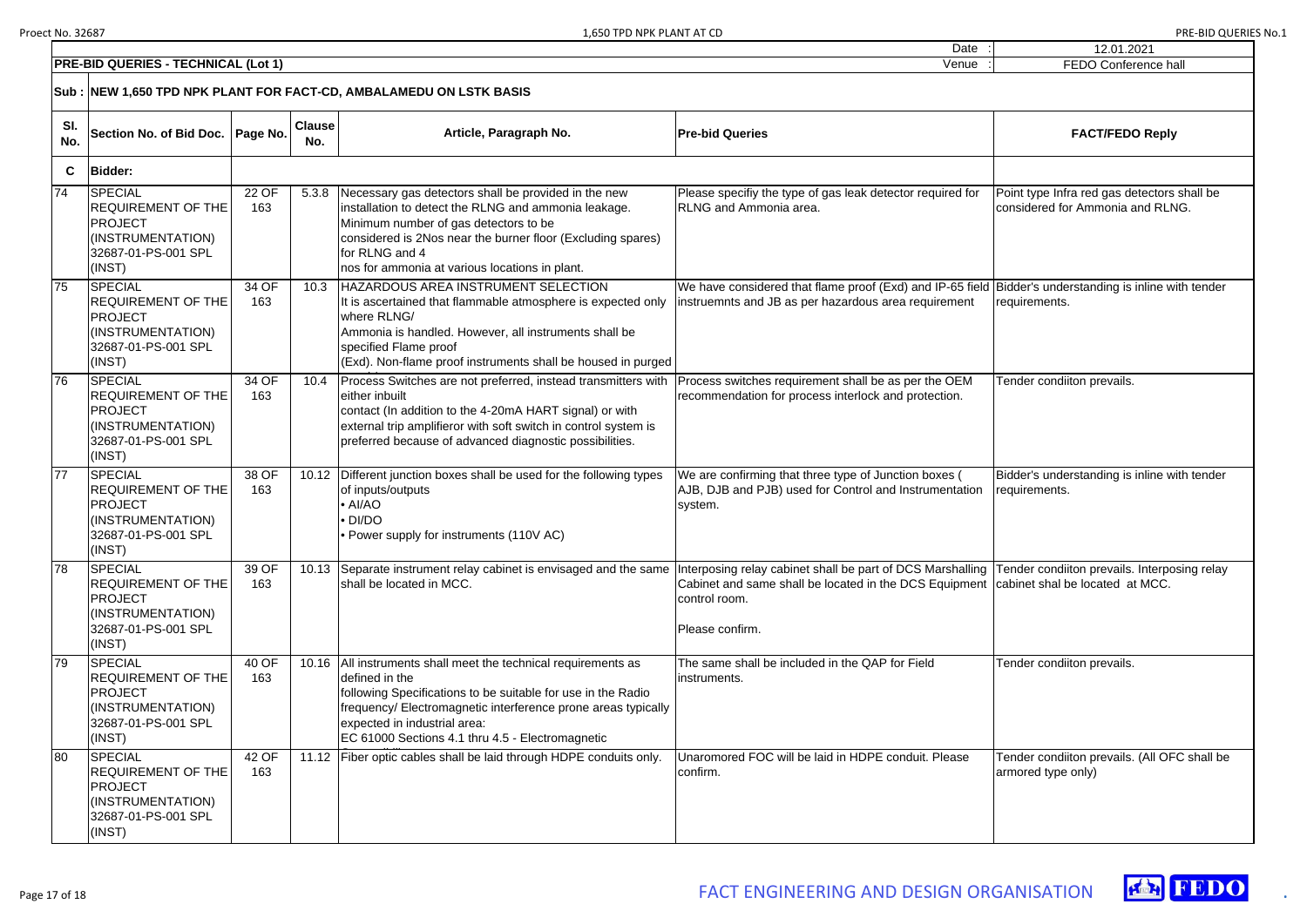| !,650 TPD NPK PLANT AT CD |       | PRE-BID QUERIES No.1 |  |
|---------------------------|-------|----------------------|--|
|                           | Date. | 12.01.2021           |  |

| 12.01.2021                                                                                                          |
|---------------------------------------------------------------------------------------------------------------------|
| <b>FEDO Conference hall</b>                                                                                         |
|                                                                                                                     |
| <b>FACT/FEDO Reply</b>                                                                                              |
|                                                                                                                     |
| Tender condiiton prevails. For special<br>instruments such site calibration can be relaxed<br>on case to case basis |
| Tender condiiton prevails.                                                                                          |
| Vibration monitoring as applicable as per<br>32687-01-PS-001 PH1 shall be<br>provided for all heavy machineries.    |
| 1.4-20mA based Vibration monitors is<br>acceptable.                                                                 |
| 2. Tender condition prevails. Please refer<br>32687-01-PS-001 SPL (INST) clause 10.7.                               |
| 1. Not required.<br>2. Not required.<br>3. Please refer to 14ES005/15 clause 3.11.1.                                |

Date



|            | <b>PRE-BID QUERIES - TECHNICAL (Lot 1)</b>                                                                          | FEDO Conference ha |                      |                                                                                                                                                                                                                                                      |                                                                                                                                                                                                                                                                                                                                      |                                                                                                                                                                                                                   |
|------------|---------------------------------------------------------------------------------------------------------------------|--------------------|----------------------|------------------------------------------------------------------------------------------------------------------------------------------------------------------------------------------------------------------------------------------------------|--------------------------------------------------------------------------------------------------------------------------------------------------------------------------------------------------------------------------------------------------------------------------------------------------------------------------------------|-------------------------------------------------------------------------------------------------------------------------------------------------------------------------------------------------------------------|
|            |                                                                                                                     |                    |                      | Sub :  NEW 1,650 TPD NPK PLANT FOR FACT-CD, AMBALAMEDU ON LSTK BASIS                                                                                                                                                                                 |                                                                                                                                                                                                                                                                                                                                      |                                                                                                                                                                                                                   |
| SI.<br>No. | Section No. of Bid Doc.                                                                                             | Page No.           | <b>Clause</b><br>No. | Article, Paragraph No.                                                                                                                                                                                                                               | <b>Pre-bid Queries</b>                                                                                                                                                                                                                                                                                                               | <b>FACT/FEDO Reply</b>                                                                                                                                                                                            |
| C          | <b>Bidder:</b>                                                                                                      |                    |                      |                                                                                                                                                                                                                                                      |                                                                                                                                                                                                                                                                                                                                      |                                                                                                                                                                                                                   |
| 81         | <b>SPECIAL</b><br><b>REQUIREMENT OF THE</b><br><b>PROJECT</b><br>(INSTRUMENTATION)<br>32687-01-PS-001 SPL<br>(INST) | 42 OF<br>163       |                      | 11.3.1.1 All instruments shall be calibrated at site using suitable<br>calibration<br>equipments to test and verify its output prior to installation.<br>This includes<br>gauges, transmitters, control valves, on-off valves etc. Any<br>adjustment | All the instrument will be factory calibrated as per the<br>standared procedure, however the field instrument range<br>and configuration setting shall be done at site as per the<br>process/equipment requirement.<br>Please confirm.                                                                                               | Tender condiiton prevails. For spe<br>instruments such site calibration o<br>on case to case basis                                                                                                                |
| 82         | <b>SPECIAL</b><br><b>REQUIREMENT OF THE</b><br><b>PROJECT</b><br>(INSTRUMENTATION)<br>32687-01-PS-001 SPL<br>(INST) | 43 OF<br>163       | 11.4                 | Double Earthing of all field instruments and junction<br>boxes/local panel, trays etc is in the LSTK scope. For this<br>adequate earthing cables shall be<br>considered. Earth cables shall be connected to earth pits.                              | All the field instruments are loop earthed via multicore<br>cabiles from DCS panels and electrical earth for JB &<br>LCP.                                                                                                                                                                                                            | Tender condiiton prevails.                                                                                                                                                                                        |
| 83         | <b>SPECIAL</b><br><b>REQUIREMENT OF THE</b><br><b>PROJECT</b><br>(INSTRUMENTATION)<br>32687-01-PS-001 SPL<br>(INST) | 65 OF<br>163       | 16                   | Vibration Monitoring system and winding/Bearing RTD                                                                                                                                                                                                  | Vibration & Beaing/winding temp. monitoring system<br>requirement shall be as per the OEM recommendation.<br>However, if same is provided 1. Vibration probe with 4-<br>20mA output connected to DCS for monitoring and<br>protection.<br>2. Winding/Bearing RTD will be directly connected to DCS. acceptable.<br>Please confirm.   | Vibration monitoring as applicab<br>32687-01-PS-001 PH1 shall b<br>provided for all heavy machineries<br>1. 4-20mA based Vibration monito<br>2. Tender condition prevails. Plea<br>32687-01-PS-001 SPL (INST) cla |
|            | 84 SPECIAL<br><b>REQUIREMENT OF THE</b><br><b>PROJECT</b><br>(INSTRUMENTATION)<br>32687-01-PS-001 SPL<br>(INST)     |                    |                      | General                                                                                                                                                                                                                                              | The following Plant facility/Environmental quality<br>requirements are not specified in the Tender. The same<br>is not considered in our scope of work.<br>1. Ambient Air Quality Monitoring System (AAQMS)<br>2. Meteorological Monitoring Sysyem (MMS)<br>3.GPS Master -slave clock system for time<br>synchronization (DCS & PLC) | 1. Not required.<br>2. Not required.<br>3. Please refer to 14ES005/15 cla                                                                                                                                         |

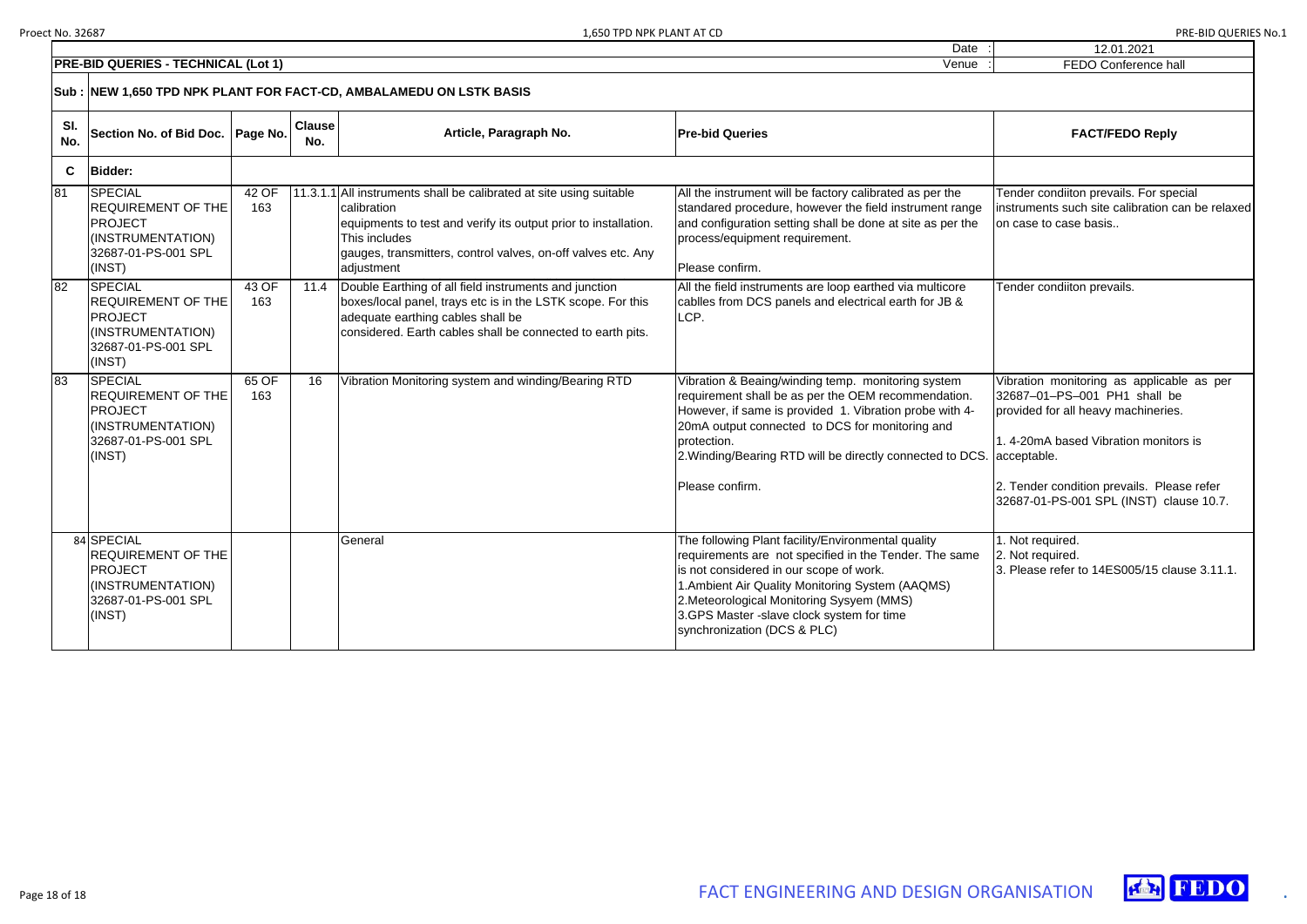|          | 20.01.2021                                                                                                                                                                                                                                                                                                                           |
|----------|--------------------------------------------------------------------------------------------------------------------------------------------------------------------------------------------------------------------------------------------------------------------------------------------------------------------------------------|
|          | <b>Video Conferencce</b>                                                                                                                                                                                                                                                                                                             |
|          |                                                                                                                                                                                                                                                                                                                                      |
|          | <b>FACT/FEDO Reply</b>                                                                                                                                                                                                                                                                                                               |
|          |                                                                                                                                                                                                                                                                                                                                      |
|          |                                                                                                                                                                                                                                                                                                                                      |
|          | For conducting PGTR, the Owner will supply<br>Bentonite / Clay as specified by the Process<br>Licesor.<br>Bidder to submit the specification for bentonite<br>or clay required at the battery limit inline with<br>Clause 2.6(A) of Design Basis of Tender. Also<br>Bidder to confirm the bentonite specified is<br>sodium bentonite |
| e        | Noted.                                                                                                                                                                                                                                                                                                                               |
| II<br>اد | <b>Noted</b>                                                                                                                                                                                                                                                                                                                         |
| J        | Typographical error.<br>Reas as "The bidder shall also furnish the<br>details of using PR alone for the production of<br>DAP 18:46:0."                                                                                                                                                                                               |
|          | Noted. Bidder to specify the total quantity of<br>steam and water required including OSBL as<br>per tender requirement.                                                                                                                                                                                                              |
|          | Noted. Refer corrigendum in this regard.                                                                                                                                                                                                                                                                                             |
|          | Refer Reply for Pt No.2                                                                                                                                                                                                                                                                                                              |



| <b>PRE-BID QUERIES - TECHNICAL (Lot 1)</b><br>Venue |                                                                     |          |                      |                                                                                                                                                                                                                                                                                                                                                                                                  |                                                                                                                                                                                                                                                                                                                                                                                                                | <b>Video Conferencce</b>                                                                                                                                                                                                                                      |  |  |  |
|-----------------------------------------------------|---------------------------------------------------------------------|----------|----------------------|--------------------------------------------------------------------------------------------------------------------------------------------------------------------------------------------------------------------------------------------------------------------------------------------------------------------------------------------------------------------------------------------------|----------------------------------------------------------------------------------------------------------------------------------------------------------------------------------------------------------------------------------------------------------------------------------------------------------------------------------------------------------------------------------------------------------------|---------------------------------------------------------------------------------------------------------------------------------------------------------------------------------------------------------------------------------------------------------------|--|--|--|
|                                                     | Sub : NEW 1,650 TPD NPK PLANT FOR FACT-CD, AMBALAMEDU ON LSTK BASIS |          |                      |                                                                                                                                                                                                                                                                                                                                                                                                  |                                                                                                                                                                                                                                                                                                                                                                                                                |                                                                                                                                                                                                                                                               |  |  |  |
| SI.<br>No.                                          | Section No. of Bid Doc.   Page No.                                  |          | <b>Clause</b><br>No. | Article, Paragraph No.                                                                                                                                                                                                                                                                                                                                                                           | <b>Pre-bid Queries</b>                                                                                                                                                                                                                                                                                                                                                                                         | <b>FACT/FEDO Reply</b>                                                                                                                                                                                                                                        |  |  |  |
| D                                                   | <b>Bidder:</b>                                                      |          |                      |                                                                                                                                                                                                                                                                                                                                                                                                  |                                                                                                                                                                                                                                                                                                                                                                                                                |                                                                                                                                                                                                                                                               |  |  |  |
|                                                     | A  PROCESS:                                                         |          |                      |                                                                                                                                                                                                                                                                                                                                                                                                  |                                                                                                                                                                                                                                                                                                                                                                                                                |                                                                                                                                                                                                                                                               |  |  |  |
|                                                     | 32687-11- PS-001-DB<br>Design Basis                                 | 23 of 29 | 8.1.9                | Available fillers Sulphur Muck & Gypsum                                                                                                                                                                                                                                                                                                                                                          | We do not accept the use of specified gypsum (too wet<br>and fine) or Sulphur muck for doing PGTR of 20.20. 13 S<br>and DAP. Specified Clay or Bentonite will be used for<br>doing PGTRs.                                                                                                                                                                                                                      | For conducting PGTR, the Owner<br>Bentonite / Clay as specified by th<br>Licesor.<br>Bidder to submit the specification<br>or clay required at the battery limi<br>Clause 2.6(A) of Design Basis of<br>Bidder to confirm the bentonite sp<br>sodium bentonite |  |  |  |
| $\overline{2}$                                      | <b>Project Description</b>                                          | 6 of 7   |                      | 3.3 (iii) Material of Construction (MOC) for equipments in the NPK<br>process plant has to be suitable for the production of NP<br>20:20:0:13 and DAP only. Muriate of potash storage and<br>handling are Excluded from the scope od BIDDER. However<br>the engineering and documents/deliverables for using MOP &<br>associated required in the ISBL shall be furnished by the<br><b>BIDDER</b> | There is a contradiction on several points of the tender (i.e Noted.<br>point 3.3 of Plant Configuration, pag.6 of 7). Plant should<br>be designed to produce NPKs (like 10.26.26) but MOC of<br>equipment of the Plant has to be suitable only for<br>20.20.0:13S and DAP. Complying with this requirement<br>some equipments & pipes/CV will experience corrosion<br>problems during production of 10.26.26. |                                                                                                                                                                                                                                                               |  |  |  |
| 3                                                   | Scope of Work                                                       | 4 of 25  | $\mathsf{v}$         | For Proprietary Equipment from OEM under the supply scope<br>of Process licensor, the BIDDER shall obtain from Process<br>licensor, contact details of proprietary equipment suppliers<br>along with reference of supply & performance feedback so as<br>to ensure that proven suppliers can be suitably tagged by<br>OWNER/Consultant, if required.                                             | M/s INCRO will supply proprietary equipment and they will Noted<br>keep the control of their tagged suppliers for future control<br>of their related information and patents.                                                                                                                                                                                                                                  |                                                                                                                                                                                                                                                               |  |  |  |
|                                                     | Scope of Work                                                       | 6 of 25. | 2. ii                | For DAP 18:46:0: Rated capacity of 75 TPH<br>(iii)<br>(minimum) for 22 hours of operation in a day shall produce<br>from Pre Neutraliser with Pipe Reactor (PN+PR). However<br>the bidder shall furnish the design details of using PR alone<br>for the production of NP 20:20:0:13.                                                                                                             | Tender should say: "of using PRs alone for producing Typographical error.<br>DAP." It will not be possible to produce 20.20.0 with PR<br>alone.                                                                                                                                                                                                                                                                | Reas as "The bidder shall also fur<br>details of using PR alone for the p<br>DAP 18:46:0."                                                                                                                                                                    |  |  |  |
| 5                                                   | Design Basis                                                        | 9 of 39  | 3.3                  | Steam Pressure at battery limit: 8 ATA & 175oC                                                                                                                                                                                                                                                                                                                                                   | Steam. Pressure required is 8 kg/cm2 g min.at BL, not 8<br>ATA as indicated on Tender.                                                                                                                                                                                                                                                                                                                         | Noted. Bidder to specify the total<br>steam and water required includir<br>per tender requirement.                                                                                                                                                            |  |  |  |
| 6                                                   | Design Basis                                                        | 12 of 39 | 4.4                  | Product shall be granular, free flowing and non-caking in<br>storage. Product temperature shall be 45°C (Max.) at the<br>outlet of Final Product cooler (to be guaranteed).                                                                                                                                                                                                                      | Temperature of final product at the outlet of the cooler will<br>be 45°C max.or 15°C max. above ambient temperature.                                                                                                                                                                                                                                                                                           | Noted. Refer corrigendum in this                                                                                                                                                                                                                              |  |  |  |
|                                                     | Design Basis                                                        | 20 of 39 | 7.5                  |                                                                                                                                                                                                                                                                                                                                                                                                  | Contradictions between 7.5 and 7.3 regarding MOC of<br>equipment.                                                                                                                                                                                                                                                                                                                                              | Refer Reply for Pt No.2                                                                                                                                                                                                                                       |  |  |  |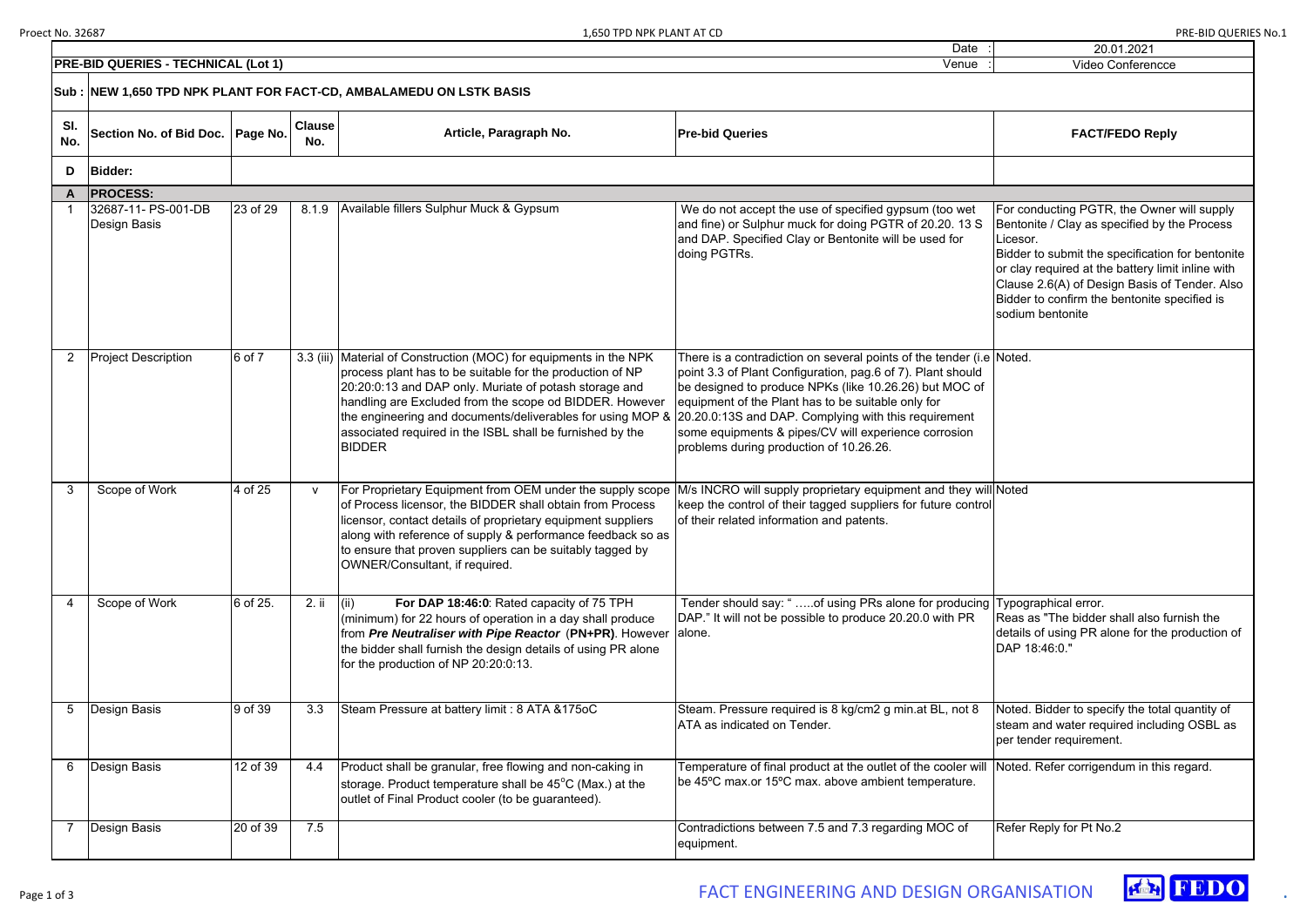| Date                                                                                       | 20.01.2021                                                                                                                                                                                                                                     |
|--------------------------------------------------------------------------------------------|------------------------------------------------------------------------------------------------------------------------------------------------------------------------------------------------------------------------------------------------|
| Venue                                                                                      | Video Conferencce                                                                                                                                                                                                                              |
|                                                                                            |                                                                                                                                                                                                                                                |
|                                                                                            | <b>FACT/FEDO Reply</b>                                                                                                                                                                                                                         |
|                                                                                            |                                                                                                                                                                                                                                                |
| y with Mixed<br>alone as                                                                   | Noted                                                                                                                                                                                                                                          |
|                                                                                            | Refer Reply to Pt No.1                                                                                                                                                                                                                         |
| οr.                                                                                        | Noted. Refer corrigendum in this regard.                                                                                                                                                                                                       |
|                                                                                            | flexible hoses Noted. Refer corrigendum in this regard.                                                                                                                                                                                        |
| 205.                                                                                       | Noted. Refer corrigendum in this regard.                                                                                                                                                                                                       |
| lly in one<br>requesting to<br>e change can<br>and TGS)<br>liquid level of<br>e upper part | All the Scrubber shall be metallic.<br>Bidder to intimate the recommended MOC for<br>the scrubbers other than Prescurbber and<br>TGS.                                                                                                          |
| L                                                                                          | Noted. Refer corrigendum in this regard.                                                                                                                                                                                                       |
| Duplex                                                                                     | Noted. Refer corrigendum in this regard.                                                                                                                                                                                                       |
| n a noise level                                                                            | Bidder to specify the Noise level guaranteed for<br>each equipment and also to confirm the noise<br>level at any location of the plant shall not<br>exceed the maximum permissible level as per<br>applicable noise regulation in the country. |
| product                                                                                    | Noted. Refer corrigendum in this regard.                                                                                                                                                                                                       |
|                                                                                            |                                                                                                                                                                                                                                                |



|                 | <b>PRE-BID QUERIES - TECHNICAL (Lot 1)</b> | Video Conferencce |                      |                                                                                                                                                                                                                                                                                                                                                                                                                                                                |                                                                                                                                                                                                                                                                                                                                                                                             |                                                                                                                                                                                                                           |
|-----------------|--------------------------------------------|-------------------|----------------------|----------------------------------------------------------------------------------------------------------------------------------------------------------------------------------------------------------------------------------------------------------------------------------------------------------------------------------------------------------------------------------------------------------------------------------------------------------------|---------------------------------------------------------------------------------------------------------------------------------------------------------------------------------------------------------------------------------------------------------------------------------------------------------------------------------------------------------------------------------------------|---------------------------------------------------------------------------------------------------------------------------------------------------------------------------------------------------------------------------|
|                 |                                            |                   |                      | Sub : NEW 1,650 TPD NPK PLANT FOR FACT-CD, AMBALAMEDU ON LSTK BASIS                                                                                                                                                                                                                                                                                                                                                                                            |                                                                                                                                                                                                                                                                                                                                                                                             |                                                                                                                                                                                                                           |
| SI.<br>No.      | Section No. of Bid Doc.   Page No.         |                   | <b>Clause</b><br>No. | Article, Paragraph No.                                                                                                                                                                                                                                                                                                                                                                                                                                         | <b>Pre-bid Queries</b>                                                                                                                                                                                                                                                                                                                                                                      | <b>FACT/FEDO Reply</b>                                                                                                                                                                                                    |
| D               | <b>Bidder:</b>                             |                   |                      |                                                                                                                                                                                                                                                                                                                                                                                                                                                                |                                                                                                                                                                                                                                                                                                                                                                                             |                                                                                                                                                                                                                           |
| 8               | Design Basis                               | 20 of 39          | 8.1.4                | Plant design shall be based on an energy efficient state of the<br>art commercially proven & economically operating Mixed<br>Process Technology (PN+PR). However, the plant shall be<br>capable of producing NP 20:20:0:13S without the Pipe<br>Reactor                                                                                                                                                                                                        | Energy efficient state takes places operating with Mixed<br>Process Technology (PN+PR) not with PN alone as<br>requested for PGTR of 20.20.0 13S.                                                                                                                                                                                                                                           | Noted                                                                                                                                                                                                                     |
| 9               | <b>Design Basis</b>                        | 20 of 39          | 8.1.9                |                                                                                                                                                                                                                                                                                                                                                                                                                                                                | See our comment no.1.                                                                                                                                                                                                                                                                                                                                                                       | Refer Reply to Pt No.1                                                                                                                                                                                                    |
| 10 <sup>°</sup> | Design Basis                               | 23 of 39          |                      | 8.1.14 All inputs to granulation should be kept constant, so that the<br>granulation can reach a steady state of high granulation<br>efficiency, giving granulator out solids with a high content of<br>product size particles, thereby giving a high on-stream time.<br>Granulator should be provided with reversible motor. The<br>Granulation loop configuration shall be optimized to permit<br>the manufacture of all NPK grades specified in the tender. | No reverse rotation is required for Granulator.                                                                                                                                                                                                                                                                                                                                             | Noted. Refer corrigendum in this regard                                                                                                                                                                                   |
| 11              | Design Basis                               | 33 of 39          | $9.1$ .ii            | Metallurgy of critical Equipment<br>Liquid<br>Ammonia Spargers : SS 904L or equivalent                                                                                                                                                                                                                                                                                                                                                                         | Granulator Ammoniation System is made of flexible hoses<br>and SS 316L parts. SS 904 L not required.                                                                                                                                                                                                                                                                                        | Noted. Refer corrigendum in this regard                                                                                                                                                                                   |
|                 | 12   Design Basis                          | 34 of 39          |                      | 9.1. viii Metallurgy of critical Equipment<br>Spray<br>Nozzles: Hastelloy C or equivalent                                                                                                                                                                                                                                                                                                                                                                      | MOC of Spray nozzles for TGS is Duplex 2205.                                                                                                                                                                                                                                                                                                                                                | Noted. Refer corrigendum in this regard                                                                                                                                                                                   |
| 13              | Design Basis                               | 34 of 39          |                      | 1. vii & vi Metallurgy of critical Equipment                                                                                                                                                                                                                                                                                                                                                                                                                   | We recommend to fabricate the scrubber only in one<br>MOC, metallic or in FRP but since FACT is requesting to<br>use RLCS in the upper part of scrubbers, the change can<br>be made for Scrubbers (not for Prescrubber and TGS)<br>from a flange located 1 m above maximum liquid level of<br>cyclonic tower which means 1.5 m above the upper part<br>on connection to scrubber inlet arm. | All the Scrubber shall be metallic.<br>Bidder to intimate the recommended MC<br>the scrubbers other than Prescurbber ar<br>TGS.                                                                                           |
|                 |                                            |                   |                      |                                                                                                                                                                                                                                                                                                                                                                                                                                                                | Whole Prescrubber will be made in SS 904 L                                                                                                                                                                                                                                                                                                                                                  | Noted. Refer corrigendum in this regard                                                                                                                                                                                   |
|                 |                                            |                   |                      |                                                                                                                                                                                                                                                                                                                                                                                                                                                                | TGS will be made in CSRL and internals in Duplex<br>2205/SS 316 L/PP.                                                                                                                                                                                                                                                                                                                       | Noted. Refer corrigendum in this regard                                                                                                                                                                                   |
|                 | 14   Design Basis                          | 36 of 39          | 11.3                 | Noise level                                                                                                                                                                                                                                                                                                                                                                                                                                                    | The following equipment will not comply with a noise level<br>< 75 dB at 1 m of equipment: -<br>Chain Mill Crushers, -<br>Dryer knockers (feed end side),<br>Main fan (ground floor, scrubbing area)                                                                                                                                                                                        | Bidder to specify the Noise level guarant<br>each equipment and also to confirm the<br>level at any location of the plant shall no<br>exceed the maximum permissible level a<br>applicable noise regulation in the countr |
| 15              | Performance Guarantee<br>Test              | 5 of 15           | 1.3.2<br>(b)         |                                                                                                                                                                                                                                                                                                                                                                                                                                                                | We will not guarantee a temperature of final product<br>cooler less than 45°C anytime.                                                                                                                                                                                                                                                                                                      | Noted. Refer corrigendum in this regard                                                                                                                                                                                   |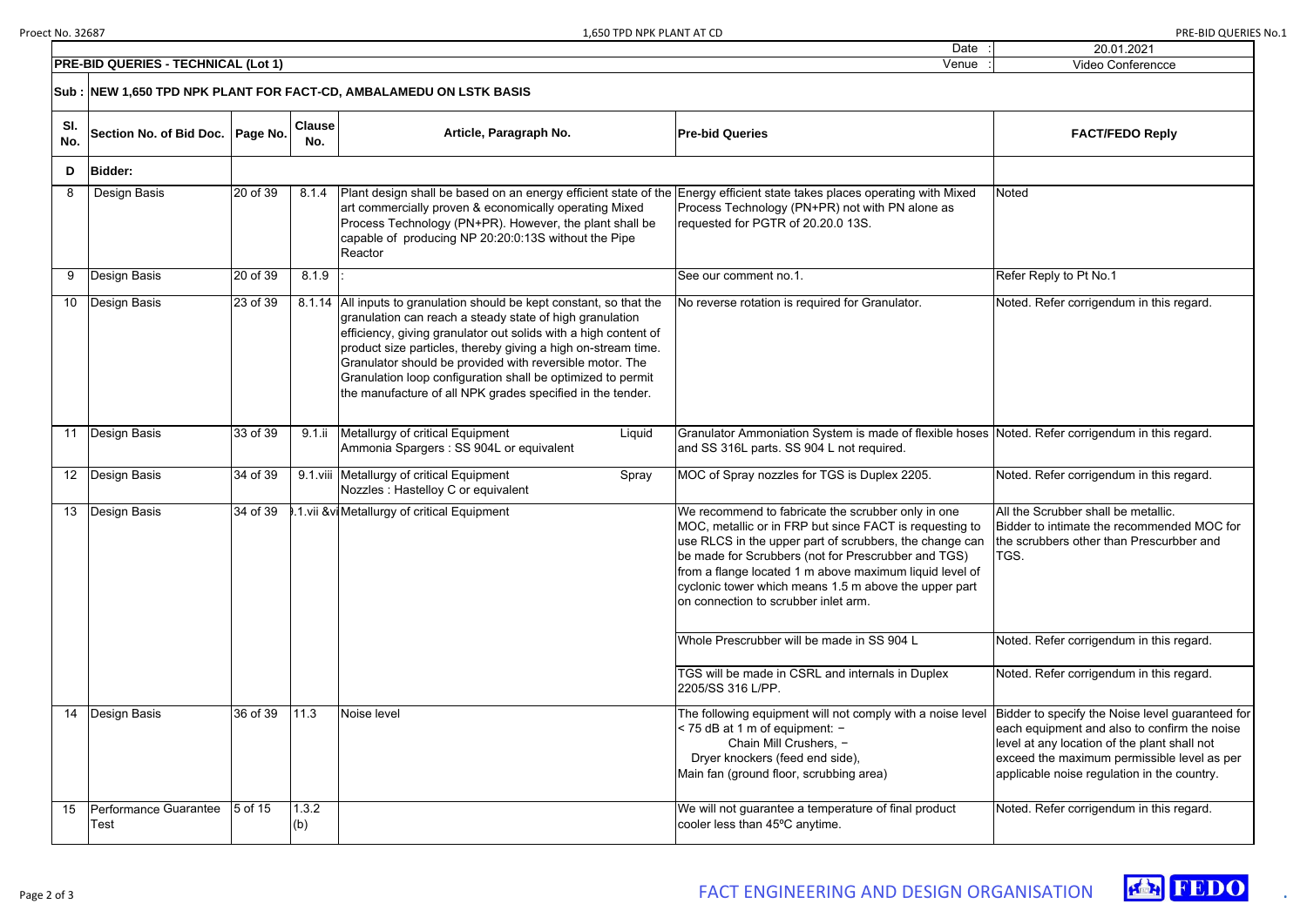| $\vdots$ | 20.01.2021                               |
|----------|------------------------------------------|
|          | Video Conferencce                        |
|          |                                          |
|          | <b>FACT/FEDO Reply</b>                   |
|          |                                          |
|          | Noted. Refer corrigendum in this regard. |
| n        |                                          |
|          | Noted. Refer corrigendum in this regard. |
| t.<br>ì  |                                          |
|          | Noted.                                   |





|                                                                     | <b>PRE-BID QUERIES - TECHNICAL (Lot 1)</b> | Video Conferencce    |                      |                                                                                                                                                                                                                                                                                                                                                                                                                                                                              |                                                                                                                                                                                                                                                                                                                                                                                      |                                    |  |  |
|---------------------------------------------------------------------|--------------------------------------------|----------------------|----------------------|------------------------------------------------------------------------------------------------------------------------------------------------------------------------------------------------------------------------------------------------------------------------------------------------------------------------------------------------------------------------------------------------------------------------------------------------------------------------------|--------------------------------------------------------------------------------------------------------------------------------------------------------------------------------------------------------------------------------------------------------------------------------------------------------------------------------------------------------------------------------------|------------------------------------|--|--|
| Sub : NEW 1,650 TPD NPK PLANT FOR FACT-CD, AMBALAMEDU ON LSTK BASIS |                                            |                      |                      |                                                                                                                                                                                                                                                                                                                                                                                                                                                                              |                                                                                                                                                                                                                                                                                                                                                                                      |                                    |  |  |
| SI.<br>No.                                                          | Section No. of Bid Doc.   Page No.         |                      | <b>Clause</b><br>No. | Article, Paragraph No.                                                                                                                                                                                                                                                                                                                                                                                                                                                       | <b>Pre-bid Queries</b>                                                                                                                                                                                                                                                                                                                                                               | <b>FACT/FEDO Reply</b>             |  |  |
| D                                                                   | <b>Bidder:</b>                             |                      |                      |                                                                                                                                                                                                                                                                                                                                                                                                                                                                              |                                                                                                                                                                                                                                                                                                                                                                                      |                                    |  |  |
| 16                                                                  | Performance Guarantee<br>Гest              | 10&13 of 1.7.7<br>15 | and 2.4              |                                                                                                                                                                                                                                                                                                                                                                                                                                                                              | The "72 consecutive hours" used for calculating average<br>working cost and product quality can include the<br>allowance of 2 hour of plant shutdown a day for cleaning<br>purpose. "Continuous run of 72 h may include an<br>aggregate maximum of 6 hours of Plant shut down". M/s<br>INCRO do not accept the requirement of uninterrupted run<br>of 72 h" for evaluating the PGTR. | Noted. Refer corrigendum in this i |  |  |
| 17                                                                  | Performance Guarantee<br>Гest              | 12 of 15             | 2.2                  |                                                                                                                                                                                                                                                                                                                                                                                                                                                                              | Since the time for doing SLTs and PGTRs for both<br>product is very limited, after completion of SLT for any of<br>the product its PGTR should be accomplished. Then the<br>other SLT and PGTR should be made for the 2nd product.<br>90 days from Mechanical Complexion could be too shorth<br>time for doing two SLTs and 2 PGTRs for two completely<br>different grades.          | Noted. Refer corrigendum in this r |  |  |
| 18                                                                  | Performance Guarantee<br>Геst              | 14 of $15$           | 2.6                  | If any measurement is inconsistent with the bulk of the data,<br>or is otherwise suspected to be incorrect, then the data will be the performances have to be considered in favour of<br>adjusted to achieve consistency and correctness in<br>accordance with general accepted engineering principles and<br>practice as mutually agreed by OWNER and CONTRACTOR.<br>No other adjustments shall be made on the measurements<br>and data recorded during the guarantee test. | Tolerances of instruments/equipment used for measuring<br>Contractor for evaluating PGTR                                                                                                                                                                                                                                                                                             | Noted.                             |  |  |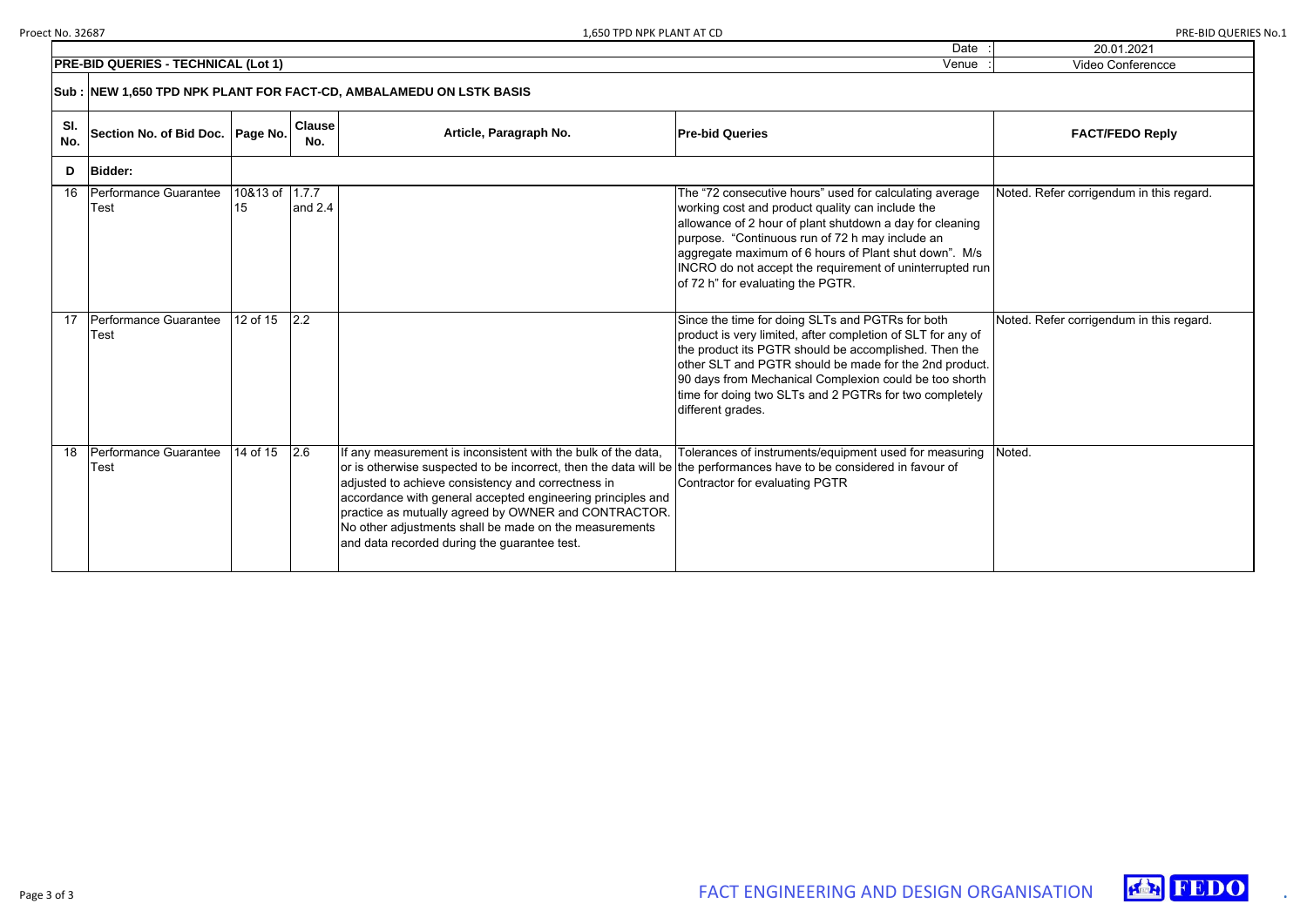|   | 20.01.2021                                                                                                  |
|---|-------------------------------------------------------------------------------------------------------------|
|   | <b>Video Conference</b>                                                                                     |
|   |                                                                                                             |
|   | <b>FACT/FEDO Reply</b>                                                                                      |
|   |                                                                                                             |
|   |                                                                                                             |
|   | BOQ Document is available with the bid. In<br>Electrical part CAMC is required for UPS only.                |
| s | A PMCC with following facilities shall be<br>provided.<br>1. 63A, 3 Phase power outlet for connecting       |
|   | welding set.<br>2. 63A, 3 Phase power outlet for connecting Air<br>Compressor                               |
|   | 3. 32A, 3 Phase power outlet for connecting<br>bench grinder<br>4. DOL Starter for conducting test run of 3 |
|   | phase motors from 100HP to 200HP                                                                            |
|   | 5. DOL Starter for conducting test run of 3                                                                 |
|   | phase motors from 20HP to100HP                                                                              |
|   | 6. DOL Starter for conducting test run of 3                                                                 |
|   | phase motors below 20HP<br>7. 2 Nos. of 32A, 3 Phase power outlet as                                        |
|   | spare                                                                                                       |
|   | Accepted                                                                                                    |
|   |                                                                                                             |
|   |                                                                                                             |
|   | Tender condition shall prevail.                                                                             |
| J |                                                                                                             |
|   |                                                                                                             |
|   |                                                                                                             |
|   | shall be as per the ECBC- User guide                                                                        |
|   | Tender condition shall prevail (Refer clause                                                                |
|   | No:3.10 of Data sheet: 32687-13-DA-92401)                                                                   |
|   |                                                                                                             |
|   | Tender condition shall prevail (Refer clause                                                                |
|   | No:4.7 of Data sheet: 32687-13-DA-92401)                                                                    |
|   | SLD is in the scope of bidder                                                                               |
|   |                                                                                                             |
|   | Load list is in the scope of bidder                                                                         |
|   |                                                                                                             |

|                | <b>PRE-BID QUERIES - TECHNICAL (Lot 1)</b>                         | Video Conference |                      |                                                   |                                                                                                                                                                          |                                                                                                                                                                                                                                                                                                                                                                                                                                                                                        |
|----------------|--------------------------------------------------------------------|------------------|----------------------|---------------------------------------------------|--------------------------------------------------------------------------------------------------------------------------------------------------------------------------|----------------------------------------------------------------------------------------------------------------------------------------------------------------------------------------------------------------------------------------------------------------------------------------------------------------------------------------------------------------------------------------------------------------------------------------------------------------------------------------|
|                | Sub: NEW 1,650 TPD NPK PLANT FOR FACT-CD, AMBALAMEDU ON LSTK BASIS |                  |                      |                                                   |                                                                                                                                                                          |                                                                                                                                                                                                                                                                                                                                                                                                                                                                                        |
| SI.<br>No.     | Section No. of Bid Doc.   Page No.                                 |                  | <b>Clause</b><br>No. | Article, Paragraph No.                            | <b>Pre-bid Queries</b>                                                                                                                                                   | <b>FACT/FEDO Reply</b>                                                                                                                                                                                                                                                                                                                                                                                                                                                                 |
| Е.             | <b>Bidder:</b>                                                     |                  |                      |                                                   |                                                                                                                                                                          |                                                                                                                                                                                                                                                                                                                                                                                                                                                                                        |
|                | ELECTRICAL                                                         |                  |                      |                                                   |                                                                                                                                                                          |                                                                                                                                                                                                                                                                                                                                                                                                                                                                                        |
|                | 32687-13-PS-001,<br><b>Electrical Document</b>                     | $2$ of $2$       | 49                   | BOQ for CAMC for 05 Years                         | Document is not availble. Client is requested to provided<br>same as per Index.                                                                                          | BOQ Document is available with the bid.<br>Electrical part CAMC is required for UPS                                                                                                                                                                                                                                                                                                                                                                                                    |
| $\overline{2}$ | 32687-13-PS-001 DP                                                 | 2 of 17          |                      | List of Workshop Equipments                       | Client is requested to provide list of Workshop equipments A PMCC with following facilities shall be                                                                     | provided.<br>1. 63A, 3 Phase power outlet for connec<br>welding set.<br>2. 63A, 3 Phase power outlet for connec<br>Compressor<br>3. 32A, 3 Phase power outlet for connec<br>bench grinder<br>4. DOL Starter for conducting test run of<br>phase motors from 100HP to 200HP<br>5. DOL Starter for conducting test run of<br>phase motors from 20HP to100HP<br>6. DOL Starter for conducting test run of<br>phase motors below 20HP<br>7. 2 Nos. of 32A, 3 Phase power outlet a<br>spare |
| 3              | 13ES924/14                                                         | 3 of 10          | 6.0.0                | <b>VFD-Requirement</b>                            | We understand VFD shall be provided as per process<br>requirement, We also do not envisagev DOL bypass for<br>VFD system.                                                | Accepted                                                                                                                                                                                                                                                                                                                                                                                                                                                                               |
| 4              | 01ES013/95                                                         | OF <sub>2</sub>  | 3.1.0                | DG Set - Duty class                               | As DG set is required only for emergany purpose, we<br>propose to consider STAND BY duty class DG set instead<br>of Continous Duty. Requested client to accept the same. | Tender condition shall prevail.                                                                                                                                                                                                                                                                                                                                                                                                                                                        |
| 5              | 32687-13-TP-904-01                                                 | 1 of $3$         |                      | 1.7 & 1.8 Power Transformer - Load & No-Load Loss | Client is requested to provide loss figures for Power<br><b>Transformers</b>                                                                                             | shall be as per the ECBC- User quide                                                                                                                                                                                                                                                                                                                                                                                                                                                   |
| 6              | 32687-13-TP-903-01                                                 | $2$ of $5$       | 2.2                  | Busbar Material - HV Switchboard                  | As material and grade of busbar not indicated in the<br>datasheet, we will consider Aluminium busbar for HV<br>Switchboard                                               | Tender condition shall prevail (Refer clai<br>No:3.10 of Data sheet: 32687-13-DA-92                                                                                                                                                                                                                                                                                                                                                                                                    |
|                | 32687-13-TP-906-01                                                 | 1 of $4$         | 9.5                  | Busbar Material - MV Switchgear                   | As material and grade of busbar not indicated in the<br>datasheet, we will consider Aluminium busbar for MV<br>Switchgear                                                | Tender condition shall prevail (Refer clar<br>No:4.7 of Data sheet: 32687-13-DA-924                                                                                                                                                                                                                                                                                                                                                                                                    |
| 8              | General                                                            |                  |                      | Single Line Diagram                               | Single Line Diagram is not available in the bid document.<br>Client is requested to provide the same.                                                                    | SLD is in the scope of bidder                                                                                                                                                                                                                                                                                                                                                                                                                                                          |
| 9              | General                                                            |                  |                      | <b>Load List</b>                                  | Load list of the plant is not available in the bid document.<br>Client is requested to provide the same.                                                                 | Load list is in the scope of bidder                                                                                                                                                                                                                                                                                                                                                                                                                                                    |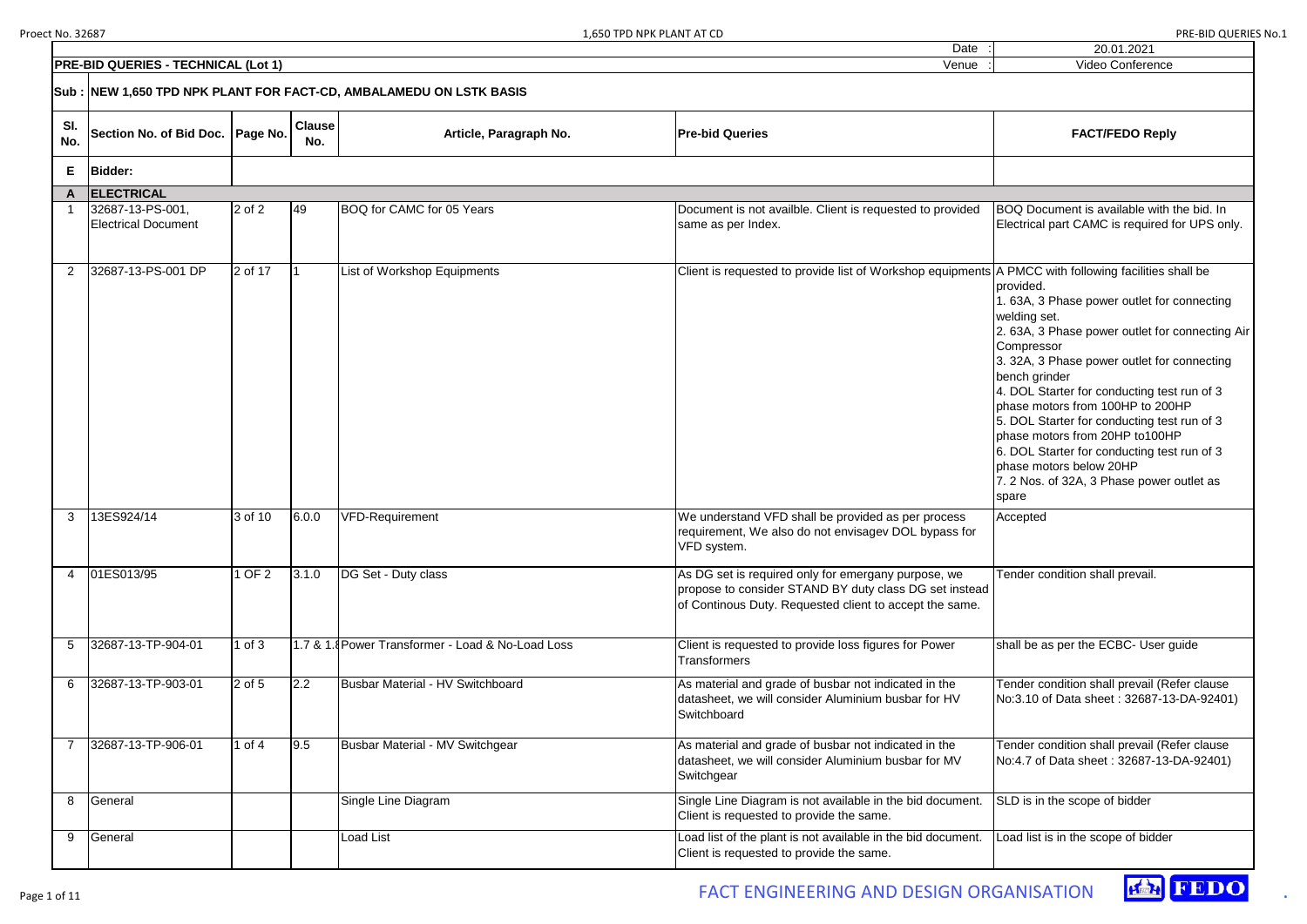20.01.2021 Video Conference

Earth Resistivity measurement is in the scope of bidder

|                 |                                                                     |  |                      |                                 | Dalt                                                                                                                              | ZU.UT.ZUZT                                    |  |  |
|-----------------|---------------------------------------------------------------------|--|----------------------|---------------------------------|-----------------------------------------------------------------------------------------------------------------------------------|-----------------------------------------------|--|--|
|                 | <b>PRE-BID QUERIES - TECHNICAL (Lot 1)</b>                          |  |                      |                                 | Venue                                                                                                                             | Video Conference                              |  |  |
|                 | Sub : NEW 1,650 TPD NPK PLANT FOR FACT-CD, AMBALAMEDU ON LSTK BASIS |  |                      |                                 |                                                                                                                                   |                                               |  |  |
| SI.<br>No.      | Section No. of Bid Doc.   Page No.                                  |  | <b>Clause</b><br>No. | Article, Paragraph No.          | <b>Pre-bid Queries</b>                                                                                                            | <b>FACT/FEDO Reply</b>                        |  |  |
|                 | E Bidder:                                                           |  |                      |                                 |                                                                                                                                   |                                               |  |  |
| 10 <sup>°</sup> | General                                                             |  |                      | Earth resistivity test report   | Earth resistivity test report is not available in the bid<br>document. Client is requested to provide the same.                   | Earth Resistivity measurement is<br>of bidder |  |  |
| 11              | General                                                             |  |                      | Specification of Bus-duct       | Specification of Busduct is not available in the bid<br>document. Client is requested to provide the same.                        | Attached as Annexure E-1 to Cor               |  |  |
| 12 <sup>2</sup> | General                                                             |  |                      | Plot Plan and Substation layout | Plant overall plot plan and Substation layout is not<br>available in the bid document. Client is requested to<br>provide the same | Preparation of Layout is in the sc            |  |  |

Attached as Annexure E- 1 to Corrigendum

Preparation of Layout is in the scope of bidder



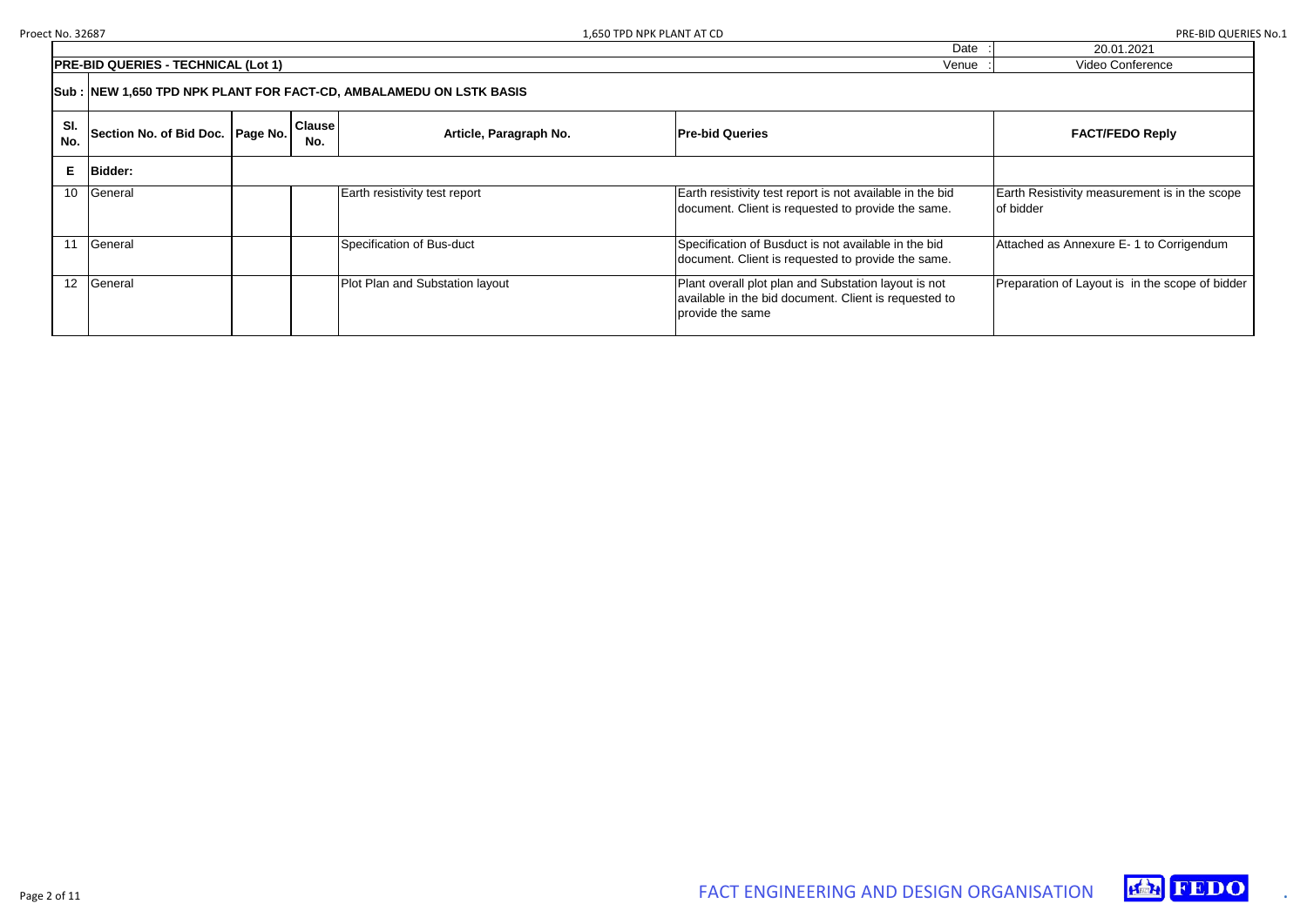|                                                                            |          |                      |                                                              | 1.650 TPD NPK PLANT AT CD                                                                                                                                                                                                                                                                                                                | <b>PRE-BID QUERIES No.1</b>                                                                                                                                                                     |
|----------------------------------------------------------------------------|----------|----------------------|--------------------------------------------------------------|------------------------------------------------------------------------------------------------------------------------------------------------------------------------------------------------------------------------------------------------------------------------------------------------------------------------------------------|-------------------------------------------------------------------------------------------------------------------------------------------------------------------------------------------------|
|                                                                            |          |                      |                                                              | Date                                                                                                                                                                                                                                                                                                                                     | 20.01.2021                                                                                                                                                                                      |
| <b>O QUERIES - TECHNICAL (Lot 1)</b>                                       |          |                      |                                                              | Venue                                                                                                                                                                                                                                                                                                                                    | Video Conference                                                                                                                                                                                |
|                                                                            |          |                      | EW 1,650 TPD NPK PLANT FOR FACT-CD, AMBALAMEDU ON LSTK BASIS |                                                                                                                                                                                                                                                                                                                                          |                                                                                                                                                                                                 |
| ection No. of Bid Doc.   Page No.                                          |          | <b>Clause</b><br>No. | Article, Paragraph No.                                       | <b>Pre-bid Queries</b>                                                                                                                                                                                                                                                                                                                   | <b>FACT/FEDO Reply</b>                                                                                                                                                                          |
| idder:                                                                     |          |                      |                                                              |                                                                                                                                                                                                                                                                                                                                          |                                                                                                                                                                                                 |
| <b>ISTRUMENTATION &amp; TELECOMMUNICATION</b>                              |          |                      |                                                              |                                                                                                                                                                                                                                                                                                                                          |                                                                                                                                                                                                 |
| ection VI 32687-14-PS-  2 of 4<br>DR INST                                  |          | 26 <sub>C</sub>      | Loop folders                                                 | Instead of loop drawing of each instrument, bidder will<br>prepare interconnection drawing to depict each signal,<br>cable and termination details in customised excel format.<br>Please note this is more handy and convenient for<br>installation, loop checking, trial run, operational persons<br>and record keeping. Kindly accept. | Tender condition prevails.                                                                                                                                                                      |
| ection VI 32687-01-PS- 2 of 47<br>01 SPL<br>NST)                           |          | 4.0                  | <b>FACILITY DESCRIPTION</b>                                  | Unable to locate 32687-11-TD-01. Please share.                                                                                                                                                                                                                                                                                           | Please read the reference as 32687-11-PS-001-<br>DB section 6.0                                                                                                                                 |
| ection VI 32687-01-PS-  3 of 47<br>01 SPL<br>NST)                          |          |                      | $5.2.1 b$ ESD and SIL                                        | Since ESD is not applicable in proposed plant, SIL rated<br>instruments are not offered. Please confirm.<br>If required, request customer to provide detailed<br>specification and quantity of ESD system and SIL 3 rated<br>instruments.                                                                                                | SIL certified instruments are not required.                                                                                                                                                     |
| ection VI 32687-01-PS-  3 of 47<br>01 SPL<br>NST)                          |          |                      | 5.2.1 b Redundancy in IO module                              | Request customer to define "critical IOs" quantity for<br>which redundancy to be considered. If it is bidders<br>perusal, we consider only granulator and dryer as critical<br>signals and redundancy for stop command shall be<br>considered.<br>Kindly accept.                                                                         | All closed loop Analog inputs/ Outputs,<br>interlocked Process DI/ DO as a minimum<br>shall be considered for redundancy. Quantity<br>of which is to be arrived during detailed<br>engineering. |
| ection VI 32687-01-PS-  4 of 47<br>01 SPL<br>NST)                          |          |                      | Last par Hardwired console (HWC)                             | If hardwired console is provided, its inputs shall be taken<br>from DCS and its commands shall be routed through<br>DCS. In this case, selection of each grade shall be done<br>from DCS only and not from HWC since HWC is used for<br>emergency action only as per clause no. 5.2.1.1.<br>Please confirm.                              | Tender condition prevails.                                                                                                                                                                      |
| ection VI 32687-01-PS- 5 of 47;<br>01 SPL<br>NST);<br>ection VI 14ES005/15 | 11 of 13 | 5.1                  | $ 5.2.1.1 $ Hardwired console (HWC)                          | Since redundancy for critical IOs already considered as<br>per clause no. 5.2.1 b, request customer to revisit the<br>requirement for HWC.                                                                                                                                                                                               | Tender condition prevails. (HWC is mandatory)                                                                                                                                                   |
| ection VI 32687-01-PS-   5 of 47<br>01 SPL<br>NST)                         |          |                      | 5.2.1.1 Hardwired console (HWC)                              | IF HWC is provided, request customer to identify the<br>"major valves, pumps, equipment" to be considered for<br>HWC.                                                                                                                                                                                                                    | Part of detailed engineering.                                                                                                                                                                   |
|                                                                            |          |                      |                                                              |                                                                                                                                                                                                                                                                                                                                          |                                                                                                                                                                                                 |



|            | <b>PRE-BID QUERIES - TECHNICAL (Lot 1)</b>                                      | Venue    | Video Conference     |                                  |                                                                                                                                                                                                                                                                                                                                          |                                                                                                                                                                                                 |  |  |  |
|------------|---------------------------------------------------------------------------------|----------|----------------------|----------------------------------|------------------------------------------------------------------------------------------------------------------------------------------------------------------------------------------------------------------------------------------------------------------------------------------------------------------------------------------|-------------------------------------------------------------------------------------------------------------------------------------------------------------------------------------------------|--|--|--|
|            | Sub: NEW 1,650 TPD NPK PLANT FOR FACT-CD, AMBALAMEDU ON LSTK BASIS              |          |                      |                                  |                                                                                                                                                                                                                                                                                                                                          |                                                                                                                                                                                                 |  |  |  |
| SI.<br>No. | Section No. of Bid Doc.   Page No.                                              |          | <b>Clause</b><br>No. | Article, Paragraph No.           | <b>Pre-bid Queries</b>                                                                                                                                                                                                                                                                                                                   | <b>FACT/FEDO Reply</b>                                                                                                                                                                          |  |  |  |
|            | E   Bidder:                                                                     |          |                      |                                  |                                                                                                                                                                                                                                                                                                                                          |                                                                                                                                                                                                 |  |  |  |
|            | <b>B</b> INSTRUMENTATION & TELECOMMUNICATION                                    |          |                      |                                  |                                                                                                                                                                                                                                                                                                                                          |                                                                                                                                                                                                 |  |  |  |
|            | Section VI 32687-14-PS- 2 of 4<br>001<br><b>VDR INST</b>                        |          | 26 <sub>C</sub>      | Loop folders                     | Instead of loop drawing of each instrument, bidder will<br>prepare interconnection drawing to depict each signal,<br>cable and termination details in customised excel format.<br>Please note this is more handy and convenient for<br>installation, loop checking, trial run, operational persons<br>and record keeping. Kindly accept. | Tender condition prevails.                                                                                                                                                                      |  |  |  |
|            | Section VI 32687-01-PS- 2 of 47<br>001 SPL<br>(INST)                            |          | 4.0                  | <b>FACILITY DESCRIPTION</b>      | Unable to locate 32687-11-TD-01. Please share.                                                                                                                                                                                                                                                                                           | Please read the reference as 32687-11-PS-001<br>DB section 6.0                                                                                                                                  |  |  |  |
|            | Section VI 32687-01-PS- 3 of 47<br>001 SPL<br>(INST)                            |          |                      | $5.2.1 b$ ESD and SIL            | Since ESD is not applicable in proposed plant, SIL rated<br>instruments are not offered. Please confirm.<br>If required, request customer to provide detailed<br>specification and quantity of ESD system and SIL 3 rated<br>instruments.                                                                                                | SIL certified instruments are not required.                                                                                                                                                     |  |  |  |
|            | Section VI 32687-01-PS- 3 of 47<br>001 SPL<br>(INST)                            |          |                      | 5.2.1 b Redundancy in IO module  | Request customer to define "critical IOs" quantity for<br>which redundancy to be considered. If it is bidders<br>perusal, we consider only granulator and dryer as critical<br>signals and redundancy for stop command shall be<br>considered.<br>Kindly accept.                                                                         | All closed loop Analog inputs/ Outputs,<br>interlocked Process DI/ DO as a minimum<br>shall be considered for redundancy. Quantity<br>of which is to be arrived during detailed<br>engineering. |  |  |  |
|            | Section VI 32687-01-PS- 4 of 47<br>001 SPL<br>(INST)                            |          |                      | Last par Hardwired console (HWC) | If hardwired console is provided, its inputs shall be taken<br>from DCS and its commands shall be routed through<br>DCS. In this case, selection of each grade shall be done<br>from DCS only and not from HWC since HWC is used for<br>emergency action only as per clause no. 5.2.1.1.<br>Please confirm.                              | Tender condition prevails.                                                                                                                                                                      |  |  |  |
|            | Section VI 32687-01-PS- 5 of 47;<br>001 SPL<br>(、ST);<br>'Section VI 14ES005/15 | 11 of 13 | $\vert 5.1 \vert$    | 5.2.1.1; Hardwired console (HWC) | Since redundancy for critical IOs already considered as<br>per clause no. 5.2.1 b, request customer to revisit the<br>requirement for HWC.                                                                                                                                                                                               | Tender condition prevails. (HWC is mandatory)                                                                                                                                                   |  |  |  |
|            | Section VI 32687-01-PS- 5 of 47<br>001 SPL<br>(INST)                            |          | 5.2.1.1              | Hardwired console (HWC)          | IF HWC is provided, request customer to identify the<br>"major valves, pumps, equipment" to be considered for<br>HWC.                                                                                                                                                                                                                    | Part of detailed engineering.                                                                                                                                                                   |  |  |  |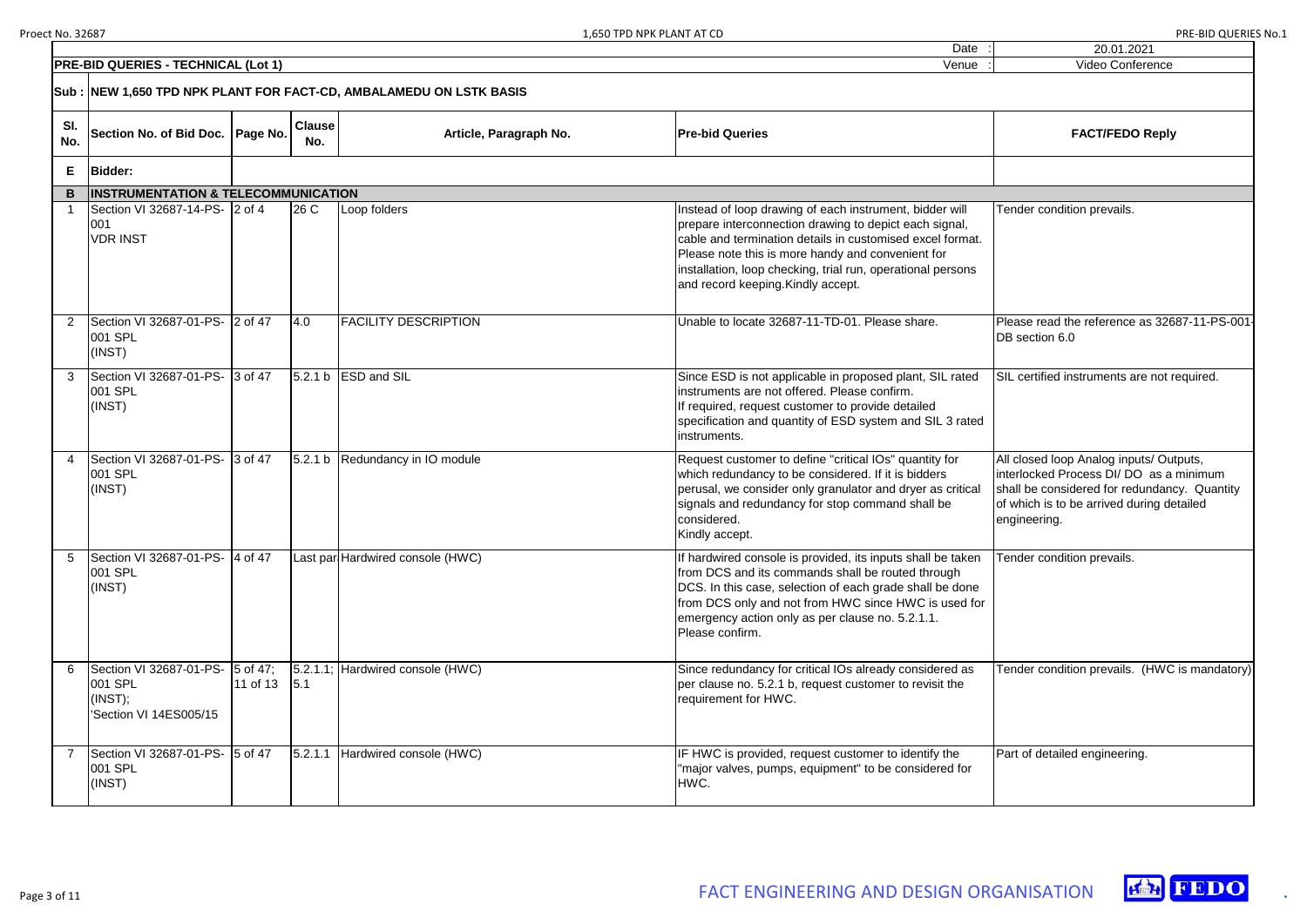|        | <b>FACT/FEDO Reply</b> |
|--------|------------------------|
|        |                        |
| ٠      | Video Conference       |
| ٠<br>٠ | 20.01.2021             |
|        |                        |

Bidder's understanding is correct, but OEM design shall be compliant to tender specifications of instrumentation.

Annunciator is separate hardware which shall not be combined with HWC lamps. However, Annunciator Front Facia can be mounted on top of HWC if required. (All logics of annunciator in DCS)

As per CPCB/ KSPCB norms, if applicable at the time of awarding the job, remote calibration shall be implemented.

|                  | <b>PRE-BID QUERIES - TECHNICAL (Lot 1)</b>                          |           |                       |                                     | Venue                                                                                                                                                                                                                                 | Video Conference                                                                                                                                                     |
|------------------|---------------------------------------------------------------------|-----------|-----------------------|-------------------------------------|---------------------------------------------------------------------------------------------------------------------------------------------------------------------------------------------------------------------------------------|----------------------------------------------------------------------------------------------------------------------------------------------------------------------|
|                  | Sub : NEW 1,650 TPD NPK PLANT FOR FACT-CD, AMBALAMEDU ON LSTK BASIS |           |                       |                                     |                                                                                                                                                                                                                                       |                                                                                                                                                                      |
| SI.<br>No.       | Section No. of Bid Doc.   Page No.                                  |           | <b>Clause</b><br>No.  | Article, Paragraph No.              | <b>Pre-bid Queries</b>                                                                                                                                                                                                                | <b>FACT/FEDO Reply</b>                                                                                                                                               |
| Е                | <b>Bidder:</b>                                                      |           |                       |                                     |                                                                                                                                                                                                                                       |                                                                                                                                                                      |
| 8                | Section VI 32687-01-PS-   5 of 47<br>001 SPL<br>(INST)              |           |                       | 5.2.1.2 Annunciator                 | We understand that annunciator is part of HWC only.<br>Separate annunciator panel is not envisaged. In case<br>HWC is not provided, annunciator shall be part of DCS<br>HMI.<br>Please confirm.                                       | Annunciator is separate hardware<br>not be combined with HWC lamps<br>Annunciator Front Facia can be m<br>top of HWC if required. (All logics<br>annunciator in DCS) |
| 9                | Section VI 32687-01-PS- 7 of 47<br>001 SPL<br>(INST)                |           | 5.3.1 d F&G           |                                     | F&G system shall be implemented in DCS only. No<br>separate PLC/processor/controller for F&G system is<br>envisaged. Please confirm.                                                                                                  | Bidder's understanding is correct.                                                                                                                                   |
|                  | Section VI 32687-01-PS-  7 of 47<br>001 SPL<br>(INST)               |           | 5.3.1<br>last<br>para | All local panels                    | We understand that customer is referring to<br>PLC/microprocessor panels of package items listed in<br>clause 5.3.1 a to h. The panels for these systems shall be<br>as per OEM design. Kindly accept.                                | Bidder's understanding is correct,<br>design shall be compliant to tende<br>specifications of instrumentation.                                                       |
| 11               | Section VI 32687-01-PS- 9 of 47<br>001 SPL<br>(INST)                |           | 5.3.6                 | Remote calibration of analysers     | Remote calibration of analysers is not recommended from As per CPCB/KSPCB norms, if a<br>OEMs.<br>Please accept.                                                                                                                      | the time of awarding the job, reme<br>shall be implemented.                                                                                                          |
| 12 <sup>12</sup> | Section VI 32687-01-PS- 10 of 47<br>001 SPL<br>(INST)               |           | 5.3.6                 | Extractive type PM analyser         | Request customer to allow duct mounted PM analyser.                                                                                                                                                                                   | Tender condition prevails.                                                                                                                                           |
| 13               | Section VI 32687-01-PS- 12 of 47<br>001 SPL<br>(INST)               |           | 5.3.9                 | Vibration monitoring                | As per 32687-01-PS-001 PH1, vibration monitoring is<br>considered for centrifugal compressors only. Vibration<br>monitoring shall be as per OEM recommendation.<br>Please confirm.                                                    | Tender condition prevails.                                                                                                                                           |
| 14               | Section VI 32687-01-PS- 12 of 47<br>001 SPL<br>(INST)               |           | 5.3.9                 | Vibration monitoring                | Vibration monitoring is considered for centrifugal<br>compressors only. Vibration monitoring for any other<br>equipment is not considered.<br>Please confirm.                                                                         | As per 32687-01-PS-001 PH1                                                                                                                                           |
|                  | Section VI 32687-01-PS- 18 of 47<br>001 SPL<br>(INST)               |           | 9.7                   | SPI/Conval sizing sheet             | OEM calculation sheet will be submitted.<br>Please accept.                                                                                                                                                                            | Tender condition prevails.                                                                                                                                           |
| 16               | Section VI 32687-01-PS- 23 of 47<br>001 SPL<br>(INST)               |           | 10.3                  | HAZARDOUS AREA INSTRUMENT SELECTION | Intrinsic safe instruments are considered where<br>RLNG/ammonia is handled. Other areas in plant are<br>considered as non hazardous. Where intrinsic safety is<br>not available, Ex-d enclosure shall be provided.<br>Please confirm. | Flameproof is the primary protect<br>specified for this plant instruments<br>area drawing is to be furnished by<br>contractor during detailed enginee                |
| 17               | Section VI 14ES005/15                                               | $5$ of 13 |                       | 3.2.8 e,f Redundancy in IO module   | Redundancy in IO module is considered as per 32687-01-<br>PS-001 SPL (INST) 5.2.1 b<br>Please confirm.                                                                                                                                | Pls refer reply for point no 4.                                                                                                                                      |

Flameproof is the primary protection method specified for this plant instruments. Hazardous area drawing is to be furnished by the contractor during detailed engineering stage.

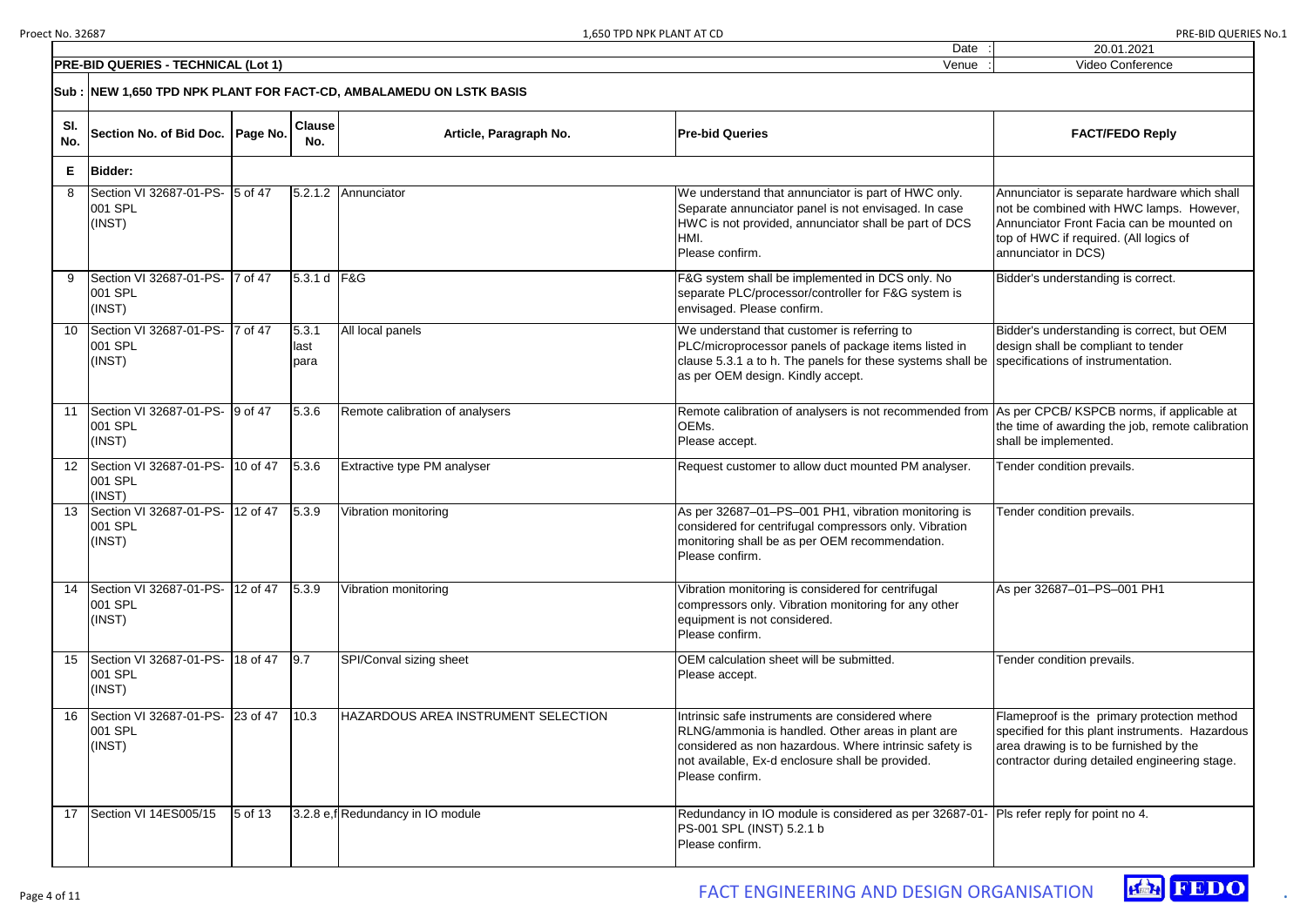|                  | 20.01.2021                                                                                                                                          |
|------------------|-----------------------------------------------------------------------------------------------------------------------------------------------------|
|                  | Video Conference                                                                                                                                    |
|                  |                                                                                                                                                     |
|                  | <b>FACT/FEDO Reply</b>                                                                                                                              |
|                  |                                                                                                                                                     |
|                  | Accepted.                                                                                                                                           |
|                  | Bidder's understanding is correct.                                                                                                                  |
|                  | Direct wiring from MCC panels to DCS panel is<br>not allowed. ALL DI/ DO to/ from MCC and<br>DCS shall be routed through the IPR located at<br>MCC. |
| $\mathbf 1$<br>ı | Bidder's understanding is correct.                                                                                                                  |
|                  | Bidder's understanding is correct.                                                                                                                  |
| t.               | SOER is not required                                                                                                                                |
| I                | SOER is not required                                                                                                                                |
|                  | Contractor to prepare the IO list during detailed<br>engineering stage.                                                                             |
|                  |                                                                                                                                                     |



|            | <b>PRE-BID QUERIES - TECHNICAL (Lot 1)</b>                          |            |                      |                                              | Venue                                                                                                                                                                                                                                                                                                                                                                           | Video Conference                                                                                                                                    |
|------------|---------------------------------------------------------------------|------------|----------------------|----------------------------------------------|---------------------------------------------------------------------------------------------------------------------------------------------------------------------------------------------------------------------------------------------------------------------------------------------------------------------------------------------------------------------------------|-----------------------------------------------------------------------------------------------------------------------------------------------------|
|            | Sub : NEW 1,650 TPD NPK PLANT FOR FACT-CD, AMBALAMEDU ON LSTK BASIS |            |                      |                                              |                                                                                                                                                                                                                                                                                                                                                                                 |                                                                                                                                                     |
| SI.<br>No. | Section No. of Bid Doc.   Page No.                                  |            | <b>Clause</b><br>No. | Article, Paragraph No.                       | <b>Pre-bid Queries</b>                                                                                                                                                                                                                                                                                                                                                          | <b>FACT/FEDO Reply</b>                                                                                                                              |
| E.         | <b>Bidder:</b>                                                      |            |                      |                                              |                                                                                                                                                                                                                                                                                                                                                                                 |                                                                                                                                                     |
|            | Section VI 14ES005/15                                               | 5 of 13    |                      | 3.2.8 e,f Channels in IO module              | We propose max. 16 channel for AI/AO/RTD and 32<br>channels for DI/DO modules for DCS and PLC.<br>Kindly accept.                                                                                                                                                                                                                                                                | Accepted.                                                                                                                                           |
| 19         | Section VI 14ES005/15                                               | 5 of 13    | 3.3                  | DATA ACQUISTION SUB SYSTEM (DAS)             | No separate processor/controller is envisaged for DAS<br>function. It is part of DCS controller sub system<br>functionality.<br>Please confirm.                                                                                                                                                                                                                                 | Bidder's understanding is correct.                                                                                                                  |
| -20        | Section VI 14ES005/15                                               | 12 of 13   | 5.3.1                | Interposing relays (IPR) from MCC            | IPR for DI (digital inputs to DCS from MCC) shall be<br>contactor/relay as part of MCC panels itself. IPR for DO<br>(digital outputs from DCS to MCC) shall be in separate<br>relay panel located in MCC and supplied by DCS vendor.<br>Please confirm.                                                                                                                         | Direct wiring from MCC panels to DCS panel is<br>not allowed. ALL DI/ DO to/ from MCC and<br>DCS shall be routed through the IPR located at<br>MCC. |
| 21         | Section VI 14ES006                                                  | $1$ of $6$ | 2.3                  | <b>ESD</b>                                   | SIL 3 is not applicable as per Section VI 32687-01-PS-001<br>SPL (INST), 18.3. In general, 14ES006 shall be read only<br>for PLC and not for ESD, hence design criteria as per<br>32687-01-PS-001 SPL (INST) shall be followed.<br>Please confirm.                                                                                                                              | Bidder's understanding is correct.                                                                                                                  |
| 22         | Section VI 14ES006                                                  | 4 of 6     | 12.4                 | Communication between PLC and DCS            | As per 32687-01-PS-001 SPL (INST), 5.2.2-"This PLC<br>system shall be totally independent of the Plant DCS<br>system and no communication is envisaged in-between."<br>Hence 14ES006 clause no. 12.4 is not applicable.<br>However an Ethernet provision shall<br>be provided for PLC system for communication with main<br>plant DCS if required in future.<br>Please confirm. | Bidder's understanding is correct.                                                                                                                  |
| 23         | Section VI 14ES006                                                  | 5 of 6     | 13.4                 | <b>SEQUENCE OF EVENT RECORDING</b><br>(SOER) | We understand that SOER is not applicable in this project. SOER is not required<br>If applicable, SOER shall be considered in DCS only, it<br>shall be done at scan time as mentioned in 14ES005/15<br>clause 3.2.7 for signals hardwired to DCS.<br>Please confirm.                                                                                                            |                                                                                                                                                     |
| 24         | Section VI 14ES006                                                  | $5$ of $6$ | 13.4                 | <b>SEQUENCE OF EVENT RECORDING</b><br>(SOER) | If SOER is applicable, customer is requested to provide<br>the quantity of SOER points to be considered in DCS and<br>PLC.                                                                                                                                                                                                                                                      | SOER is not required                                                                                                                                |
| 25         | Section VI 14ES006                                                  | $5$ of $6$ | 15.0                 | PLC IO list                                  | Unable to locate PLC IO list. Please share.                                                                                                                                                                                                                                                                                                                                     | Contractor to prepare the IO list during detailed<br>engineering stage.                                                                             |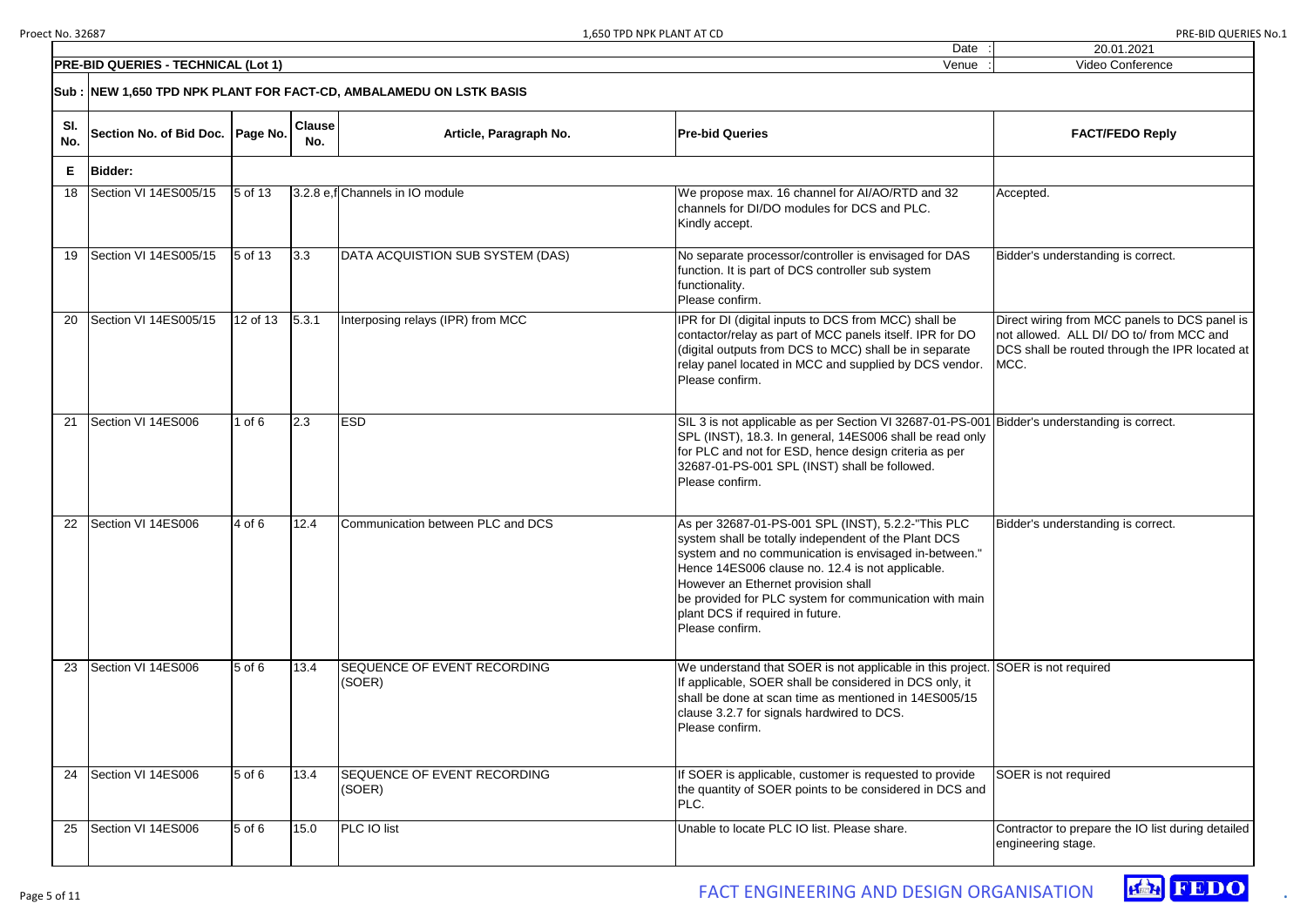|                                      |          |                      | 1,650 TPD NPK PLANT AT CD                                       | Date                                                                                                                                                                                                         | PRE-BID QUERIES No.1<br>20.01.2021                                                                                                                                                                                                                                                                                                                                                                                                                                                             |
|--------------------------------------|----------|----------------------|-----------------------------------------------------------------|--------------------------------------------------------------------------------------------------------------------------------------------------------------------------------------------------------------|------------------------------------------------------------------------------------------------------------------------------------------------------------------------------------------------------------------------------------------------------------------------------------------------------------------------------------------------------------------------------------------------------------------------------------------------------------------------------------------------|
| <b>O QUERIES - TECHNICAL (Lot 1)</b> |          |                      |                                                                 | Venue                                                                                                                                                                                                        | Video Conference                                                                                                                                                                                                                                                                                                                                                                                                                                                                               |
|                                      |          |                      | EW 1,650 TPD NPK PLANT FOR FACT-CD, AMBALAMEDU ON LSTK BASIS    |                                                                                                                                                                                                              |                                                                                                                                                                                                                                                                                                                                                                                                                                                                                                |
| ection No. of Bid Doc. Page No.      |          | <b>Clause</b><br>No. | Article, Paragraph No.                                          | <b>Pre-bid Queries</b>                                                                                                                                                                                       | <b>FACT/FEDO Reply</b>                                                                                                                                                                                                                                                                                                                                                                                                                                                                         |
| idder:                               |          |                      |                                                                 |                                                                                                                                                                                                              |                                                                                                                                                                                                                                                                                                                                                                                                                                                                                                |
| ection VI 14ES013/18                 | $2$ of 4 | 4.1                  | IP 44 panels                                                    | We propose IP 20 panels in control rooms where panels<br>are located in AC/ventilated rooms as per OEM design.<br>Kindly accept.                                                                             | Tender condition prevails.                                                                                                                                                                                                                                                                                                                                                                                                                                                                     |
| ection V 32687-13-PS-<br>01 DP       | 14 of 17 | 16.0                 | Telephone System                                                | Request customer to share detailed specification and<br>quantity of telephones required in this plant.                                                                                                       | FACT-CD is presently using Siemens make Hi-<br>Path 4000 EPABX with 600 lines, expandable<br>up to 800 lines. Jelly filled copper cables are<br>laid and terminated in krone boxes at various<br>locations in plant area for local distribution.                                                                                                                                                                                                                                               |
| ection V 32687-13-PS-<br>01 DP       | 14 of 17 | 16.0                 | Telephone System                                                | We understand that our scope is limited to telephone set<br>and wired up to JB only. JB and EPABX is not in bidder<br>scope. Request customer to share the details of existing<br>system.<br>Please confirm. | Number of telephone connections required for<br>establishing proper communication in the<br>proposed plant shall be informed by the bidder.<br>FACT shall provide sufficient lines through JFC<br>Telephone cable at a junction box available in<br>the existing plant area. Termination of cable in<br>junction box, laying of telephone lines<br>throughout the plant area for establishing<br>telephone network, providing junction boxes for<br>branching etc. are in the scope of bidder. |
| ection V 32687-13-PS-<br>01 DP       | 15 of 17 | 22.0                 | Loud Speaking Inter Communication System (PA System)            | We understand that PA system in this plant is standalone<br>system and no interface with existing facility is envisaged.<br>Please confirm.                                                                  | Bidders understanding is correct                                                                                                                                                                                                                                                                                                                                                                                                                                                               |
| ection V 32687-13-PS-<br>01 DP       | 15 of 17 | 22.0                 | UPS for Loud Speaking Inter Communication System (PA<br>System) | We propose that PA system shall be powered from plant<br>UPS. Separate UPS for PA system is not required.<br>Kindly accept.                                                                                  | Tender condition shall prevail.                                                                                                                                                                                                                                                                                                                                                                                                                                                                |
| eneral                               |          |                      | Fire detection and alarm system (FDAS)                          | We have not found detailed specification for fire/smoke<br>detection and alarm system. Please provide specifications Philosophy Fire fighting system<br>if the same to be considered in bidder scope.        | Refer Doc No: 32687-01-PS-001 PH3 Design                                                                                                                                                                                                                                                                                                                                                                                                                                                       |
| eneral                               |          |                      | <b>SYSTEM CONFIGURATION</b>                                     | Request customer to provide conceptual network<br>architecture drawings for DCS, CCTV, PA, FDA etc. to be<br>considered by bidder.                                                                           | Requirements are clearly speltout in 32687-01-<br>PS-001 SPL (INST) clause 5.2 and 5.3.                                                                                                                                                                                                                                                                                                                                                                                                        |
| eneral                               |          |                      | Drive control philosophy                                        | Request customer to provide typical drive control<br>philosophy (interface between electrical and<br>instrumentation) to be considered by bidder.                                                            | Drive control philosophy shall be as per clause<br>Ino 7.0 of Doc no:32687-13-PS-001 DP                                                                                                                                                                                                                                                                                                                                                                                                        |





|            | <b>PRE-BID QUERIES - TECHNICAL (Lot 1)</b>     |          |                      |                                                                     | Venue                                                                                                                                                                                                        | Video Conference                                                                                                                                                                                                                                                                                                                                                                                                                                                                               |
|------------|------------------------------------------------|----------|----------------------|---------------------------------------------------------------------|--------------------------------------------------------------------------------------------------------------------------------------------------------------------------------------------------------------|------------------------------------------------------------------------------------------------------------------------------------------------------------------------------------------------------------------------------------------------------------------------------------------------------------------------------------------------------------------------------------------------------------------------------------------------------------------------------------------------|
|            |                                                |          |                      | Sub : NEW 1,650 TPD NPK PLANT FOR FACT-CD, AMBALAMEDU ON LSTK BASIS |                                                                                                                                                                                                              |                                                                                                                                                                                                                                                                                                                                                                                                                                                                                                |
| SI.<br>No. | Section No. of Bid Doc.   Page No.             |          | <b>Clause</b><br>No. | Article, Paragraph No.                                              | <b>Pre-bid Queries</b>                                                                                                                                                                                       | <b>FACT/FEDO Reply</b>                                                                                                                                                                                                                                                                                                                                                                                                                                                                         |
| E.         | <b>Bidder:</b>                                 |          |                      |                                                                     |                                                                                                                                                                                                              |                                                                                                                                                                                                                                                                                                                                                                                                                                                                                                |
| 26         | Section VI 14ES013/18                          | $2$ of 4 | 4.1                  | IP 44 panels                                                        | We propose IP 20 panels in control rooms where panels<br>are located in AC/ventilated rooms as per OEM design.<br>Kindly accept.                                                                             | Tender condition prevails.                                                                                                                                                                                                                                                                                                                                                                                                                                                                     |
| 27         | Section V 32687-13-PS-<br>001 DP               | 14 of 17 | 16.0                 | Telephone System                                                    | Request customer to share detailed specification and<br>quantity of telephones required in this plant.                                                                                                       | FACT-CD is presently using Siemens make Hi-<br>Path 4000 EPABX with 600 lines, expandable<br>up to 800 lines. Jelly filled copper cables are<br>laid and terminated in krone boxes at various<br>locations in plant area for local distribution.                                                                                                                                                                                                                                               |
| 28         | Section V 32687-13-PS-<br>001 DP               | 14 of 17 | 16.0                 | Telephone System                                                    | We understand that our scope is limited to telephone set<br>and wired up to JB only. JB and EPABX is not in bidder<br>scope. Request customer to share the details of existing<br>system.<br>Please confirm. | Number of telephone connections required for<br>establishing proper communication in the<br>proposed plant shall be informed by the bidder.<br>FACT shall provide sufficient lines through JFC<br>Telephone cable at a junction box available in<br>the existing plant area. Termination of cable in<br>junction box, laying of telephone lines<br>throughout the plant area for establishing<br>telephone network, providing junction boxes for<br>branching etc. are in the scope of bidder. |
|            | Section V 32687-13-PS- 15 of 17 22.0<br>001 DP |          |                      | Loud Speaking Inter Communication System (PA System)                | We understand that PA system in this plant is standalone Bidders understanding is correct<br>system and no interface with existing facility is envisaged.<br>Please confirm.                                 |                                                                                                                                                                                                                                                                                                                                                                                                                                                                                                |
| 30         | Section V 32687-13-PS-<br>001 DP               | 15 of 17 | 22.0                 | UPS for Loud Speaking Inter Communication System (PA<br>System)     | We propose that PA system shall be powered from plant<br>UPS. Separate UPS for PA system is not required.<br>Kindly accept.                                                                                  | Tender condition shall prevail.                                                                                                                                                                                                                                                                                                                                                                                                                                                                |
| 31         | General                                        |          |                      | Fire detection and alarm system (FDAS)                              | We have not found detailed specification for fire/smoke<br>detection and alarm system. Please provide specifications Philosophy Fire fighting system<br>if the same to be considered in bidder scope.        | Refer Doc No: 32687-01-PS-001 PH3 Design                                                                                                                                                                                                                                                                                                                                                                                                                                                       |
| 32         | General                                        |          |                      | <b>SYSTEM CONFIGURATION</b>                                         | Request customer to provide conceptual network<br>architecture drawings for DCS, CCTV, PA, FDA etc. to be<br>considered by bidder.                                                                           | Requirements are clearly speltout in 32687-01-<br>PS-001 SPL (INST) clause 5.2 and 5.3.                                                                                                                                                                                                                                                                                                                                                                                                        |
| 33         | General                                        |          |                      | Drive control philosophy                                            | Request customer to provide typical drive control<br>philosophy (interface between electrical and<br>instrumentation) to be considered by bidder.                                                            | Drive control philosophy shall be as per clause<br>no 7.0 of Doc no:32687-13-PS-001 DP                                                                                                                                                                                                                                                                                                                                                                                                         |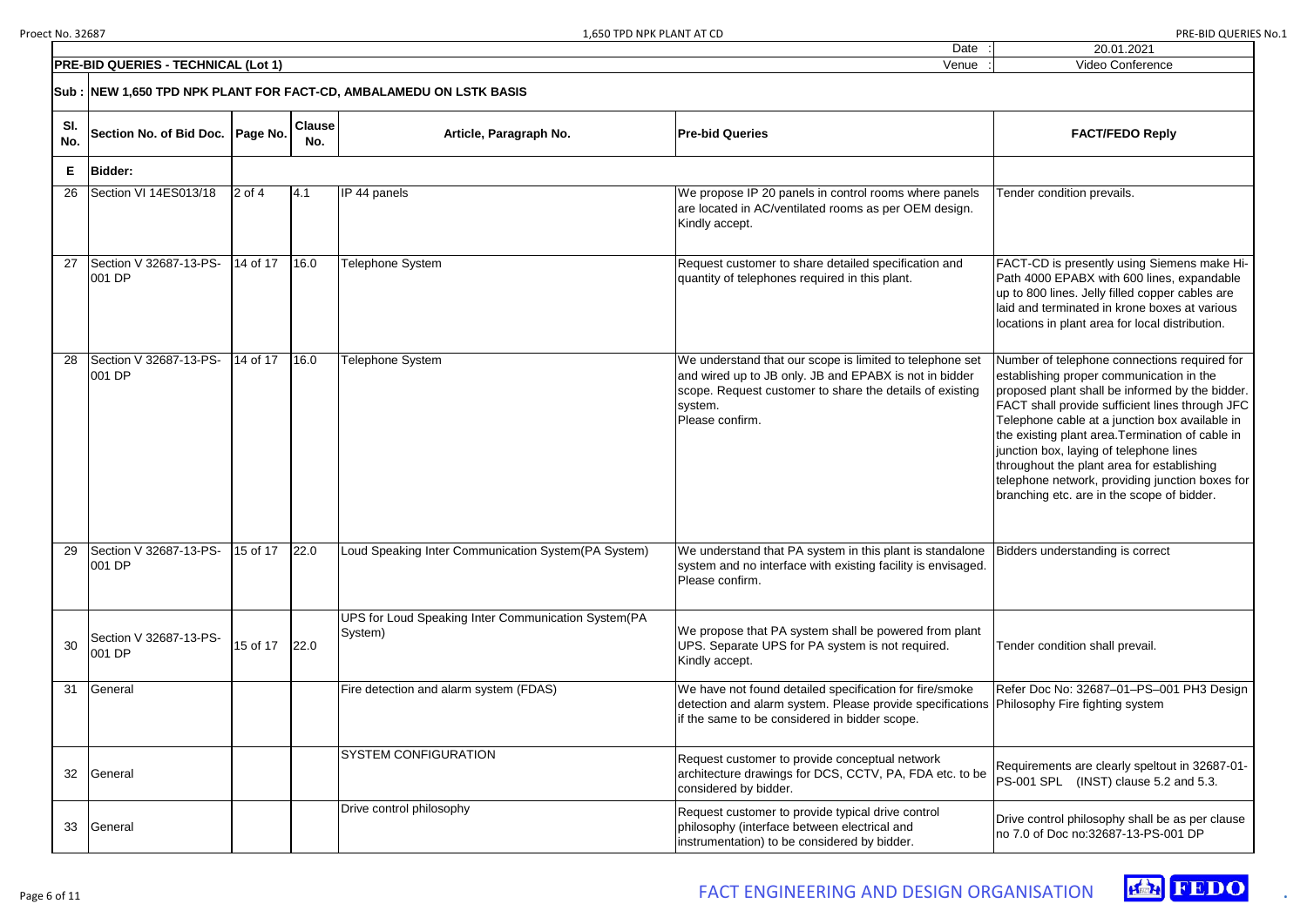### 20.01.2021 Video Conference

Bidder to follow 32687-01-PS-001 SPL (INST) for design guidelines of instrumentation.

Contractor to prepare the same during detailed engineering stage.

|            |                                                                     |  |                      |                                  | Dale                                                                                                                                                                        | <b>ZU.UT.ZUZT</b>                                                                                                |  |  |
|------------|---------------------------------------------------------------------|--|----------------------|----------------------------------|-----------------------------------------------------------------------------------------------------------------------------------------------------------------------------|------------------------------------------------------------------------------------------------------------------|--|--|
|            | <b>PRE-BID QUERIES - TECHNICAL (Lot 1)</b>                          |  |                      |                                  | Venue                                                                                                                                                                       | <b>Video Conference</b>                                                                                          |  |  |
|            | Sub : NEW 1,650 TPD NPK PLANT FOR FACT-CD, AMBALAMEDU ON LSTK BASIS |  |                      |                                  |                                                                                                                                                                             |                                                                                                                  |  |  |
| SI.<br>No. | Section No. of Bid Doc.   Page No.                                  |  | <b>Clause</b><br>No. | Article, Paragraph No.           | <b>Pre-bid Queries</b>                                                                                                                                                      | <b>FACT/FEDO Reply</b>                                                                                           |  |  |
| Е          | <b>Bidder:</b>                                                      |  |                      |                                  |                                                                                                                                                                             |                                                                                                                  |  |  |
| 34         | General                                                             |  |                      | Instrumentation design basis     | Unable to locate instrumentation design basis. Please<br>share.                                                                                                             | Bidder to follow 32687-01-PS-001<br>for design guidelines of instrumer                                           |  |  |
| 35         | General                                                             |  |                      | DCS IO list, instrument schedule | Request customer to share tentative DCS IO list and<br>instrument schedule.                                                                                                 | Contractor to prepare the same d<br>engineering stage.                                                           |  |  |
| 36         | General                                                             |  |                      | Interface with existing facility | Except telephone system, we did not find any interface<br>between proposed plant and existing facility for<br>instrumentation systems.<br>Please confirm our understanding. | LAN port will be provided within pr<br>battery limits by client for the onlir<br>uploading from stack analysers. |  |  |
| 37         | General                                                             |  |                      | <b>VHF and LAN</b>               | Since no details for VHF and LAN system is found, we<br>understand that same is not in bidder scope.<br>Please confirm.                                                     | Bidders understanding is correct                                                                                 |  |  |

LAN port will be provided within proposed plant battery limits by client for the online data uploading from stack analysers.



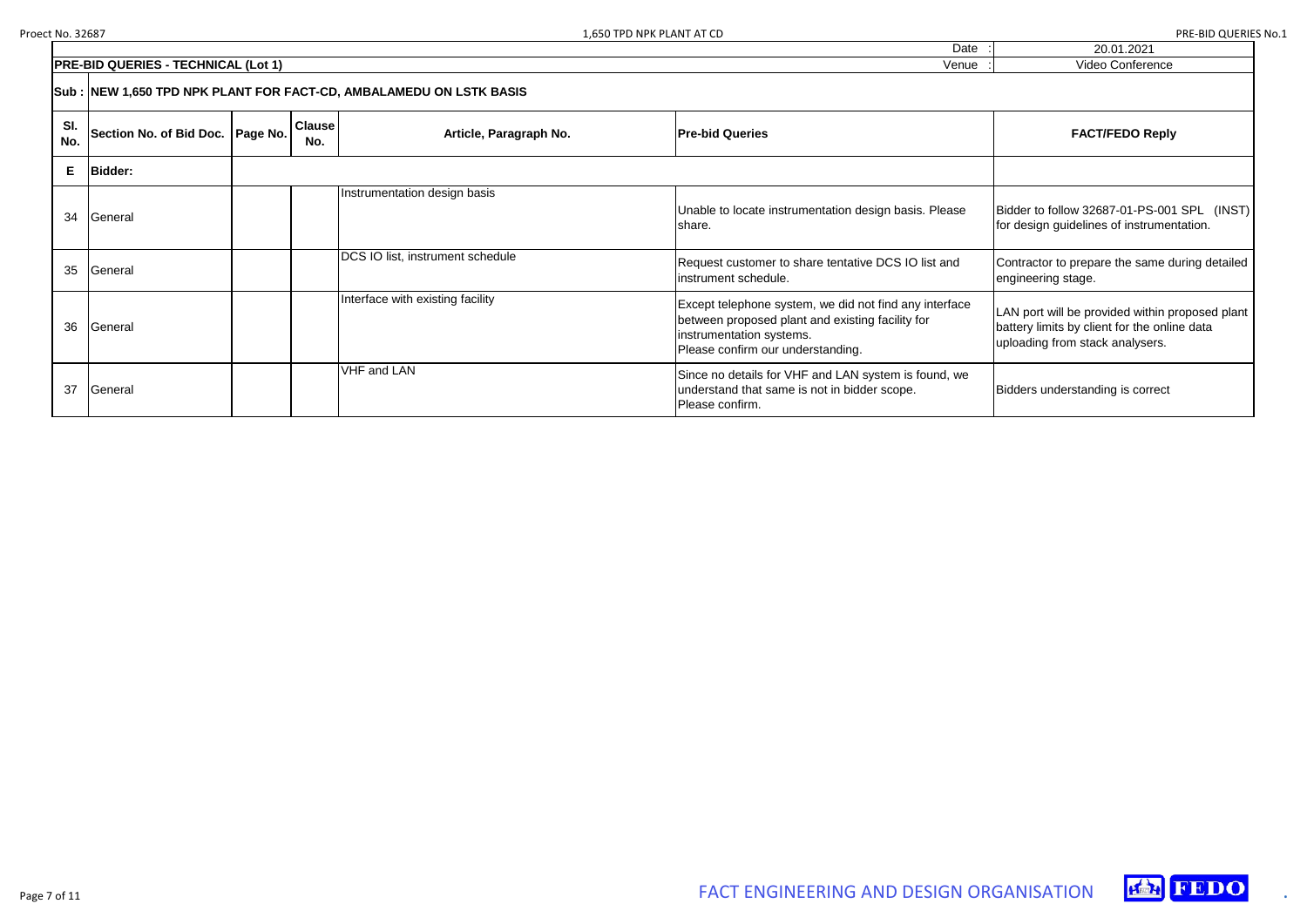|                                                                    | .650 TPD NPK PLANT<br>AI UL | ∴ ∪اه .<br>.        | '`> No.⊥ |
|--------------------------------------------------------------------|-----------------------------|---------------------|----------|
|                                                                    | Date                        | 20.01.2021          |          |
| <b>QUERIES</b><br><b>TECHNICAL</b><br>$(1 \nightharpoonup 1)$<br>. | Venue                       | √ideo<br>Conference |          |
|                                                                    |                             |                     |          |



|            | <b>PRE-BID QUERIES - TECHNICAL (Lot 1)</b><br>Venue |                                          |                                                   |                                          | Video Conference                                                                                                                                                                                                                                                                                                                                                                                                                           |                                                                                                                                                                                                                                                                                                                                                                                                                                                                |
|------------|-----------------------------------------------------|------------------------------------------|---------------------------------------------------|------------------------------------------|--------------------------------------------------------------------------------------------------------------------------------------------------------------------------------------------------------------------------------------------------------------------------------------------------------------------------------------------------------------------------------------------------------------------------------------------|----------------------------------------------------------------------------------------------------------------------------------------------------------------------------------------------------------------------------------------------------------------------------------------------------------------------------------------------------------------------------------------------------------------------------------------------------------------|
|            |                                                     |                                          |                                                   |                                          |                                                                                                                                                                                                                                                                                                                                                                                                                                            |                                                                                                                                                                                                                                                                                                                                                                                                                                                                |
| SI.<br>No. | Section No. of Bid Doc.   Page No.                  |                                          | <b>Clause</b><br>No.                              | Article, Paragraph No.                   | <b>Pre-bid Queries</b>                                                                                                                                                                                                                                                                                                                                                                                                                     | <b>FACT/FEDO Reply</b>                                                                                                                                                                                                                                                                                                                                                                                                                                         |
| E.         | <b>Bidder:</b>                                      |                                          |                                                   |                                          |                                                                                                                                                                                                                                                                                                                                                                                                                                            |                                                                                                                                                                                                                                                                                                                                                                                                                                                                |
|            | C CIVIL                                             |                                          |                                                   |                                          |                                                                                                                                                                                                                                                                                                                                                                                                                                            |                                                                                                                                                                                                                                                                                                                                                                                                                                                                |
|            | Design philosophy- Civil<br>& Structural works      | 8 of 21                                  | 1.2                                               | Topography levels                        | Bidder request Owner/PMC to provide the Drawing no<br>32647 -11-OP-001for topographical levels as mentioned in refer Corrigendum-1 in this regard.<br>the clause 1.2. Witout the detail levels it would be difficult<br>to quantify the site grading quantities and also to finalize<br>the FGL E.L of the proposed plot(HFL level required).<br>Bidder also request the Owner/PMC to provide the details<br>levels of the adjacant plots. | The Drawing no is 32687-03-AP-00001. Please<br>The grade levels at the proposed facilities are<br>indicated in Drg No 32687-03-AP-00001.<br>Bidder may visit the site to have a better<br>understanding.<br>The land is pretty even which will not be<br>needing any major cutting and filling. The micro<br>garding part may have to be done during<br>detailed engineering. Topography survey detail<br>will be shared during detailed engineering<br>stage. |
|            | Design philosophy- Civil<br>& Structural works      | 8 of 21                                  | 1.5                                               | <b>Existing roads</b>                    | Bidder request Owner/PMC to provide the Drawing for<br>existing road & Drainage drawings for more clarity about<br>the detail levels. This is required to plan & quantify the<br>plant road to be constructed for the proposed plot.                                                                                                                                                                                                       | Please refer Annexure D-1 to Corrigendum for<br>Revised layout indicating the existing and<br>proposed road and drainage tie in points.                                                                                                                                                                                                                                                                                                                        |
|            | Plot plan -1650 TPD<br>Complex Fertilizer plant.    | Sheet 1<br>of 1                          | <b>DRG</b><br>no.326<br>87 - 03 -<br>AP-<br>00001 | Demolition of Additional office building | Bidder request to provide the Detail drawing for the<br>Additional office building for quantification of demolition<br>work as mentioned in Note no 2 of the drawing.                                                                                                                                                                                                                                                                      | The demolition of Building is in Owner's scope.                                                                                                                                                                                                                                                                                                                                                                                                                |
|            | Plot plan -1650 TPD<br>Complex Fertilizer plant.    | Sheet 1<br>of 1                          | <b>DRG</b><br>no.326<br>87 - 03 -<br>AP-<br>00001 | Demolition of Compound wall              | Bidder request to provide the Detail drawing for the<br>existing compound wall shown in the proposed plot for<br>NPK for quantification of demolition work.                                                                                                                                                                                                                                                                                | The demolition is in Owner's scope.                                                                                                                                                                                                                                                                                                                                                                                                                            |
|            | Plot plan -1650 TPD<br>Complex Fertilizer plant.    | Sheet 1<br>$\left  \text{of } 1 \right $ | <b>DRG</b><br>no.326<br>87 - 03 -<br>AP-<br>00001 | Demolition of Compound wall              | Bidder request to provide the Detail drawing for the<br>existing compound wall shown in the proposed plot for<br>NPK for quantification of demolition work.                                                                                                                                                                                                                                                                                | The demolition is in Owner's scope.                                                                                                                                                                                                                                                                                                                                                                                                                            |
|            | Design philosophy- Civil<br>& Structural works      | 8 of 21                                  | Clause<br>1.5                                     | Plant roads                              | Bidder request Owner/PMC to confirm the plant road to<br>be constructed for the proposed plot is of Flexible<br>pavement type as mentioned in clause 1.5.                                                                                                                                                                                                                                                                                  | The requirement of rigid pavement have been<br>Imentioned in tender document Clause 1.5.2.                                                                                                                                                                                                                                                                                                                                                                     |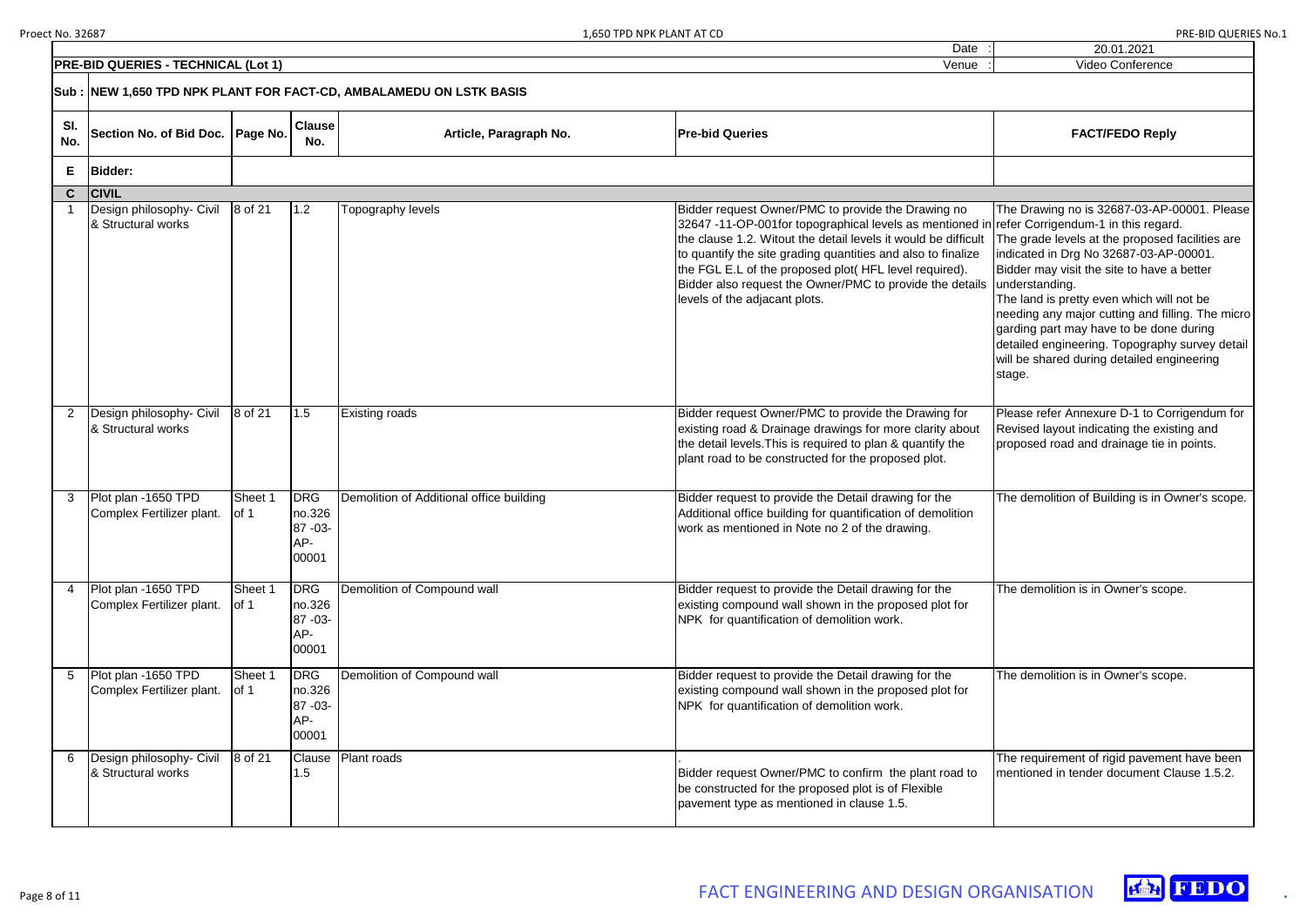|            | <b>PRE-BID QUERIES - TECHNICAL (Lot 1)</b>                                                                      |                           |                                             |                                          | Venue                                                                                                                                                                                                                                                                                                                                                                                                                                                                         | Video Conference                                                                                                                                                                                                                                                                                               |  |
|------------|-----------------------------------------------------------------------------------------------------------------|---------------------------|---------------------------------------------|------------------------------------------|-------------------------------------------------------------------------------------------------------------------------------------------------------------------------------------------------------------------------------------------------------------------------------------------------------------------------------------------------------------------------------------------------------------------------------------------------------------------------------|----------------------------------------------------------------------------------------------------------------------------------------------------------------------------------------------------------------------------------------------------------------------------------------------------------------|--|
|            | Sub : İNEW 1,650 TPD NPK PLANT FOR FACT-CD, AMBALAMEDU ON LSTK BASIS                                            |                           |                                             |                                          |                                                                                                                                                                                                                                                                                                                                                                                                                                                                               |                                                                                                                                                                                                                                                                                                                |  |
| SI.<br>No. | Section No. of Bid Doc. Page No.                                                                                |                           | <b>Clause</b><br>No.                        | Article, Paragraph No.                   | <b>Pre-bid Queries</b>                                                                                                                                                                                                                                                                                                                                                                                                                                                        | <b>FACT/FEDO Reply</b>                                                                                                                                                                                                                                                                                         |  |
| E.         | Bidder:                                                                                                         |                           |                                             |                                          |                                                                                                                                                                                                                                                                                                                                                                                                                                                                               |                                                                                                                                                                                                                                                                                                                |  |
|            | Design philosophy- Civil<br>& Structural works                                                                  | 8 of 21                   | Clause<br>1.5 &<br>Clause<br>1.11 &<br>1.13 | Plant roads & Pavements                  | As per Clause 1.5 of design philosophy civil, roads to all<br>the buildings & Units of the plant Flexible pavement is to<br>be provided which is supposed to be connected to the<br>exiting roads.<br>And as per Clause 1.11 RCC pavement all around unit<br>areas are to be provided of width 4.0 m.<br>Bidder request Owner/PMC to clarify the requirement and<br>provision of flexible pavement and RCC pavement in<br>specific for better quantification inside the plot. | The roads in and around buidlings<br>Crane movement and payloader r<br>expected and access road for cra<br>planned in rigid pavements.                                                                                                                                                                         |  |
|            | Design philosophy- Civil<br>& Structural works                                                                  | 10 of 21                  | 1.6                                         | Surface drainage / Under ground services | As per the subject clause, new UG services are to be<br>connected to the existing underground network.<br>Bidder request Owner/PMC to provide the detail network<br>drawing of the existing under ground services for better<br>understanding and for quantification of under ground<br>services for the proposed plant.                                                                                                                                                      | The tie in points for surface draina<br>been indicated in revised layout d<br>Bidder may visit the site to have a<br>understanding. The proposed NP<br>from underground service networl<br>underground drain network and ca<br>Existing NPK plant area is enclose<br>Annexure-B-2 to corrigendum               |  |
|            | Design philosophy- Civil<br>& Structural works & Plot 21/sheet<br>plan                                          | 5 <sub>of</sub><br>1 of 1 | /DRG<br>no.326<br>87 - 03 -<br>AP-<br>00001 | General Tentative list of building       | As per the Tentative list of building provided in the subject<br>document around 39 facilities and other utilities are to be<br>provided in the proposed plot.<br>But as per the marked area in the plot plan dwg no: DRG<br>no.32687 -03-AP-00001 the area seems to be insufficient.  non plant Buildings to be provided                                                                                                                                                     | The list of buildings mentioned is<br>requirement of Buildings shall be<br>Design Basis of Process, MPCE,<br>Electrical & Instrumentation requir<br>tentative list.                                                                                                                                            |  |
|            | Design philosophy- Civil<br>& Structural works &<br><b>DESIGN BASIS- CIVIL &amp;</b><br><b>STRUCTURAL WORKS</b> | $5$ of 21 &<br>10 of 44   | /Clause<br>4.0                              | General Material of construction         | As per the Tentative list of building provided in the subject<br>document compressor house is RCC structure.<br>And in clause 4.0 of design basis the compressor house is<br>a steel shed.<br>Bidder request Owner/PMC to clarify.                                                                                                                                                                                                                                            | Compressor house shall be of RC<br>with Steel roof shed.                                                                                                                                                                                                                                                       |  |
|            | DESIGN BASIS- CIVIL & 11 of<br><b>STRUCTURAL WORKS</b>                                                          | $44/30$ of<br>44          | 4.1.1/Cl<br>ause<br>7.16                    | <b>Clause Cement content</b>             | As per clause 4.1.1 minimum cement content shall be<br>considered as per the severe exposure conditions.<br>And as per Clause 7.16 the cement content shall be as<br>per the soil report recommendation.<br>Bidder request Owner /PMC to clarify.                                                                                                                                                                                                                             | The minimum cement content sha<br>severe exposure conditions. The<br>a guide line is uploaded along witl<br>query replies. Detailed Soil invset<br>Bidder's scope. During detailed er<br>stage if the Soil report recommen<br>minimum cement content over an<br>extreme exposure condition, the s<br>provided. |  |

| <b>FACT/FEDO Reply</b>                                                                                                                                                                                                                                                                                                                                                                               |
|------------------------------------------------------------------------------------------------------------------------------------------------------------------------------------------------------------------------------------------------------------------------------------------------------------------------------------------------------------------------------------------------------|
|                                                                                                                                                                                                                                                                                                                                                                                                      |
| The roads in and around buidlings where ever<br>Crane movement and payloader movement is<br>expected and access road for cranes shall be<br>planned in rigid pavements.                                                                                                                                                                                                                              |
| The tie in points for surface drainage have<br>been indicated in revised layout drawing.<br>Bidder may visit the site to have a better<br>understanding. The proposed NPK site is free<br>from underground service network. The<br>underground drain network and cable trench at<br>Existing NPK plant area is enclosed in<br>Annexure-B-2 to corrigendum                                            |
| The list of buildings mentioned is tentative. The<br>requirement of Buildings shall be as per the<br>Design Basis of Process, MPCE, Piping,<br>Electrical & Instrumentation requirements. The<br>non plant Buildings to be provided as per the<br>tentative list.                                                                                                                                    |
| Compressor house shall be of RCC frames<br>with Steel roof shed.                                                                                                                                                                                                                                                                                                                                     |
| The minimum cement content shall be as per<br>severe exposure conditions. The Soil report as<br>a guide line is uploaded along with Pre-bid<br>query replies. Detailed Soil invsetigation is in<br>Bidder's scope. During detailed engineering<br>stage if the Soil report recommends any<br>minimum cement content over and above the<br>extreme exposure condition, the same shall be<br>provided. |

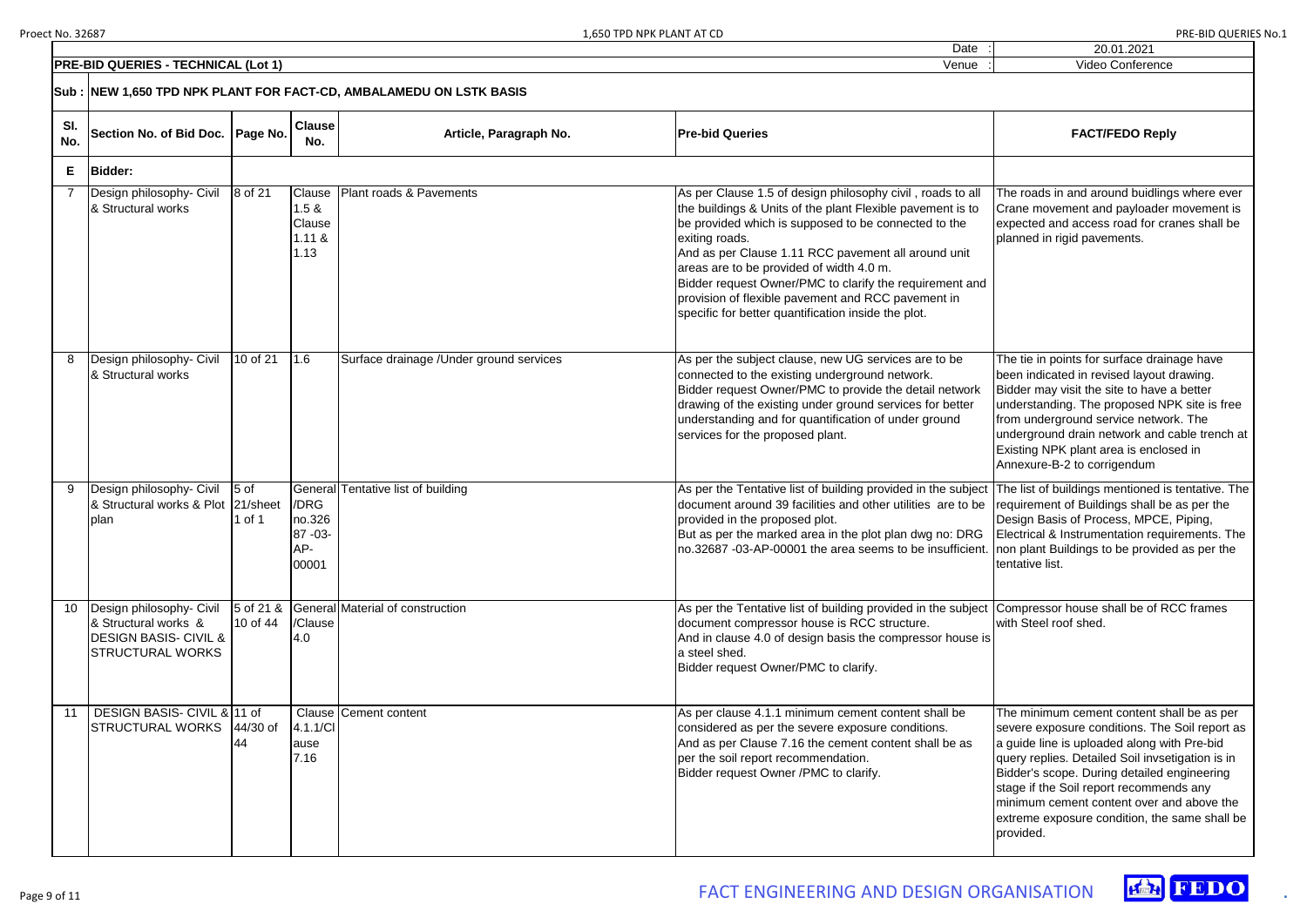



|            | <b>PRE-BID QUERIES - TECHNICAL (Lot 1)</b>                                | Video Conference |                          |                                  |                                                                                                                                                                                                                                                                                                                                                                                                                                                                 |                                                                                                                                                                                                                                                                                                                                                                                                               |  |  |  |
|------------|---------------------------------------------------------------------------|------------------|--------------------------|----------------------------------|-----------------------------------------------------------------------------------------------------------------------------------------------------------------------------------------------------------------------------------------------------------------------------------------------------------------------------------------------------------------------------------------------------------------------------------------------------------------|---------------------------------------------------------------------------------------------------------------------------------------------------------------------------------------------------------------------------------------------------------------------------------------------------------------------------------------------------------------------------------------------------------------|--|--|--|
|            |                                                                           |                  |                          |                                  |                                                                                                                                                                                                                                                                                                                                                                                                                                                                 |                                                                                                                                                                                                                                                                                                                                                                                                               |  |  |  |
| SI.<br>No. | Section No. of Bid Doc.   Page No.                                        |                  | <b>Clause</b><br>No.     | Article, Paragraph No.           | <b>Pre-bid Queries</b>                                                                                                                                                                                                                                                                                                                                                                                                                                          | <b>FACT/FEDO Reply</b>                                                                                                                                                                                                                                                                                                                                                                                        |  |  |  |
| Е          | <b>Bidder:</b>                                                            |                  |                          |                                  |                                                                                                                                                                                                                                                                                                                                                                                                                                                                 |                                                                                                                                                                                                                                                                                                                                                                                                               |  |  |  |
| 12         | DESIGN BASIS- CIVIL & 11 of<br>STRUCTURAL WORKS 44/30 of                  | 44               | 4.1.2/CI<br>ause<br>7.16 | Clause   PCC below foundation    | As per clause 4.1.2, 80 mm thickness of Lean concrete<br>mix 1:3:6 (by weight, using 40mm and down size<br>grade crushed stone aggregate) shall be provided under<br>all RCC foundations.<br>And as per Clause 7.16 PCC 1:4:8 (80 mm thk) is<br>proposed for levelling course, except for liquid retaining<br>structures.<br>Bidder request Owner /PMC to clarify.                                                                                              | PCC 1:4:8 to be used for foundations except<br>liquid retaining structures. Please refer<br>Corrigendum B-1 in this regard.                                                                                                                                                                                                                                                                                   |  |  |  |
| 13         | DESIGN BASIS- CIVIL & 26 of 44<br><b>STRUCTURAL WORKS</b>                 |                  | 5.4                      | Clause EarthQuake loads          | Bidder request Owner /PMC to furnish the requirement to<br>be followed for connection design for steel structure for<br>Moment/Shear connections and bracing connections.                                                                                                                                                                                                                                                                                       | The provision of Capter 12 of IS 800-2007 shall<br>be implemented if the structure design is<br>governed by Seismic forces. For other cases,<br>Moment Connection shall be designed for<br>100% capacity, shear connection & bracing<br>connection shall be designed for Maximum of<br>60% of the member capacity or 1.25 times of<br>the force of that particular type of memeber in<br>the whole strcuture. |  |  |  |
| 14         | <b>DESIGN BASIS- CIVIL &amp; 8 of 44</b><br><b>STRUCTURAL WORKS</b>       |                  | 2.1                      | Clause Soil investigation report | Bidder request Owner /PMC to furnish the soil<br>investigation report for bidder to understand the soil profile Corrigendum along with pre-bid query replies.<br>and to decide the type of foundation system to be<br>considered for quantification.<br>As per the soil profile described in the clause 2.1 and<br>clause 7.16 of design basis foundation system shall be on<br>pile foundation. Owner / PMC is requested to confirm<br>bidder's understanding. | The Soil report as a guide line is uploaded as                                                                                                                                                                                                                                                                                                                                                                |  |  |  |
| 15         | <b>DELIVERABLE LIST-</b><br><b>CIVIL &amp; STRUCTURAL</b><br><b>WORKS</b> | 3 of 8           | 1.1                      | Clause Statutory Approval        | As per section 1.1.of Deliverable list, EPCC contractor is<br>responsible for providing assistance in approval from<br>statutory bodies. Bidder understands that the scope is<br>limited to supporting the PMC/Owner by providing the<br>documentation required for these approvals. Owner/PMC<br>to confirm the same.                                                                                                                                          | Liaisoning and Co-ordination shall be done by<br>the Bidder. Please refer Corrigendum-1 in this<br>regard.                                                                                                                                                                                                                                                                                                    |  |  |  |
| 16         | DESIGN BASIS- CIVIL & 36 of 44<br><b>STRUCTURAL WORKS</b>                 |                  | 12                       | Clause Under deck insulation     | Bidder request Owner / PMC to clarify the requirement of<br>underdeck and above roof insulation in buildings. No<br>specification or requirement has been found for the<br>insulation in the bid document.                                                                                                                                                                                                                                                      | No insulation envisaged. Ony Non Asbestos<br>Fibre reinforced Cement Coruugated sheets to<br>be used for sheeting.                                                                                                                                                                                                                                                                                            |  |  |  |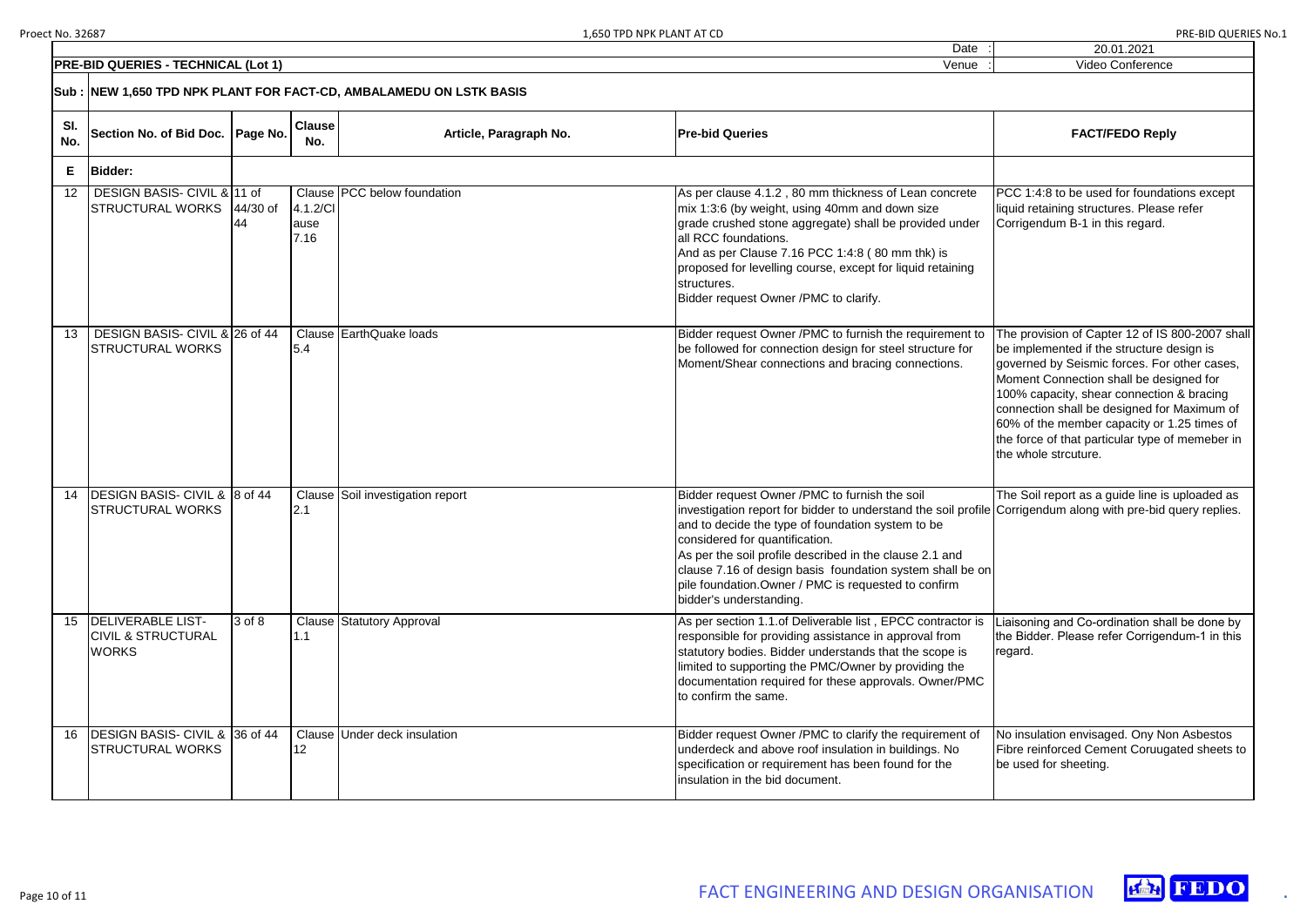|   | 20.01.2021                                                                                                                                                                                                                                 |
|---|--------------------------------------------------------------------------------------------------------------------------------------------------------------------------------------------------------------------------------------------|
|   | Video Conference                                                                                                                                                                                                                           |
|   |                                                                                                                                                                                                                                            |
|   | <b>FACT/FEDO Reply</b>                                                                                                                                                                                                                     |
|   |                                                                                                                                                                                                                                            |
| ł | Limit State method to be adopted for design.<br>Please refer Corrigendum B-1 in this regard.                                                                                                                                               |
| e | Bidder's understanding is correct.                                                                                                                                                                                                         |
|   | Storm water drainage shall be connected to the<br>existing drainage as indicated in the revised<br>layout drawing. Refer Corrigendum-1 for<br>revised layout. CRWS and process drains tie in<br>point shall be as per Process design basis |
|   | There is vendor list for building materials.<br>Approved brands of materials have been<br>mentioned in tender documents.                                                                                                                   |
|   | Please refer Design basis - Civil & Structural<br>works.                                                                                                                                                                                   |





|            | <b>PRE-BID QUERIES - TECHNICAL (Lot 1)</b>                          |            |                        |                              | Venue                                                                                                                                                                                                                                                                                                                                                                                                                                                   | Video Conference                                                                                                                                                                       |  |  |  |
|------------|---------------------------------------------------------------------|------------|------------------------|------------------------------|---------------------------------------------------------------------------------------------------------------------------------------------------------------------------------------------------------------------------------------------------------------------------------------------------------------------------------------------------------------------------------------------------------------------------------------------------------|----------------------------------------------------------------------------------------------------------------------------------------------------------------------------------------|--|--|--|
|            | Sub : NEW 1,650 TPD NPK PLANT FOR FACT-CD, AMBALAMEDU ON LSTK BASIS |            |                        |                              |                                                                                                                                                                                                                                                                                                                                                                                                                                                         |                                                                                                                                                                                        |  |  |  |
| SI.<br>No. | Section No. of Bid Doc.   Page No.                                  |            | <b>Clause</b><br>No.   | Article, Paragraph No.       | <b>Pre-bid Queries</b>                                                                                                                                                                                                                                                                                                                                                                                                                                  | <b>FACT/FEDO Reply</b>                                                                                                                                                                 |  |  |  |
| E.         | <b>Bidder:</b>                                                      |            |                        |                              |                                                                                                                                                                                                                                                                                                                                                                                                                                                         |                                                                                                                                                                                        |  |  |  |
| 17         | <b>DESIGN BASIS- CIVIL &amp;</b><br><b>STRUCTURAL WORKS</b>         | $16$ of 44 | 4.2 &<br>Clause<br>7.0 | Clause Design by ASD method. | Bidder request Owner /PMC to confirm the design method Limit State method to be adopted<br>to be adopted for steel design.<br>As per clause 4.2 of design basis, allowable stress design<br>is to be adopted for steel design and as per Clause 7.0<br>LSM is to be adopted for RCC design.<br>Bidder request Owner/PMC to please confirm whether<br>LSM or WSM design to be adopted.                                                                   | Please refer Corrigendum B-1 in t                                                                                                                                                      |  |  |  |
|            | Design philosophy- Civil<br>& Structural works & Plot<br>plan       | 5 of 21    | e list of<br>building  | Tentativ General             | As per the Bid document 1 no of warehouse, 1 no of<br>workshop & 1 no of warehouse for spare is to be<br>provided. Bidder understands that the philosophy of the<br>warehouse/workshop inside arrangement will be provided<br>by the Owner/PMC to the bidder and it is not part of scope<br>of bidder.<br>Bidder request Owner/PMC to confirm bidder's<br>understanding.                                                                                | Bidder's understanding is correct.                                                                                                                                                     |  |  |  |
| 19         | Design philosophy- Civil<br>& Structural works & Plot<br>plan       | 10 of 21   | 1.6.1                  | Clause Surface Drainage      | As per Clause 1.6.1 Storm Water Drains shall be<br>connected to the existing drainage system by providing<br>suitable tie-in points.<br>Bidder understands that the scope of drainage (SWD,<br>CRWS and Process Drains) is only to connect to the<br>existing network by providing suitable tie in points.<br>Disposal of the drinage out of the plant area is not in<br>bidder scope.<br>Bidder request Owner/PMC to confirm bidders<br>understanding. | Storm water drainage shall be cor<br>existing drainage as indicated in t<br>layout drawing. Refer Corrigendui<br>revised layout. CRWS and proces<br>point shall be as per Process desi |  |  |  |
| 20         | Design philosophy- Civil<br>& Structural works & Plot<br>plan       | 19 of 21   | 3.0                    | Clause Approved vendor list  | As per Clause 1.6.1All materials shall be procured as per<br>the approved vendor list given elsewhere in this<br>document and must be of ISI approved brand.<br>Bidder did not find any approved vendor list in the bid<br>document.<br>Bidder request Owner/PMC to provide the vendor list.                                                                                                                                                            | There is vendor list for building m<br>Approved brands of materials hav<br>mentioned in tender documents.                                                                              |  |  |  |
| 21         | DESIGN BASIS- CIVIL & 07 of 44<br><b>STRUCTURAL WORKS</b>           |            | 1.5.4                  | Clause Job specifications    | Bidder request Owner/PMC to provide detail job<br>specificatio (Material/Soil<br>investigation/Load/Construction/Design) or Owner<br>standards for better understanding and clarity.                                                                                                                                                                                                                                                                    | Please refer Design basis - Civil &<br>works.                                                                                                                                          |  |  |  |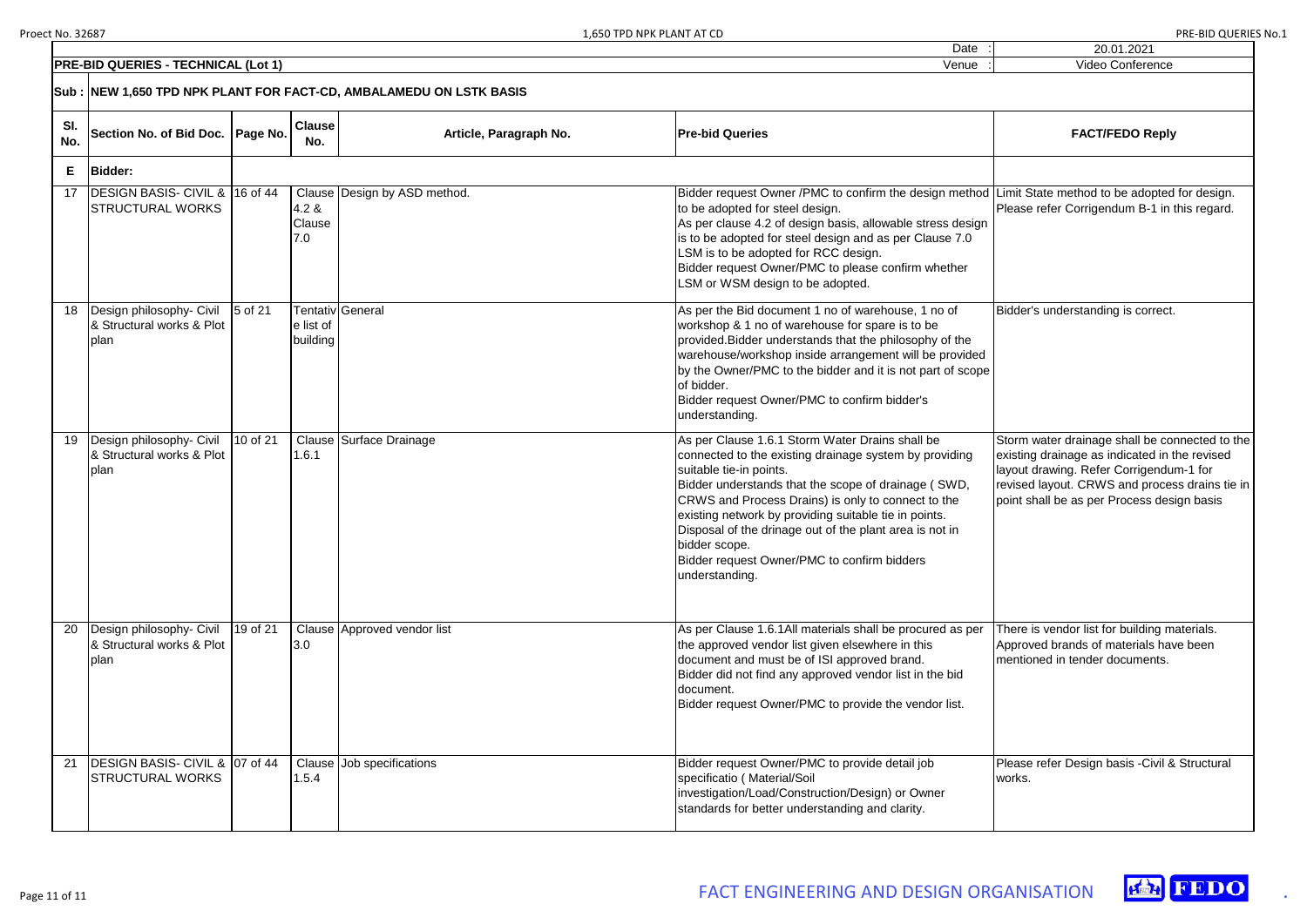Date

|   | 23.01.2021                                                                                                                      |
|---|---------------------------------------------------------------------------------------------------------------------------------|
|   | via email                                                                                                                       |
|   |                                                                                                                                 |
|   | <b>FACT/FEDO Reply</b>                                                                                                          |
|   |                                                                                                                                 |
|   |                                                                                                                                 |
| e | Refer Corrigendum point C2 issued in this<br>regard.                                                                            |
|   | Tender condition prevails. Shall be provided, if<br>applicable.                                                                 |
|   | Other locations applicable, if electrical panels are<br>placed by the LSTK contractor at locations other<br>than the substions. |
| e | d Refer revised FWN drawing issued with<br>corrigendum. Refer corrigendum point C3 in this<br>regard.                           |
|   | Refer revised FWN drawing issued with<br>corrigendum. Refer corrigendum point C3 in this<br>regard.                             |
|   | Residual pressure of minimum 8 Kg/cm2 at battery<br>limit. Refer corrigendum point C8 in this regard.                           |
| ł | Wet type sprinkler system shall be provided as per<br>tender clause 7.9.1 of doc no. 32687-01-PS-001<br>PH <sub>3</sub>         |
| ë | Tender condition prevails. Shall be provided, if<br>applicable.                                                                 |

|                | <b>PRE-BID QUERIES - TECHNICAL (Lot 2)</b>                          |                      |                           |                    | Venue                                                                                                                                                                                                                                               | via email                                                                                               |
|----------------|---------------------------------------------------------------------|----------------------|---------------------------|--------------------|-----------------------------------------------------------------------------------------------------------------------------------------------------------------------------------------------------------------------------------------------------|---------------------------------------------------------------------------------------------------------|
|                | Sub : NEW 1,650 TPD NPK PLANT FOR FACT-CD, AMBALAMEDU ON LSTK BASIS |                      |                           |                    |                                                                                                                                                                                                                                                     |                                                                                                         |
| SI.<br>No.     | Section No. of Bid Doc.   Page No.                                  | <b>Clause</b><br>No. | Article,<br>Paragraph No. | <b>Requirement</b> | <b>Pre-bid Queries</b>                                                                                                                                                                                                                              | <b>FACT/FEDO Reply</b>                                                                                  |
| A              | <b>Bidder:</b>                                                      |                      |                           |                    |                                                                                                                                                                                                                                                     |                                                                                                         |
| A              | <b>Rotary</b>                                                       |                      |                           |                    |                                                                                                                                                                                                                                                     |                                                                                                         |
|                | Design Philosophy Fire<br><b>Fighting System</b>                    | 7.5.1                | <b>Fire Fighting</b>      |                    | Fixed Water spray system for Belt conveyor is mentioned<br>For belt conveyors this requirement is not required .Please<br>specify if compulsion.                                                                                                    | Refer Corrigendum point C2 issu<br>regard.                                                              |
| $\overline{2}$ | Design Philosophy Fire<br><b>Fighting System</b>                    | 7.5.1                | <b>Fire Fighting</b>      |                    | Diesel/FO storage tanks and other hydrocarbon oil<br>storage tanks are not coming in our proposed plant area<br>So, no Fixed Water spray system will be provided.                                                                                   | Tender condition prevails. Shall be<br>applicable.                                                      |
| 3              |                                                                     | 7.10.2               | <b>Fire Fighting</b>      |                    | CO2 flooding system for electrical panels at substations and<br>other loacation. Client to clearly specify this other locations.                                                                                                                    | Other locations applicable, if electric<br>placed by the LSTK contractor at loca<br>than the substions. |
| 4              | Drg. No. 32536-01-<br><b>FWN_SL-00001</b>                           |                      | <b>Fire Fighting</b>      |                    | Fire hydrant system drawing is old drawing. Update and forward Refer revised FWN drawing issued v<br>latest drawing as per final proposed location. Kindly, update the corrigendum. Refer corrigendum poi<br>drawing indicating final location.     | regard.                                                                                                 |
| 5              | Drg. No. 32536-01-<br><b>FWN_SL-00001</b>                           |                      | <b>Fire Fighting</b>      |                    | Fire hydrant drawing Table 3 note shows<br>HVLR, HYDRANT/Monitors for proposed 10000 MT Ammonia<br>tank shall be in LSTK contractor scope. But this area is not in<br>our contract. So, firefighting will not be included for this area.            | Refer revised FWN drawing issued v<br>corrigendum. Refer corrigendum poi<br>regard.                     |
| 6              | Drg. No. 32536-01-<br><b>FWN_SL-00001</b>                           |                      | <b>Fire Fighting</b>      |                    | Client to mention Pressure of water at tie in point and their<br>new location as per finalised proposed area.                                                                                                                                       | Residual pressure of minimum 8 Kg/<br>limit. Refer corrigendum point C8 in                              |
|                | Drg. No. 32536-01-<br><b>FWN_SL-00001</b>                           |                      | <b>Fire Fighting</b>      |                    | Sprinkler arrangement at empty bag storage area shall be fixed<br>water spray system type with deluge valve actuation as per<br>NFPA 15 or sprinkler wet type as per NFPA 13. Kindly, specify<br>your requirement.                                  | Wet type sprinkler system shall be pi<br>tender clause 7.9.1 of doc no. 32687<br>PH <sub>3</sub>        |
| 8              | Design Philosophy Fire<br><b>Fighting System</b>                    | 7.5.1                | <b>Fire Fighting</b>      |                    | Oil storage tank, compressor area handling flammable<br>gas, ammonia storage tank, large oil consoles flammable gas are Tender condition prevails. Shall be p<br>not coimg in our proposed area so, Fire fighting will not be<br>done in that area. | applicable.                                                                                             |